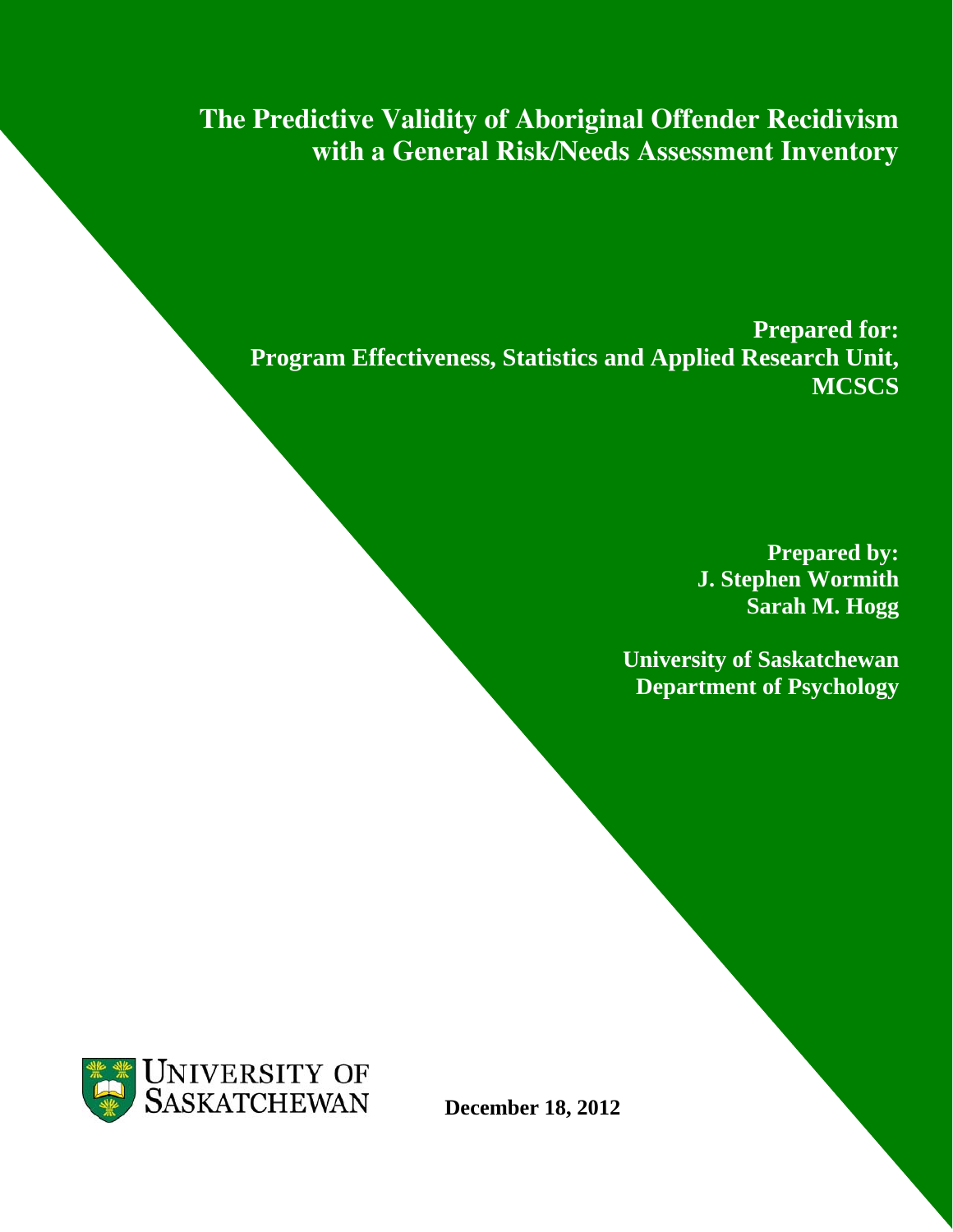# **Table of Contents**

| The Debate about the Application of General Risk/Need Assessment to Aboriginal Offenders 4  |
|---------------------------------------------------------------------------------------------|
|                                                                                             |
|                                                                                             |
|                                                                                             |
|                                                                                             |
|                                                                                             |
|                                                                                             |
|                                                                                             |
|                                                                                             |
|                                                                                             |
| Aboriginal offenders and Nonaboriginal offenders on Demographic Characteristics, LSI-OR and |
|                                                                                             |
|                                                                                             |
|                                                                                             |
|                                                                                             |
|                                                                                             |
|                                                                                             |
|                                                                                             |
|                                                                                             |
|                                                                                             |
|                                                                                             |
|                                                                                             |
|                                                                                             |
|                                                                                             |
|                                                                                             |
|                                                                                             |
|                                                                                             |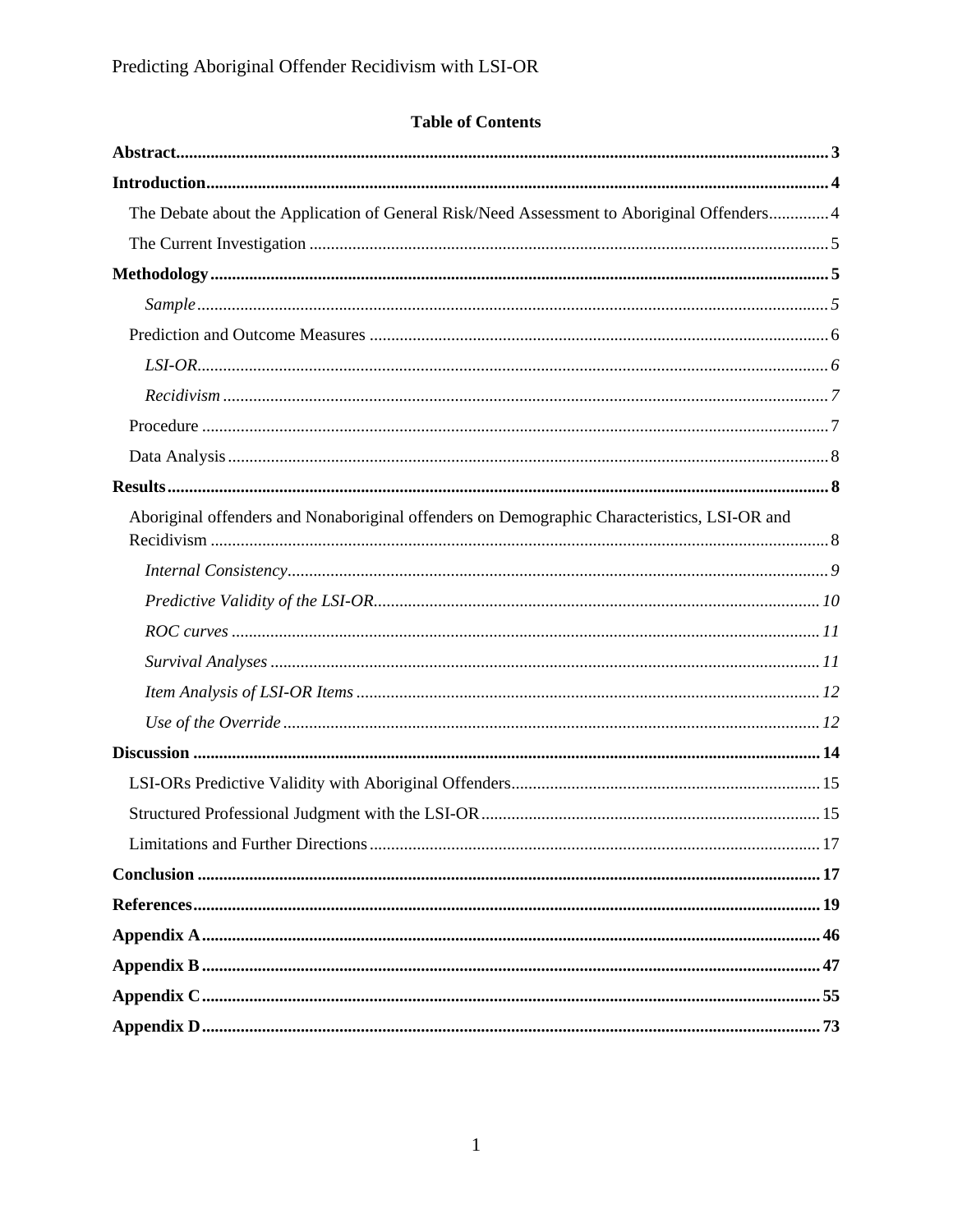# **Tables**

# **Figures**

| Figure 1. Survival curves for Aboriginal offenders' general recidivism by initial risk level 38     |  |
|-----------------------------------------------------------------------------------------------------|--|
| Figure 2. Survival curves for Aboriginal offenders' general recidivism by final risk level  39      |  |
| Figure 3. Survival curves for Nonaboriginal offenders' general recidivism by initial risk level 40  |  |
| Figure 4. Survival curves for Nonaboriginal offenders' general recidivism by final risk level 41    |  |
|                                                                                                     |  |
|                                                                                                     |  |
| Figure 7. Survival curves for Nonaboriginal offenders' violent recidivism by initial risk level  44 |  |
| Figure 8. Survival curves for Nonaboriginal offenders' violent recidivism by final risk level  45   |  |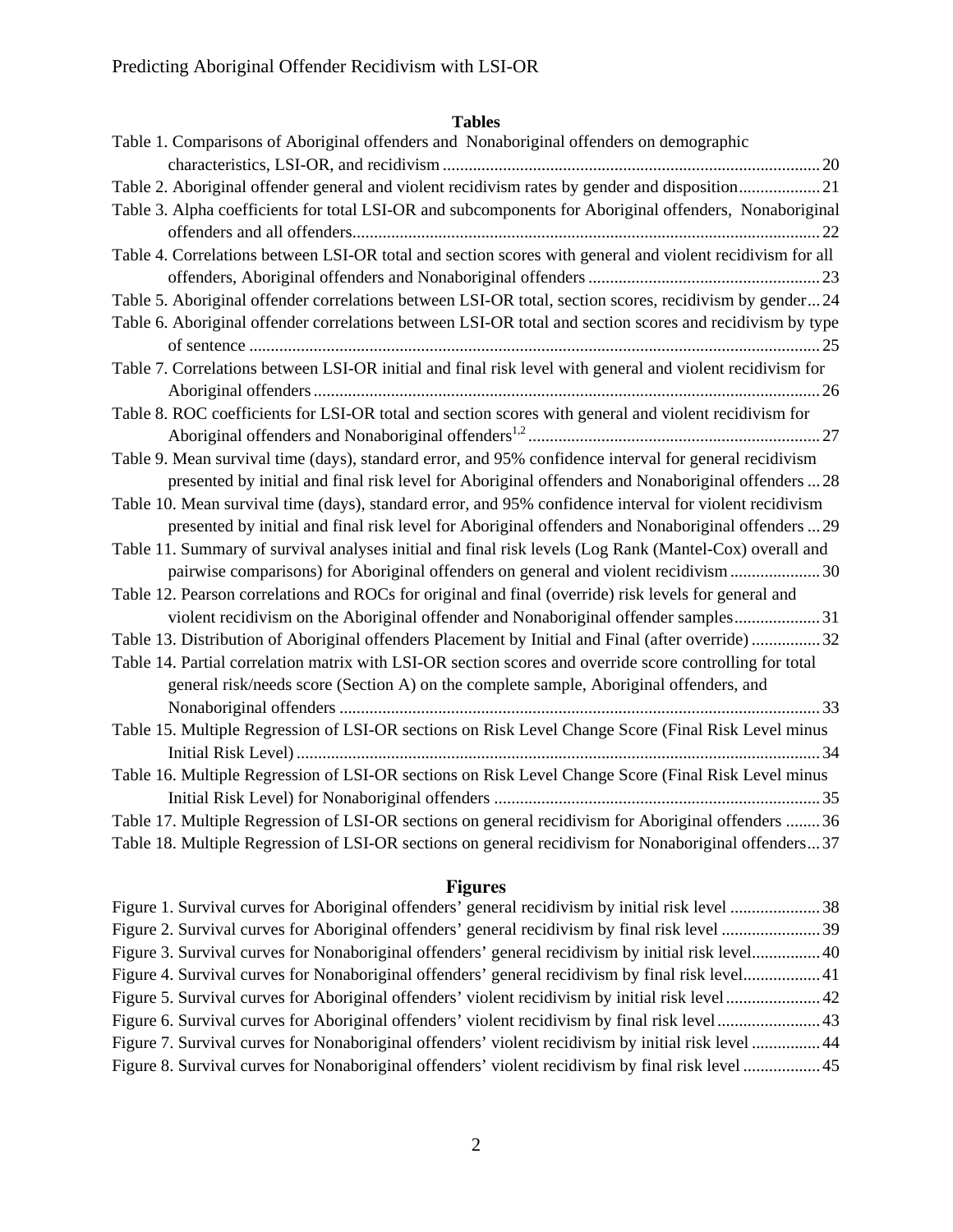#### **Abstract**

Aboriginal people account for three percent of the Canadian population and 20% of custodial offenders; such over-representation highlights the importance of validating risk assessment tools on this population. This study examined the applicability of a general risk/need assessment tool, with a classification override component (LS/CMI) on a large cohort of provincial offenders. Aboriginal offenders (n=1,692) were significantly younger (35.7 vs. 38.1 years) than Nonaboriginal (n=24,758), had a higher proportion of females (24.7% vs. 17.8%), higher LSI-OR total scores (20.7 vs. 11.8), and higher rates of general (57.0% vs. 33.08%) and violent recidivism (15.0% vs. 12.4%). The application of the clinical override did not impact the predictive validity for the Aboriginal offenders, yet decreased predictive ability for Nonaboriginal offenders. Despite the demographic differences, the analyses in this study strengthen the argument that the LS family of risk assessment instruments can be used reliably and validly in the assessment of Aboriginal offenders: alpha levels (.92 vs. .91), ROCs (.70 vs. .74) and correlations between risk and recidivism (.36 vs. .41) were strong for Aboriginals. Comparisons between other offender groups, policy implications and future directions are discussed.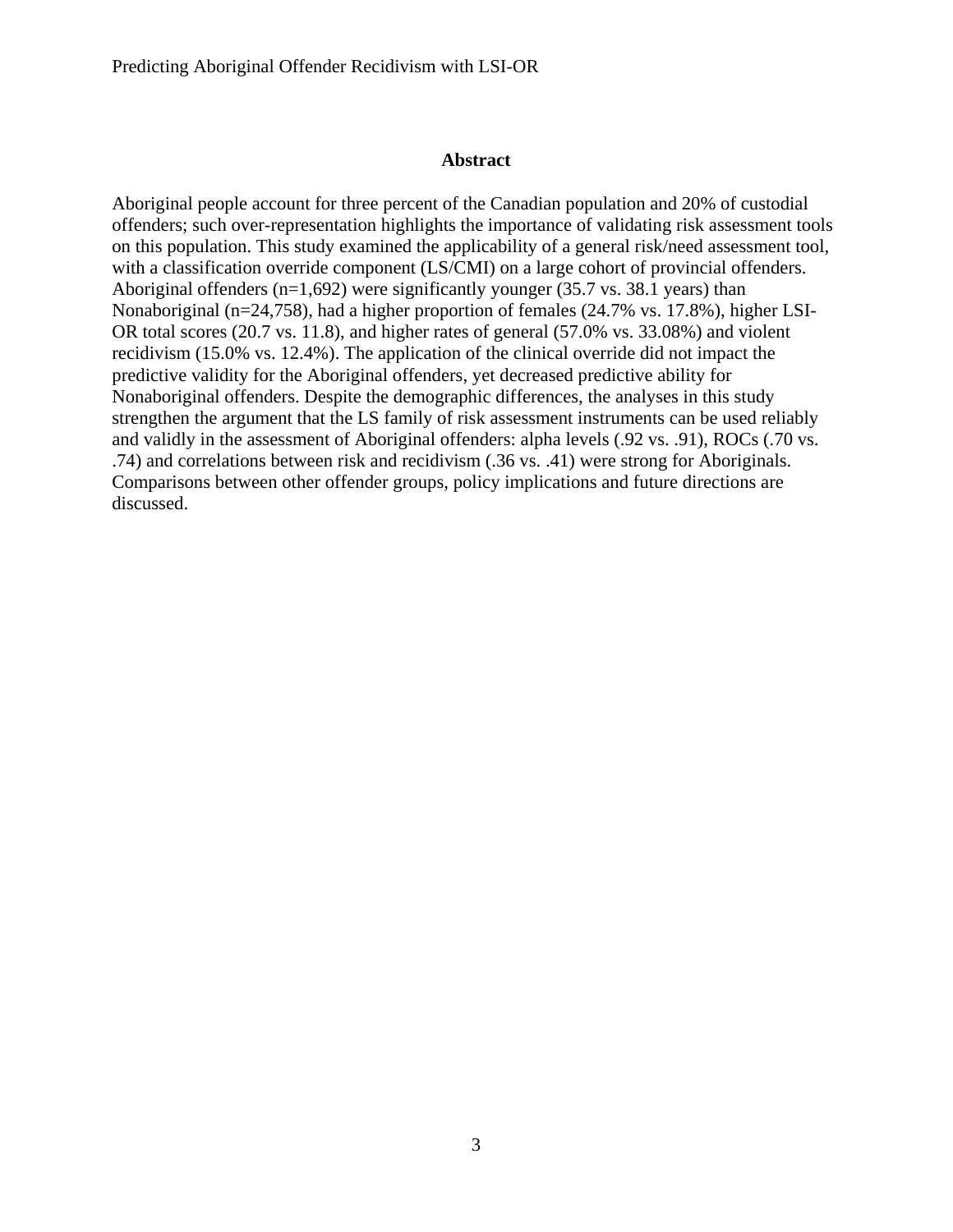#### **The Predictive Validity of Aboriginal Offender Recidivism with a General Risk/Needs Assessment Inventory**

#### **The Debate about the Application of General Risk/Need Assessment to Aboriginal Offenders**

 It is important to ensure that risk assessment instruments are reliable and valid in all special populations they are used on. Of particular interest with respect to Canadian risk assessment tools is their applicability and utility with Aboriginal samples. In Canada, approximately 20% of offenders in custody are Aboriginal, yet Aboriginal people account for only three percent of the Canadian population (Brzozowski, Taylor-Butts & Johnson, 2006). This highlights the importance of ensuring that these tools are validated on offender samples of differing ethnicity. This is crucial in the criminal justice system since most of these tools are being administered on multiple samples, yet their validity in these samples is often not very well known.

Research has demonstrated a number of differences between Caucasians and Aboriginals in Canada. Aboriginal Canadians generally suffer from higher unemployment rates, lower incomes, and lower education when compared to Caucasian Canadians. They are also more likely to live in crowded conditions, relocate more frequently, and come from single parent families (Brzozowski et al., 2006). These differences again highlight the importance of ensuring reliable and valid risk assessments are being performed on both Aboriginal and Caucasian offenders.

 Specifically, in looking at the Level of Service family of instruments, the original LSI was shown to accurately predict recidivism in an Aboriginal male sample as early as the 1980s. Bonta (1989) found that the average LSI scores and recidivism level was approximately the same for Native American and non-Native American male offenders. According to Coulson et al. (1996) the finding indicates that the LSI offers a bias-free prediction of criminal behaviour for different cultural groups. In another study, Tanasichuk and Wormith (2009) analyzed whether the LSI-OR could be used as a valid measure in a sample of Aboriginal offenders in the Ontario. Despite criticisms against using the LSI-OR for assessing the risk of ethnic minorities, these results suggested that the LSI-OR was valid in both male and female Aboriginal offenders for general and violent recidivism (Tanasichuk & Wormith, 2009). However, this study lacked a comparison group of Nonaboriginal offenders; therefore, the results must be interpreted cautiously. Regardless, the above noted studies provide promising results that add weight to the argument that the Level of Service family of instruments is acceptable for use in minority samples, or at least in the Aboriginal population. In their conclusion, Tanasichuk and Wormith (2009) suggest that their findings indicate that the LSI-OR should continue to be used in Ontario as an appropriate risk/need assessment tool for Aboriginal offenders, as it is empirically backed.

 Holsinger et al. (2003) looked specifically into the predictive ability of the Level of Service Inventory – Revised (LSI-R) on an Aboriginal and Nonaboriginal sample. They found a significant difference between these two offender groups on the overall risk score and within several of the 10 risk domains. Although several differences emerged from their analyses, the authors acknowledged the need for further analyses as they had a relatively short follow-up time,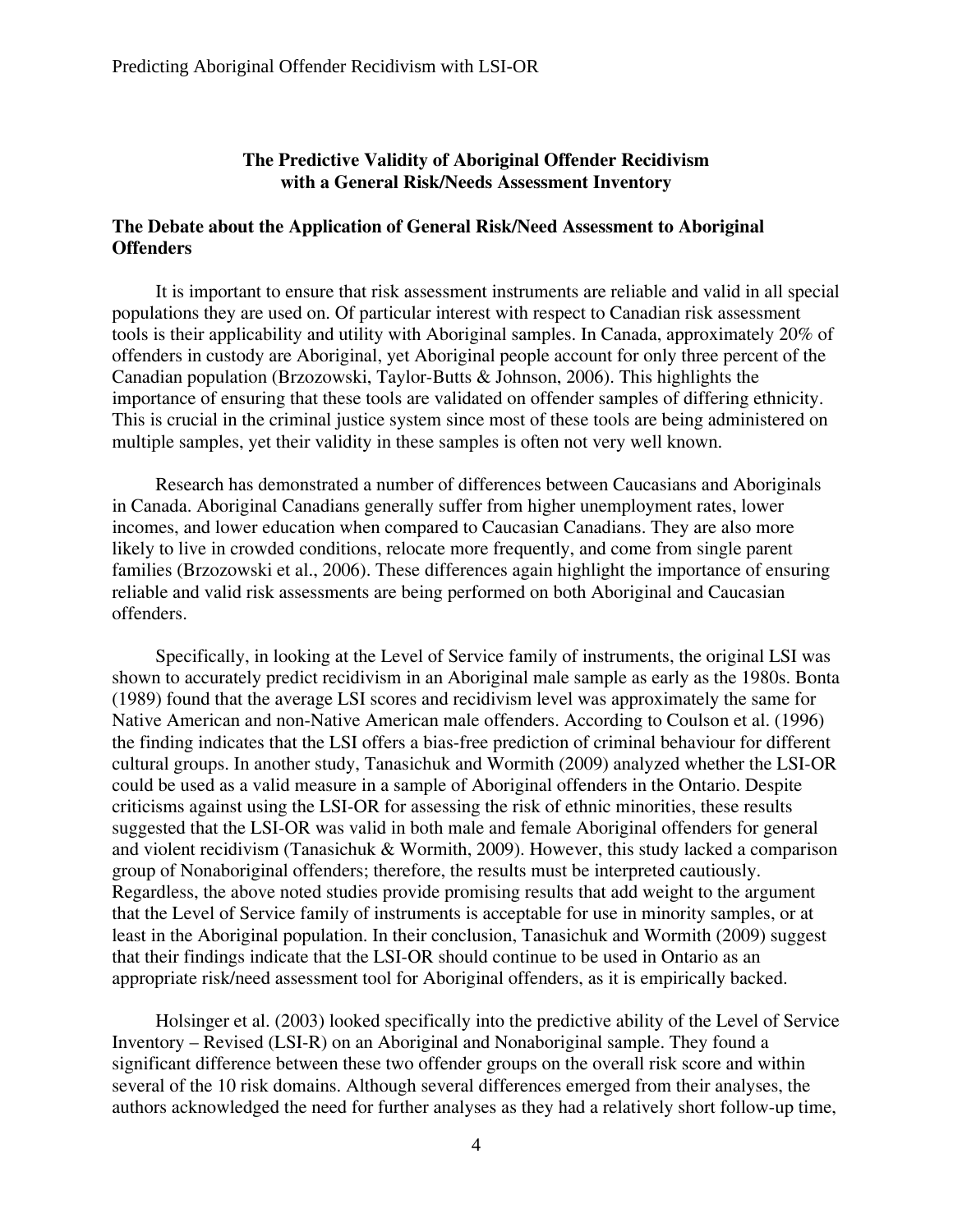and could only use very basic demographic information on the offenders. When the authors revisited this data in more detail in 2006, they found more promising results by utilizing survival analyses (Holsinger, Lowenkamp & Latessa, 2006). They found good predictive validity for the LSI-R total risk score as supported by appropriate survival rates, even when race and sex were controlled for. However, predictive validity was better for Caucasian male and female offenders (Holsinger et al., 2006). These results were similar to those of Bonta (1989) who validated the LSI-R for Aboriginal offenders in Canada, yet still found that the tool was more predictive in the Nonaboriginal sample. Therefore, although these past validation studies have yielded positive findings, the differences in predictive validity shows a need for more research.

#### **The Current Investigation**

This study was designed to address two important questions about risk assessment of Aboriginal offenders; one to examine the utility of a general risk/need instrument (LS) with Aboriginal offenders on various kinds of outcome; and two, to investigate the use of professional judgement to augment the risk/need assessment. It did so by examining Aboriginal offenders who were extracted from a large cohort of Canadian provincial offenders (probationers and prisoners). Descriptive statistics were generated on a number of legal and demographic variables, the LS, and two kinds of recidivism outcome (any and violent). The predictive validity of the LS was determined for both types of recidivism both for Aboriginal offenders on probation and those who were released from custody. Supplementary professional judgment was investigated by means of the "override" feature of LS. The extent and circumstances of its use were examined as was its impact on the predictive validity of LS. All of the above analyses were also conducted on the remainder of the cohort, the Nonaboriginal offenders, primarily for comparison purposes.

### **Methodology**

#### *Sample*

 $\overline{a}$ 

 The sample was derived from a cohort of offenders who were under the responsibility of the province of Ontario, Canada. The original cohort included all male and female offenders who, during one calendar year (2004), were released from Ontario provincial correctional facilities after serving a sentence of at least one month,<sup>1</sup> were sentenced to a conditional sentence (to be served in the community), or began a term of probation with the Ministry of Community Safety and Correctional Services (MCSCS). The sample consisted of all offenders in the cohort who had been administered an LSI-OR in conjunction with their sentence. The Aboriginal Offender sample was made up of 1,692 offenders of whom 1,274 (75.3%) were male and 418 (24.7%) were female. Broken down by type of disposition, they included 603 (35.6%) inmates who were released from a prison sentence (559 males and 44 females), 198 (11.7%) offenders who were given a conditional sentence to be served in the community (132 males and 66 females), and 891 (52.7%) offenders who were given a term of probation (583 males and 308 females). Their mean age at the date of data extraction was  $35.71$  (SD = 10.08). Prisoners were sentenced to an average of  $185.13$  (SD =  $126.85$ ) days in custody and  $139.75(SD = 157.61)$  days under community supervision. Those on a conditional sentence were sentenced to an average sentence of 223.57 (SD = 158.91) days. Probationers were sentenced to an average of 433.73  $(SD = 218.90)$  days on probation.

 $<sup>1</sup>$  In Canada, all offenders who are sentenced to less than two years are placed under provincial responsibility.</sup>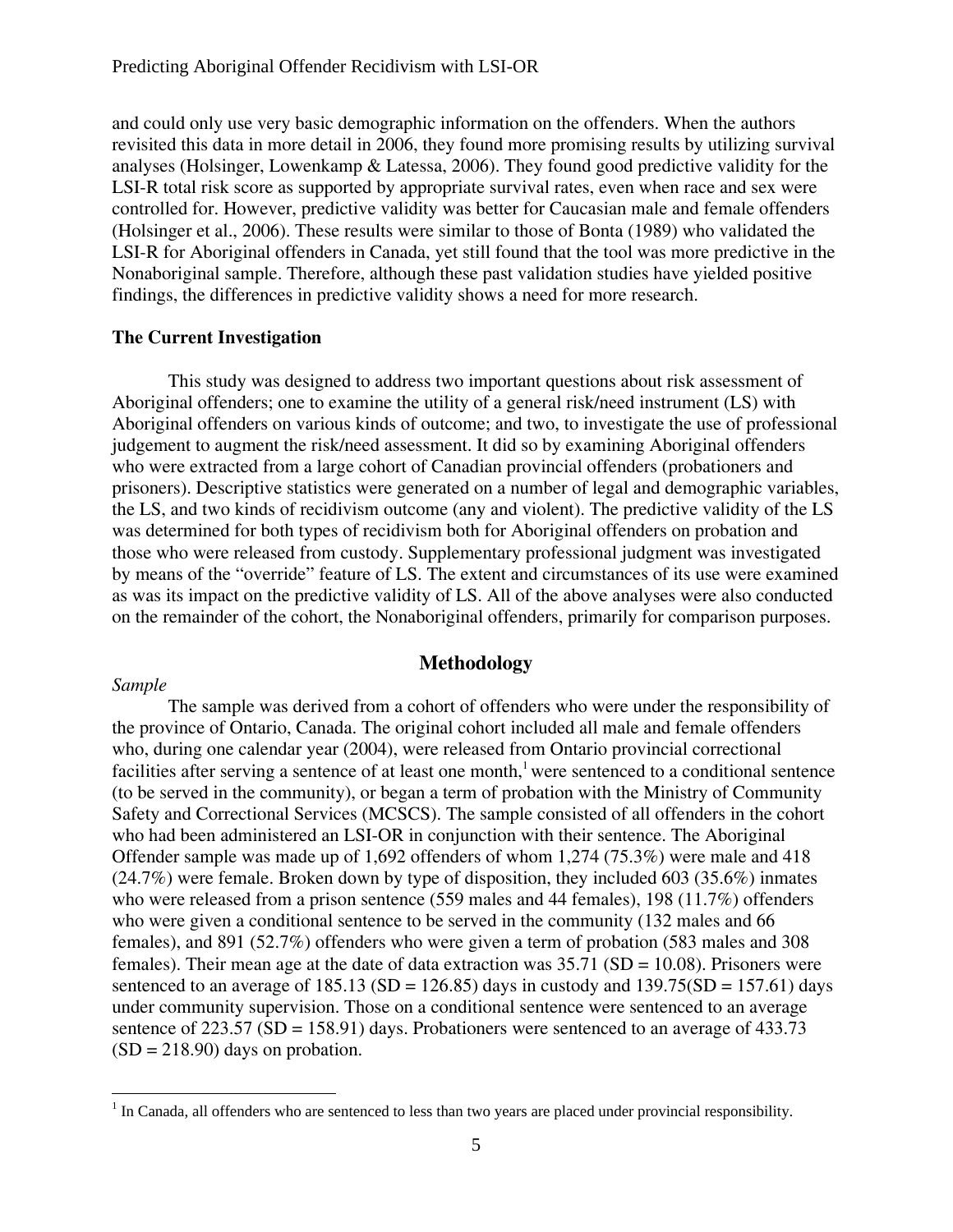The Nonaboriginal offender sample consisted of 24,758 offenders of whom 20,342 (82.2%) were male and 4,416 (17.8%) were female. Broken down by type of disposition, they included 4,347 (17.6%) inmates who were released from a custodial sentence (4096 males and 251 females), 3027 (12.2%) offenders who were given a conditional sentence to be served in the community (2,386 males and 641 females), and 17,384 (70.2%) offenders who were given a term of probation (13,860 males and 3,524 females). Their mean age at the date of data extraction was  $38.09$  (SD = 11.79). Prisoners were sentenced to an average of 197.64 (SD = 139.23) days in custody and  $155.35(SD = 222.04)$  days under community supervision. Those on a conditional sentence were sentenced to an average of  $280.74$  (SD = 196.00) days. Probationers were sentenced to an average of  $456.08$  (SD = 236.03) days on probation.

#### **Prediction and Outcome Measures**

#### *LSI-OR*

The Level of Service Inventory - Ontario Revision (LSI-OR; Andrews, Bonta & Wormith, 1995) is described as a fourth generation risk assessment tool in that it goes beyond traditional risk and needs by including other clinically relevant factors and incorporating a case management portion (Andrews Bonta & Wormith, 2007), thus extending beyond its predecessor the Level of Service Inventory - Revised (LSI-R; Andrews & Bonta, 1995). The instrument includes a general risk/need section consisting of 43 items each of which is scored in a dichotomous fashion  $(0 = not present or 1 = present)$ . The items are organized into the central eight (Andrews & Bonta, 2010) subscales: criminal history (8 items), education/employment (9 items), family/marital (4 items), leisure/recreation (2 items), companions (4 items), procriminal attitude/orientation (4 items), substance abuse (8 items), and antisocial pattern (4 items).

These items are totalled to create eight domain scores and a total general risk/need score, which is then used to determine the offender's initial risk level on a five-point ordinal scale ranging from very low risk to very high risk. The initial risk level may be overridden in either direction (i.e., from a lower to higher risk level or from a higher to a lower risk level) to create a final risk level. The two level variables were coded from 1 to 5 and an "override score" was calculated by subtracting the initial risk level score from the final risk level score. For example, a score of +2 would indicate that the override was used to increase the risk level by two levels, while a score of 0 would indicate that no change was made to the initial risk level. The total general risk/need score of the LSI-OR correlates very highly with the 54 item LSI-R (*r* = .96; Rowe, 1999; Andrews, Bonta & Wormith, 2004). The general risk/needs score has demonstrated predictive validity for general offenders and Aboriginal offenders for any recidivism (*r* = .39 and .41, respectively) and for violent recidivism, which includes sexual recidivism (*r* = .28 and .31, respectively; Wormith & Girard, 2004).

The specific risk/need section contains two subscales: personal problems with criminogenic potential (14 items) and history of perpetration (9 items), also scored dichotomously. These items are intended to identify additional risk factors and criminogenic needs, as well as guide the assessors in deciding whether the risk level should be adjusted or "overridden". The specific risk/need section correlated with general and violent recidivism for Nonaboriginal offenders ( $r = .43$  and  $r = .30$ , respectively) and for Aboriginal offenders ( $r = .38$ ) and  $r = .17$ ). The LSI-OR consists of three additional sections intended to guide case management; institutional factors (10 items), which records problems and management issues during previous incarcerations, other client issues (18 items), which includes social, health and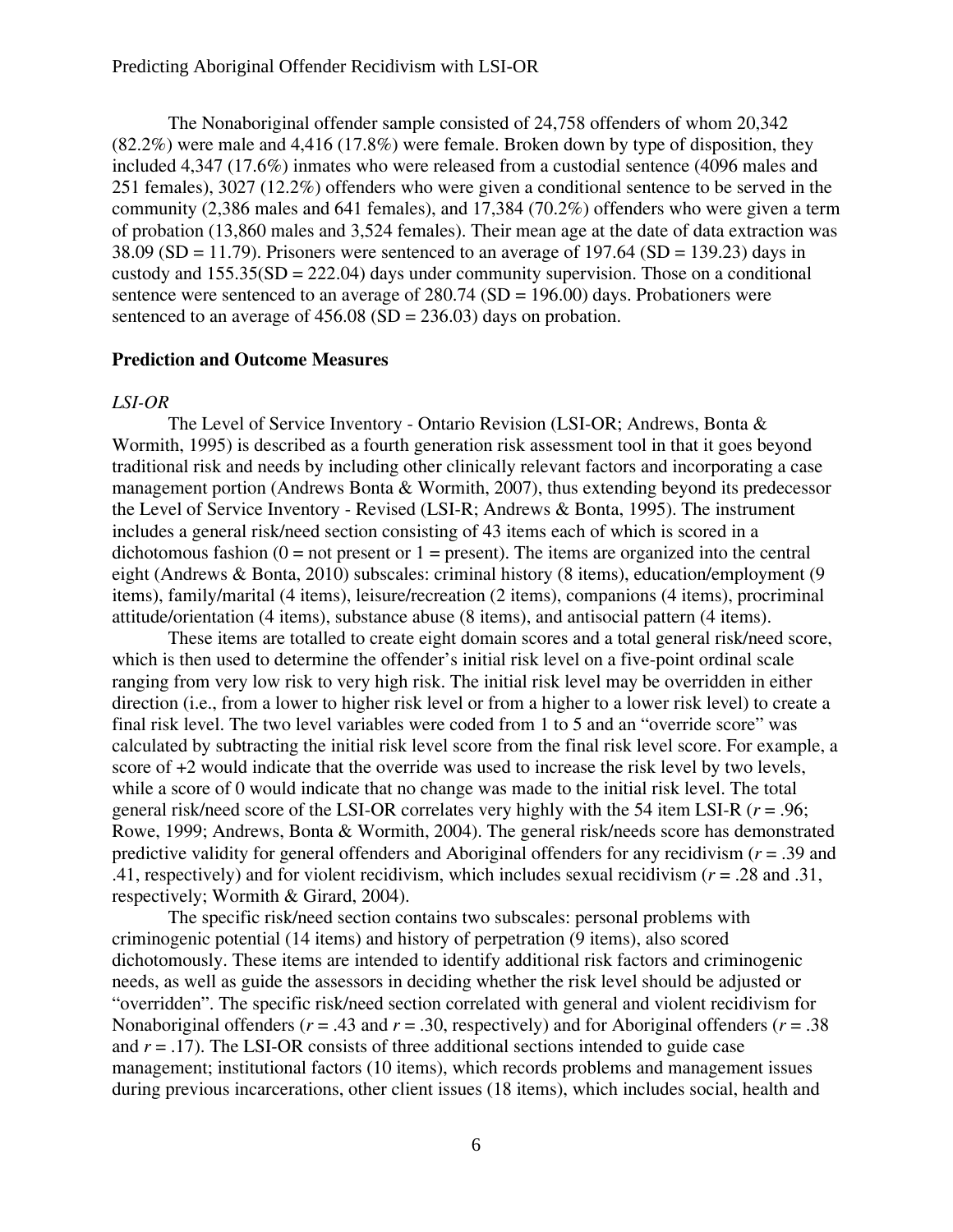mental health issues that are likely to deserve particular attention, and special responsivity considerations (8 items), which include characteristics such as ethnicity, cognitive disabilities and personality features that are relevant to how one works with an offender. The LSI-OR also includes a strength score, which is a simple summation of the number of central eight subscales that constitute a strength or protective factor for the offender (Andrews, Bonta & Wormith, 1995).

#### *Recidivism*

 For the purpose of the current study, recidivism was defined as any criminal offense for which an offender was returned to MCSCS. These offenses are recorded in the Offender Tracking and Information System (OTIS), which is operated by MCSCS and documents all criminal offenses that occur in Ontario. However, there are some limitations to this data source. Any offenses committed outside the province of Ontario could not be included, nor were any convictions that lead to sentences other than incarceration or community supervision (e.g., fines, suspended sentences, and alternative measures).

 Four measures of recidivism were constructed from offender file information. First, a dichotomous variable (yes = 1, no = 0) was created to identify those who did and did not recidivate during the follow-up period. The second recidivism variable was the time to recidivate, which was measured in the number of days that offenders were in the community and eligible to recidivate. Thus, for the custodial sample, the time to recidivate was represented by the number of days from their release date to the date of reoffense or re-entry into custody. In the community sample, this was the time between the LSI-OR assessment date and the data extraction date when files were reviewed for evidence of further contact with the criminal justice system. Hence, the follow-up period ran from offenders' release from custodial sentence or their admission to community supervision in 2004 to the extraction date in January, 2009.

 The third recidivism variable included was the Offense Severity Scale (OSS; Stasiuk, Winter & Nixon, 1996), which was coded based on 26 categories that were rank ordered in accordance with the mean sentence length for each offense category (Ontario, 1983). This scale was originally developed by MCSCS from an analysis of 60,000 sentences given to offenders in Ontario over a period of one year, where the average sentence length determined offense severity (Stasiuk et al., 1996). Offense categories ranged from 0 (no reconviction) and 1 (municipal bylaw offences), to 24 (serious violent offences) and 25 (homicide). Offenses with unknown severity were coded as missing. The OSS categories were used to categorize offenders' index offenses as well as their recidivistic offenses (Appendix A). Finally, dichotomous violent recidivism consisted of six categories from the OSS (Assault and Related; Miscellaneous Offenses Against the Person; Weapons Offenses; Non-Violent Sexual Offenses; Serious Violent Offenses).

#### **Procedure**

 Offenders who were released from a custodial sentence or who were admitted to a conditional sentence or to probation in 2004 were identified electronically from the Ministry's Offender Tracking and Information System (OTIS). Descriptive information was obtained from OTIS including age, gender, and self-reported racial background [Aboriginal (i.e., First Nation, Metis and Inuit) and Nonaboriginal]. An automated version of the LSI-OR was introduced into the organization in 1997 allowing field staff to enter all details of their assessment into an electronic record for scoring and record keeping. The LSI-OR is administered to all adult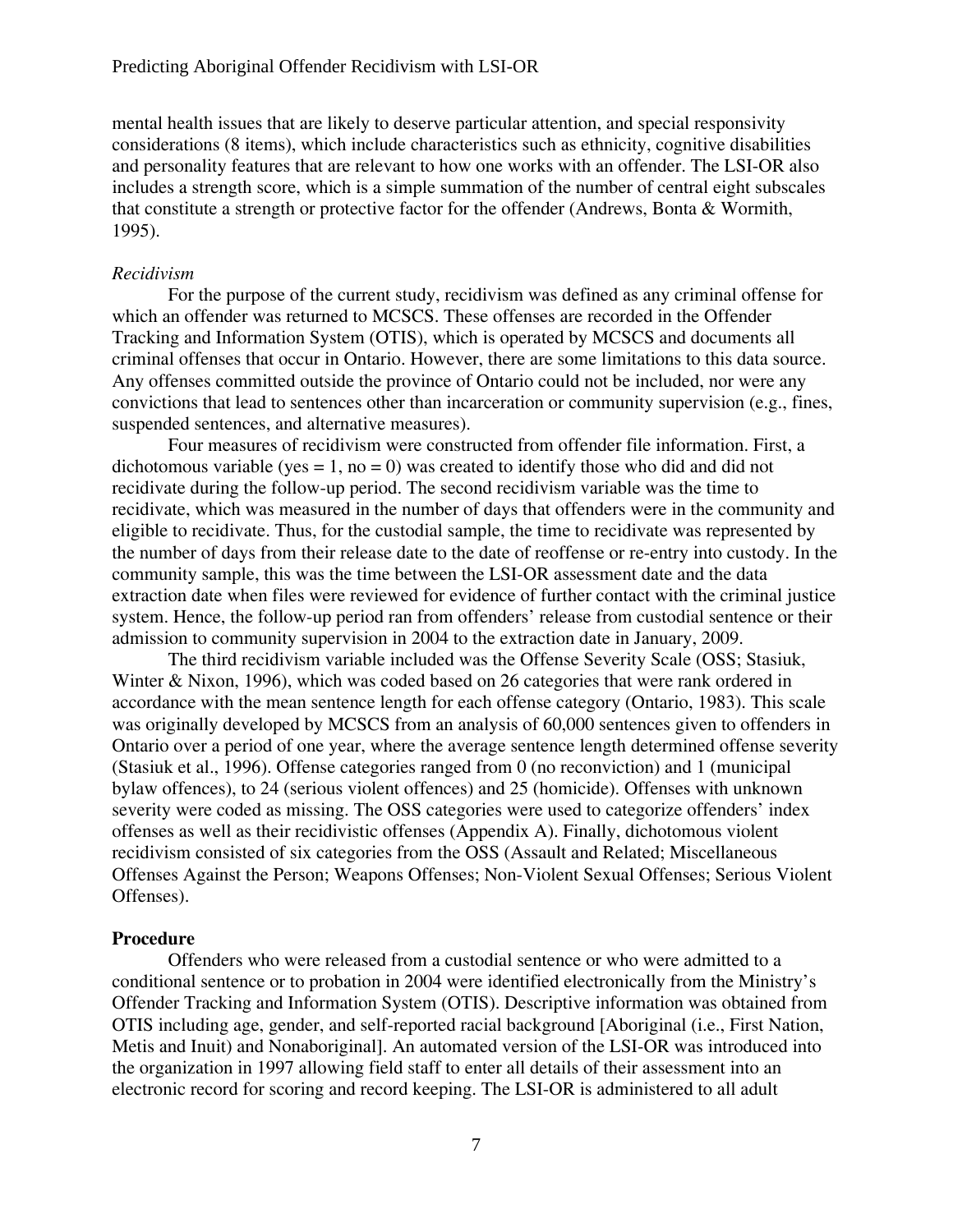inmates who are sentenced to at least one-month custody and to all probationers and parolees in Ontario (Wormith, 1997). Therefore, a computer search on the LSI-OR database was then conducted to identify all inmates of the cohort who had been administered an LSI-OR during their period of incarceration in 2004 and all community offenders in the cohort who had been administered an LSI-OR at the outset of their community supervision, also in 2004.

 Any evidence of recidivism, as indicated by a reconviction, was then recorded for each offender and saved in the derived database in January, 2009. Aboriginal offenders and Nonaboriginal offender groups were created based on the self reported race extracted from the OTIS database. General and violent recidivism was coded according to the offense categories described previously. The data from the two data files were then merged by offender identification number into a single file for data analyses. Consequently, the final data file included descriptive legal and demographic information about the offender, including variables to identify Aboriginal and Nonaboriginal offenders and the type of sentence that was being served (prison, conditional sentence or probation), the LSI-OR total and item scores, and the measures of recidivism.

#### **Data Analysis**

 Although the prime focus of this investigation was on Aboriginal offenders, many of the following analyses were conducted on both Aboriginal offenders and Nonaboriginal offenders in order to compare the performance of the LSI-OR with Aboriginal offenders to the larger overall offender population. By making these comparisons from a common cohort, one avoids the difficulty of making comparisons from different agencies with data collected at different times, assessments conducted by different assessors, and measured against different operational definitions of the outcome variable.

 A variety of statistical procedures were performed on the data set. Descriptive statistics were obtained on the sample of Aboriginal offenders and comparisons made to the remainder of the cohort the Nonaboriginal offenders as well as comparisons within the Aboriginal offenders by type of sentence. Reliability analysis was limited to assessments of internal consistency using Cronbach's (1951) coefficient alpha. Predictive validity was assessed with correlations, ROC curves (Hanley & McNeil, 1983), and survival analysis. Given the size of the data set, it was also decided to examine the predictive validity of individual items from the LS and compare these correlations between the Aboriginal offender and Nonaboriginal offender sample to determine whether there was any particular pattern suggesting some items or kinds of items were more or less predictive of recidivism among Aboriginal offenders compared to the Nonaboriginal offender population. The impact of the override on predictive validity was assessed by comparing the magnitude of the difference in survival across risk levels before and after the override feature was exercised (i.e., initial and final risk level). Correlation and multiple regression analyses were used to identify offender characteristics that were related to the use of the override feature.

#### **Results**

# **Aboriginal offenders and Nonaboriginal offenders on Demographic Characteristics, LSI-OR and Recidivism**

 Descriptive and demographic characteristics were calculated for Aboriginal offenders and Nonaboriginal offenders and compared to each other in Table 1. Aboriginal offenders were significantly younger and more likely to be female than Nonaboriginal offenders. There was no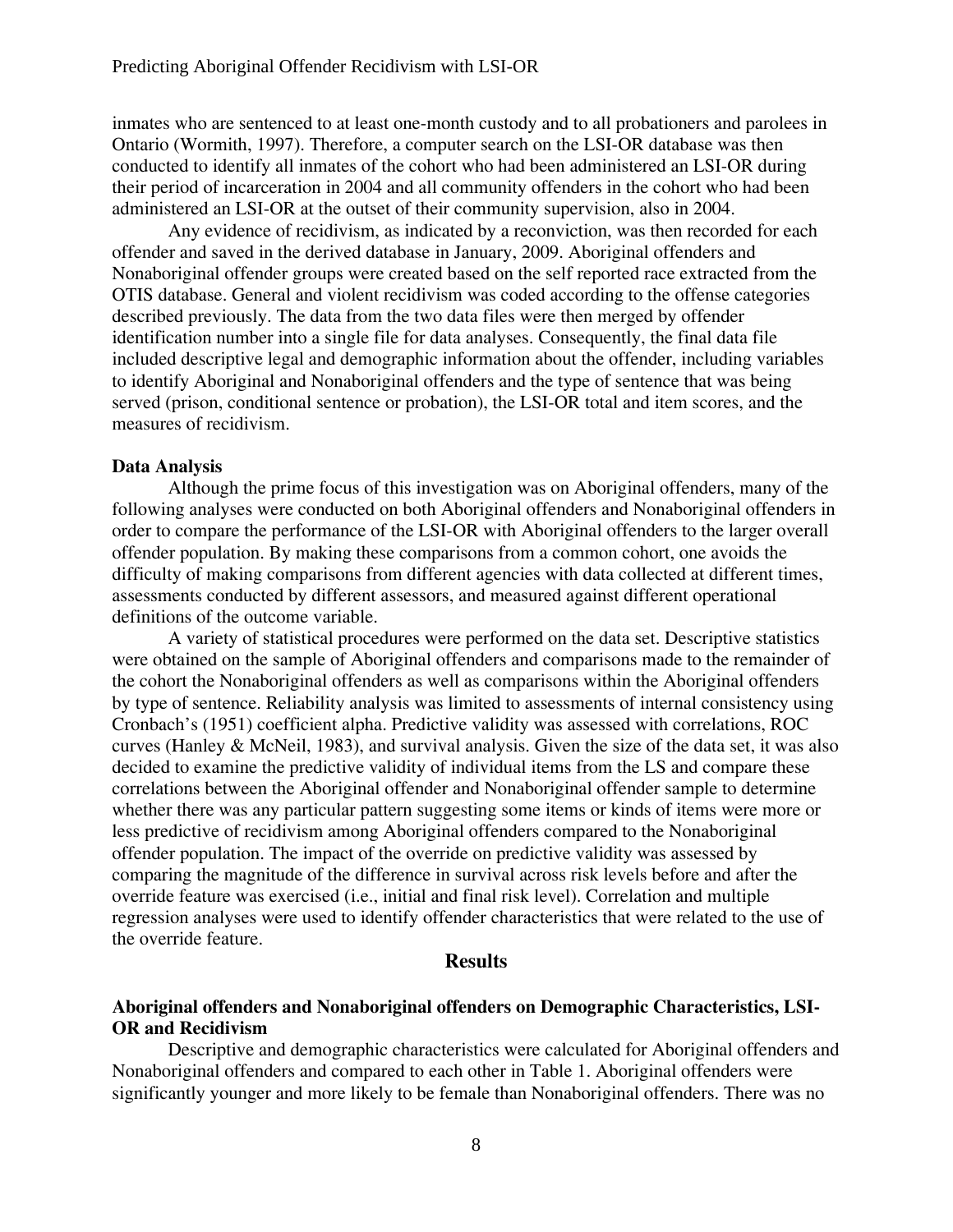significant difference in the offence severity of Aboriginal and Nonaboriginal offenders. Aboriginal and Nonaboriginal offenders were also compared on a number of LSI-OR measures. Aboriginal offenders scored significantly higher on all LSI-OR summary measures, except strengths, on which there was no significant difference. These measures included the LSI-OR general risk/need total score and corresponding risk level, both before and after the uses of the override function, and the specific risk/need score. However, they scored significantly lower on the measure of risk level change indicating that assessors used the override feature to increase the risk level of the Nonaboriginal offenders significantly more than they did for Aboriginal offenders.

 The recidivism rates of Aboriginal and Nonaboriginal offenders were compared. Aboriginal offenders had a higher rate of both general and violent reoffending than Nonaboriginal offenders and when they did reoffend did so more quickly. Recidivism (general and violent) of the Aboriginal offender sample was then investigated in more detail. First, the general recidivism rate of Aboriginal offenders (57.0%), was examined by gender, and type of sentence in Table 2. A one-way ANOVA revealed a significant main effect for disposition, *F* (2, 1689) = 63.59, *p* <.001. Since Levene's test was significant, *F* (2, 1689) = 63.59, *p* <.01, the Dunnett's C post hoc was performed. In terms of the disposition, those placed on a custodial sentence were more likely to recidivate (74.6%) than those placed on probation (47.0%) and those placed on a conditional sentence (48.5%). There was no significant difference in recidivism rates between those on probation and a conditional sentence. In addition, males  $(60.7\%)$  were found to recidivate significantly more than females  $(45.9\%)$ ,  $F(1,1690) = 28.35$ , *p*  $< 0.001$ .

 Secondly, the violent recidivism rate of Aboriginal offenders (15.0%) was also examined by gender and type of sentence in Table 2. A one-way ANOVA revealed a significant main effect for disposition,  $F(2, 1689) = 23.67$ ,  $p < .001$ . Since Levene's test was significant,  $F(2, 1689) = 23.67$ ,  $p < .001$ . Since Levene's test was significant,  $F(2, 1689) = .001$ .  $1689$ ) = 97.07,  $p < 0.001$ , the Dunnett's C post hoc was performed. In terms of the disposition, the only significant difference was between those in custody (22.39%) and those on probation (9.65%). Those on a conditional sentence (16.16%) did not differ in terms of violent reconviction rate from the other dispositions. There was no significant difference between the violent recidivism rates of females (15.4%) and males (14.8%), *F* (1, 1690) = 0.06, *p* = .81.

#### *Internal Consistency*

 Internal consistency of the LSI-OR was examined using Cronbach's alpha. This analysis was conducted on the total sample as well as the two main subgroups, Aboriginal offenders and Nonaboriginal offenders to assess whether the scale performed differently between the two offender groups. Since three of the LSI-OR items are actually calculated in part based on offenders' scores on previous items, the Alpha calculation was repeated without these three items. Analysis revealed strong alpha levels for both the 43-item LSI-OR  $( = .92)$  and the 40item LSI-OR  $( = .91)$  on the full sample. As expected and reported previously (Andrews, Bonta, & Wormith, 2004), the alpha coefficient was lower and quite varied for the eight domains of the general risk/need section. Small coefficients were systematically related to domains having few (two or four) items. When examined by offender type, there was actually a slight, but consistent, increase in alpha coefficients with the Aboriginal offender sample. These alpha rates, as well as the alpha rates for all of the subscales, are presented for Aboriginal offenders, Nonaboriginal offenders and the total sample in Table 3.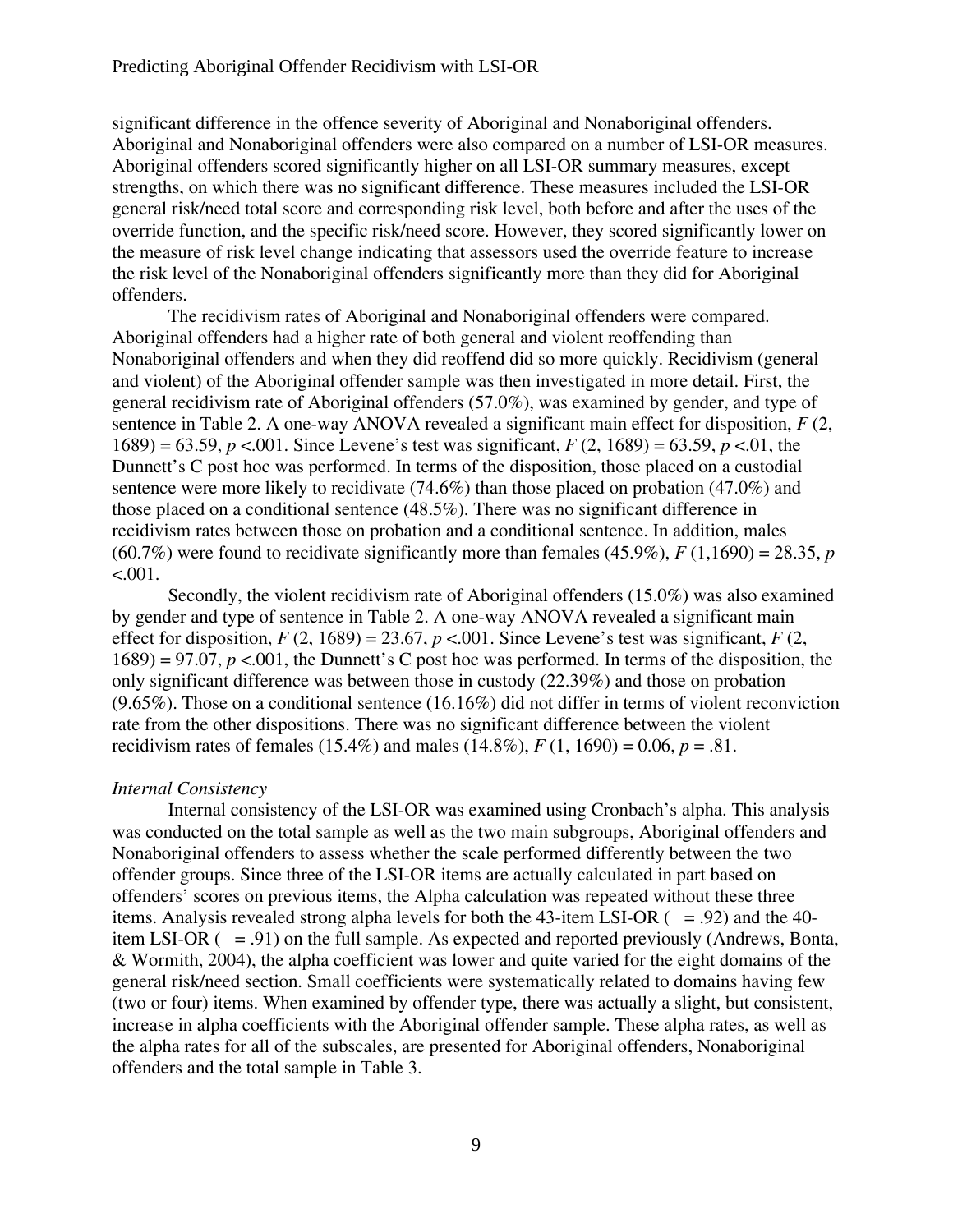#### *Predictive Validity of the LSI-OR*

 The correlations between the LSI-OR and general and violent recidivism were examined for the complete sample, as well as the Aboriginal offenders and Nonaboriginal offenders to assess the applicability of the LSI-OR to a Aboriginal offender population. These correlations were calculated for the general risk/need total score, as well as the eight domain scores and the additional sections of the LSI-OR, specifically the specific risk/need section and its two subsections (personal problems and perpetration history), other noncriminlogenic needs, responsivity, and strengths. The general risk/needs score was highly correlated with general recidivism ( $r = .44$ ,  $p < .001$ ) on the full sample and on the Aboriginal offender sample ( $r = .38$ , *p* < .001). Correlations on the full sample were lower for the prediction of violent recidivism (*r =*  .29,  $p < .001$ ) and even more so for Aboriginal offenders ( $r = .17$ ,  $p < .001$ ). Sources of the LSI-OR's predictive validity for general recidivism on the complete sample and the Aboriginal offenders are reflected in the coefficients from the central eight domains. The correlations with general recidivism were higher for Nonaboriginal offenders than Aboriginal offenders on the general risk/needs score, criminal history, education/employment, family/marital, leisure/recreation, companions, specific/risk needs, and prison experience. Aboriginal offenders were higher on procriminal attitudes, total strengths, barrier to release, and responsivity. In terms of predicting violent recidivism, Nonaboriginal offenders had higher correlations on all sections of the LSI-OR.

 Concerning the less frequently examined section of the LSI-OR, the specific risk/need section, and both of its subscales were highly correlated with general recidivism for the full sample ( $r = .33$ ,  $p < .001$ ) and for the Aboriginal offenders ( $r = .30$ ,  $p < .001$ ). However, their correlations with violent recidivism for both Aboriginal and Nonaboriginal offenders, although significant, were substantially lower. Interestingly, noncriminogenic needs were also correlated with general recidivism both for Aboriginal offenders ( $r = .30$ ,  $p < .001$ ) and Nonaboriginal offenders ( $r = .31$ ,  $p < .001$ ), but less so for violent recidivism. Similarly, responsivity displayed modest correlation with general recidivism amongst Aboriginal offenders (*r =* .22, *p* < .001) and Nonaboriginal offenders ( $r = .197$   $p < .001$ ), but less so with violent recidivism. As expected, strengths were negatively correlated with recidivism, although the coefficients were low both for Aboriginal offenders and Nonaboriginal offenders on general ( $r = -.14$ ,  $p < .001$ ,  $r = -.12$ ,  $p <$ .001) recidivism and lower on violent recidivism.

 Analyses of subgroups of Aboriginal offenders revealed similar patterns. For example, the general risk/need score correlated highly with general recidivism for both Aboriginal males and females ( $r = .38$ ,  $p < .001$  and  $r = .31$ ,  $p < .001$ , respectively; Table 5), but less so for violent recidivism,  $(r = .17, p < .001$  and  $r = .20, p < .001$ , respectively). All general risk/need subsections of the LSI-OR correlated well with general recidivism for Aboriginal males, but did not correlated for the females on the family/marital subscale (*r* =.09, *n.s.).* 

 When the Aboriginal offenders were grouped by type of sentence (custody, conditional sentence or probation), the correlations reflected the overall pattern (Table 7). The LSI-OR and its sections and domains predicted general recidivism very reliably for the custody and probation sample, but few correlations were significant for the conditional sentence sample, or in predicting violent recidivism. For example, the general risk/needs total score predicted general recidivism amongst custody offenders ( $r = .33$ ,  $p < .001$ ), conditionally sentenced offenders ( $r =$ .28,  $p < .001$ ), and probationers, ( $r = .26$ ,  $p < .001$ ). The central eight domains and the other LSI-OR sections also predicted general recidivism well, but less so for both violent and sexual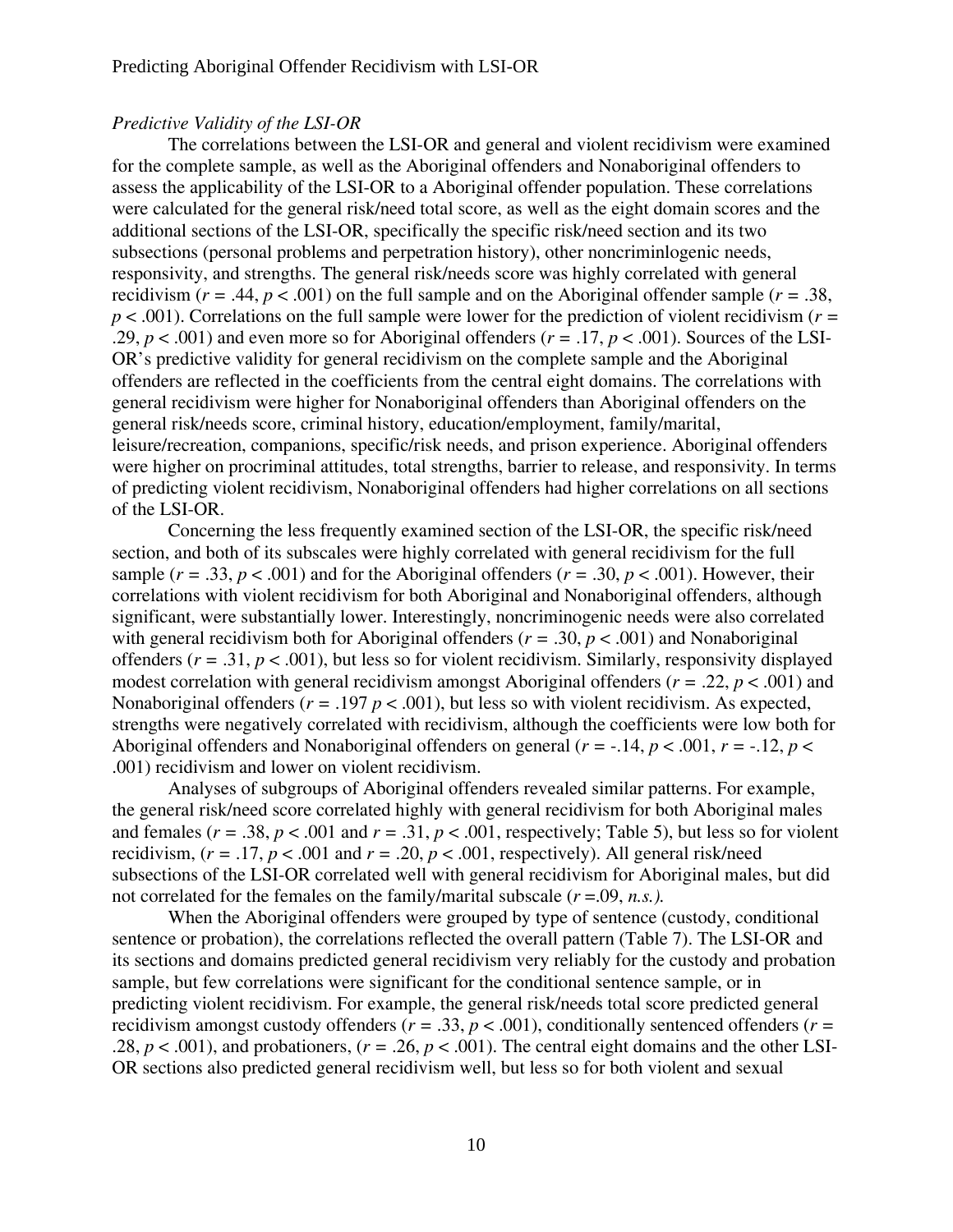recidivism, although specific risk/need section perpetration history was notably correlated with sexual recidivism among conditionally sentenced offenders ( $r = .20$ ,  $p < .001$ ).

Finally, a series of correlations was conducted to examine the LSI-OR risk levels with general and violent recidivism to examine the possible decrement in predictive validity when one collapses from a raw score  $(0 \text{ to } 43)$  to a simple risk level  $(1 \text{ to } 5)$  and when practitioners are allowed to override the score derived risk level based on other pieces of information and their professional judgment. The initial risk level is the score-derived level and the final risk level is the risk level after the override option has been applied. Results are presented for all offender groups on general and violent recidivism in Table 7. The correlations between the initial LSI-OR risk level for general and violent recidivism for the entire sample of Aboriginal offenders and the various subgroups mirror the correlations derived from the total score although, as one would expect, they consistently show a slight decrement in predictive validity. The initial risk level correlated  $r = .36$ ,  $p < .001$  with general recidivism, followed by  $r = .17$ ,  $p < .001$ . The same pattern was found for Aboriginal offender subgroups defined by gender and type of sentence. For example, initial risk level correlated with general and violent recidivism among Aboriginal male offenders ( $r = .35$ ,  $p < .001$ , and  $r = .17$ ,  $p = .059$ , respectively), as it did with Aboriginal female offenders ( $r = .30$ ,  $p < .001$ , and  $r = .18$ ,  $p < .001$ ).

 When these analyses were repeated using the final risk level, the same pattern was found, with similar correlations across all Aboriginal offender subgroups and across the measures of recidivism. The final risk level correlated with general recidivism  $r = .34$ ,  $p < .001$ , and violent recidivism  $r = .15$ ,  $p < .001$ , on the complete sample of Aboriginal offenders. The same pattern was found for Aboriginal offender subgroups defined by gender and type of sentence. For example, final risk level correlated with general and violent recidivism among Aboriginal male offenders ( $r = .34$ ,  $p < .001$ ,  $r = .16$  and  $p < .001$ ), as it did with Aboriginal female offenders ( $r = .24$ ) *=* .30, *p* < .001 and *r =* .17, *p* < .001).

#### *ROC curves*

 A series of ROC analyses were conducted to examine the LSI-OR total and section scores with general and violent recidivism. As one would expect, the Areas Under the Curve (AUC) closely mirrored the pattern of correlations. AUC values are presented in Table 8. For example, the general risk/need total score produced an ROC of AUC = .76 for all offenders on general recidivism and virtually the same predictive ROC for Aboriginal offenders (AUC = .72) and Nonaboriginal offenders  $(AUC = .75)$ . In terms of violent recidivism, the general risk/need total score produced an ROC of AUC = .73 for all offenders virtually the same predictive ROC for Aboriginal offenders (AUC = .64) and Nonaboriginal offenders (AUC = .74). The majority of coefficients for the domain scores and other section scores fell in the  $AUC = .60, p < .001$ , to .70, *p* < .001, range, indicating that the LSI-OR and its subscales are able to predict recidivism in both Aboriginal offenders and Nonaboriginal offenders.

#### *Survival Analyses*

Survival analyses (Kaplan-Meier) were performed on general and violent recidivism using both the initial risk levels and the final risk levels (i.e. after the override decision was applied) for both Aboriginal offenders and Nonaboriginal offenders. Mean survival times and the 95 percent confidence intervals for Aboriginal offenders and Nonaboriginal offenders using the initial risk levels and final risk levels are presented for general recidivism in Table 9, and for violent recidivism in Table 10. The overall comparison between risk levels and pair-wise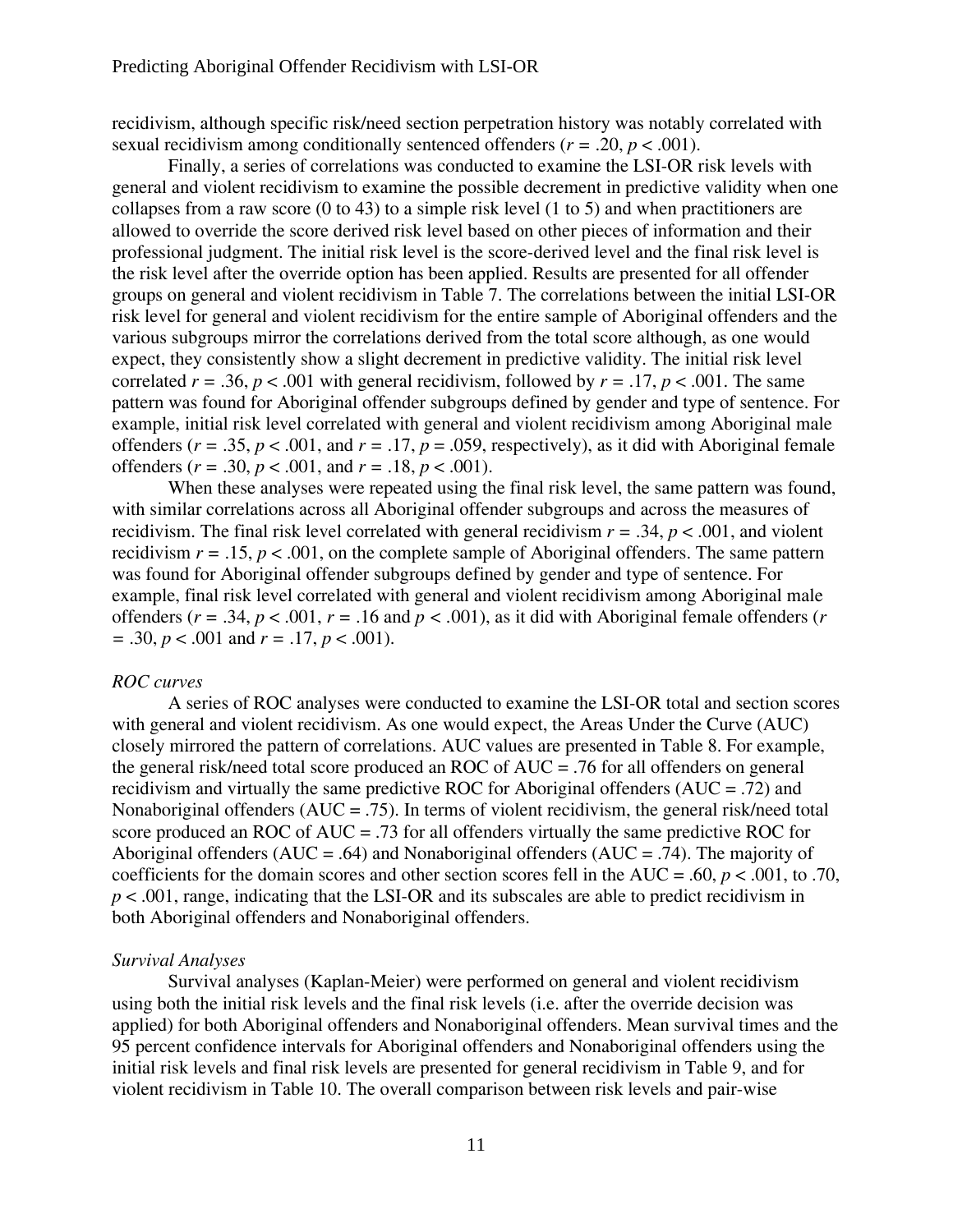comparisons between all pairs of risk level are presented as Log Rank (Mantel-Cox) Chi-square analysis in Table 11.

In all cases, survival curves varied systematically and in the expected direction by risk level. The overall Log Rank (Mantel-Cox) Chi-Square (1) linear trend statistic was significant, *p* < .001, for all survival functions using both the initial and final risk level categories on both Aboriginal offenders and Nonaboriginal offenders. Some minimal evidence for the decrement in predictive validity that was found with the introduction of the override function in previous analyses was also found in the survival analyses for Aboriginal offenders and Nonaboriginal offenders. The general pattern of findings was that there was a small, but systematic reduction in Chi Square values for the prediction of both general and violent recidivism on both Aboriginal and Nonaboriginal offenders. However, with a couple of exceptions (low vs. moderate risk and moderate vs. high risk when predicting violent recidivism among aboriginal offenders) the level of p-values (ie, .05, 01 and .001) did not change (Table 11). For Nonaboriginal offenders, all comparisons between final risk levels remained highly significant,  $p < .001$  because of the extremely high sample size. Survival curves for general and violent recidivism using the initial and final (override) risk levels are portrayed for Aboriginal offenders and Nonaboriginal offenders in Figure 1 through 8.

These findings raise questions about the value of the override feature and the apparent loss of predictive validity when this option is afforded to practitioners. It appears as though this problem is less pronounced in the Aboriginal offender sample. However, since the application of the override is designed to allow for clinical judgement, in order to hopefully increase predictive validity, these findings require more analysis. For example, in what situations are assessors more likely to invoke the override with Aboriginal offenders and, if so, in what direction do they apply it? Secondly, how does its use affect the predictive validity of the instrument and what factors precipitate its use?

#### *Item Analysis of LSI-OR Items*

Correlations between all items found in each of General Risk/Needs (Section A), Specific Risk/Needs(Section B), Social, Health and Mental Health (Section D), and Responsivity (Section G) were computed with the three measures of recidivism, general, violent and sexual. Due to the magnitude of this output, results are presented in Appendix B.

As individual (binary) items are not expected to generate large correlations with the criterion variable, hence the creation of scales with multiple, diverse items, the current results are encouraging. Most items correlated with general recidivism, both for Aboriginal offenders and Nonaboriginal offenders. This finding is encouraging for the applicability of a general risk/need assessment tool, like LSI-OR, to the Aboriginal offender population.

#### *Use of the Override*

 A number of analyses were performed to determine when the override was used and how its use impacted on the predictive validity of the instrument. As can be seen in Table 12, both the correlations and the AUC values are routinely higher for the initial risk level than the final (override) risk levels in the prediction of general and violent recidivism on the complete sample. For Nonaboriginal offenders, the original risk levels provide a better predictor than those derived after the professional override is applied as correlations decrease from  $r = .41$ ,  $p < .001$ , to  $r =$ .35,  $p < .001$ , for general recidivism, and from  $r = .28$ ,  $p < .001$ , to  $r = .23$ ,  $p < .001$ , for violent recidivism. For Aboriginal offenders there were decrements from  $r = .36$ ,  $p < .001$ , to  $r = .34$ ,  $p$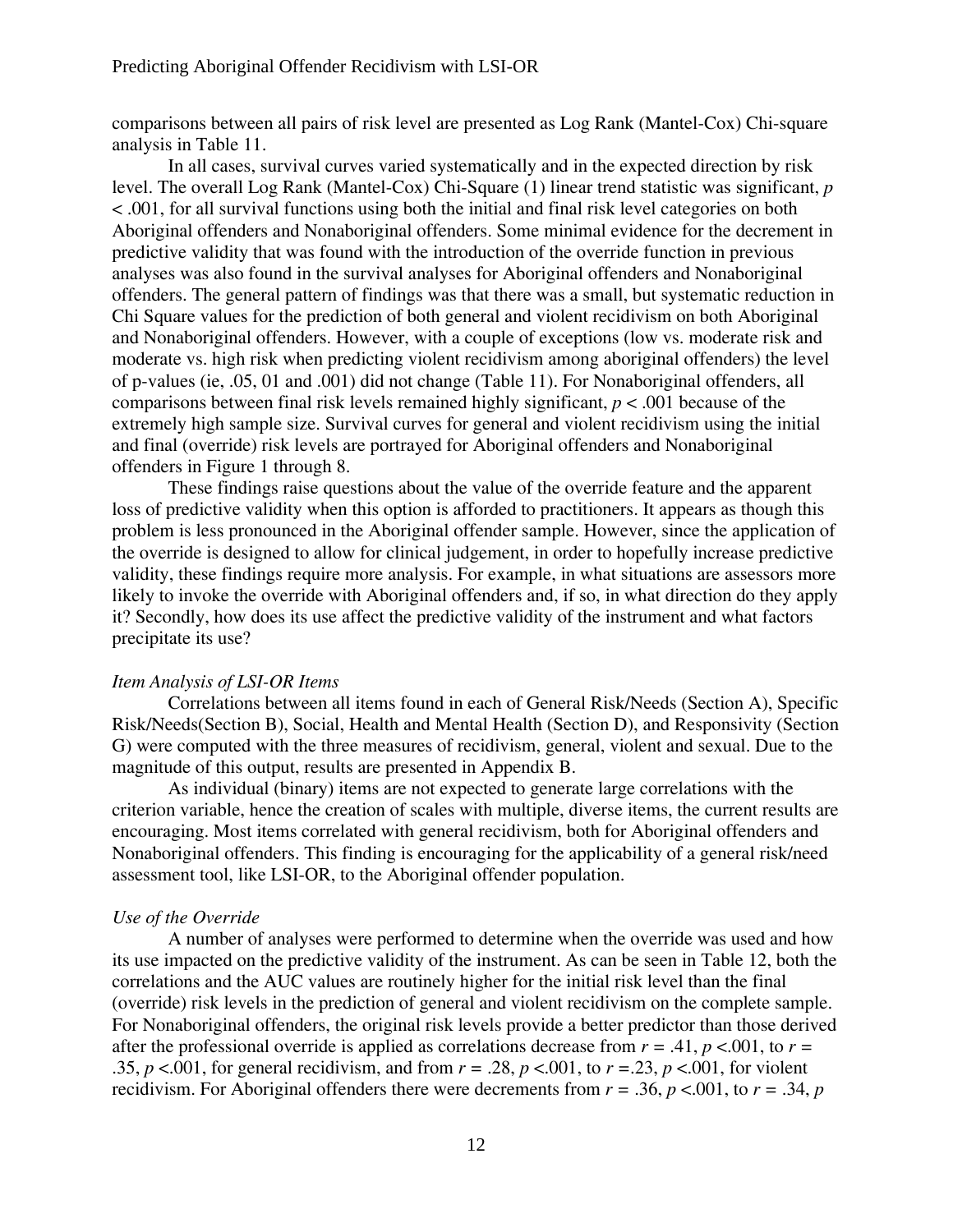<.001, for general recidivism, from  $r = .17$ ,  $p < .001$ , to  $r = .15$ ,  $p < .001$ . Moreover, it is noted that the override option was exercised much more frequently to increase risk (14.9%) than to decrease (1.6%) risk. This difference was much less pronounced in the adjustment to Aboriginal offender risk level (5.4 % increase and 3.8 % decrease in risk level) compared to Nonaboriginal offenders (15.5 % increase and 1.4 % decrease;  $\chi$  (2) = 178.23, *p* < .001).

 In an effort to determine what may have contributed to the decrement in predictive validity with the use of the override function, two additional analyses were performed. First, the Aboriginal offender sample was assigned to an initial-by final risk level matrix and recidivism rates within each cell were examined (Table 12). The small sample size in some cells precluded statistical analysis. However, inspection of the recidivism rates across the initial-final risk level cells is consistent with a slight decrement in predictive validity of the assessment process. Although it appears as though those offenders decreased in risk level were done so appropriately, as evident by the lower recidivism rates for those below the diagonal line representing those with no change. However, it appears as though those who had been increased, shown above the diagonal, there were lower recidivism rates than those who were not increased. Generally speaking, the relatively few Aboriginal offenders ( $n = 64$ ) who were overridden to a lower risk level, collectively, seem to have been done appropriately as their recidivism rates were lower than their unadjusted counterparts. For example, the recidivism rate of the 29 very high risk Aboriginal offenders whose risk levels were reduced was considerably lower (69.0%) than their unadjusted counterparts (82.2%).

 A second strategy was to examine the relationship between the risk category change score and a number of demographic and LSI-OR variables. However, since changes in risk level by means of the override were highly related to the LSI-OR total score (Table 14) simply because of the asymmetry of the override process (i.e. high risk offenders are already high risk and close to the ceiling and therefore are more likely to be overridden downward, while low risk offenders have much more room available to be overridden upwards), partial correlations controlling for risk level were computed (Table 14). For Aboriginal offenders, controlling for risk, increases in risk level by means of the override was not correlated with age, although it was negatively related to being female ( $r = -0.05$ ,  $p = 0.04$ ). Among LSI-OR scales, it was correlated with Total Specific Risk/Needs ( $r = .18$ ,  $p < .001$ ) and its subscales personal problems with criminogenic potential ( $r = .18$   $p < .001$ ) and history of perpetration ( $r = .11$ ,  $p < .001$ ), prison experience ( $r = .08$ ,  $p < .001$ ), social, health and mental health problems ( $r = .05$ ,  $p = .03$ ) and responsivity considerations ( $r = .14$ ,  $p < .001$ ). It was also correlated with four general risk/need subscales; education/employment ( $r = -0.08$ ,  $p < .001$ ), companions ( $r = -0.07$ ,  $p = .006$ ), substance abuse ( $r = .06$ ,  $p = .018$ ), and antisocial pattern ( $r = .06$ ,  $p = .019$ ).

 For Nonaboriginal offenders, controlling for risk, increases in risk level was correlated with age ( $r = .10$ ,  $p < .001$ ) and negatively with being female ( $r = .10$ .  $p < .001$ ). Among LSI-OR scales, it was correlated with Total Specific Risk/Needs (*r =* .20, *p* < .001) and its subscales personal problems with criminogenic potential ( $r = .19$ ,  $p < .001$ ) and history of perpetration ( $r =$ .12,  $p < .001$ ), prison experience ( $r = .06$ ,  $p < .001$ ), strengths ( $r = -.03$ ,  $p < .001$ ), social, health and mental health problems ( $r = .04$ ,  $p < .001$ ) and responsivity considerations ( $r = .15$ ,  $p <$ .001). It was also correlated with six of the eight general risk/need subscales; education/employment ( $r = -.06$ ,  $p < .001$ ), family/marital ( $r = .06$ ,  $p < .001$ ), companions ( $r = -$ 

.07,  $p < .001$ ), procriminal attitudes ( $r = .10$ ,  $p < .001$ ), substance abuse ( $r = .02$ ,  $p < .001$ ) and antisocial pattern  $(r = .09, p < .001)$ . These findings were then used in the next set of analyses.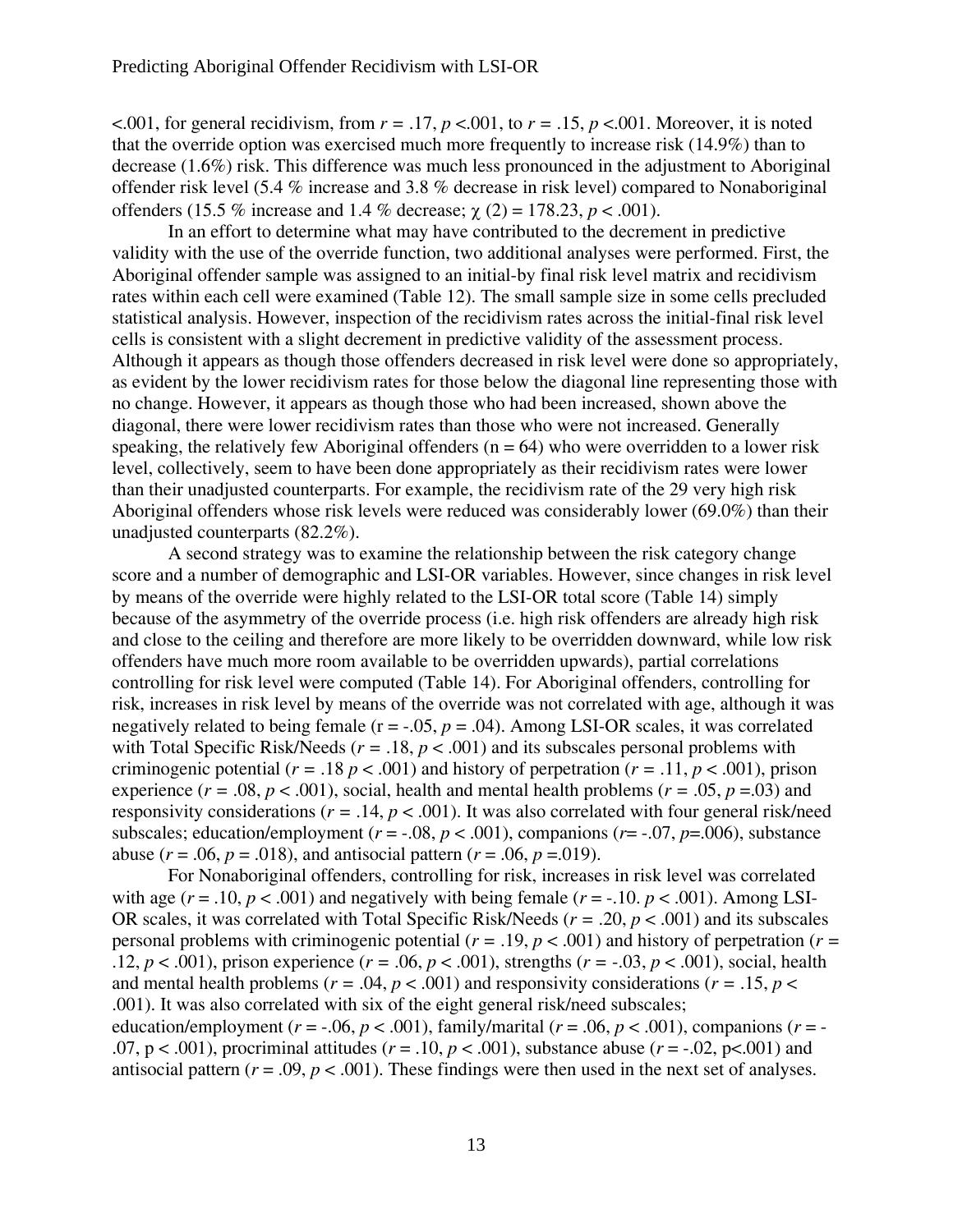Demographic and LSI-OR variables that were correlated with change in risk in either sample were included in multiple regression analyses on change in risk for Aboriginal and Nonaboriginal offenders. For Aboriginal offenders, after entering LSI-OR total score in block one  $(R^2 = .079; F(1,1690) = 145.00, p < .001)$ , the remaining demographic and LSI-OR measures in block two improved the regression analysis ( $R^2$  = .128;  $F(15,1676)$  = 16.425,  $p$  < .001) in a significant way, (change in  $R^2 = .05$ );  $F_{change}$  (14, 1676) = 6.75,  $p < .001$ ). Measures that were related to change in risk level, independent of risk score included substance abuse  $(B =$ .023,  $p = .006$ ), antisocial pattern ( $B = .043$ ,  $p = .028$ ), personal problems with criminogenic potential ( $B = .034$ ,  $p < .001$ ), history of perpetration ( $B = .020$ ,  $p < .001$ ) and responsivity ( $B =$ .035,  $p = .036$ ) being significant factors (Table 15).

For Nonaboriginal offenders, after entering LSI-OR total score in block one ( $R^2 = .092$ ; *F*  $(1, 24755) = 2504.84$ ,  $p < .001$ ), the remaining demographic and LSI-OR measures in block two  $(R^2 = 0.154; F(15,24741) = 299.86, p < .001)$  increased  $R^2$  in a minimal (change in  $R^2 = .062$ ) but significant way,  $F_{change}$  (14, 24741) = 129.38,  $p < .001$ ), with age at data extraction (B=.003, *p*<.001), gender (B=-.123, *p*<.001), total strength score (B=-.009, *p*<.001), education/employment ( $B = .010$ ,  $p < .001$ ), family/marital ( $B = .035$ ,  $p < .001$ ), procriminal attitude/orientation ( $B = .017$ ,  $p = .001$ ), substance abuse ( $B = .009$ ,  $p = .002$ ), antisocial pattern  $(B = .062, p < .001)$ , personal problems with criminogenic potential  $(B = .063, p < .001)$ , history of perpetration ( $B = .037$ ,  $p < .001$ ), and responsivity ( $B = .047$ ,  $p < .001$ ) being significant factors (Table 16).

 In order to assess the wisdom of using the above noted demographic and LSI-OR variables in exercising the override function, the predictor variables from the preceding multiple regressions were then applied to general recidivism as the dependent variable. As was the case in the previous analyses, the general risk/need score was applied in the first block, followed by the remaining demographic and other LSI-OR measures and the analyses were performed separately on the Aboriginal offender and Nonaboriginal offender samples. These results were most revealing in that variables that contributed incrementally, beyond the general risk/need score, to the predicted recidivism were frequently not the same as those that contributed incrementally, beyond the general risk/need score, to the use of the override and vice versa. For Aboriginal offenders, only education/employment  $(B=-0.034, p<0.001)$ , family marital  $(B=-0.46, p<0.01)$ , companions ( $B = -0.033$ ,  $p = 0.034$ , substance abuse ( $B = -0.019$ ,  $p < 0.001$ ), antisocial pattern ( $B = -0.033$ ,  $p = 0.034$ , substance abuse ( $B = -0.019$ ,  $p < 0.001$ ), antisocial pattern .055,  $p = .011$ ), and age ( $B = -.008$ ,  $p < .001$ ) contributed incrementally beyond the general risk/need score to the prediction of general recidivism (Table 17).

For Nonaboriginal offenders, education/employment  $(B = -0.035, p < 0.001)$ , family marital (*B*=-.037, *p*<.001), companions (*B*=-.021, *p* <.001), procriminal attitude/orientation (*B* = -.040, *p*  $(0.001)$ , substance abuse ( $B = -0.032$ ,  $p < 0.001$ ), antisocial pattern ( $B = -0.022$ ,  $p < 0.001$ ), genderfemale ( $B = -0.019$ ,  $p = 0.011$ ), personal problems with criminogenic potential ( $B = 0.018$ ,  $p < 0.001$ ), prison experience ( $B = .016$ ,  $p = .001$ ), strengths ( $B = -.004$ ,  $p = .029$ ) and age ( $B = -.004$ ,  $p <$ .001) contributed incrementally beyond the general risk/need score to the prediction of recidivism (Table 18).

# **Discussion**

This study examined the applicability of the LSI-OR on Aboriginal offenders. It did so by comparing the predictive validity of the instrument over an average follow-up of 3.8 years, on a large cohort of Ontario provincial Aboriginal offenders and compared the results to those from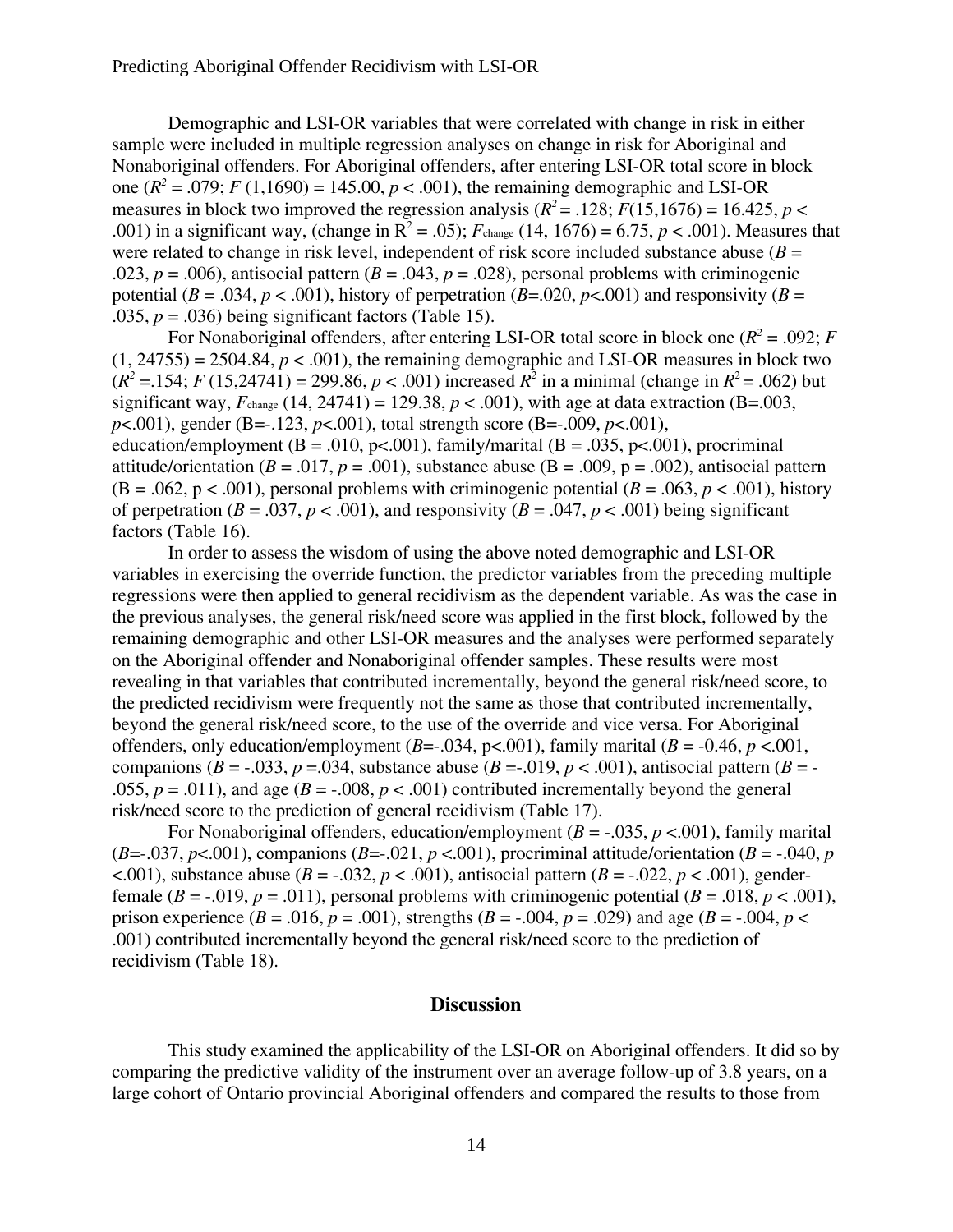the balance of the cohort, the Nonaboriginal offenders. Two measures of recidivism were employed general and violent, as well as an offense (recidivism) severity scale, developed by the ministry. The predictive validity of individual items in the context of the current investigation was also explored as was the role of structured professional judgement (SPJ) in augmenting the risk/need assessment and the occasions of its usage.

#### **LSI-ORs Predictive Validity with Aboriginal Offenders**

 There were some reported differences in demographics between the Aboriginal and Nonaboriginal offenders. In this study, Aboriginal offenders were significantly younger, and had a higher proportion of females in comparison to the Nonaboriginal offenders. There was no significant difference between the Aboriginal and Nonaboriginal offenders on index offense severity. In examining the LSI-OR variables, Aboriginal offenders had a significantly higher LSI-OR total score and specific risk/needs. In addition, Nonaboriginal offenders scored higher on level of risk change, indicating that the assessors used the override feature to increase the risk level of Nonaboriginal offenders significantly more than Aboriginal offenders. In terms of recidivism, it was found that Aboriginal offenders had a higher rate of both general and violent reoffending, and they reoffended more quickly than Nonaboriginal offenders.

Despite these demographic differences, the analyses in this study have strengthened the argument that the LS family of risk assessment instruments can be used reliably and validly in the assessment of Aboriginal offenders. The high rate of general recidivism found for the Aboriginal offender sample, as well as the similar findings between the Aboriginal offender and Nonaboriginal offender samples in examining the LS and recidivism have helped to illustrate the ability of the LS in Aboriginal offender risk assessment. Alpha levels were strong for analyzing internal consistency for all offender groups. In fact, there were slightly, but consistently stronger alpha coefficients with the Aboriginal offender sample. Correlations with the LSI-OR were strongest for general recidivism, followed by violent recidivism. Sources of the LSI-OR's predictive validity for general recidivism on the complete sample and the Aboriginal offenders are reflected in the coefficients from the central eight domains. The correlations with general recidivism were higher for Nonaboriginal offenders than Aboriginal offenders on the domains of criminal history, education/employment, family/marital, leisure/recreation and companions. Aboriginal offenders had a higher correlation for procriminal attitudes. There was no difference between Aboriginal and Nonaboriginal offenders on the substance abuse or antisocial pattern subscales. However, Nonaboriginal offenders had higher correlations on all subscales for the prediction of violent recidivism.

Analyses of subgroups of Aboriginal offenders revealed similar patterns. For example, the general risk/need score correlated highly with general recidivism for both male and female Aboriginal offenders. The central eight domains and the other LSI-OR sections also predicted general recidivism well, but less so for violent recidivism. All eight domains were significant for the Aboriginal males, and only the family/marital correlation was not significant for the Aboriginal females.

#### **Structured Professional Judgment with the LSI-OR**

The effect of the override was examined by comparing the predictive validity of the initial and final risk levels. There was a consistent decrease in predictive validity across all comparisons. This included Aboriginal offenders and Nonaboriginal offenders over both outcome measures (general recidivism and violent recidivism) and in both the correlation and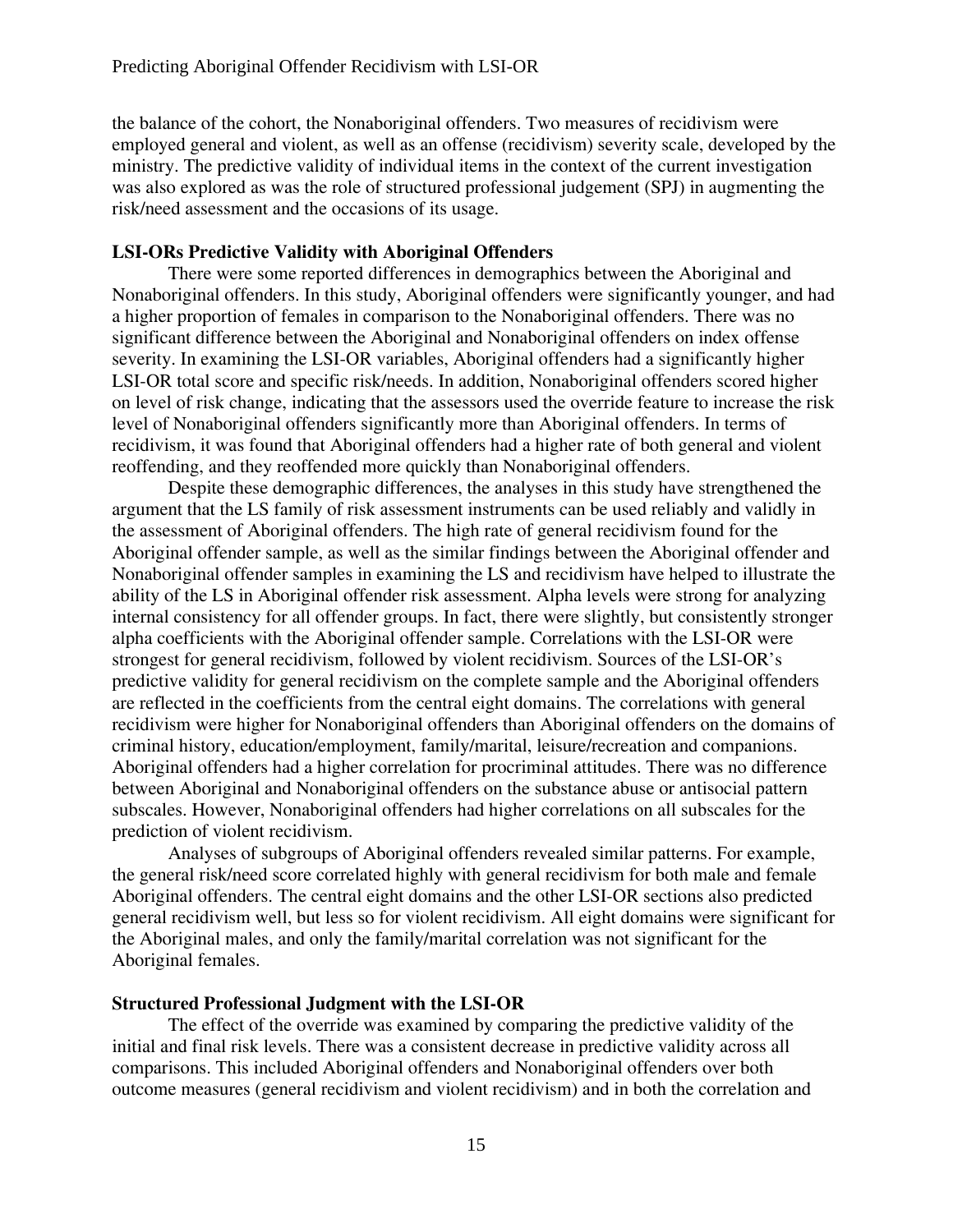#### Predicting Aboriginal Offender Recidivism with LSI-OR

ROC analyses. However, the decrement was larger for the Nonaboriginal offender sample on both measures of recidivism. In fact, in examining the 95% confidence intervals, the nonoverlapping intervals for the Nonaboriginal sample show that the decrement was significant. As the confidence intervals overlapped for the Aboriginal offenders, there was no significant difference between the original and override risk levels. Although the AUC and correlations were lower after the application of the override.

These findings triggered further investigation into the nature of the override as it was used with this sample of Aboriginal offenders. First, the pattern of initial and final risk level revealed that very few Aboriginal offenders were moved to a lower risk level, specifically 5.6% of high risk Aboriginal offenders and 7.7% of very high risk offenders. However, many Aboriginal offenders were raised to a higher risk level. This included 16.7% of very low risk offenders and 19.3% low risk offenders, 6.5% of medium risk offenders, and 1.4% of high risk offenders.

Further analyses attempted to determine possible sources or at least contributing factors to the use of the override. Because there was a strong correlation between the LSI-OR total score and use of the override (low scores were associated with increases in risk level), statistical measures were invoked to control for the LSI-OR total score, which generated some intriguing findings that may give some glimpse into how practitioners accommodate their own particular 'theories' about Aboriginal offender risk. In particular, while controlling for over all risk, education/employment and companions were negatively associated with increases in risk, substance abuse and antisocial pattern were positively associated with increases in risk. However, this pattern was even more pronounced for the Nonaboriginal offenders.

Both subsections of the Special Risk/Needs, Personal problems and History of Perpetration, were also correlated with overriding to a higher risk level, as they were with Nonaboriginal offenders. This finding is quite expected as the LSI-OR manual indicates that these factors are possible reasons for exercising the override feature. However, it was somewhat surprising that the Special Responsivity section was also positively correlated with the override function, although it was for Nonaboriginal offenders as well, as was the Social, Health and Mental Health Section. These findings were augmented by a multiple regression analysis of the LSI-OR section risk scores on the override change variable, with very comparable results, indicating that, after the total risk/need score is taken into consideration, substance abuse, antisocial pattern, personal problems, history of perpetration, and responsivity all contribute positively to assessors' decisions to increase offender risk level. In defence of this practice, one is reminded of the substantial correlations that that these sections had with recidivism. What is curious is that they were still considered to be contributing to risk even after the LSI-OR total score was determined. With respect to demographic characteristics, age and gender were unrelated to use of the override. Interestingly, for Nonaboriginal, controlling for risk, increases in risk level by means of the override was positively correlated with age and negatively related to being female.

Next, in looking into which items significant added to the prediction of recidivism, after controlling for risk, age, education/employment, family/marital, companions, substance abuse, and antisocial patterns were significant for Aboriginal offenders. These results were most revealing in that variables that contributed incrementally, beyond the general risk/need score, and independent of each other, to the use of the override were not always the same as those that contributed to the prediction of recidivism. In our view, these findings illustrate the potential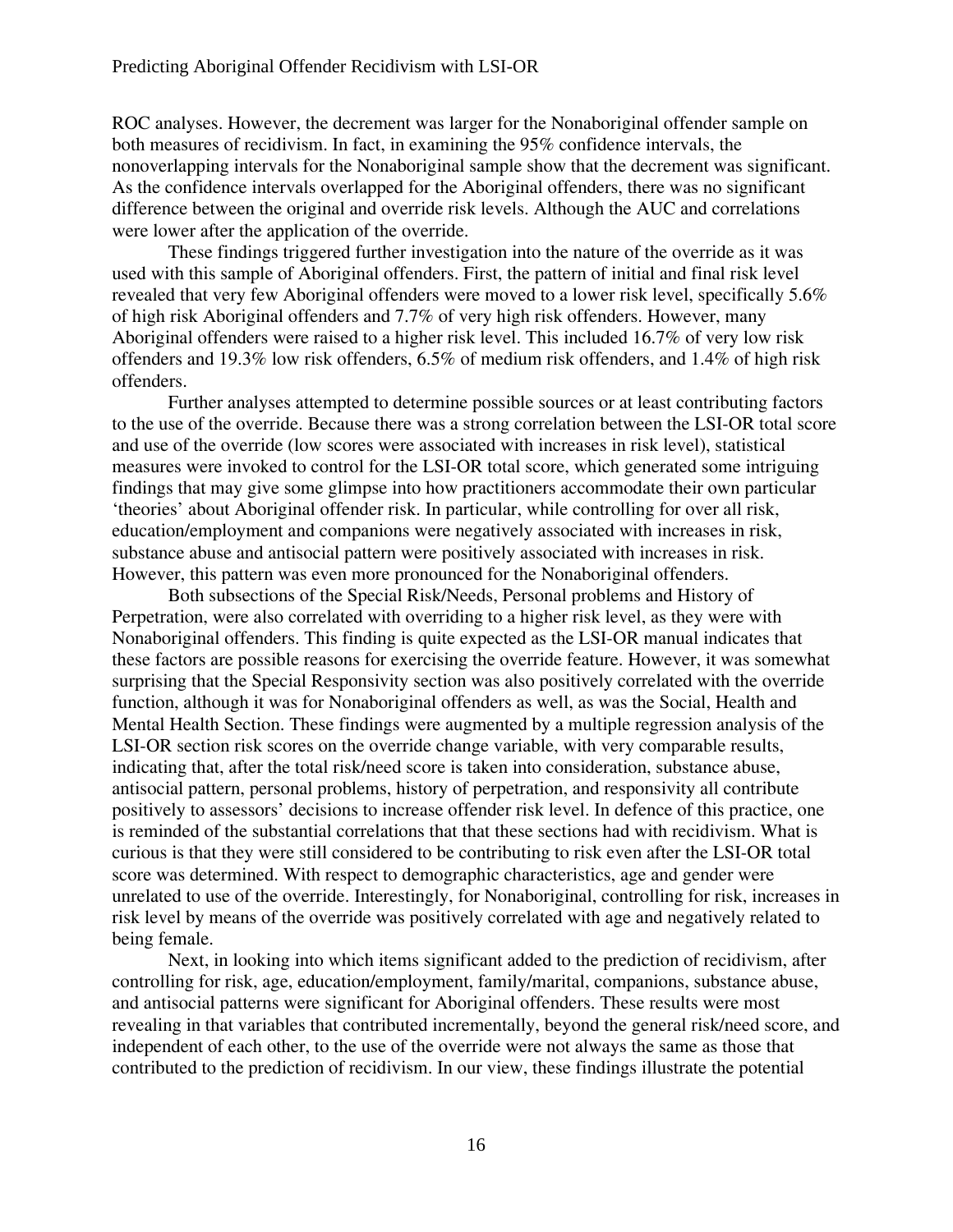shortcomings of using structured clinical judgment to augment a statistically based risk/need assessment scheme.

There may be some special circumstances to consider when performing interviews with Aboriginal offenders. Holsinger et al. (2006) argue that extra consideration is required when interviewing Aboriginal offenders. This is important since the one-on-one interview between the offender and the assessor are crucial to the assessment process for the LS instruments. In particular, the assessor must take extra care with respect to relational expectations, communication styles, cultural heritage and customs, including jargon and dialect.

#### **Limitations and Further Directions**

Three limitations of the current investigation merit consideration. Two relate to measurement issues and two relate to inferences which may or may not be drawn from this study. First, since the LS data were derived from an existing database of the agency, it was impossible to determine the accuracy of LS as the predictor variable. Considering the fact that numerous probation officers and correctional staff with various years of service and familiarity with the LS instruments were responsible for conducting and recording the LS raw data, one can only assume there was some unknown amount of measurement error in the LS assessments. The fact that the LS data were entered into an electronic database using specially designed LS software guarantees only that no logical or arithmetic errors were made in scoring the instrument. Some offenders did have multiple assessments, sometimes by a second assessor. However, this was typically after some delay period (e.g. six months). Given the dynamic nature of LS and the agency policy that changes in offenders' circumstances should trigger a reassessment, such a comparison would not be an accurate reflection of inter-rater reliability.

 Secondly, the assessment of criminal recidivism as an outcome in the predictive analysis was based on internal agency re-contact with the cohort of offenders. This included all reconvictions in the province in which the agency was located. Consequently out of province reconvictions were not captured. The fact that Ontario covers a very large geographic area (one million square kilometres) and the majority of the population of 11.5 million resides in the central portions of the province (Attractions Canada, 2011), it is assumed that vast majority of reconvictions were captured in the agency's database. Regardless, the net effect of these two limitations in the data is to decrease the predictive validity estimates from their true value as they introduce some unknown portion of error variance into the predictor and outcome variables respectively.

 Finally, the cohort was limited to provincial Aboriginal offenders meaning that Aboriginal who were sentenced to two years or more in custody were not included. As sentence length can be interpreted as a general measure of the severity of an offense (Quirk, Nutbrown & Renolds, 1991) the most serious offenders were not included. Elsewhere, in an examination of offenders generally, not simply Aboriginal offenders, we found that including both federal and provincial offenders, inmates and probationers, increased the variance of the LS scores (Wormith, Olver, Stevenson & Girard, 2007).

# **Conclusion**

 This study was undertaken to assess the appropriateness and value of using a general risk/need assessment, such as the LSI-OR, on a specialized offender population, namely Aboriginal offenders. Results from the current study have supported the use of the LS family of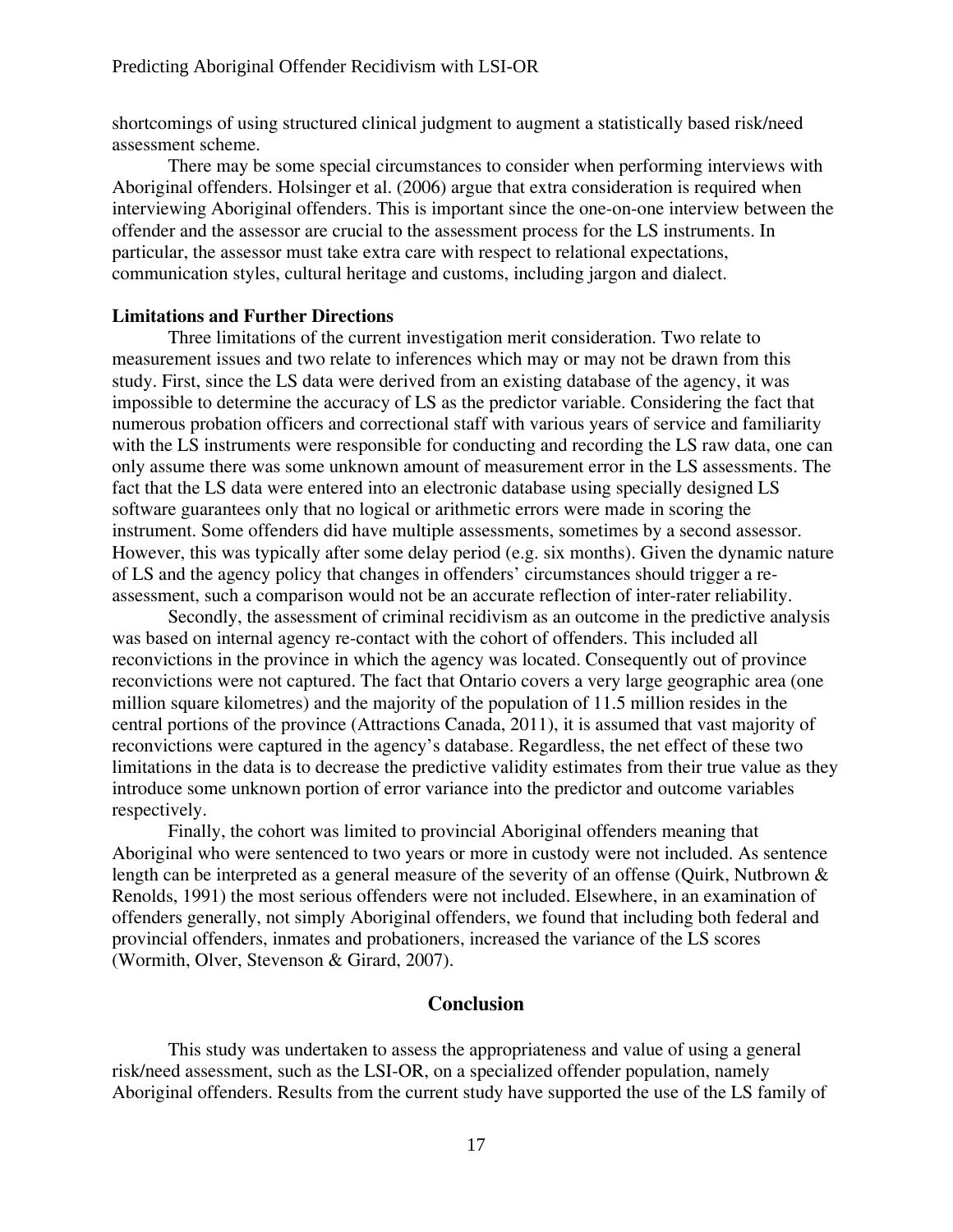instruments on Aboriginal offenders as demonstrated through the predictive validity correlations and AUC values on a large extraction of Aboriginal offenders and comparing them to the remaining Nonaboriginal offenders from the same cohort. Consequently Aboriginal offenders should not be perceived or treated as being unique from the offender population. Rather, they have many of the same criminogenic risks and needs as Nonaboriginal offender and thus, would benefit from similar risk/need assessment as Nonaboriginal offenders would.

Secondly, in examining the practice of structured professional judgement as offered to users of the LSI-OR by means of assessor override, it was revealed that the override did not improve risk prediction. In fact, it led to slight deterioration in the instrument's predictive validity. Therefore, caution, perhaps more specific guidelines for continued use, and a written justification when it is used, are all recommended. Hopefully, these results will encourage assessors to be more cognizant of the impact of their assessments and provide appropriate rationale for applying an override. In terms of next steps, additional research is recommended, especially on the override or use of professional judgment to augment statistical/empirical based prediction.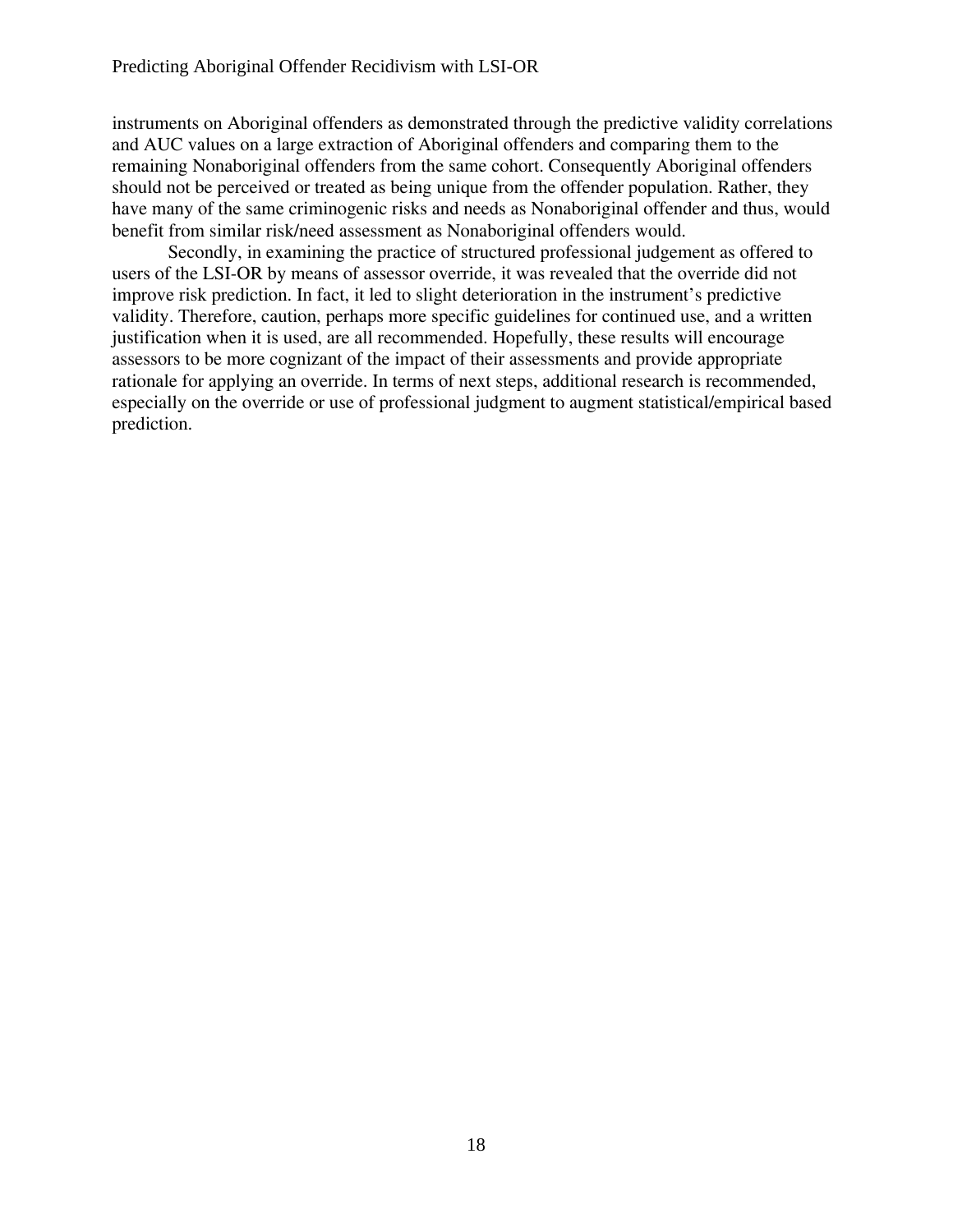# **References**

- Andrews, D. A., & Bonta, J. (1995). *LSI-R: The Level of Service Inventory-Revised*. Toronto, Canada: Multi-Health Systems.
- Andrews, D. A., & Bonta, J. (2010). *The psychology of criminal conduct* (5th ed.). New Providence, NJ: LexisNexis Matthew Bender.
- Andrews, D. A., Bonta, J., & Wormith, J. S. (1995). *The Level of Service Inventory: Ontario Revision*. Toronto, Canada: Ontario Ministry of Correctional Services.
- Andrews, D. A., Bonta, J., & Wormith, J. S. (2004). *The Level of Service/Case Management Inventory*. Toronto, Canada: Multi-Health Systems.
- Andrews, D. A., Bonta, J., & Wormith, J. S. (2006). The recent past and near future of risk and/or need assessment. *Crime & Delinquency, 52,* 7–27.
- Attractions Canada (2011). Ontario: Something for everyone. Retrieved on August 29, 2011, from http://www.attractionscanada.com/ontario/index.html
- Bonta, J. (1989). Native inmates: Institutional response, risk, and needs. *Canadian Journal of Criminology, 31*, 49–62.
- Coulson, G., Ilacqua, G., Nutbrown, V., Giulekas, D., & Cudjoe, F. (1996). Predictive utility of the LSI for incarcerated female offenders. *Criminal Justice and Behavior, 23,* 427–439.
- Cronbach, L. J. (1951). Coefficient alpha and the internal structure of tests. *Psychometrika, 16*, 297-334.
- Hanley, J.A., & McNeil, B. J. (1983). A method of comparing the areas under receiver operating characteristic curves derived from the same cases. *Radiology, 148,* 839-843.
- Holsinger, A. M., Lowenkamp, C. T. & Latessa, E. J. (2006). Exploring the validity of the Level of Service Inventory-Revised with Native American offenders. *Journal of Criminal Justice. 34*, 331-337.
- Quirk, D., Nutbrown, V., & Reynolds, R. (1991). A practical measure of offence seriousness: sentence severity. Brampton, Ontario: Ontario Correctional Institute. Available at: http://regreynolds.ca/Articles/Criminality/Offence%20Severity.pdf
- Rowe, R. C. (1999, November). The utilization of an interview-based classification instrument for parole board decision-making. Paper presented at the 51st Annual Meeting of the American Society of Criminology, Toronto, Ontario, Canada.
- Stasiuk, E., Winter, K., & Nixon, B. (1996). Awaiting trial: Accused persons remanded to custody. Toronto: Ontario Ministry of Correctional Services.
- Tanasichuk, C.L., & Wormith J.S., (2009). *The predictive validity of the Level of Service Inventory-Ontario Revision (LSI-OR) with Aboriginal offenders* (Unpublished practicum report). University of Saskatchewan. Saskatoon, SK.
- Wormith, J.S., & Girard, L. (2004). The predictive validity of the Level of Service Inventory Ontario Revision on general and violent recidivism among various offender groups. *Criminal Justice and Behavior, 31(2),* 150-181.
- Wormith, J.S. (1997). Research to practice: Applying risk/needs assessment to offender classification. *Forum on Corrections Research, 9,* 26-31.
- Wormith, J. S., Olver, M. E., Stevenson, H. E., & Girard, L. (2007). The long-term prediction of offender recidivism using diagnostic, personality, and risk/need approaches to offender assessment. *Psychological Services*, *4*, 287-305.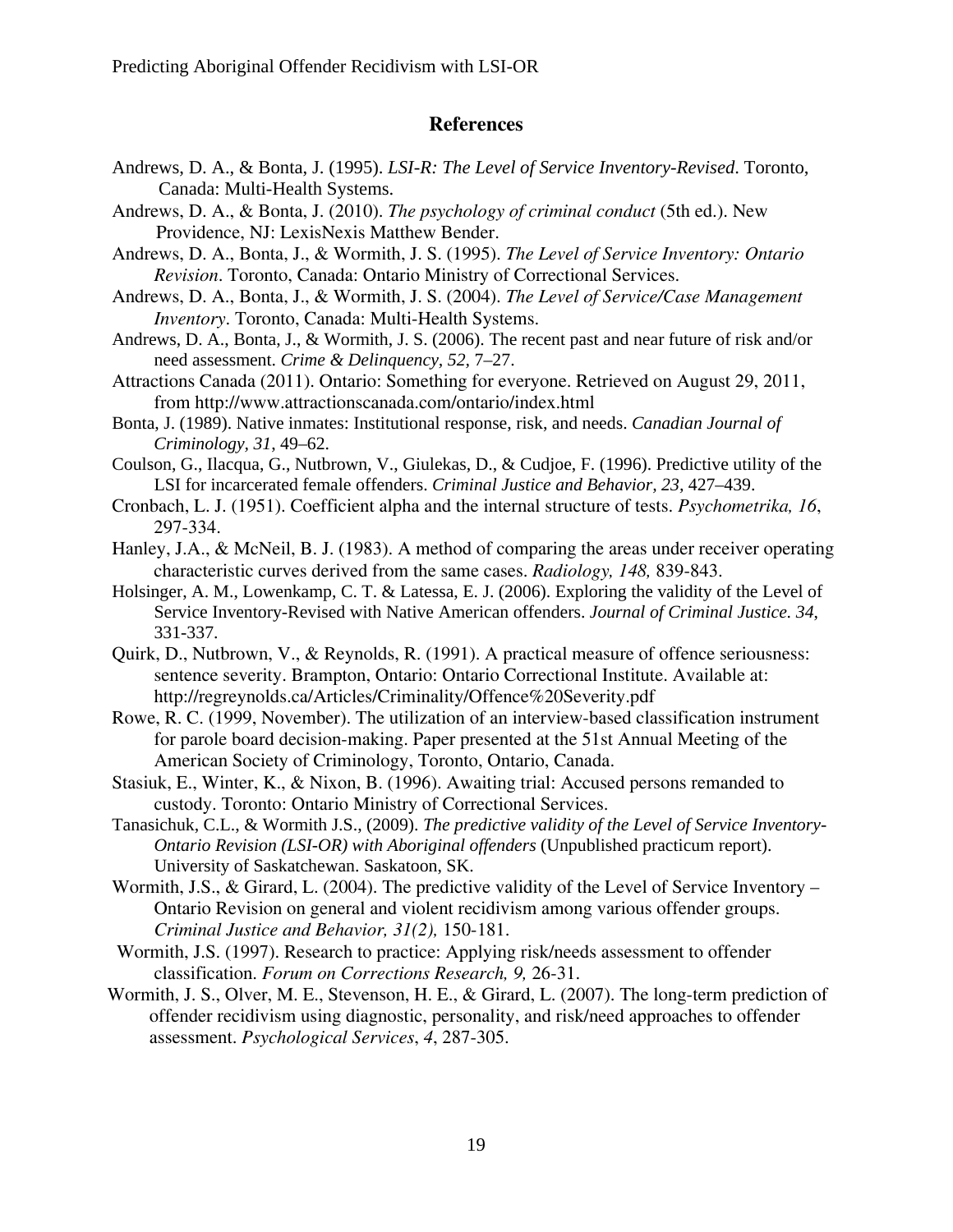|                             | <b>Aboriginal</b> | Nonaboriginal    | t-tests and Chi Squares         |
|-----------------------------|-------------------|------------------|---------------------------------|
|                             | offender (SD)     | offenders (SD)   |                                 |
|                             | Mean (SD)         | Mean (SD)        |                                 |
|                             | or N $(\%)$       | or N $(\%)$      |                                 |
| Demographic                 |                   |                  |                                 |
| <b>Variables</b>            |                   |                  |                                 |
| Age                         | 35.71 (10.08)     | 38.09 (11.79)    | $t(2021.08) = 9.29, p < .001$   |
| <b>Offense Severity</b>     | 15.58 (3.74)      | 15.62 (4.04)     | $t(1965.41) = .519$ , ns.       |
|                             |                   |                  |                                 |
| Male                        | 1274 (75.3%)      | 20342 (82.2%)    |                                 |
| Female                      | 418(24.7%)        | 4416 (17.8%)     | $\chi^2(1) = 50.02 = p < .001$  |
|                             |                   |                  |                                 |
| <b>LSI-OR Variables</b>     |                   |                  |                                 |
| <b>General Risk/Needs</b>   | 20.66 (9.62)      | 11.85 (8.42)     | $t(1871.98) = -36.74, p < .001$ |
| Specific Risk/Needs         | 4.38(3.23)        | 2.36(2.21)       | $t(1800.78) = -25.24, p < .001$ |
| Strength                    | 0.89(1.65)        | 0.89(1.64)       | $t(26448) = -0.04$ , ns.        |
| <b>Initial Risk Level</b>   | 3.54(1.09)        | 2.49(1.10)       | $t(26448) = -38.07 p < .001$    |
| <b>Final Risk Level</b>     | 3.55(1.04)        | 2.69(1.06)       | $t(23448) = -32.23, p < .001$   |
| <b>Risk Level Change</b>    | 0.01(0.44)        | 0.20(0.59)       | $t(2142.35) = 16.99, p < .001$  |
|                             |                   |                  |                                 |
| <b>Recidivism Variables</b> |                   |                  |                                 |
| <b>General Reoffense</b>    | 57.03 (0.50)      | 33.08 (0.47)     | $t(1905.64) = -19.31, p < .001$ |
| <b>Violent Reoffense</b>    | 14.95(0.36)       | 12.45(0.33)      | $t(1894.33) = -2.81, p = 0.005$ |
| Lapse Time                  | 1115.11 (697.93)  | 1415.62 (634.31) | $t(1886.90) = 17.23, p < .001$  |
|                             |                   |                  |                                 |

Table 1. Comparisons of Aboriginal offenders and Nonaboriginal offenders on demographic characteristics, LSI-OR, and recidivism

T-test, in most cases, equal variance not assumed.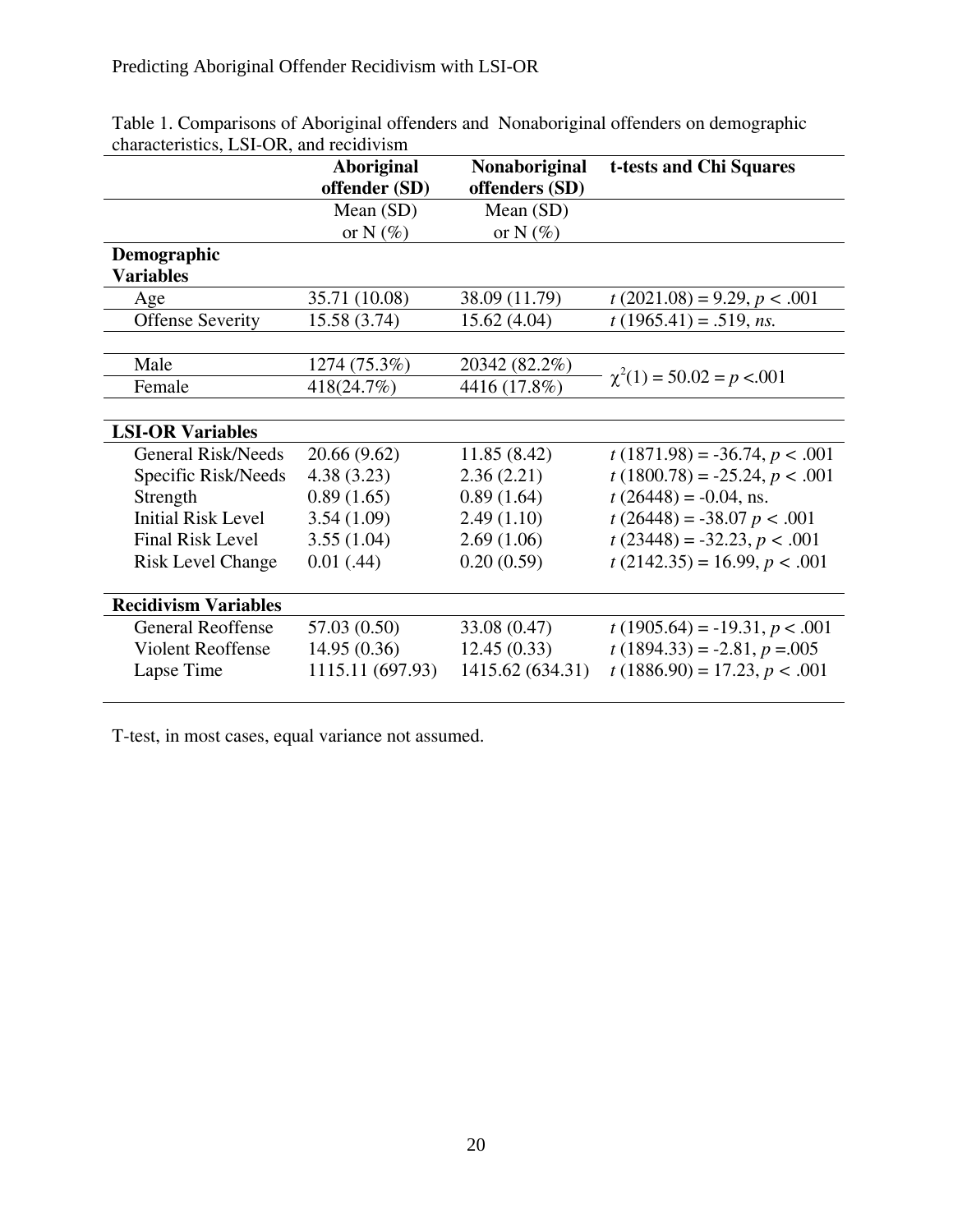Predicting Aboriginal Offender Recidivism with LSI-OR

|             | General Recidivism $(\% )$ | Violent Recidivism $(\% )$ |
|-------------|----------------------------|----------------------------|
| Total       | 57.0%                      | 15%                        |
| Male        | 60.7%                      | 14.8%                      |
| Female      | 45.9%                      | 15.3%                      |
| Custodial   | 74.6%                      | 22.4%                      |
| Male        | 75.1%                      | 21.8%                      |
| Female      | 68.2%                      | 29.5%                      |
| Conditional | 48.5%                      | 16.2%                      |
| Male        | 48.5%                      | 12.9%                      |
| Female      | 48.5%                      | 22.7%                      |
| Probation   | 47.0%                      | $9.7\%$                    |
| Male        | 49.6%                      | $8.6\%$                    |
| Female      | 42.2%                      | 11.7%                      |

| Table 2. Aboriginal offender general and violent recidivism rates by gender and disposition |                                                                                                                                                                                                                                 |  |  |
|---------------------------------------------------------------------------------------------|---------------------------------------------------------------------------------------------------------------------------------------------------------------------------------------------------------------------------------|--|--|
|                                                                                             | $\sim$ . The state of the state of the state of the state of the state of the state of the state of the state of the state of the state of the state of the state of the state of the state of the state of the state of the st |  |  |

Aborig. = Aboriginal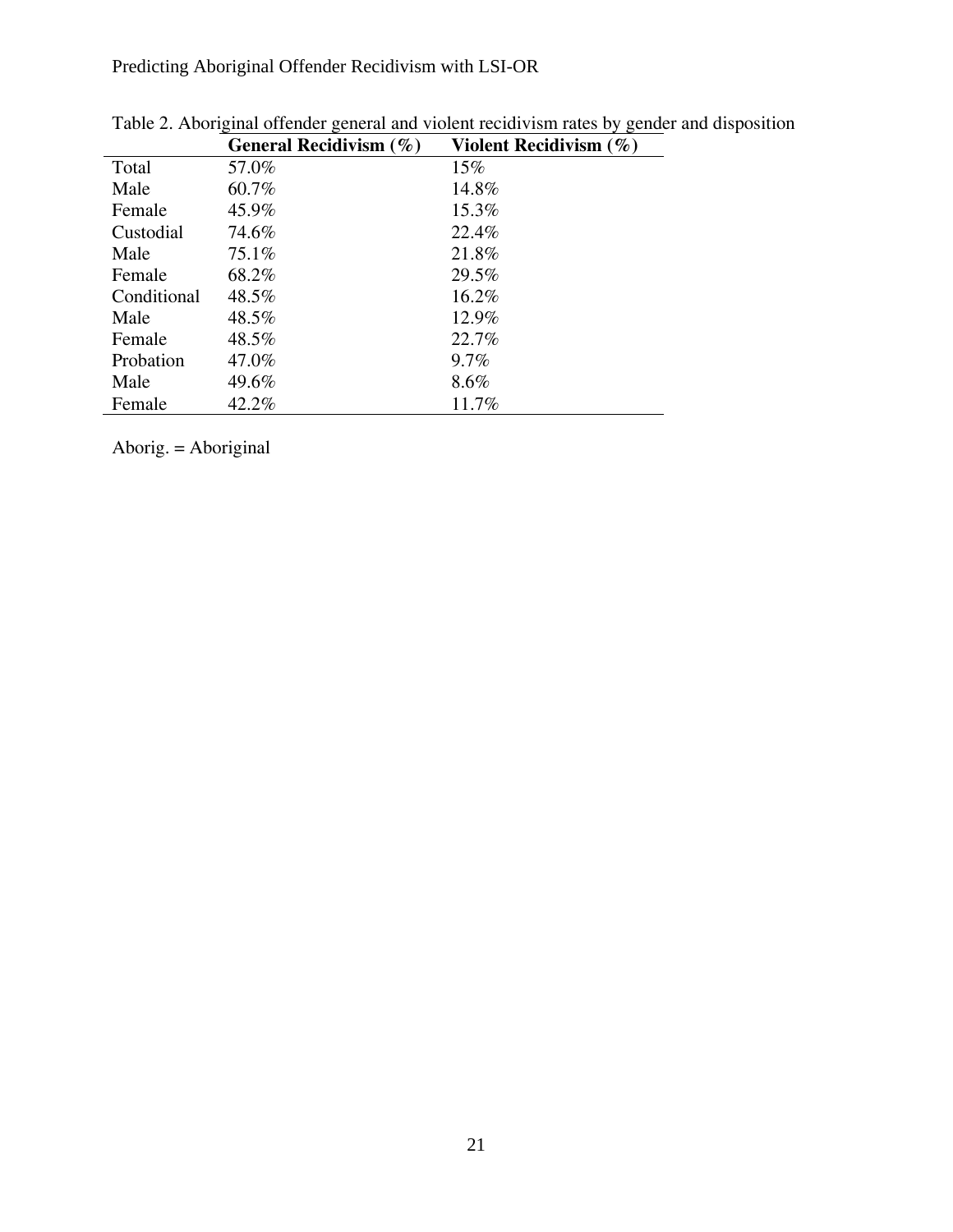Predicting Aboriginal Offender Recidivism with LSI-OR

| Scale (number of items)    | Aboriginal-<br><b>Offender</b><br>$(n=1692)$ | <b>Nonaboriginal</b><br><b>Offender</b><br>$(n=24758)$ | <b>Total</b><br>$(n=26450)$ |
|----------------------------|----------------------------------------------|--------------------------------------------------------|-----------------------------|
| General Risk/Needs (43)    | .92                                          | .91                                                    | .92                         |
| General Risk/Needs (40)    | .91                                          | .90                                                    | .91                         |
| Criminal History (8)       | .86                                          | .87                                                    | .87                         |
| Education / Employment (9) | .83                                          | .83                                                    | .84                         |
| Family / Marital (4)       | .42                                          | .38                                                    | .39                         |
| Leisure / Recreation (2)   | .44                                          | .42                                                    | .43                         |
| Companions (4)             | .64                                          | .62                                                    | .63                         |
| Procriminal Attitudes (4)  | .69                                          | .59                                                    | .60                         |
| Substance Abuse (8)        | .81                                          | .83                                                    | .84                         |
| Antisocial Pattern (4)     | .60                                          | .49                                                    | .51                         |

Table 3. Alpha coefficients for total LSI-OR and subcomponents for Aboriginal offenders, Nonaboriginal offenders and all offenders

Number in (brackets) indicated number of items.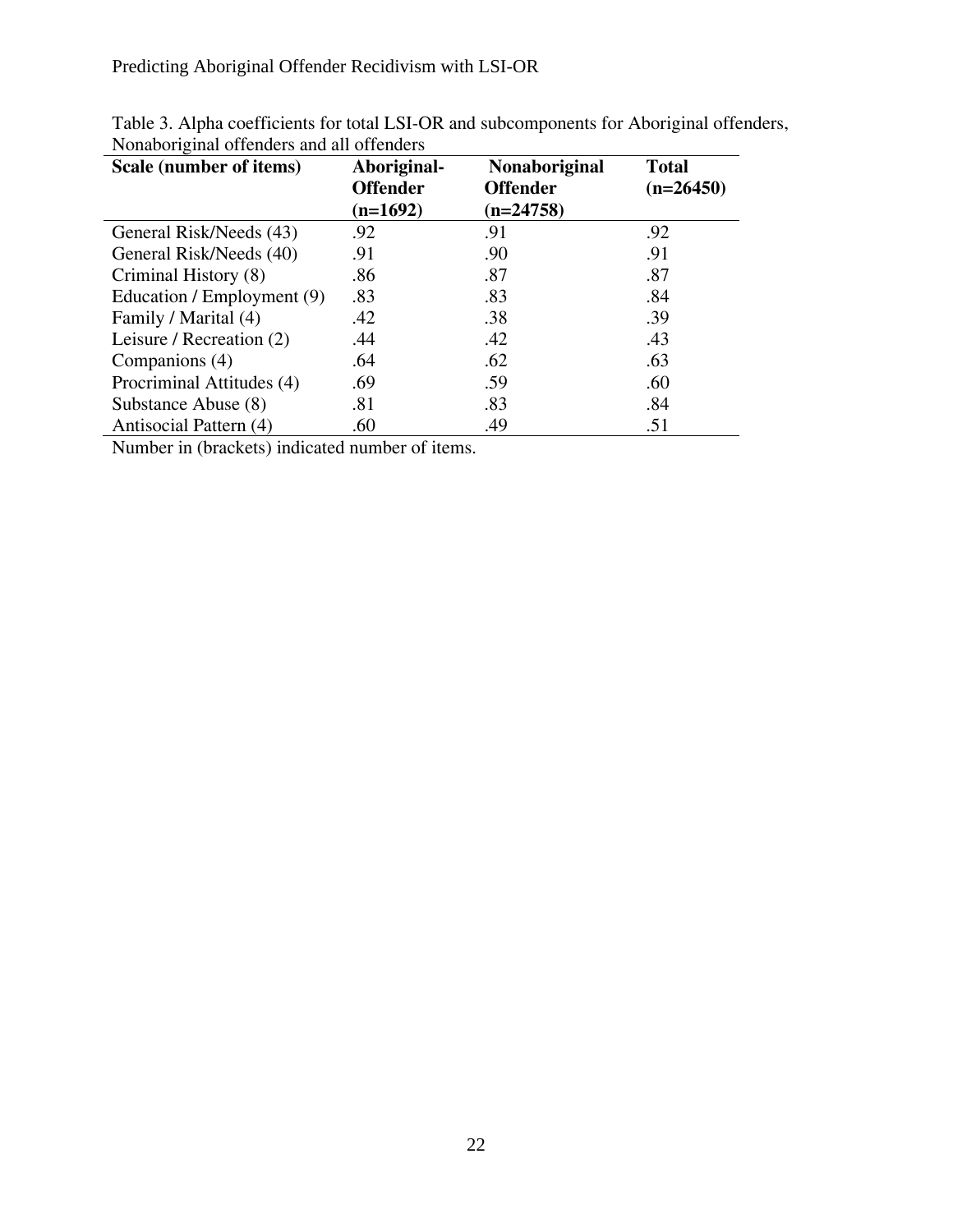Predicting Aboriginal Offender Recidivism with LSI-OR Predicting Aboriginal Offender Recidivism with LSI-OR

| offenders and Nonaboriginal offenders |                    |                    |                   |                  |                    |               |
|---------------------------------------|--------------------|--------------------|-------------------|------------------|--------------------|---------------|
|                                       |                    | General Recidivism |                   |                  | Violent Recidivism |               |
| LSI-OR Section                        | $\bar{\mathbf{z}}$ | Aboriginal-        | Nonaboriginal     | ミ                | Aboriginal-        | Nonaboriginal |
|                                       | ffenders           | Offender           | offender          | <b>Offenders</b> | Offender           | offender      |
|                                       | $(n=26450)$        | $(n=1692)$         | $(n=24758)$       | $n = 26450$      | $(n=1692)$         | $(n=24758)$   |
| General Risk/Needs                    | $44**$             | $.38***$           | $43***$           | $.29***$         | $17***$            | $30***$       |
| Criminal History                      | $.42***$           | $.35***$           | $.41***$          | $28***$          | $22***$            | $29***$       |
| Education/Employment                  | $.31***$           | $27***$            | $30***$           | $.22***$         | $13**$             | $23***$       |
| Family/Marital                        | $8***$             | $14***$            | $16***$           | $10***$          | $\overline{5}$     | $10***$       |
| <i>cisure/Recreation</i>              | $25***$            | $.23***$           |                   | $.17***$         |                    | $17***$       |
| Companions                            | $.32***$           | $.24***$           | $.25***$<br>31*** | $22***$          | $12***$<br>11***   | $23***$       |
| Procriminal Attitudes                 | $.25***$           | $.26***$           | $.24***$          | 15***            | $11***$            | $16***$       |
| Substance Abuse                       | $.30***$           | $28***$            | $28***$           | $16***$          | $07**$             | $17***$       |
| <b>Antisocial Patterns</b>            | $.34***$           | $.32***$           | $.32***$          | $23***$          | $16***$            | $23***$       |
| <b>Total Strengths</b>                | $-12***$           | $-14***$           | $-12***$          | $-0.07$ ***      | $-0.7**$           | $-08***$      |
| Specific risk/Needs                   | $.33***$           | $.30***$           | $.31***$          | $16***$          | $10***$            | $16***$       |
| Personal Problems                     | $.31***$           | $30***$            | $30***$           | $16***$          | $10***$            | $17***$       |
| Perpetration History                  | $25***$            | $.23***$           | $23***$           | $10***$          | $07**$             | $10***$       |
| Prison Experience                     | $28**$             | $25***$            | $28***$           | $21***$          | $16***$            | $22***$       |
| Social, Health, Mental                | 19****             | $17***$            | $17***$           | $13***$          | $09***$            | 13***         |
| Health                                |                    |                    |                   |                  |                    |               |
| Barrier to Release                    | $23***$            | $25***$            | $21***$           | $.16***$         | $10***$            | $.17***$      |
| Responsivity                          | 19****             | $.22***$           | $17***$           | $10***$          | $08***$            | $.10***$      |
| * $p < .05$ , ** $p < .01$ , *** $p$  | 00.<br>>           |                    |                   |                  |                    |               |

Table 4. Correlations between LSI-OR total and section scores with general and violent recidivism for all offenders, Aboriginal Table 4. Correlations between LSI-OR total and section scores with general and violent recidivism for all offenders, Aboriginal

23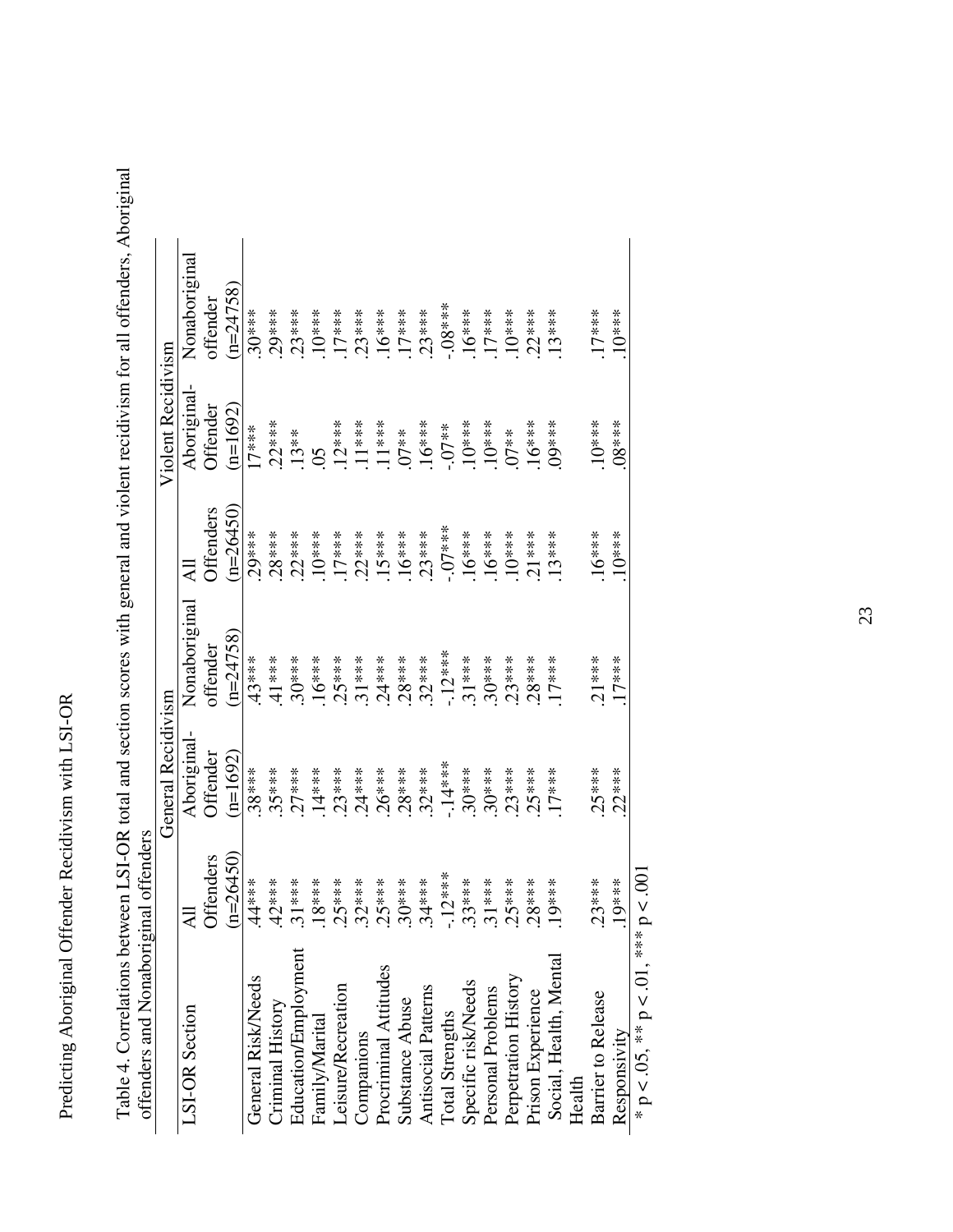| anic 5. Yong iking onicident control being the model with the section section solution and recited |            |                    |                   |                     |  |
|----------------------------------------------------------------------------------------------------|------------|--------------------|-------------------|---------------------|--|
|                                                                                                    |            | General Recidivism |                   | Violent Recidivism  |  |
| LSI-OR Section                                                                                     | Male       | Female             | Male              | Female              |  |
|                                                                                                    | $(n=1274)$ | $(n=418)$          | $(n=1274)$        | $(n=418)$           |  |
| General Risk/Needs                                                                                 | $.38***$   | $31***$            | $17***$           | $20***$             |  |
| Criminal History                                                                                   | $.35***$   | $.28***$           | $22***$           | $28***$             |  |
| Education/Employment                                                                               | $.27***$   | $.24***$           | $.14***$          |                     |  |
| Family/Marital                                                                                     | $.16***$   | $\overline{8}$     | $\overline{50}$   | $\frac{3}{2}$ 3     |  |
| Leisure/Recreation                                                                                 | $23***$    | $17***$            | $14***$           | $5 \stackrel{*}{=}$ |  |
| Companions                                                                                         | $.24***$   | $21***$            | $12***$           |                     |  |
| Procriminal Attitudes                                                                              | $28***$    | $14**$             | $11***$           | $10^*$              |  |
| Substance Abuse                                                                                    | $27***$    | $25***$            | $\overline{05}$   | $13**$              |  |
| <b>Antisocial Patterns</b>                                                                         | 34****     | $18***$            | $16***$           | $18***$             |  |
| <b>Total Strengths</b>                                                                             | $-12***$   | $-17***$           | $\ddot{5}$        | $.12*$              |  |
| Specific risk/Needs                                                                                | $30***$    | $21***$            | $09***$           | $15**$              |  |
| Personal Problems                                                                                  | $30***$    | $22***$            | $10***$           | $15**$              |  |
| Perpetration History                                                                               | $.23***$   | $14**$             | $\widetilde{U}^*$ | $\frac{*}{1}$       |  |
| Prison Experience                                                                                  | $26***$    | $\frac{1}{1}$      | $18***$           | 14**                |  |
| Social, Health, Mental                                                                             | $21***$    | $11*$              | $08**$            | $12*$               |  |
| Health                                                                                             |            |                    |                   |                     |  |
| Barrier to Release                                                                                 | $.25***$   | $16*$              | $.11***$          | $12*$               |  |
| Responsivity                                                                                       | $.24***$   | $\delta$           | $10***$           | Z                   |  |
| * $p < .05$ , ** $p < .01$ , *** $p < .001$                                                        |            |                    |                   |                     |  |

Table 5. Aboriginal offender correlations between LSI-OR total and section scores and recidivism by gender Table 5. Aboriginal offender correlations between LSI-OR total and section scores and recidivism by gender  $\begin{array}{c} \begin{array}{c} \begin{array}{c} \end{array} \end{array} \end{array}$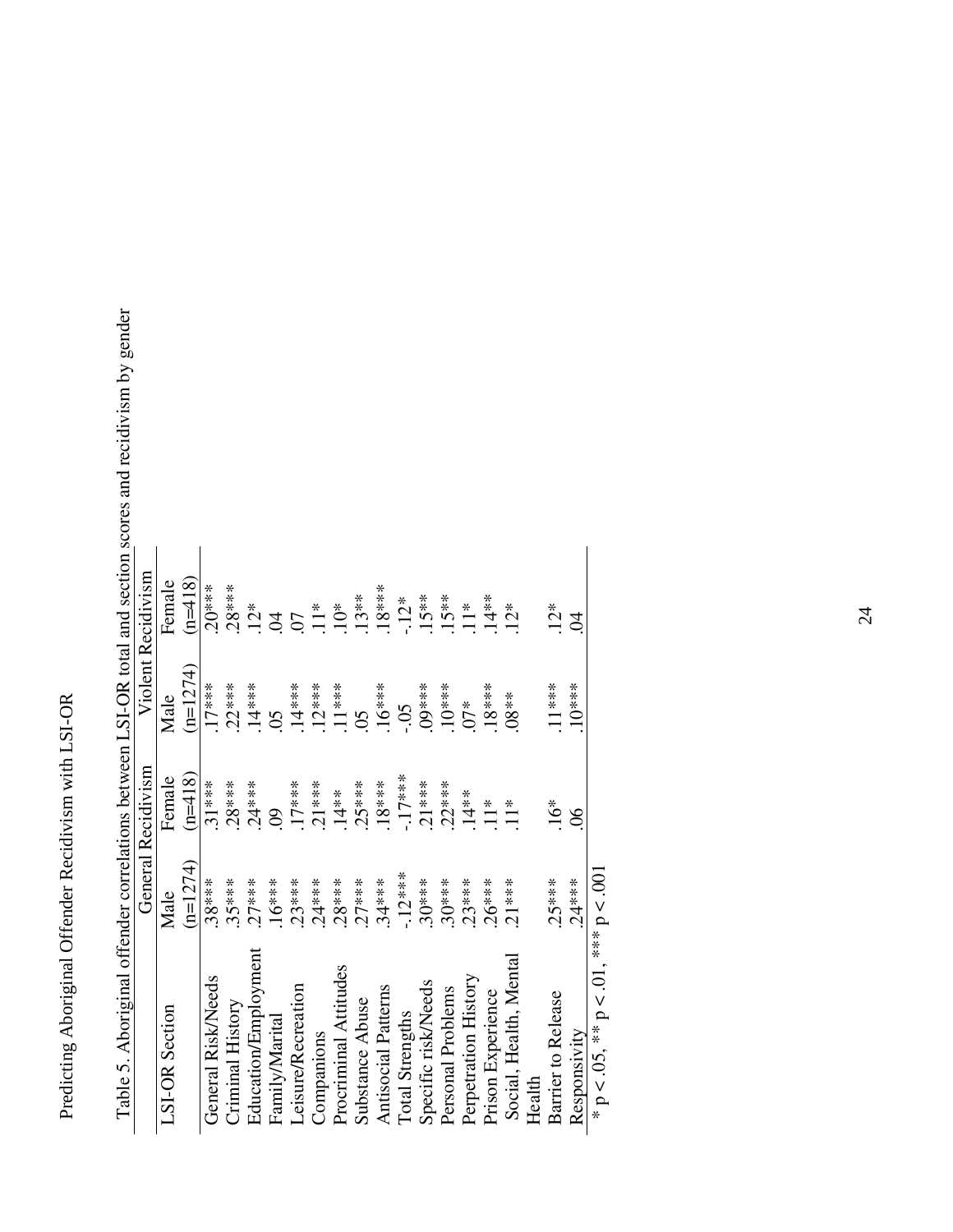# Predicting Aboriginal Offender Recidivism with LSI-OR Predicting Aboriginal Offender Recidivism with LSI-OR

| mond of the purpose        |                             |                    |           |                                                                                                             |                                                                                                                                                                                                                                                                                                                                                                                           |           |
|----------------------------|-----------------------------|--------------------|-----------|-------------------------------------------------------------------------------------------------------------|-------------------------------------------------------------------------------------------------------------------------------------------------------------------------------------------------------------------------------------------------------------------------------------------------------------------------------------------------------------------------------------------|-----------|
|                            |                             | General Recidivism |           |                                                                                                             | Violent Recidivism                                                                                                                                                                                                                                                                                                                                                                        |           |
| LSI-OR Section             | Justody                     | Conditional        | Probation | $\bigcirc$ ustody                                                                                           | Conditional                                                                                                                                                                                                                                                                                                                                                                               | Probation |
|                            | $(n=603)$                   | $(n=198)$          | $(n=823)$ | $n = 603$                                                                                                   | $(n=198)$                                                                                                                                                                                                                                                                                                                                                                                 | $(n=891)$ |
| General Risk/Needs         | $.33***$                    | $28***$            |           | $\infty$                                                                                                    |                                                                                                                                                                                                                                                                                                                                                                                           |           |
| Criminal History           | $.37***$                    |                    |           |                                                                                                             |                                                                                                                                                                                                                                                                                                                                                                                           |           |
| Education/Employment       | $.24***$                    |                    |           | $16$<br>$-16$<br>$-16$<br>$-16$<br>$-16$<br>$-16$<br>$-16$<br>$-16$<br>$-16$<br>$-16$<br>$-16$<br>$-16$<br> | $\begin{array}{ccccccccc}\n\ddot{a} & \ddot{a} & \ddot{a} & \ddot{a} & \ddot{a} & \ddot{a} & \ddot{a} & \ddot{a} & \ddot{a} & \ddot{a} & \dddot{a} & \dddot{a} & \dddot{a} & \dddot{a} & \dddot{a} & \dddot{a} & \dddot{a} & \dddot{a} & \dddot{a} & \dddot{a} & \dddot{a} & \dddot{a} & \dddot{a} & \dddot{a} & \dddot{a} & \dddot{a} & \dddot{a} & \dddot{a} & \dddot{a} & \dddot{a} &$ |           |
| Family/Marital             |                             |                    |           |                                                                                                             |                                                                                                                                                                                                                                                                                                                                                                                           |           |
| Leisure/Recreation         | $.19***$                    |                    |           |                                                                                                             |                                                                                                                                                                                                                                                                                                                                                                                           |           |
| Companions                 | $17***$                     |                    |           |                                                                                                             |                                                                                                                                                                                                                                                                                                                                                                                           |           |
| Procriminal Attitudes      |                             |                    |           |                                                                                                             |                                                                                                                                                                                                                                                                                                                                                                                           |           |
| Substance Abuse            |                             |                    |           |                                                                                                             |                                                                                                                                                                                                                                                                                                                                                                                           |           |
| <b>Antisocial Patterns</b> | $.16***$<br>23***<br>26**** |                    |           |                                                                                                             |                                                                                                                                                                                                                                                                                                                                                                                           |           |
| <b>Total Strengths</b>     | $\ddot{\text{C}}$           |                    |           |                                                                                                             |                                                                                                                                                                                                                                                                                                                                                                                           |           |
| Specific risk/Needs        | $20***$                     |                    |           |                                                                                                             |                                                                                                                                                                                                                                                                                                                                                                                           |           |
| Personal Problems          | $16***$                     |                    |           |                                                                                                             |                                                                                                                                                                                                                                                                                                                                                                                           |           |
| Perpetration History       | $19***$                     |                    |           |                                                                                                             |                                                                                                                                                                                                                                                                                                                                                                                           |           |
| Prison Experience          | $16***$                     |                    |           |                                                                                                             |                                                                                                                                                                                                                                                                                                                                                                                           |           |
| Social, Health, Menta      | $13***$                     | $\mathcal{S}$      | $09**$    |                                                                                                             |                                                                                                                                                                                                                                                                                                                                                                                           |           |
| Health                     |                             |                    |           |                                                                                                             |                                                                                                                                                                                                                                                                                                                                                                                           |           |
| <b>Barrier to Release</b>  | $.11***$                    | $22**$             | $08*$     | S                                                                                                           | $\overline{\infty}$                                                                                                                                                                                                                                                                                                                                                                       | 8S        |
| Responsivity               | $.14***$                    | $\overline{05}$    | $.11***$  | S.                                                                                                          | .078                                                                                                                                                                                                                                                                                                                                                                                      |           |
| * $p < 0.05$ , ** $p <$    | $0.01, **p < 0.001$         |                    |           |                                                                                                             |                                                                                                                                                                                                                                                                                                                                                                                           |           |

Table 6. Aboriginal offender correlations between LSI-OR total and section scores and recidivism by type of sentence Table 6. Aboriginal offender correlations between LSI-OR total and section scores and recidivism by type of sentence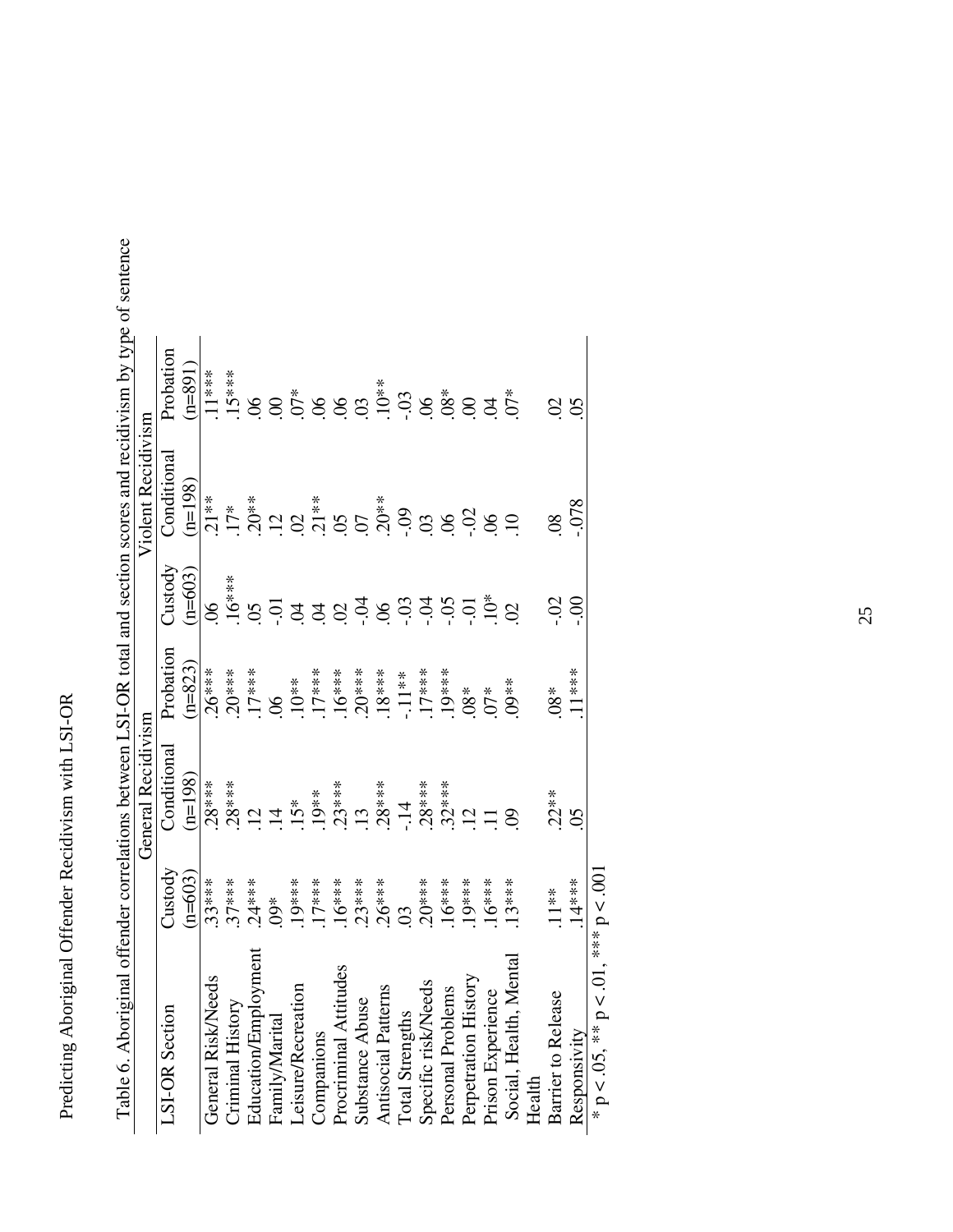Predicting Aboriginal Offender Recidivism with LSI-OR

|                      |                   | <b>General Recidivism</b> |                   | Violent Recidivism |
|----------------------|-------------------|---------------------------|-------------------|--------------------|
| <b>Sample</b>        | <b>Initial</b>    | <b>Final Risk</b>         | <b>Initial</b>    | <b>Final Risk</b>  |
|                      | <b>Risk Level</b> | <b>Level</b>              | <b>Risk Level</b> | Level              |
| <b>Entire Sample</b> | $.36***$          | $.34***$                  | $.17***$          | $.15***$           |
| Males                | $.35***$          | $.34***$                  | $.17***$          | $.16***$           |
| Females              | $.30***$          | $.30***$                  | $.18***$          | $.17***$           |
| Conditional          | $.30***$          | $.31***$                  | $.19**$           | $.14*$             |
| Sentence             |                   |                           |                   |                    |
| Males                | $.26**$           | .27**                     | .14               | .09                |
| Females              | $.38**$           | .39***                    | $.31*$            | $.26*$             |
| Probation            | $.24***$          | $.24***$                  | $.10**$           | $.09**$            |
| Males                | $.24***$          | $.23***$                  | $.09*$            | $.08*$             |
| Females              | $.23***$          | $.25***$                  | $.12*$            | .11                |
| Custody              | $.28***$          | $.26***$                  | .06               | .06                |
| Males                | $.28***$          | $.27***$                  | .07               | .07                |
| Females              | .29               | .18                       | $-.12$            | $-.10$             |
|                      |                   |                           |                   |                    |

Table 7. Correlations between LSI-OR initial and final risk level with general and violent recidivism for Aboriginal offenders

\* p < .05, \*\* p < .01, \*\*\* p < .001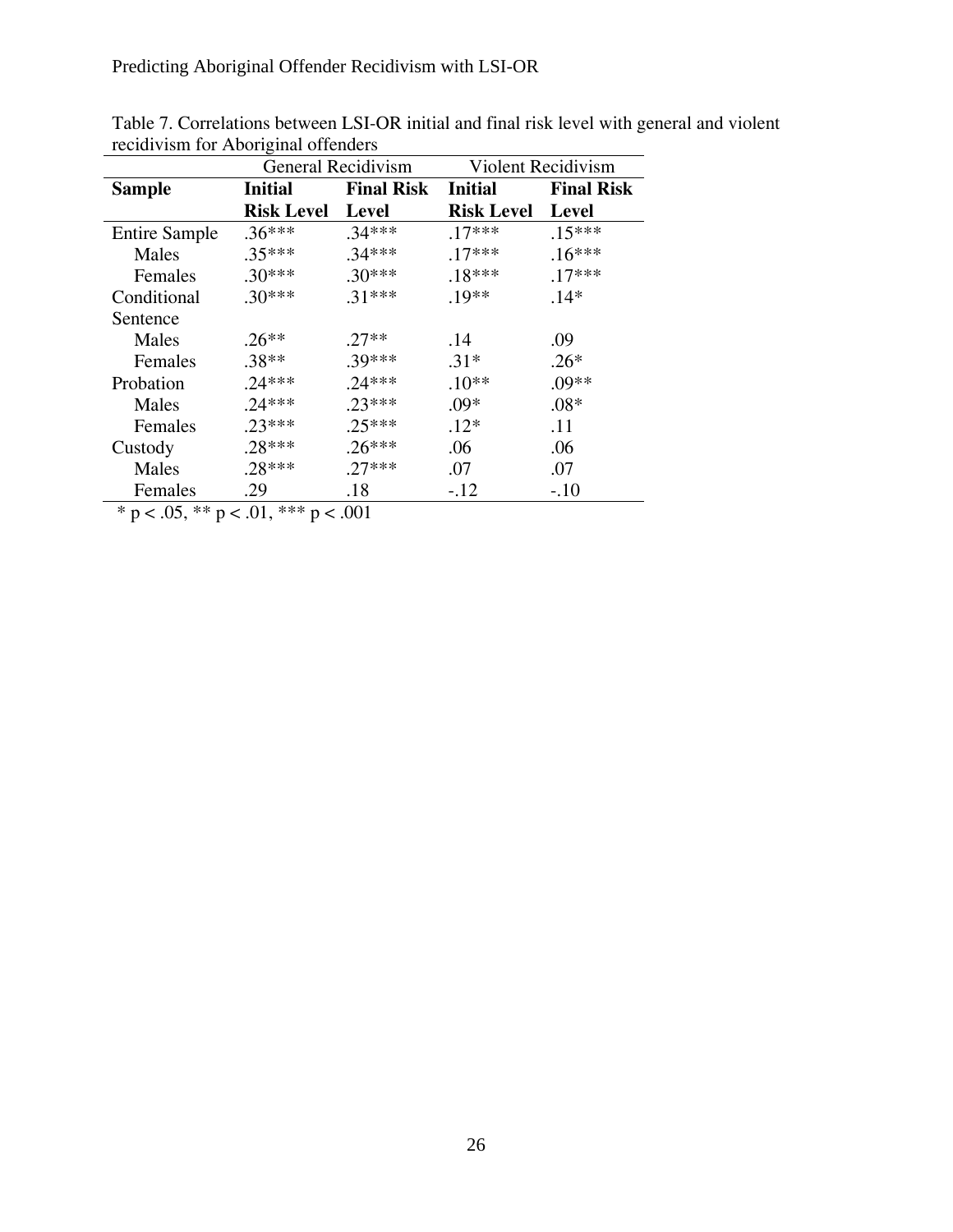Predicting Aboriginal Offender Recidivism with LSI-OR Predicting Aboriginal Offender Recidivism with LSI-OR

|                          | $(n=26450)$<br><b>Total</b> |                        |             | 73***              | $(72 \text{ to } 74)$                           | $.72***$         | $(71 \text{ to } 73)$ | $.68***$             | (60.67)                 | $.58***$       | $(57 \text{ to } 59)$   | $.64***$           | $(.63 \text{ to } .65)$                                                                                                                                                                                                                                                                               | $58***$    | $(.67 \text{ to } .69)$             | $.62***$              | $(.61 \text{ to } .63)$ | $.63***$                            | $(.62 \text{ to } .64)$              | $.66***$                            | (50.65) | 56***                            | $(.55 \text{ to } .57)$                                     | $.62***$                            | $(.61 \text{ to } .63)$                | $.63***$          | $(.62 \text{ to } .64)$                | $56***$              | $(.55 \text{ to } .57)$                | $.63***$          | $(.62 \text{ to } .64)$                | $.61***$                      | $(0.60 \text{ to } 0.62)$         | $57***$                                                                                                                                                                                                                                             | $(.56 \text{ to } .58)$             | $.58***$ |
|--------------------------|-----------------------------|------------------------|-------------|--------------------|-------------------------------------------------|------------------|-----------------------|----------------------|-------------------------|----------------|-------------------------|--------------------|-------------------------------------------------------------------------------------------------------------------------------------------------------------------------------------------------------------------------------------------------------------------------------------------------------|------------|-------------------------------------|-----------------------|-------------------------|-------------------------------------|--------------------------------------|-------------------------------------|---------|----------------------------------|-------------------------------------------------------------|-------------------------------------|----------------------------------------|-------------------|----------------------------------------|----------------------|----------------------------------------|-------------------|----------------------------------------|-------------------------------|-----------------------------------|-----------------------------------------------------------------------------------------------------------------------------------------------------------------------------------------------------------------------------------------------------|-------------------------------------|----------|
| Violent Recidivism       | Nonaboriginal               | offender               | $n = 24758$ | $74***$            | $(73 \text{ to } 75)$                           | $72***$          | (71 to 73)            | 69***                | (01.086)                | $.58***$       | $(.57 \text{ to } .60)$ | $.64***$           | $(.63 \text{ to } .65)$                                                                                                                                                                                                                                                                               | 69***      | (0.50, 0.86)                        | $.62***$              |                         | $(.61 \text{ to } .63)$<br>$.63***$ |                                      | $(.62 \text{ to } .64)$<br>$.66***$ |         | $(.65 \text{ to } .68)$<br>56*** |                                                             | $(.55 \text{ to } .57)$<br>$.62***$ | $(.61 \text{ to } .64)$                | $.64***$          | $(.62 \text{ to } .65)$                | $.56***$             | $(.54 \text{ to } .57)$<br>$.63***$    |                   | $(.62 \text{ to } .64)$<br>$.62***$    |                               | $(.60 \text{ to } .63)$           | $57***$                                                                                                                                                                                                                                             | $(.56 \text{ to } .58)$             | $.58***$ |
|                          | Aboriginal<br>Offender      | $n=1692$               |             | $.64***$           | $(.62 \text{ to } .68)$<br>$.68***$             |                  | (17.040, 71)          | $60***$              | $(.57 \text{ to } .64)$ | 54***          | $(.50 \text{ to } .58)$ | .59***             | $(.56 \text{ to } .63)$                                                                                                                                                                                                                                                                               | 59         | $(56 \text{ to } 62)$               | .59***                | $(.55 \text{ to } .63)$ | $.56***$                            |                                      | $(.52 \text{ to } .59)$<br>$.63***$ |         | $(.59 \text{ to } .66)$<br>55*** |                                                             | $(.51 \text{ to } .58)$<br>$.59***$ | $(.55 \text{ to } .63)$<br>$.59***$    |                   | $(.55 \text{ to } .63)$<br>56***       |                      | $(.52 \text{ to } .60)$<br>$.62***$    |                   | $(.58 \text{ to } .65)$                | $.58***$                      |                                   | $(.54 \text{ to } .62)$<br>$.56***$                                                                                                                                                                                                                 | $(.52 \text{ to } .60)$<br>$.57***$ |          |
|                          | $(n=26450)$<br>Total        |                        |             | $76***$            | $(75 \text{ to } 77)$                           | $.74***$         | $(73 \text{ to } 74)$ | $.68***$             | $(68 \text{ to } .69)$  | $-60***$       | $(59 \text{ to } .61)$  | $64***$            | $(.64 \text{ to } .65)$                                                                                                                                                                                                                                                                               | $-88***$   | $(.67 \text{ to } .69)$<br>$.63***$ |                       |                         | $(.63 \text{ to } .64)$<br>$.67***$ |                                      | $(0.66 \text{ to } 0.68)$ .         |         | $(.66 \text{ to } .68)$<br>56*** | $(.55 \text{ to } .57)$                                     | $.68***$                            | $(0.68 \text{ to } 0.69)$ .<br>$67***$ |                   | $(0.67 \text{ to } 0.68)$<br>$0.62***$ |                      | $(0.61 \text{ to } 0.63)$<br>$0.62***$ |                   | $(0.62 \text{ to } 0.63)$ .<br>$61***$ |                               | $(.60 \text{ to } .62)$<br>.57*** |                                                                                                                                                                                                                                                     | $(.56 \text{ to } .58)$             | $.60***$ |
| General Recidivism       | Nonaboriginal               | offender               | $(n=24758)$ | $75***$            | $(75 \text{ to } 76)$                           | $.73***$         | $(73 \text{ to } 74)$ | $.68***$             | $(.67 \text{ to } .68)$ | .59***         | $(59 \text{ to } .60)$  | $.64***$           | $(.63 \text{ to } .65)$                                                                                                                                                                                                                                                                               | $.68***$   | $(0.67 \text{ to } 0.68)$           |                       |                         | $(.62 \text{ to } .64)$<br>$.66***$ | $(0.65 \text{ to } 0.67)$<br>$67***$ |                                     |         | $(.66 \text{ to } .67)$<br>56*** |                                                             | $(.55 \text{ to } .57)$<br>$.67***$ | $(0.67 \text{ to } 0.68)$<br>$67***$   |                   | $(0.66 \text{ to } 0.67)$              |                      | $(0.60 \text{ to } 0.62)$<br>$62***$   |                   | (61 to .63)                            | $.60***$                      |                                   | $(.60 \text{ to } .61)$<br>.56***                                                                                                                                                                                                                   | $(.55 \text{ to } .57)$             | $.60***$ |
|                          | Aboriginal<br>Offender      | 692)<br>$\overline{a}$ |             |                    | $(\frac{1}{2} \cdot 0, 6)$<br>*** $\frac{2}{2}$ |                  |                       |                      |                         |                |                         |                    | 71***<br>$(0.9 \text{ to } 74)$<br>$(6.9 \text{ to } 34)$<br>$6.6$ ***<br>$5.8$ ***<br>$5.9$<br>$5.9$ ***<br>$5.9$<br>$6.9$<br>$6.9$<br>$6.9$<br>$6.9$<br>$6.9$<br>$6.9$<br>$6.9$<br>$6.9$<br>$6.9$<br>$6.9$<br>$6.9$<br>$6.9$<br>$6.9$<br>$6.9$<br>$6.9$<br>$6.9$<br>$6.9$<br>$6.9$<br>$6.9$<br>$6.$ |            |                                     |                       |                         |                                     |                                      |                                     |         |                                  | $(00, 69)$<br>$(08***\n(05 to .70)\n.58***\n.58***\n.68***$ |                                     |                                        |                   |                                        |                      |                                        |                   |                                        |                               |                                   | $\begin{array}{l} (0.65~\text{ to } .70) \\ .68*** \\ .68*** \\ .65~\text{ to } .70) \\ .650~\text{ to } .65 \\ .60~\text{ to } .65 \\ .64*** \\ .60~\text{ to } .60 \\ .60*** \\ .61~\text{ to } .62 \\ .67~\text{ to } .62 \\ .61*** \end{array}$ | $(.58 \text{ to } .64)$             |          |
| offenders <sup>1,2</sup> | LSI to OR Section           |                        |             | General Risk/Needs |                                                 | Criminal History |                       | Education/Employment |                         | Family/Marital |                         | Leisure/Recreation |                                                                                                                                                                                                                                                                                                       | Companions |                                     | Procriminal Attitudes |                         | Substance Abuse                     |                                      | Antisocial Patterns                 |         | Total Strengths <sup>3</sup>     |                                                             | Specific risk/Needs                 |                                        | Personal Problems |                                        | Perpetration History |                                        | Prison Experience |                                        | Social, Health, Mental Health |                                   | Barrier to Release                                                                                                                                                                                                                                  |                                     |          |

Table 8. ROC coefficients for LSI-OR total and section scores with general and violent recidivism for Aboriginal offenders and Nonaboriginal Table 8. ROC coefficients for LSI-OR total and section scores with general and violent recidivism for Aboriginal offenders and Nonaboriginal

 $1$  All  $p$ 's < .001.<sup>2</sup> Confidence intervals are in brackets; <sup>3</sup> The coding of recidivism was reversed for Total Strengths in order to predict success as opposed to recidivism. 1 All *p*'s < .001.2 Confidence intervals are in brackets; 3 The coding of recidivism was reversed for Total Strengths in order to predict success as opposed to recidivism.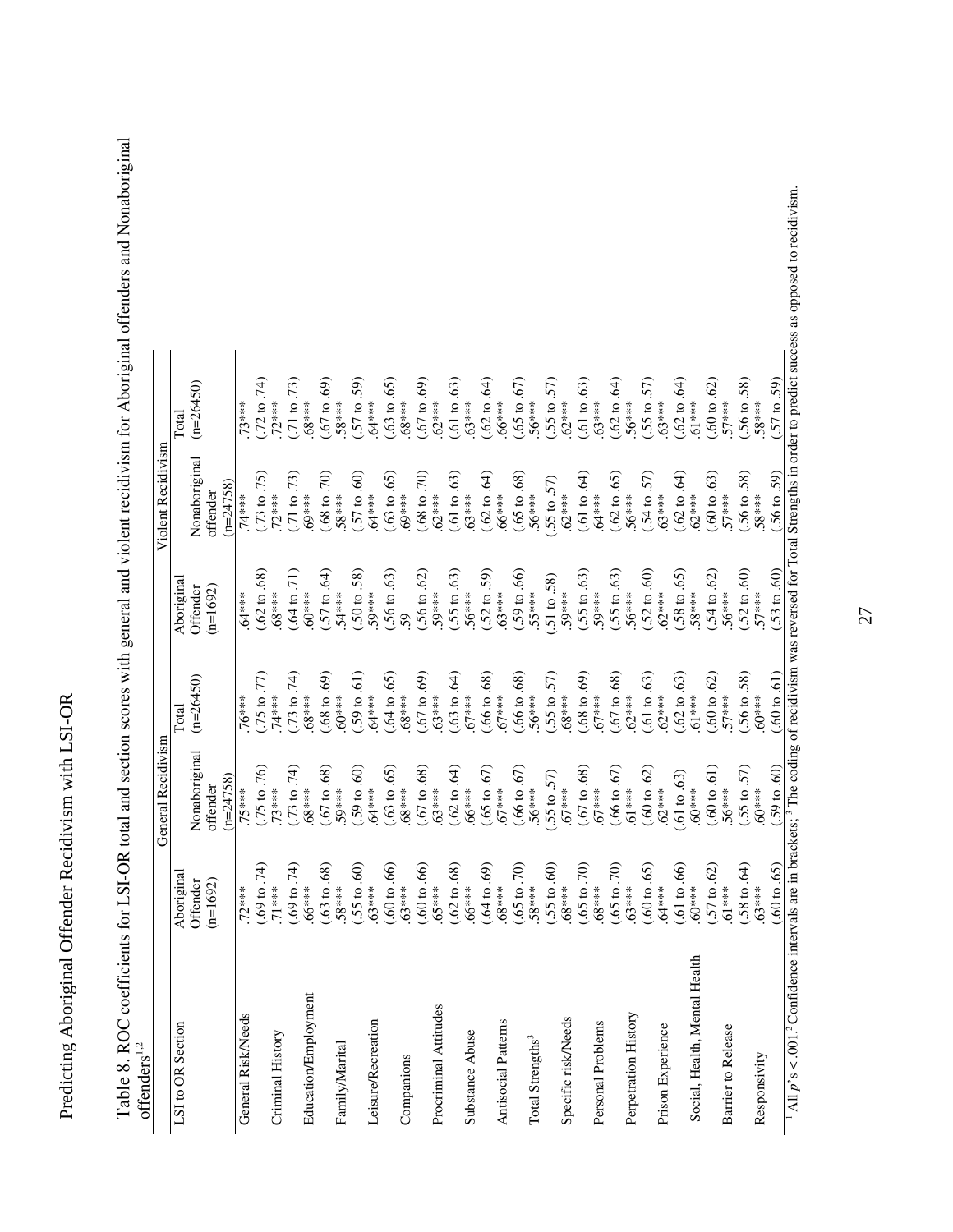Table 9. Mean survival time (days), standard error, and 95% confidence interval for general recidivism presented by initial and final risk level for Aboriginal offenders and Nonaboriginal offenders

|                                       | Mean survival time | <b>Standard Error</b> | 95% confidence Interval |
|---------------------------------------|--------------------|-----------------------|-------------------------|
| Aboriginal offenders $(N = 1692)$     |                    |                       |                         |
| <b>Initial Risk Level</b>             |                    |                       |                         |
| Very Low                              | 1631.903           | 53.204                | 1527.62 to 1736.18      |
| Low                                   | 1468.345           | 40.224                | 1389.51 to 1547.18      |
| Medium                                | 1296.413           | 27.316                | 1242.88 to 1349.95      |
| High                                  | 1044.272           | 30.390                | 984.71 to 1103.84       |
| Very High                             | 666.857            | 32.752                | 602.66 to 731.05        |
|                                       | 1115.105           | 16.962                | 1081.86 to 1148.35      |
| <b>Final Risk Level</b>               |                    |                       |                         |
| Very Low                              | 1632.443           | 57.243                | 1520.25 to 1744.64      |
| Low                                   | 1466.166           | 44.015                | 1379.90 to 1552.44      |
| Medium                                | 1288.788           | 26.418                | 1237.01 to 1340.57      |
| High                                  | 1050.567           | 30.286                | 991.21 to 1109.93       |
| Very High                             | 666.733            | 33.290                | 601.48 to 731.98        |
|                                       | 1115.105           | 16.962                | 1081.86 to 1148.35      |
| Nonaboriginal offenders $(N = 24758)$ |                    |                       |                         |
| <b>Initial Risk Level</b>             |                    |                       |                         |
| Very Low                              | 1698.966           | 5.300                 | 1688.58 to 1709.35      |
| Low                                   | 1586.019           | 5.786                 | 1574.68 to 1597.36      |
| Medium                                | 1348.322           | 7.563                 | 1333.50 to 1363.15      |
| High                                  | 996.035            | 12.058                | 972.40 to 1019.67       |
| Very High                             | 612.901            | 19.815                | 574.06 to 651.74        |
|                                       |                    |                       |                         |
| <b>Final Risk Level</b>               |                    |                       |                         |
| Very Low                              | 1694.383           | 6.158                 | 1682.31 to 1706.45      |
| Low                                   | 1587.515           | 6.590                 | 1574.60 to 1600.43      |
| Medium                                | 1416.758           | 6.323                 | 1404.37 to 1429.15      |
| High                                  | 1090.798           | 11.055                | 1069.13 to 1112.47      |
| Very High                             | 679.719            | 21.099                | 638.36 to 721.07        |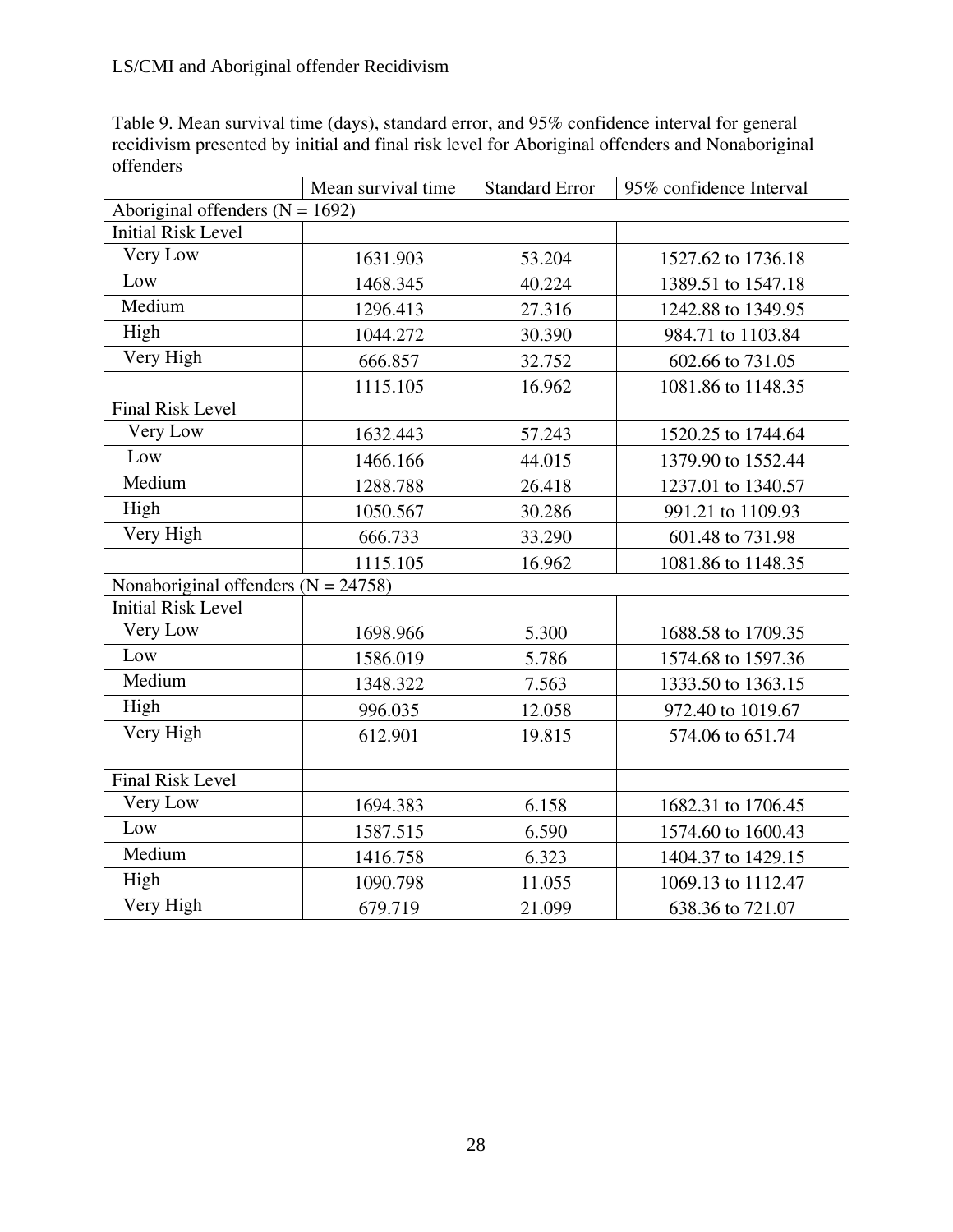Table 10. Mean survival time (days), standard error, and 95% confidence interval for violent recidivism presented by initial and final risk level for Aboriginal offenders and Nonaboriginal offenders

|                                       | Mean survival time | <b>Standard Error</b> | 95% confidence Interval |
|---------------------------------------|--------------------|-----------------------|-------------------------|
| Aboriginal offenders $(N = 1692)$     |                    |                       |                         |
| <b>Initial Risk Level</b>             |                    |                       |                         |
| Very Low                              | 1800.056           | 24.771                | 1751.50 to 1848.61      |
| Low                                   | 1746.688           | 22.679                | 1702.24 to 1791.14      |
| Medium                                | 1665.536           | 19.153                | 1629.00 to 1703.08      |
| High                                  | 1558.774           | 26.330                | 1507.17 to 1610.38      |
| Very High                             | 1333.070           | 44.112                | 1246.61 to 1419.53      |
|                                       |                    |                       |                         |
| <b>Final Risk Level</b>               |                    |                       |                         |
| Very Low                              | 1795.557           | 29.200                | 1738.32 to 1852.79      |
| Low                                   | 1737.299           | 26.143                | 1686.06 to 1788.54      |
| Medium                                | 1658.647           | 18.774                | 1621.85 to 1695.44      |
| High                                  | 1572.687           | 25.638                | 1522.44 to 1622.94      |
| Very High                             | 1332.930           | 45.141                | 1244.45 to 1421.41      |
|                                       |                    |                       |                         |
| Nonaboriginal offenders $(N = 24758)$ |                    |                       |                         |
| <b>Initial Risk Level</b>             |                    |                       |                         |
| Very Low                              | 1782.797           | 3.226                 | 1776.47 to 1789.12      |
| Low                                   | 1745.952           | 3.640                 | 1738.82 to 1753.09      |
| Medium                                | 1637.241           | 5.752                 | 1625.97 to 1648.51      |
| High                                  | 1380.959           | 12.195                | 1357.06 to 1404.86      |
| Very High                             | 1016.432           | 27.576                | 962.38 to 1070.48       |
|                                       |                    |                       |                         |
| <b>Final Risk Level</b>               |                    |                       |                         |
| Very Low                              | 1777.676           | 3.893                 | 1770.05 to 1785.30      |
| Low                                   | 1738.735           | 4.327                 | 1730.25 to 1747.22      |
| Medium                                | 1668.432           | 4.610                 | 1659.40 to 1677.47      |
| High                                  | 1455.285           | 10.370                | 1434.96 to 1475.61      |
| Very High                             | 1102.648           | 27.341                | 1049.06 to 1156.24      |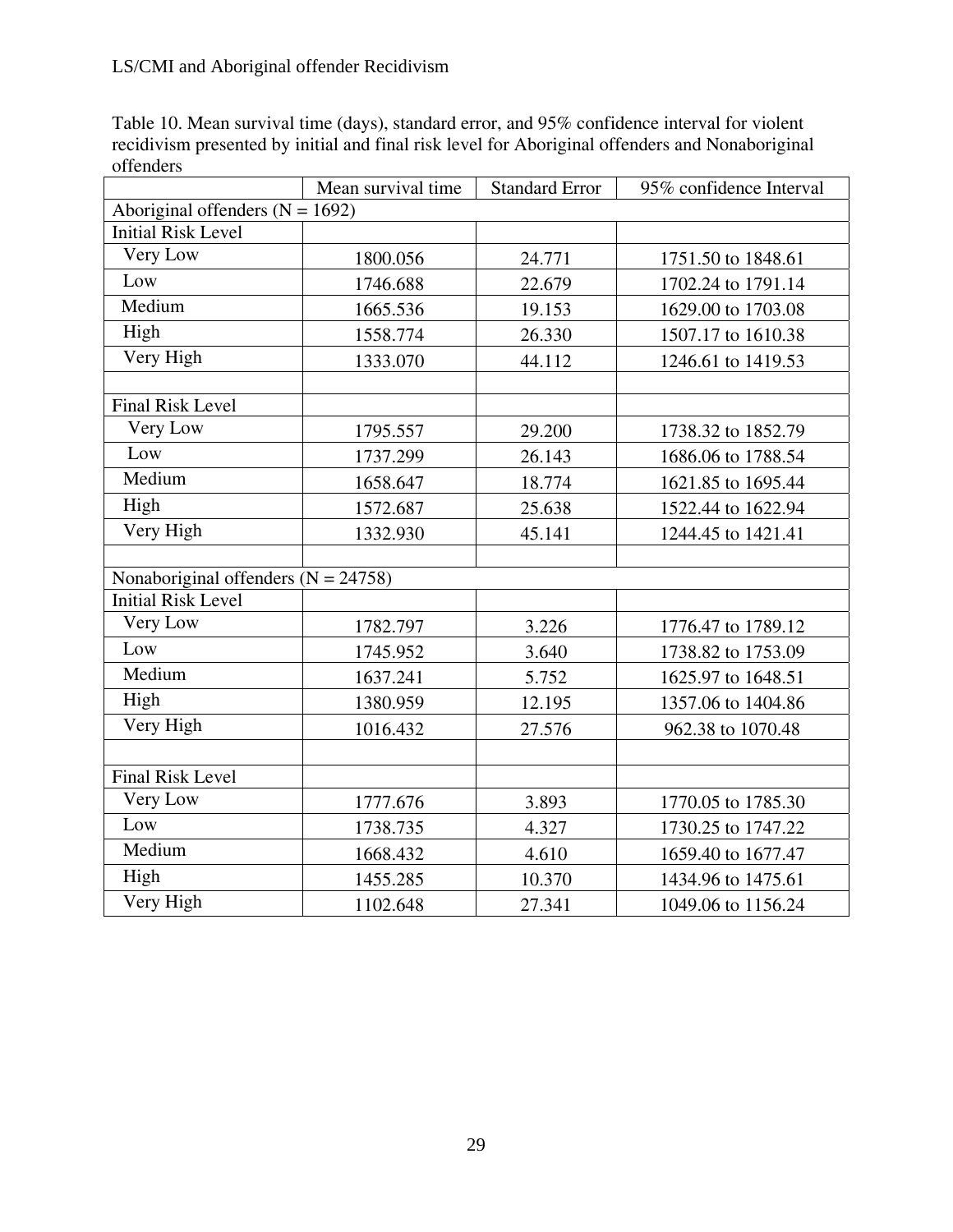|                      |                     | Aboriginal Offender             | Nonaboriginal offender<br>$(n=24758)$ |                   |  |
|----------------------|---------------------|---------------------------------|---------------------------------------|-------------------|--|
|                      | <b>Initial Risk</b> | $(n=1692)$<br><b>Final Risk</b> | <b>Initial Risk</b>                   | <b>Final Risk</b> |  |
|                      |                     |                                 |                                       |                   |  |
| General Recidivism   |                     |                                 |                                       |                   |  |
| Overall $1$          | 272.68***           | 254.52***                       | 5184.24***                            | 3557.53***        |  |
| VL vs. L             | $5.75*$             | $4.47*$                         | 212.83***                             | $150.35***$       |  |
| VL vs. M             | $18.77**$           | 16.47***                        | 1221.30***                            | 690.81***         |  |
| VL vs. H             | 41.50***            | 34.53***                        | 3032.46***                            | 1922.74***        |  |
| VL vs. VH            | 84.78***            | 73.52***                        | 4490.69***                            | 3176.59***        |  |
| L vs. M              | $11.05***$          | 11.34***                        | 631.54***                             | 301.81***         |  |
| L vs. H              | 51.64***            | 49.94***                        | 2369.76***                            | 1510.16***        |  |
| L vs. VH             | 145.89***           | 129.87***                       | 3541.97***                            | 2593.41***        |  |
| M vs. H              | 35.43***            | 32.94***                        | 662.15***                             | 731.92***         |  |
| M vs. VH             | 188.76***           | 190.66***                       | 1466.31***                            | 1577.39***        |  |
| H vs. VH             | 63.67***            | 65.88***                        | 274.42***                             | 309.47***         |  |
| Violent Recidivism   |                     |                                 |                                       |                   |  |
| Overall <sup>1</sup> | 97.30***            | 85.06***                        | 2773.33***                            | 1781.09***        |  |
| VL vs. L             | 2.72                | 2.29                            | $61.13***$                            | 48.94***          |  |
| VL vs. M             | $8.73**$            | $7.38**$                        | 432.11***                             | 224.00***         |  |
| VL vs. H             | 16.08***            | 12.55***                        | 1473.38***                            | 865.10***         |  |
| VL vs. VH            | 27.52***            | 23.20***                        | 2580.45***                            | 1675.41***        |  |
| L vs. M              | $6.94**$            | $5.83*$                         | 257.86***                             | 97.29***          |  |
| $L$ vs. $H$          | 21.91***            | 18.19***                        | 1366.46***                            | 766.59***         |  |
| L vs. VH             | 49.76***            | 41.57***                        | 2458.63***                            | 1575.72***        |  |
| M vs. H              | 11.58***            | $8.56**$                        | 470.46***                             | 478.54***         |  |
| M vs. VH             | 59.25***            | 58.38***                        | 1117.92***                            | 1119.88***        |  |
| H vs. VH             | 19.48***            | 21.96***                        | 187.96***                             | 198.91***         |  |

Table 11. Summary of survival analyses initial and final risk levels (Log Rank (Mantel-Cox) overall and pairwise comparisons) for Aboriginal offenders on general and violent recidivism

\* p < .05, \*\* p < .01, \*\*\* p < .001

 $L = \text{Very Low}; L = \text{Low}; M = \text{ Medium}; H = \text{High}; \text{ VH} = \text{Very High}; \text{ vs. } = \text{versus}$ 

<sup>1</sup> Log Rank (Mantel-Cox) Linear trend: Chi-Square (1). Vector of trend weights is -2, -1, 0, 1, 2.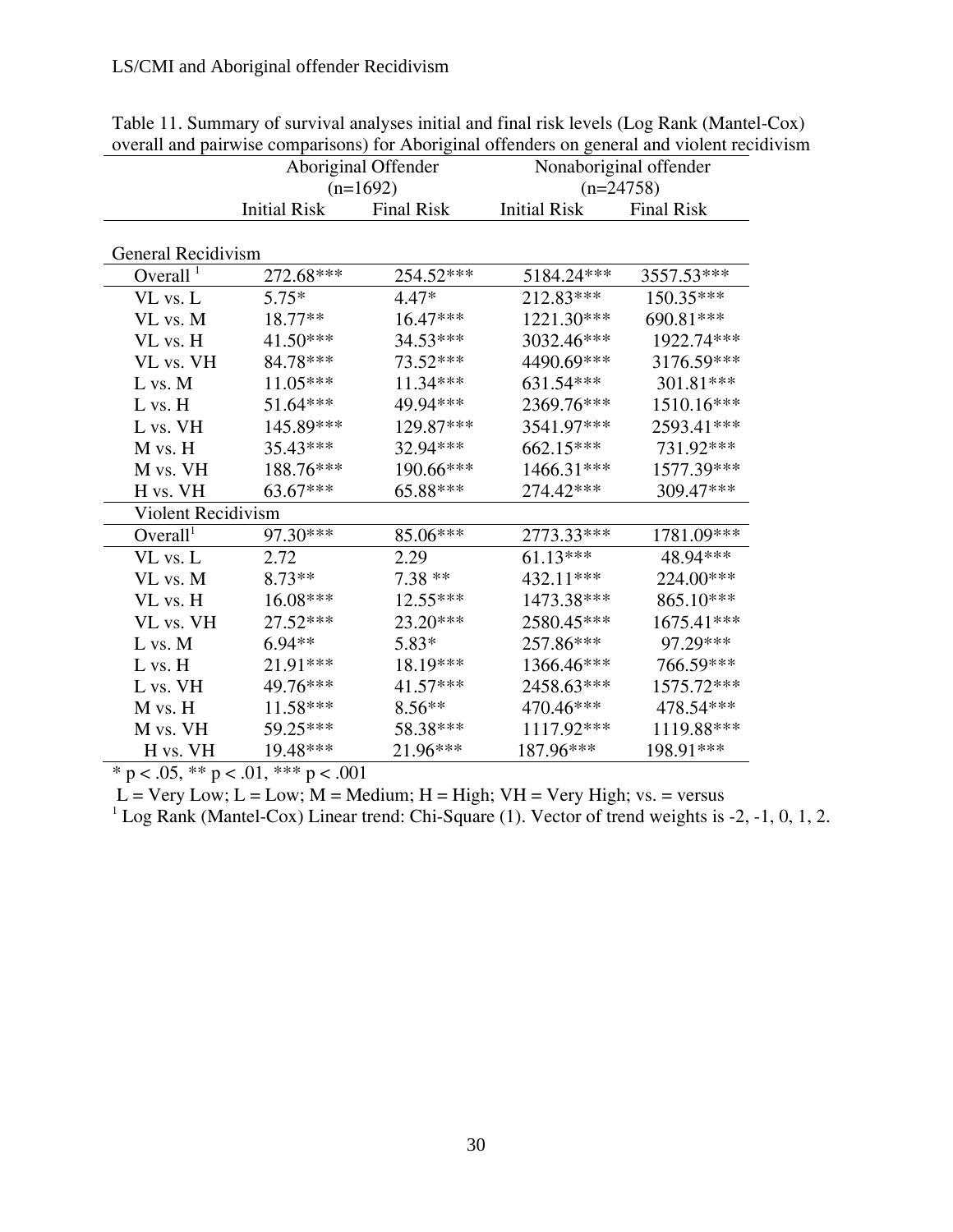# LS/CMI and Aboriginal offender Recidivism

|                     | General Recidivism<br>Violent Recidivism |                 |                   |                   |
|---------------------|------------------------------------------|-----------------|-------------------|-------------------|
| <b>Risk</b>         | Aboriginal                               | Nonaboriginal   | Aboriginal        | Nonaboriginal     |
| Level               | Offender                                 | offender        | Offender          | offender          |
|                     | $(n=1692)$                               | $(n=24758)$     | $(n=1692)$        | $(n=24758)$       |
| Correlation         |                                          |                 |                   |                   |
| Original            | $.36***$                                 | $.41***$        | $.17***$          | $.28***$          |
| Final               | $.34***$                                 | $.35***$        | $.15***$          | $.23***$          |
| Area Under<br>Curve |                                          |                 |                   |                   |
| Original            | $.70***$                                 | $.74***$        | $.63***$          | $.72***$          |
|                     | $(CI: .67-.72)$                          | $(CI: .74-.75)$ | $(CI: .59-.66)$   | $(CI: .72 - .74)$ |
| Final               | $.69***$                                 | $.70***$        | $.62***$          | $.69***$          |
|                     | $(CI: .67-.72)$                          | $(CI: .70-.71)$ | $(CI: .58 - .65)$ | $(CI: .68 - .70)$ |
|                     | * n ∠ በ5 ** n ∠ በ1 *** n ∠ በበ1           |                 |                   |                   |

| Table 12. Pearson correlations and ROCs for original and final (override) risk levels for general |  |
|---------------------------------------------------------------------------------------------------|--|
| and violent recidivism on the Aboriginal offender and Nonaboriginal offender samples              |  |

 $p < .05$ , \*\*  $p < .01$ , \*\*\*  $p < .001$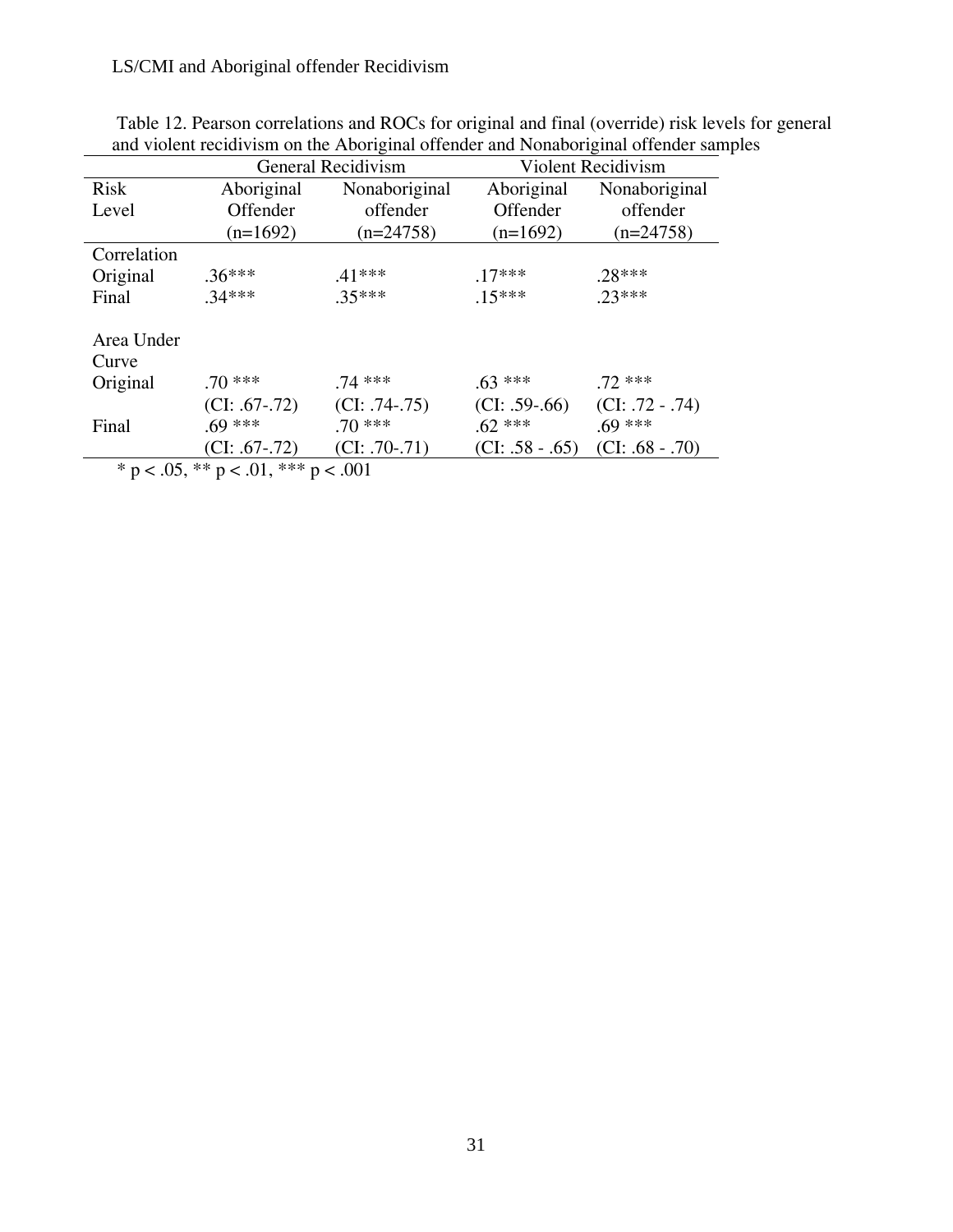|                |              |                 |                | <b>Final Risk Level</b> |                |                  |               |
|----------------|--------------|-----------------|----------------|-------------------------|----------------|------------------|---------------|
|                |              | <b>Very Low</b> | Low            | <b>Medium</b>           | High           | <b>Very High</b> | <b>Total</b>  |
|                | <b>Very</b>  | 60              | $\overline{2}$ | 10                      |                |                  | 72 (4.3%)     |
| <b>Initial</b> | Low          | 18.3%           | $0\%$          | 20.0%                   | n/a            | n/a              | 18.1%         |
| <b>Risk</b>    | Low          | $\overline{0}$  | 159            | 28                      | 9              | 1                | 197 $(11.6%)$ |
| <b>Level</b>   |              | n/a             | 34.6%          | 25.0%                   | 33.3%          | 100.0%           | 33.5%         |
|                | Med.         | $\overline{0}$  | 8              | 499                     | 33             | $\overline{2}$   | 542 (32.0%)   |
|                |              | n/a             | $0\%$          | 47.9%                   | 45.5%          | 100.0%           | 47.2%         |
|                | High         |                 | $\overline{0}$ | 27                      | 468            | 7                | 503 (29.7%)   |
|                |              | $0\%$           | n/a            | 51.9%                   | 65.0%          | 42.9%            | 63.8%         |
|                | <b>Very</b>  | $\Omega$        | $\overline{0}$ | 29                      | $\overline{0}$ | 349              | 378 (22.3%)   |
|                | High         | n/a             | n/a            | 69.0%                   | n/a            | 82.8%            | 81.7%         |
|                | <b>Total</b> | $61(3.6\%)$     | $169(10.0\%)$  | 593(35.0%)              | $510(30.1\%)$  | 359(21.2%)       | 1692 (100.0%) |
|                |              | 18.0%           | 32.5%          | 47.6%                   | 63.1%          | 82.2%            | 57.0%         |

Table 13. Distribution of Aboriginal offenders Placement by Initial and Final (after override) Risk Level and Within Cell Recidivism Rate

Med. = Medium; na = not applicable.

Note. Cell percents represent within cell recidivism rates. Bracketed row and column percents represent percent of Aboriginal offenders in the respective initial and final (override) risk level categories. Unbracketed row and column percents represent recidivism rates in the respective initial and final (override) risk level categories.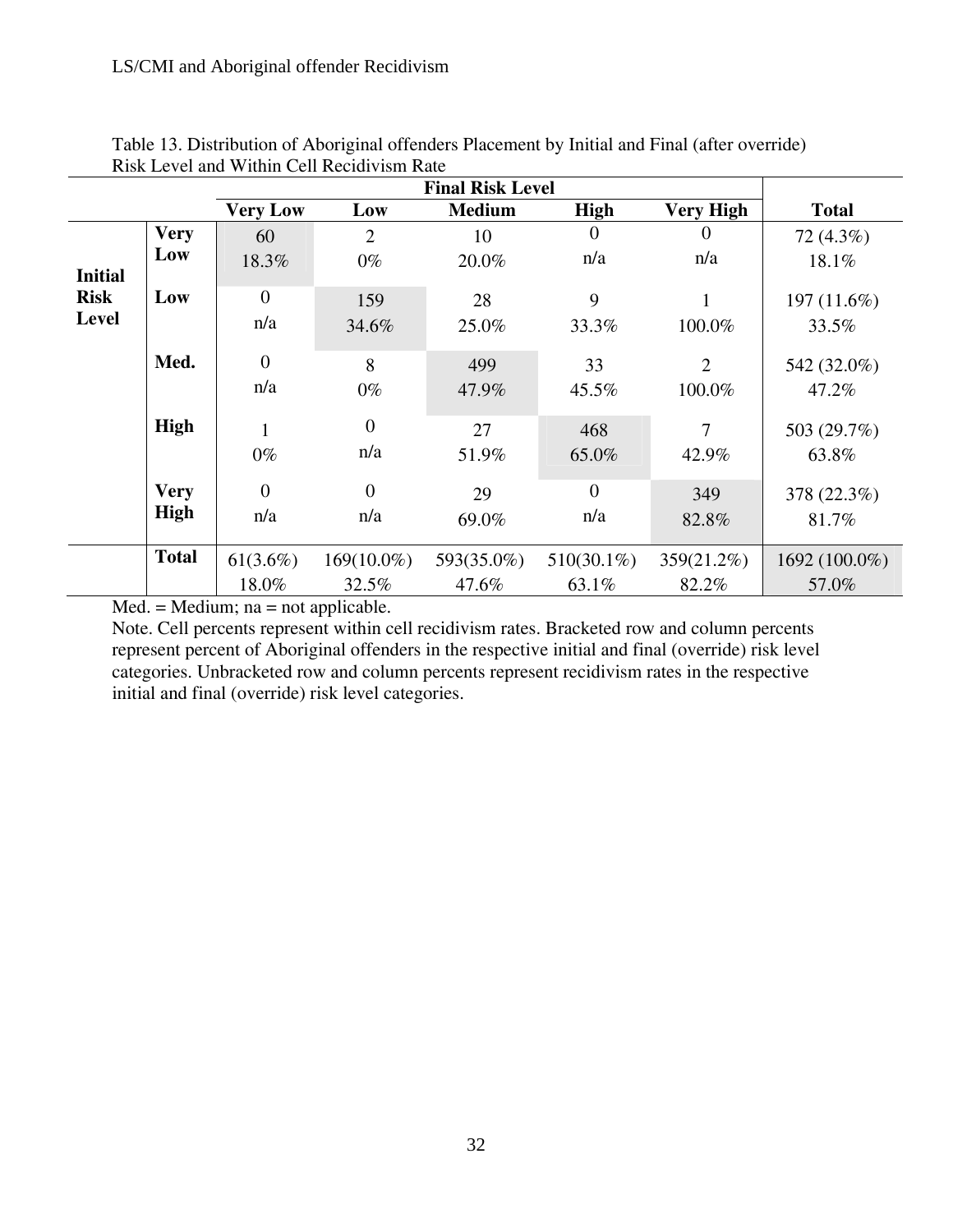| <b>LSI-OR</b> section                               | Aboriginal | Nonaboriginal | Total       |
|-----------------------------------------------------|------------|---------------|-------------|
|                                                     | offenders  | offenders     | $(n=26446)$ |
|                                                     | $(n=1689)$ | $(n=24754)$   |             |
| Total Section A <sup>1</sup>                        | $-.28***$  | $-.30***$     | $-31***$    |
|                                                     |            |               |             |
| Age                                                 | .01        | $.10***$      | $.10***$    |
| Gender (Female)                                     | $-.05*$    | $-.10***$     | $-.10***$   |
|                                                     |            |               |             |
| <b>Total Strengths</b>                              | $-.04$     | $-.03***$     | $-.03***$   |
|                                                     |            |               |             |
| <b>Criminal History</b>                             | .02        | $-00$         | $-00.$      |
| Education/Employment                                | $-.08***$  | $-.06***$     | $-.06***$   |
| Family/Marital                                      | .02        | $.06***$      | $.06***$    |
| Leisure/Recreation                                  | $-.01$     | .01           | .01         |
| Companions                                          | $-.07**$   | $-.07***$     | $-.07***$   |
| <b>Procriminal Attitudes</b>                        | .02        | $.10***$      | $.10***$    |
| <b>Substance Abuse</b>                              | $.06*$     | $-.02***$     | $-.02***$   |
| <b>Antisocial Patterns</b>                          | $.06*$     | .09***        | $.09***$    |
|                                                     |            |               |             |
| <b>Total Section B</b>                              | $.18***$   | $.20***$      | $.20***$    |
| <b>Personal Problems</b>                            | $.18***$   | .19***        | .19***      |
| Perpetration History                                | $.11***$   | $.12***$      | $.12***$    |
|                                                     |            |               |             |
| Prison Experience                                   | $.08***$   | $.06***$      | $.06***$    |
|                                                     |            |               |             |
| Social, Health, Mental Health                       | $.05*$     | $.04***$      | $.04***$    |
|                                                     |            |               |             |
| Special Responsivity                                | $.14***$   | $.15***$      | $.15***$    |
| $1.05 \times 10^{11}$ $1.01 \times 10^{11}$ $1.001$ |            |               |             |

Table 14. Partial correlation matrix with LSI-OR section scores and override score controlling for total general risk/needs score (Section A) on the complete sample, Aboriginal offenders, and Nonaboriginal offenders

•  $p < .05$ , \*\*  $p < .01$ , \*\*\*  $p < .001$ 

Note:

<sup>1</sup> Zero order correlation for the control variable (Total Section A) with outcome (Override score)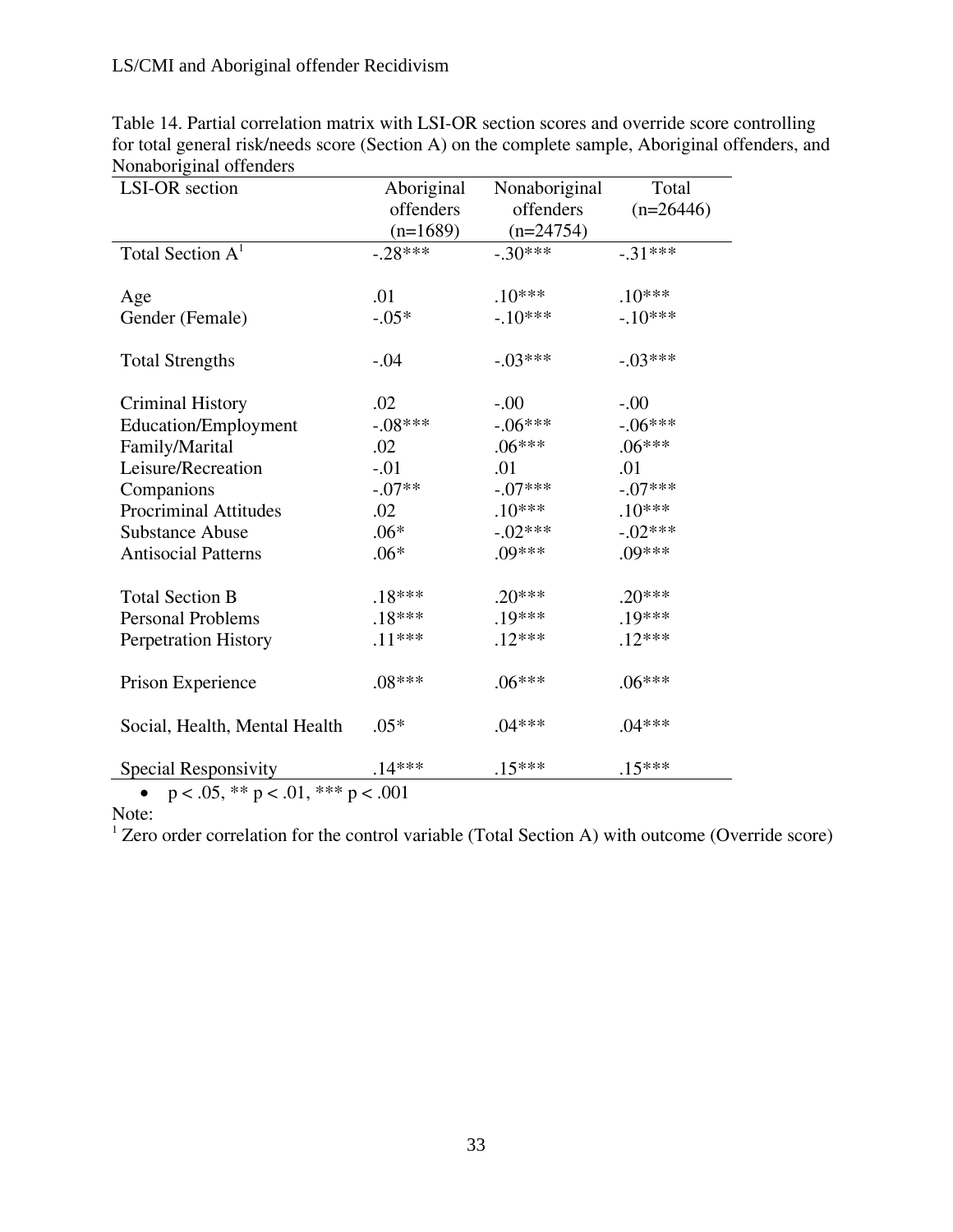| l                    |
|----------------------|
| I                    |
| ----------<br>i      |
|                      |
| טאוני שיט            |
| $\ddot{\phantom{0}}$ |
|                      |
|                      |
| ;<br>י               |
|                      |
|                      |

Table 15. Multiple Regression of LSI-OR sections on Risk Level Change Score (Final Risk Level minus Initial Risk Level) Table 15. Multiple Regression of LSI-OR sections on Risk Level Change Score (Final Risk Level minus Initial Risk Level)<br>for Aboriginal offenders 95.0% Confidence Standardized Unstandardized for Aboriginal offenders

|                                  | Unstandardized |                | Standardized |                          |                                                   |                | 95.0% Confidence |          |              |         |
|----------------------------------|----------------|----------------|--------------|--------------------------|---------------------------------------------------|----------------|------------------|----------|--------------|---------|
|                                  | Coefficients   |                | Coefficients |                          |                                                   |                | Interval for B   |          | Correlations |         |
|                                  |                | Std.           |              |                          |                                                   | Lower          | Upper            | Zero     |              |         |
| Model                            | $\mathbf{p}$   | Error          | Beta         | $\overline{\phantom{0}}$ | $\overline{\mathbf{g}}$ <sub>i</sub> $\mathbf{S}$ | Bound          | <b>Bound</b>     | order    | Partial      | Part    |
| Step 1                           |                |                |              |                          |                                                   |                |                  |          |              |         |
| (Constant)                       | 275            | 024            |              | 11.381                   | $\frac{8}{2}$                                     | 228            | 322              |          |              |         |
| Total LSI-OR Score               | $-0.013$       | $\overline{5}$ | $-281$       | $-12.041$                | $\overline{000}$                                  | $-015$         | $-0.01$          | $-281$   | $-281$       | $-281$  |
| Step 2                           |                |                |              |                          |                                                   |                |                  |          |              |         |
| (Constant)                       | 405            | 063            |              | 6.403                    | 800                                               | 281            | 528              |          |              |         |
| Total LSI-OR Score               | $-0.030$       | 006            | $-664$       | $-5.203$                 | 000                                               | $-041$         | $-019$           | $-281$   | $-126$       | $-119$  |
| Age At Data Extraction           | $-0.001$       | $\overline{5}$ | $-0.018$     | $-703$                   | 482                                               | $-003$         | $\overline{5}$   | 050      | .017         | 016     |
| Gender                           | $030 -$        | 026            | $-0.030$     | $-1.175$                 | 240                                               | $-0.81$        | .020             | .014     | .029         | $-027$  |
| Total Strength Score             | $-0.009$       | 006            | $-0.34$      | $-1.398$                 | 162                                               | $-022$         | 604              | .044     | $-034$       | $-0.32$ |
| <b>Education Employment</b>      | $\overline{5}$ | 008            | 003          | .068                     | 946                                               | $-015$         | .016             | .264     | .002         | .002    |
| Family Marital                   | 015            | 012            | 940          | 1.262                    | 207                                               | $000$ .        | .037             | $-135$   | .031         | 029     |
| Companions                       | $-0.018$       | 014            | $-042$       | $-1.257$                 | 209                                               | $-046$         | 010              | $-234$   | $-0.31$      | $-029$  |
| Procriminal Attitude/Orientation | $-0.015$       | 013            | 046          | $-1.147$                 | 252                                               | 040            | $\overline{11}$  | $-187$   | $-0.028$     | $-026$  |
| Substance Abuse                  | 023            | 008            | .125         | 2.737                    | .006                                              | 007            | <b>940</b>       | -171     | .067         | .062    |
| Antisocial Pattern               | 043            | 020            | 113          | 2.199                    | .028                                              | 005            | .082             | $-204$   | .054         | 050     |
| Personal Problems with           | 034            | 008            | .163         | 4.195                    | $\overline{000}$                                  | 018            | 050              | $-0.078$ | 102          | 096     |
| Criminogenic Potential           |                |                |              |                          |                                                   |                |                  |          |              |         |
| History of Perpetration          | 020            | 000            | 068          | 2.094                    | 036                                               | $\overline{5}$ | 038              | $-0.81$  | $-051$       | 048     |
| Prison Experience                | 000            | 014            | 000          | $\overline{0}$           | 999                                               | $-027$         | .027             | $-101$   | 000          | 000     |
| Social Health and Mental Health  | $-0.001$       | 005            | $-005$       | $-172$                   | 864                                               | $-010$         | .009             | $-101$   | $-004$       | $-004$  |
| Special Responsivity             | 035            | $\overline{0}$ | .103         | 3.165                    | .002                                              | .013           | .057             | $-0.055$ | 077          | .072    |
| considerations                   |                |                |              |                          |                                                   |                |                  |          |              |         |

34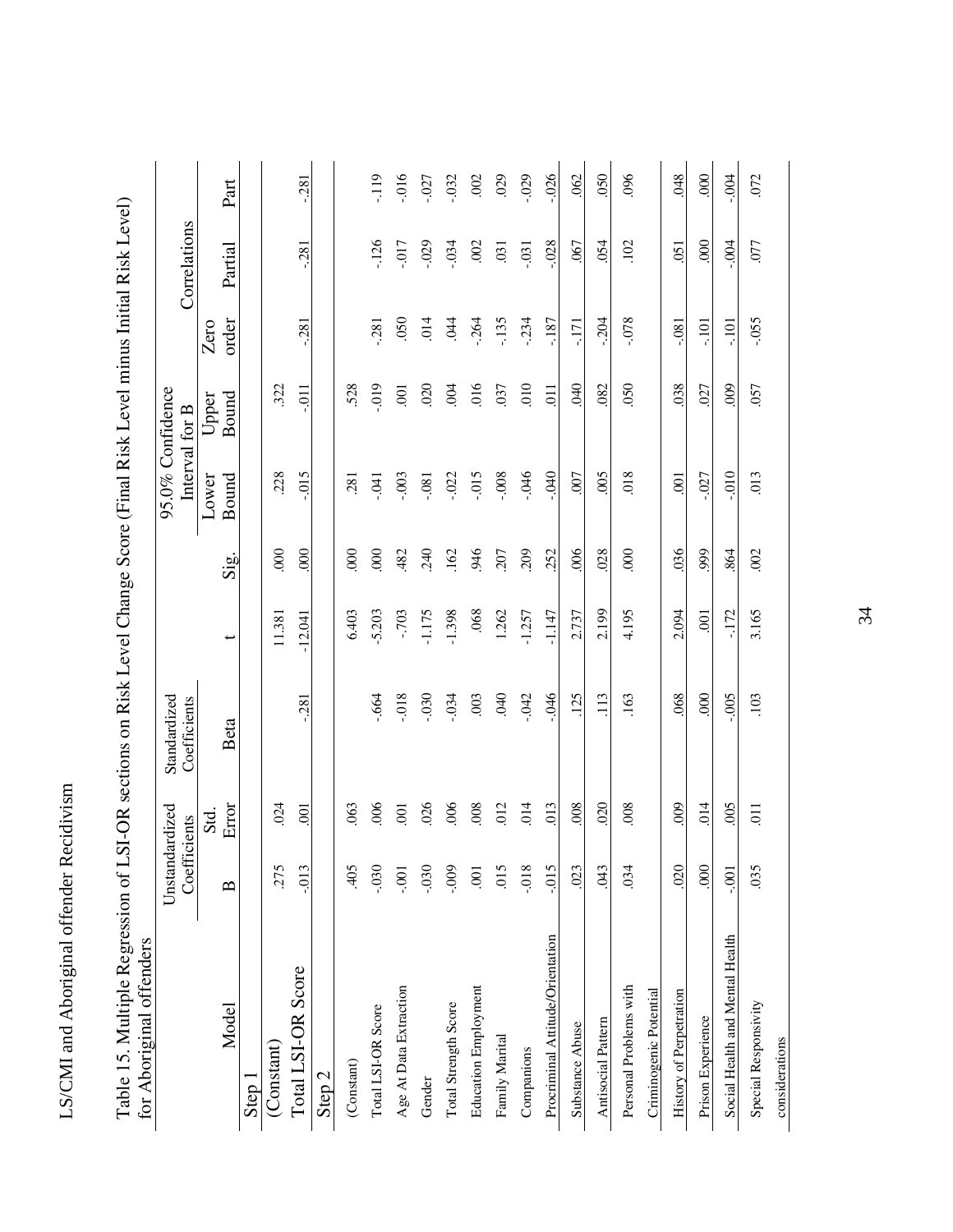| ֧֧֢ׅ֧֧֦֦֧֚֚֚֚֚֚֚֚֚֚֚֚֚֚֚֚֚֚֚֚֚֬֝֓֓֟֓֡֟֓֡֟֓<br>ו<br>ו |
|------------------------------------------------------|
| ĺ                                                    |
| $-7.50 - 1.5$<br>'<br>י                              |
|                                                      |
| こくしょう<br>ز<br>ا                                      |
| Ş                                                    |
|                                                      |
|                                                      |
|                                                      |

.048  $-006$  $019$  $018$  $112$  $000$ .057  $-303$  $-074$  $-023$  $021$ .046 **049** .006 Total LSI-OR Score -.021 .000 -.303 -50.048 .000 -.022 -.021 -.303 -.303 -.303  $-132$ Total LSI-OR Score -.046 .002 -.651 -22.545 .000 -.050 -.042 -.303 -.142 -.132 .061 I Data Age At Data Age At Data Age At Data Age Age 2001 .000 .000 .000 .000 .000 .000 .004 .004 .004 .004 .004 t20, 080, t90, t01, 2t1, 000. 88921, 6L0, 0I0 c71, t01, Total Strength Score -.009 .002 -.024 -3.931 .000 -.013 -.004 .047 -.025 -.023 r.co. et al. and the state of the state of the state of the state of the state of the state of the state of the state of the state of the state of the state of the state of the state of the state of the state of the state المبادي المسلم المسلم المسلم المسلم المسلم المسلم المسلم المسلم المسلم المسلم المسلم المسلم المسلم المسلم المس<br>المسلم المسلم المسلم المسلم المسلم المسلم المسلم المسلم المسلم المسلم المسلم المسلم المسلم المسلم المسلم المسل 900: 900: 942: 500: 510: 806: 0201: 600: 500: 500: 30 Procriminal Attitude/Orientation .017 .0131 .0131 .005 .005 .005 .017 .028 .028 .0131 .028 .028 .028 Substance Abuse .009 .003 .036 3.142 .002 .004 .015 -.226 .020 .018 Antisocial Pattern .062 .008 .087 7.833 .000 .046 .077 -.175 .050 .046 .063 .003 .162 19.167 .000 .056 .069 -.045 .121 .112 ofo. 650. 850. 540. 870. 870. 000. 07t% 690. t tol 1.kg. t tol cometration assum Prison Experience .006 .006 .008 1.052 .293 -.006 .019 -.124 .007 .006 OOCial And Mental Health and Mental Health and Mental And Mental And Mental And Mental And 2001 .0001 .0001 .000<br>Social contract and the contract and the contract of the contract of the contract of the contract of the cont .047 .005 .072 9.673 .000 .037 .056 -.007 .061 .057 Part order Partial Part Interval for B Correlations Correlations  $-.303$  $-142$ .080  $-025$ .023 .052  $-006$ .020  $000$ .067  $020$  $050$ .053 007 Partial  $.121$ .061 order  $-0.303$ .303  $116$ **CFO**  $-264$  $-0.095$  $-0.246$  $-110$  $-0.45$  $-109$  $-007$  $-067$  $-0.226$  $-175$  $-0.58$  $-124$ Zero-(Constant) .456 .006 .005. 73.453 .000 .006 .468 (Latastic set) .61 .61 .624 .624 .625.12 .625.12 .625.12 .625.12 .625.12 .625.12 .625.12 .625.12 .625.12 .625.1 468 500  $-042$  $.004$  $-104$  $-004$  $016$ .043  $.005$ .028  $019$  $.004$ .056  $-021$  $015$ 077 .069  $045$ 95.0% Confidence 95.0% Confidence Upper Bound Interval for B  $015$ 444  $-022$ 428 .050 .003  $-142$ .013  $005$  $.026$  $007$ 946 .056 .028  $-0.006$  $-004$ .037 Lower Bound  $004$  $000$  $000$  $000$ .  $000$  $000$  $.000$  $000$  $000$  $000$ . .308  $000$  $000$  $000$ 293 945  $000$  $.001$ 002 t Sig. Sig. 73.453  $-50.048$ 25.119  $-22.545$ 10.506  $-12.688$ 3.658 8.123  $-1.020$ 3.198 7.833 19.167 8.420 9.673 3.142 1.052 .069  $-3.931$  $\leftarrow$ Standardized  $-.303$ .068  $.079$  $.024$  $046$  $.064$ .009 .031 .036 .072 Standardized Coefficients Coefficients .087 162 063 .008  $\overline{5}$  $.651$ Beta Error Beta  $000$  $010$  $.006$  $000$  $018$  $005$  $005$ .008  $.002$  $005$ Error .002 .002 .003  $.004$ .003 .003  $.004$  $.006$ Unstandardized Unstandardized Std. Coefficients **Coefficients** 456 .464  $046$ .003 -.123  $-000$  $010$ .035  $-005$  $017$ 009 .062 006  $000$ **CFO** .063  $-0.021$ .037  $\mathbf{\Omega}$ Nonaboriginal offenders Social Health and Mental Health Nonaboriginal offenders Procriminal Attitude/Orientation Total LSI-OR Score Personal Problems with Age At Data Extraction **Education Employment** Personal Problems with Criminogenic Potential Criminogenic Potential History of Perpetration Special Responsivity Total Strength Score Special Responsivity Model Total LSI-OR Score Prison Experience Antisocial Pattern Substance Abuse Family Marital considerations (Constant) Companions  $(Constant)$ Step 2 Step 1 Gender

Table 16. Multiple Regression of LSI-OR sections on Risk Level Change Score (Final Risk Level minus Initial Risk Level) for Table 16. Multiple Regression of LSI-OR sections on Risk Level Change Score (Final Risk Level minus Initial Risk Level) for

35

considerations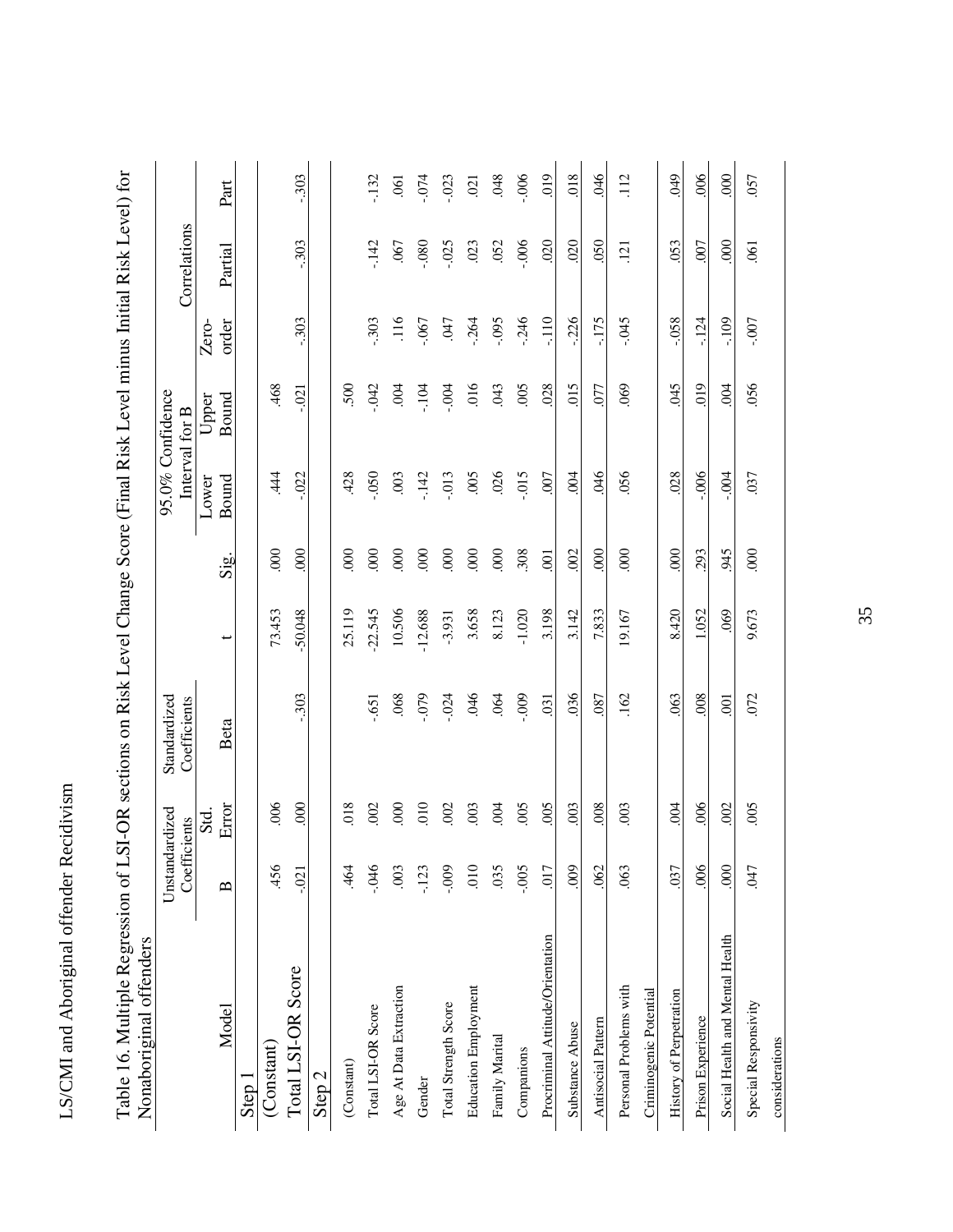| -----------          |
|----------------------|
| こうしょく トイナー<br>י<br>י |
| $\sim$               |
| ؟<br>أ               |
|                      |

|                                  | Unstandardized |                          | Standardized   |          |                  |                | 95.0% Confidence |             |                 |                |
|----------------------------------|----------------|--------------------------|----------------|----------|------------------|----------------|------------------|-------------|-----------------|----------------|
|                                  | Coefficients   |                          | Coefficients   |          |                  |                | Interval for B   |             | Correlations    |                |
|                                  |                | Std.                     |                |          |                  | Lower          | Upper            | Zero-       |                 |                |
| Model                            | മ              | Error                    | Beta           | ↔        | Sig.             | Bound          | <b>Bound</b>     | order       | Partial         | Part           |
| Step 1                           |                |                          |                |          |                  |                |                  |             |                 |                |
| (Constant)                       | 170            | .026                     |                | 6.423    | 600              | 118            | .222             |             |                 |                |
| Total LSI-OR Score               | 019            | $\overline{\mathrm{SO}}$ | 377            | 0.720    | 600              | 017            | 022              | 377         | 377             | 377            |
| Step 2                           |                |                          |                |          |                  |                |                  |             |                 |                |
| (Constant)                       | 547            | 69                       |                | 7.889    | 800              | $\frac{1}{4}$  | 683              |             |                 |                |
| Total LSI-OR Score               | .039           | .006                     | .768           | 6.217    | 800              | .027           | .052             | 377         | 150             | .137           |
| Age At Data Extraction           | $-0.008$       | $\overline{5}$           | $-172$         | $-7.010$ | $\overline{000}$ | $\overline{5}$ | $000$ .          | <u>i6i'</u> | $-169$          | $-155$         |
| Gender                           | $-0.07$        | .028                     | $-015$         | $-0.616$ | 538              | .073           | .038             | .128        | 015             | $-0.14$        |
| Total Strength Score             | $-0.1$         | 007                      | $-0.036$       | $-1.521$ | .128             | $-0.025$       | 003              | $-139$      | $-0.037$        | $-0.34$        |
| <b>Education Employment</b>      | $-0.34$        | 600                      | $-197$         | $-3.989$ | 8 <sup>o</sup>   | $-0.51$        | .018             | .268        | $-0.097$        | .088           |
| Family Marital                   | $-046$         | 013                      | Ę              | $-3.639$ | $\overline{000}$ | $-0.07$        | $-021$           | .135        | .089            | $080 -$        |
| Companions                       | $-0.033$       | 016                      | .068           | $-2.123$ | 034              | $-064$         | $-003$           | 240         | $-0.52$         | F19.           |
| Procriminal Attitude/Orientation | $-0.019$       | 014                      | $-0.052$       | $-1.350$ | 177              | F19.7          | 600              | .264        | $-0.033$        | $-0.30$        |
| Substance Abuse                  | $-0.019$       | 000                      | $-0.92$        | $-2.091$ | 037              | $-0.038$       | $-00$            | 280         | $-0.51$         | 046            |
| Antisocial Pattern               | $-0.055$       | .022                     | $-126$         | $-2.549$ | $\overline{11}$  | $-0.97$        | $-0.013$         | 318         | $-062$          | $-0.056$       |
| Personal Problems with           | 017            | 600                      | $\overline{5}$ | 1.880    | 060              | $-001$         | 034              | 298         | 946             | <b>CRO</b>     |
| Criminogenic Potential           |                |                          |                |          |                  |                |                  |             |                 |                |
| History of Perpetration          | .002           | 010                      | 005            | .157     | 875              | 0.019          | .022             | 229         | .004            | .003           |
| Prison Experience                | 604            | 015                      | .008           | .278     | .781             | $-0.025$       | .034             | 251         | .007            | 006            |
| Social Health and Mental Health  | 000            | 005                      | .002           | .061     | .951             | 010.           | $\overline{0}$   | Ξ           | $\overline{0}0$ | $\overline{5}$ |
| Special Responsivity             | $-0.012$       | 012                      | $030 -$        | $-966$   | 334              | $-0.035$       | 012              | 221         | $-024$          | $-021$         |
| considerations                   |                |                          |                |          |                  |                |                  |             |                 |                |

Table 17. Multiple Regression of LSI-OR sections on general recidivism for Aboriginal offenders Table 17. Multiple Regression of LSI-OR sections on general recidivism for Aboriginal offenders

36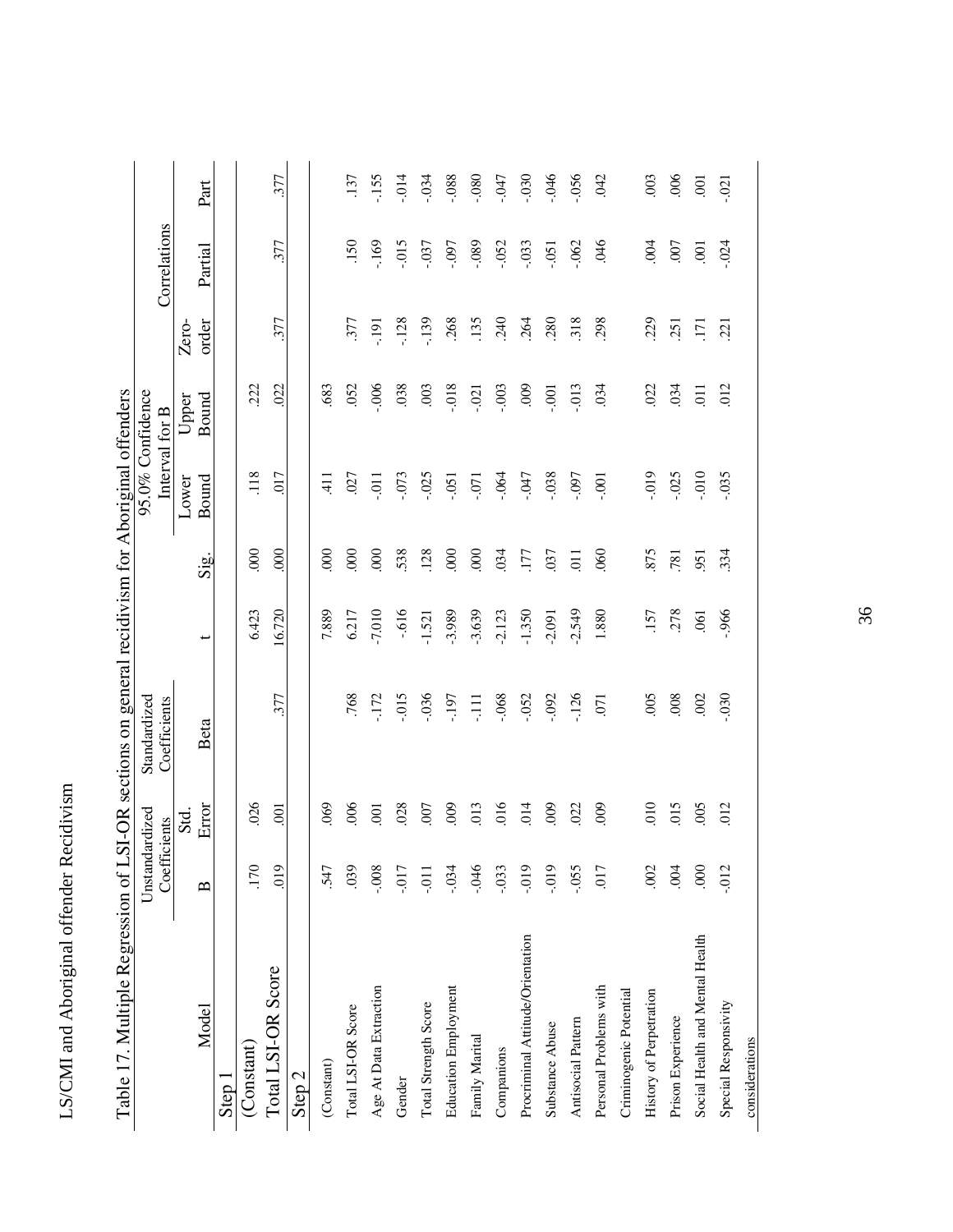| i                 |
|-------------------|
| ſ                 |
| antennal offendar |
|                   |
|                   |
|                   |
| `<br>په<br>į      |
|                   |
|                   |
| ì                 |
|                   |

|                                  | Unstandardized |               | Standardized           |           |                  |          | 95.0% Confidence |        |              |          |
|----------------------------------|----------------|---------------|------------------------|-----------|------------------|----------|------------------|--------|--------------|----------|
|                                  | Coefficients   |               | Coefficients           |           |                  |          | Interval for B   |        | Correlations |          |
|                                  |                | Std.          |                        |           |                  | Lower    | Upper            | Zero-  |              |          |
| Model                            | മ              | Error         | Beta                   | ↔         | Sig.             | Bound    | <b>Bound</b>     | order  | Partial      | Part     |
| Step 1                           |                |               |                        |           |                  |          |                  |        |              |          |
| (Constant)                       | 940            | 005           |                        | 9.781     | 600              | .036     | .055             |        |              |          |
| Total LSI-OR Score               | 024            | 800           | 431                    | 75.083    | 600              | 023      | 025              | 431    | 431          | 431      |
| Step <sub>2</sub>                |                |               |                        |           |                  |          |                  |        |              |          |
| (Constant)                       | 242            | $\frac{4}{1}$ |                        | 17.165    | 8 <sup>o</sup>   | 215      | 270              |        |              |          |
| Total LSI-OR Score               | 046            | 002           | 822                    | 29.518    | 800              | 043      | 600              | 431    | .184         | .166     |
| Age At Data Extraction           | $-0.004$       | 800           | $-106$                 | $-16.931$ | 80               | $000$ .  | $-004$           | $-132$ | $-107$       | .095     |
| Gender                           | $-0.019$       | 007           | $-015$                 | $-2.546$  | $\overline{11}$  | $-0.33$  | $-004$           | 076    | .016         | .014     |
| Total Strength Score             | $-0.004$       | 002           | $-0.013$               | $-2.181$  | .029             | $-007$   | $\overline{000}$ | $-117$ | .014         | $-012$   |
| <b>Education Employment</b>      | $-0.035$       | 002           | $-195$                 | $-15.913$ | 800              | .039     | $-031$           | 297    | $-101$       | .090     |
| Family Marital                   | $-0.37$        | 003           | $-084$                 | $-11.157$ | 800              | $-043$   | .030             | 161    | $-0.07$      | .063     |
| Companions                       | $-021$         | 004           | $-045$                 | $-5.294$  | $\overline{000}$ | $-0.029$ | .013             | 308    | $-0.34$      | $-0.30$  |
| Procriminal Attitude/Orientation | $0+0-$         | 69            | <b>160<sup>-</sup></b> | $-9.641$  | 800              | $-048$   | $-032$           | 239    | $-061$       | $-0.54$  |
| Substance Abuse                  | $-0.032$       | 002           | $-155$                 | $-14.022$ | $\overline{000}$ | .036     | .027             | 279    | $-089$       | $-079$   |
| Antisocial Pattern               | $-042$         | 006           | $-076$                 | $-7.012$  | 800              | $-0.54$  | 030              | 325    | $-045$       | $-040$   |
| Personal Problems with           | 018            | 003           | .058                   | 7.144     | 8 <sup>o</sup>   | 013      | 023              | 298    | 045          | 940      |
| Criminogenic Potential           |                |               |                        |           |                  |          |                  |        |              |          |
| History of Perpetration          | $-0.005$       | 003           | $-0.010$               | $-1.433$  | 152              | .011     | .002             | 230    | $-009$       | .008     |
| Prison Experience                | 016            | 005           | .024                   | 3.379     | $\overline{5}$   | .007     | .025             | .277   | .021         | 019      |
| Social Health and Mental Health  | $-0.002$       | 002           | $-0.1$                 | $-1.483$  | .138             | $-006$   | $\overline{5}$   | .172   | $-0.009$     | $-0.008$ |
| Special Responsivity             | $-006$         | 604           | $-012$                 | $-1.679$  | 093              | $-0.013$ | $\overline{5}$   | .168   | $-0.1$       | $-009$   |
| considerations                   |                |               |                        |           |                  |          |                  |        |              |          |

Table 18. Multiple Regression of LSI-OR sections on general recidivism for Nonaboriginal offenders Table 18. Multiple Regression of LSI-OR sections on general recidivism for Nonaboriginal offenders

37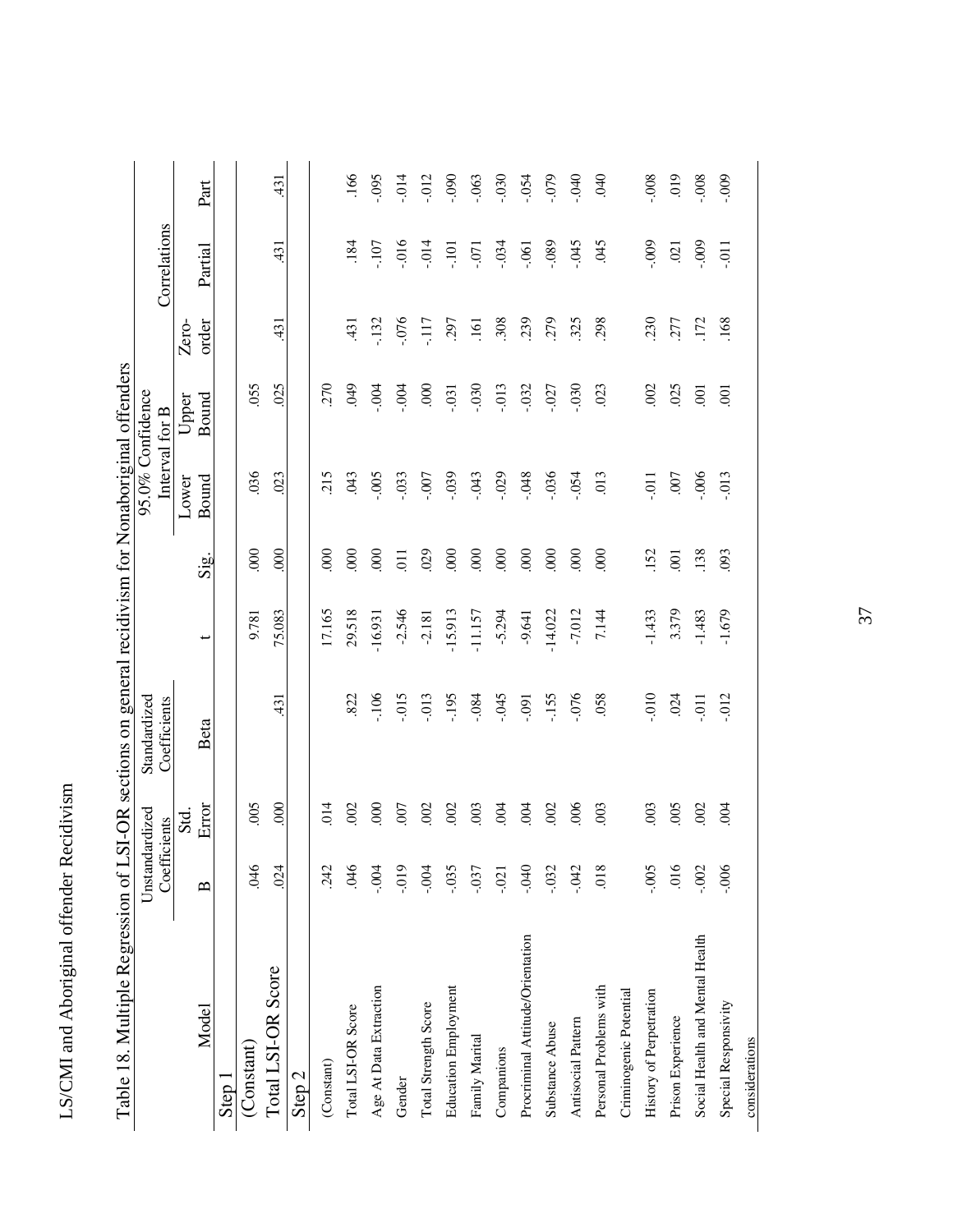

Figure 1. Survival curves for Aboriginal offenders' general recidivism by initial risk level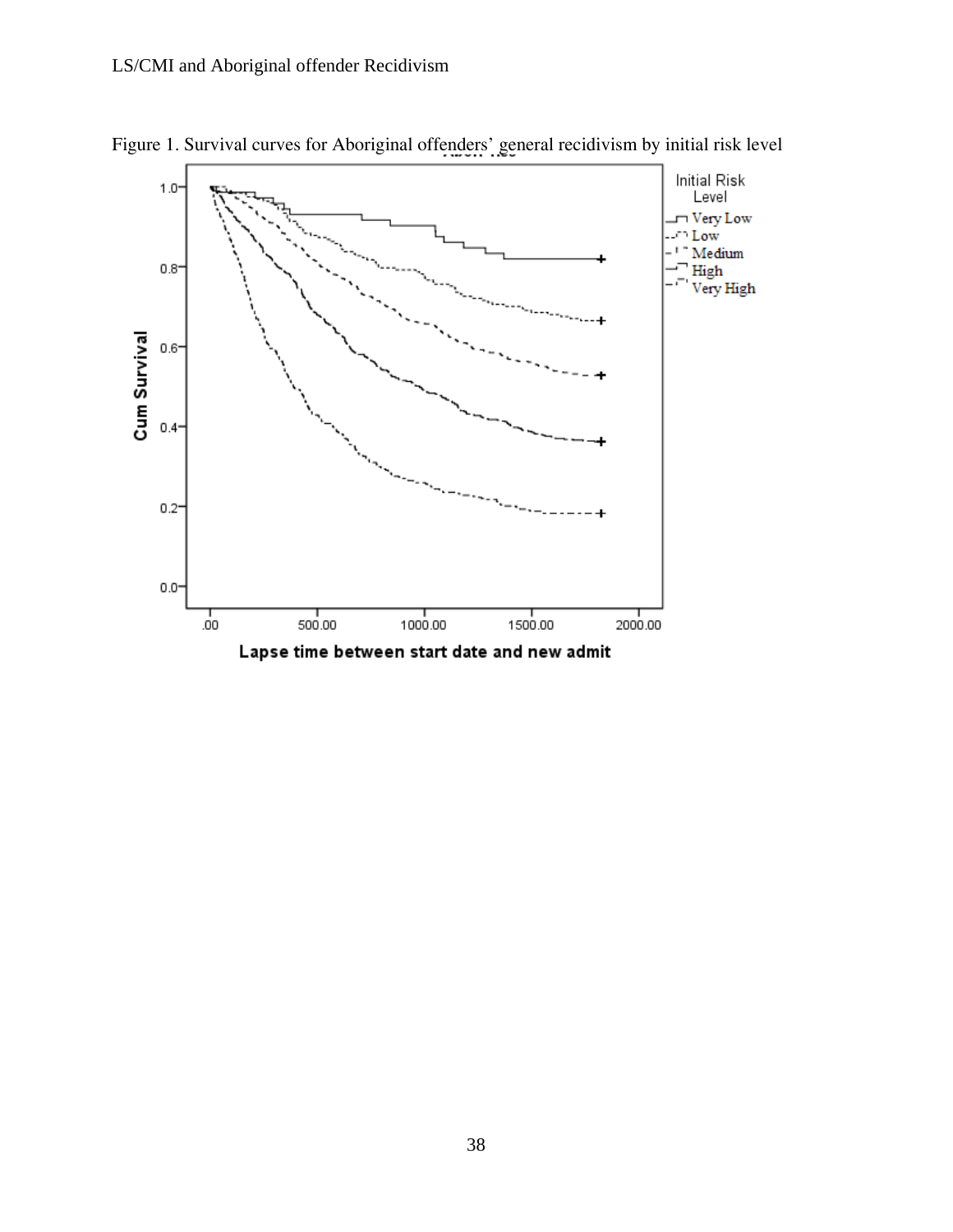

Figure 2. Survival curves for Aboriginal offenders' general recidivism by final risk level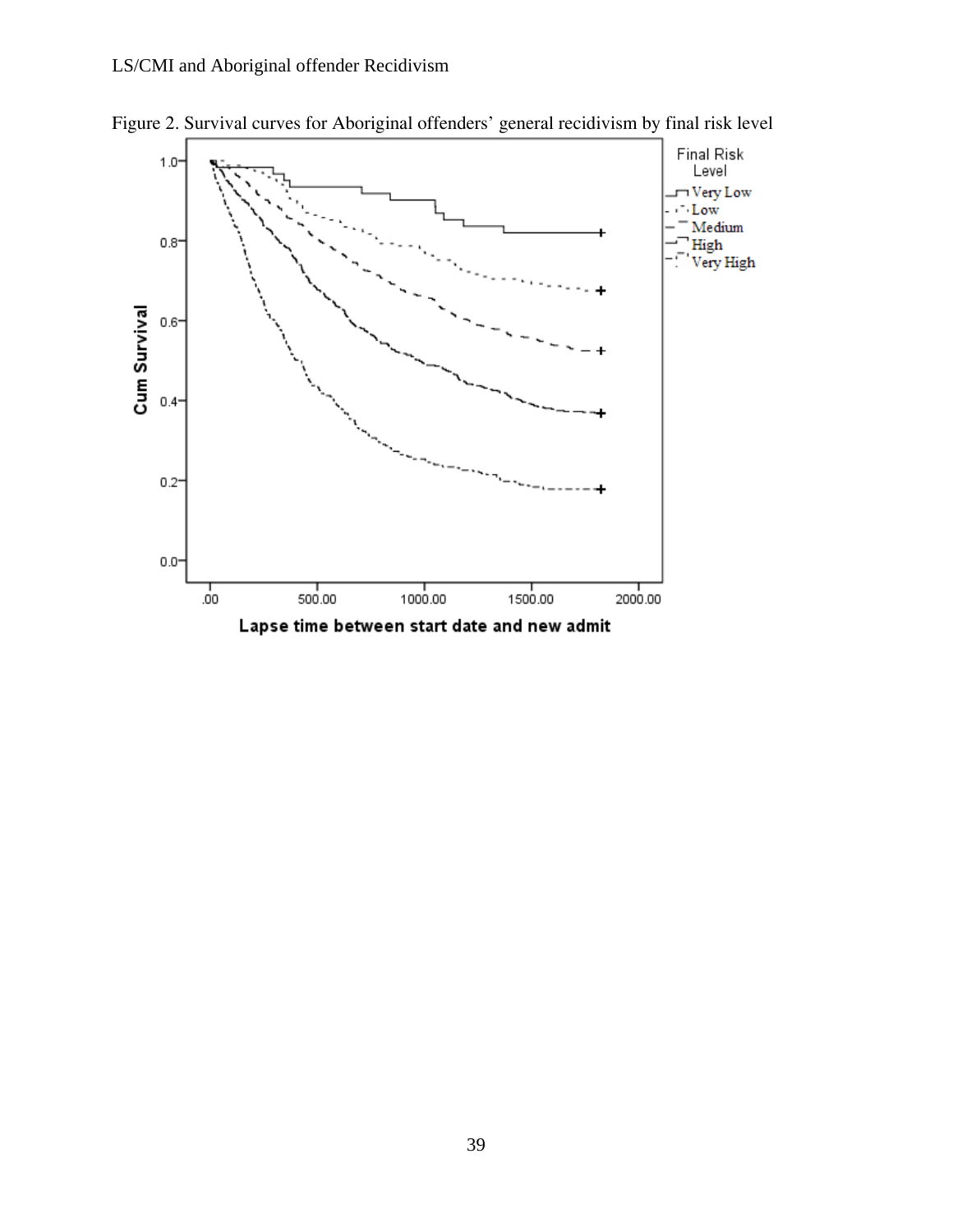

Figure 3. Survival curves for Nonaboriginal offenders' general recidivism by initial risk level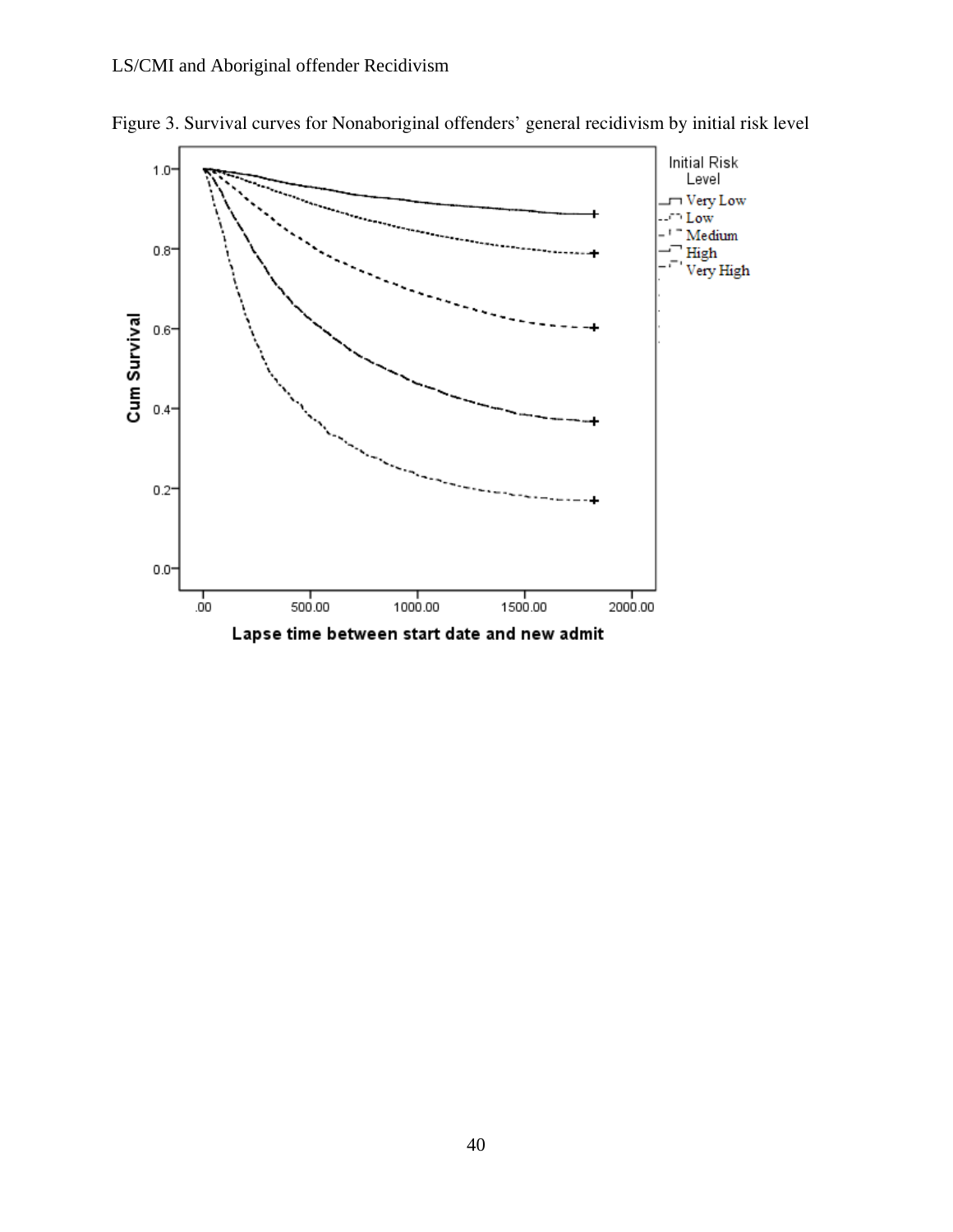

Figure 4. Survival curves for Nonaboriginal offenders' general recidivism by final risk level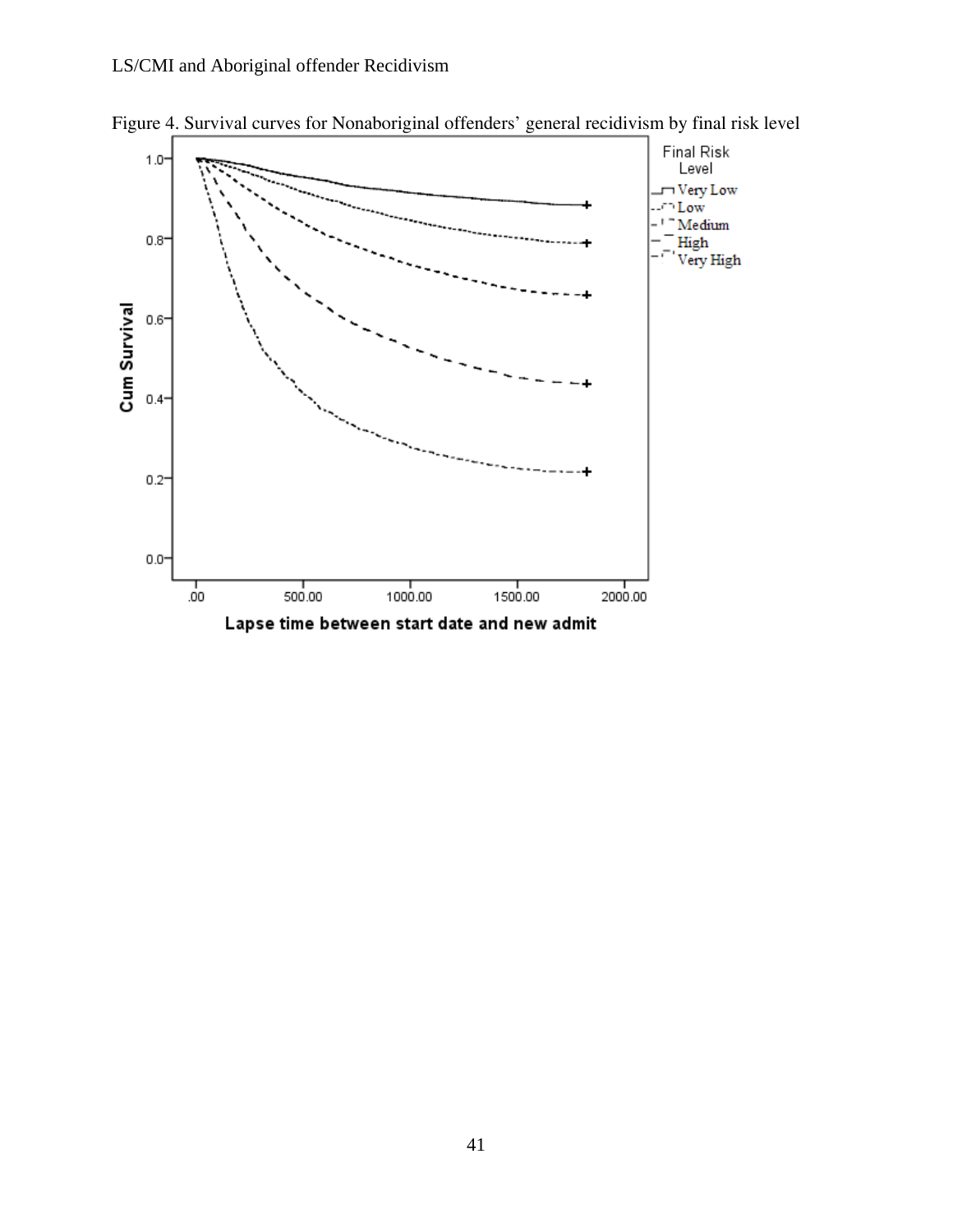

Figure 5. Survival curves for Aboriginal offenders' violent recidivism by initial risk level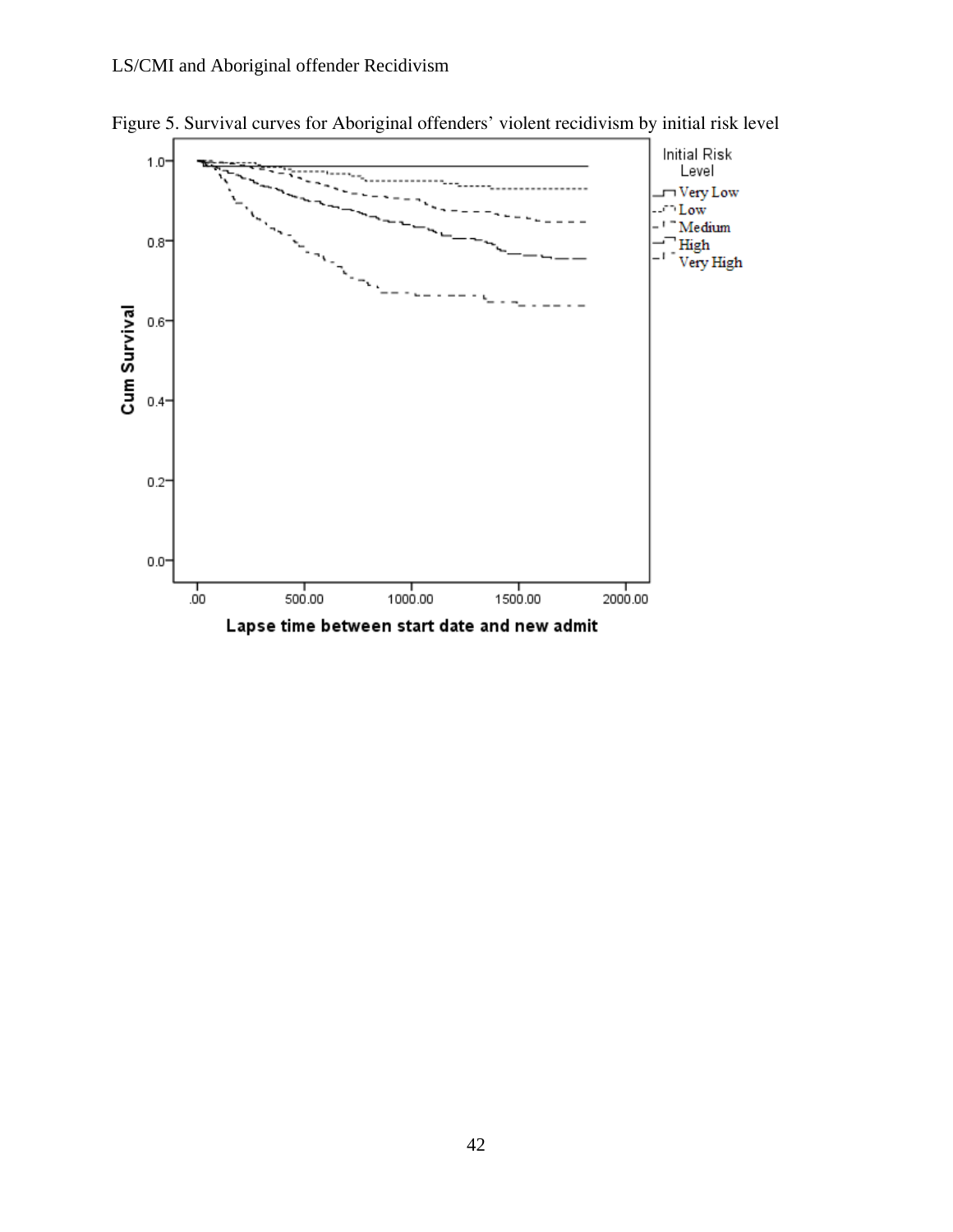

Figure 6. Survival curves for Aboriginal offenders' violent recidivism by final risk level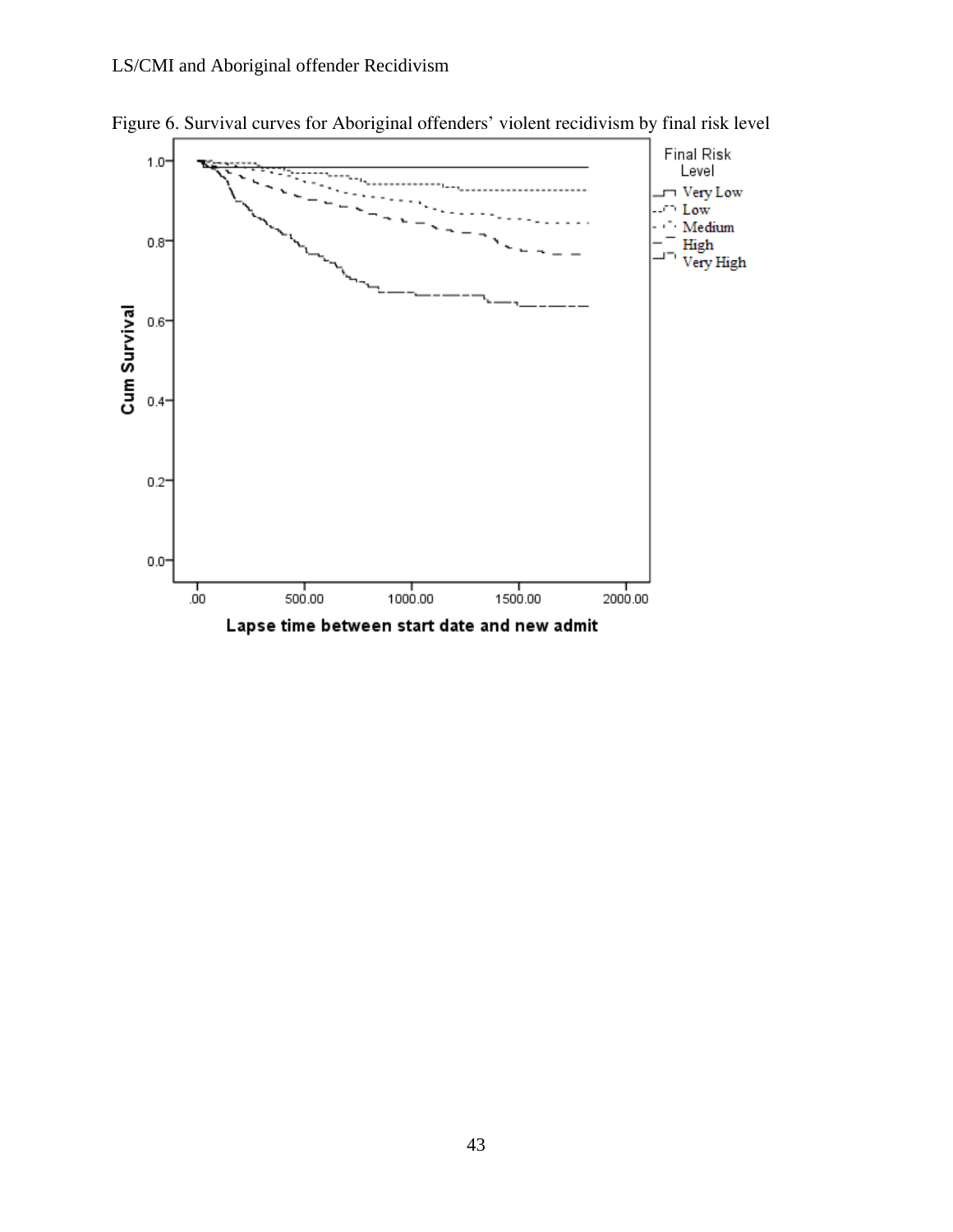

Figure 7. Survival curves for Nonaboriginal offenders' violent recidivism by initial risk level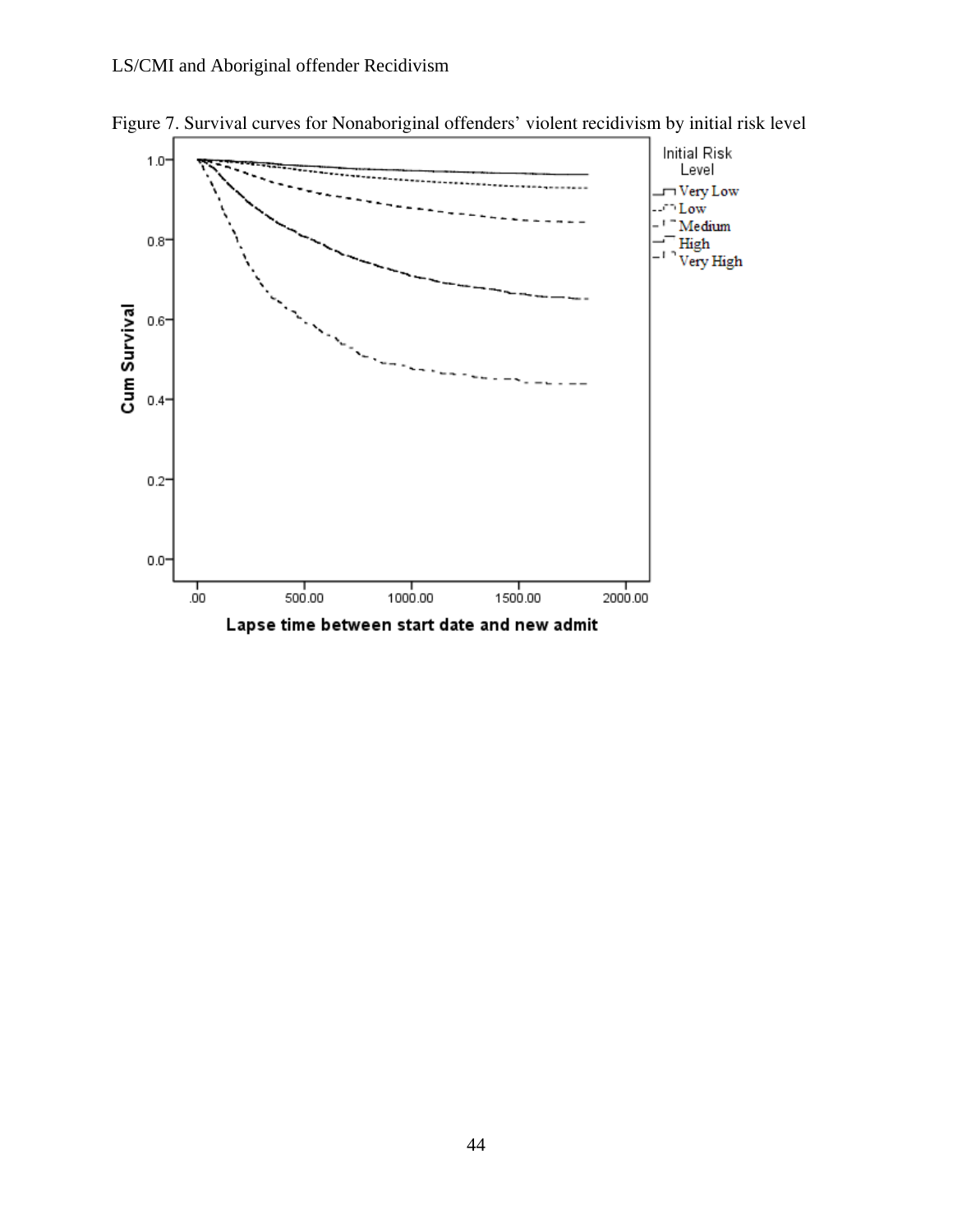

Figure 8. Survival curves for Nonaboriginal offenders' violent recidivism by final risk level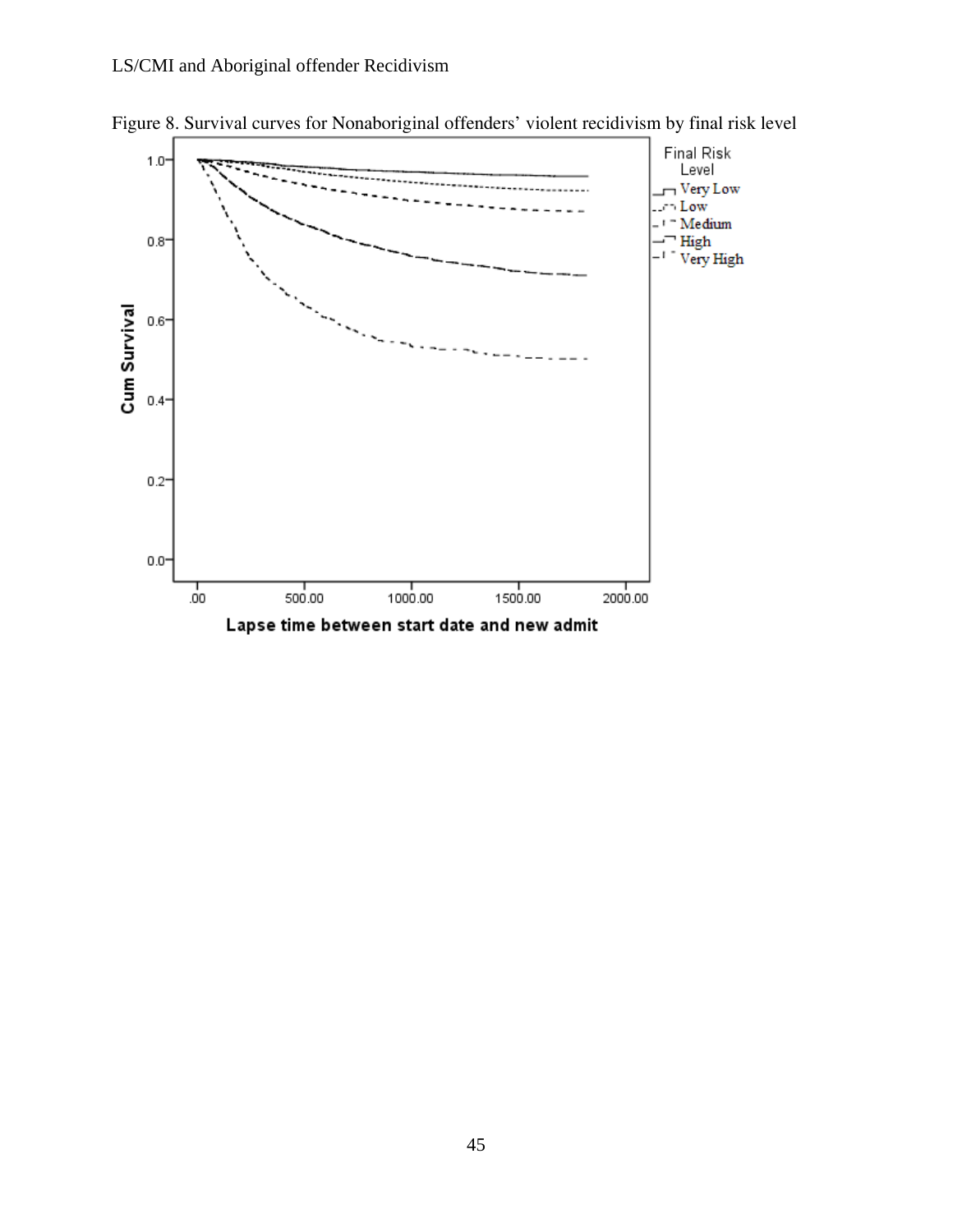## **Appendix A**

Modified Ontario Offense Severity Scale

| <b>Offence</b><br><b>Severity</b> | <b>Offence Type</b>                    |
|-----------------------------------|----------------------------------------|
| 0                                 | Nonrecidivist                          |
| 1                                 | Municipal Bylaw Offences               |
| $\overline{2}$                    | <b>Other Provincial Offences</b>       |
| $\overline{3}$                    | <b>Liquor Licence Act Offences</b>     |
| $\overline{4}$                    | <b>Highway Traffic Act Offences</b>    |
| 5                                 | Parole Violations                      |
| 6                                 | <b>Other Federal Statute Offences</b>  |
| 7                                 | Misc. Offences against Public Order    |
| 8                                 | Drinking & Driving Offences            |
| 9                                 | Breach of Court Order / Escape         |
| 10                                | Criminal Code Traffic Offences         |
| 11                                | <b>Drug Possession Offences</b>        |
| 12                                | <b>Obstruction of Justice Offences</b> |
| 13                                | Morals & Gaming Offences               |
| 14                                | <b>Arson/Property Damage Offences</b>  |
| 15                                | <b>Assault &amp; Related Offences</b>  |
| 16                                | <b>Theft/Possession Offences</b>       |
| 17                                | Misc. Offences against the Person      |
| 18                                | Fraud & Related Offences               |
| 19                                | <b>Weapons Offences</b>                |
| 20                                | <b>Traffic/Import Drug Offences</b>    |
| 21                                | <b>Non-Violent Sexual Offences</b>     |
| 22                                | Break & Enter & Related Offences       |
| 23                                | <b>Violent Sexual Offences</b>         |
| 24                                | Serious violent Offences               |
| 25                                | Homicide & Related Offences            |

N.B. Unknown offenses were coded as missing data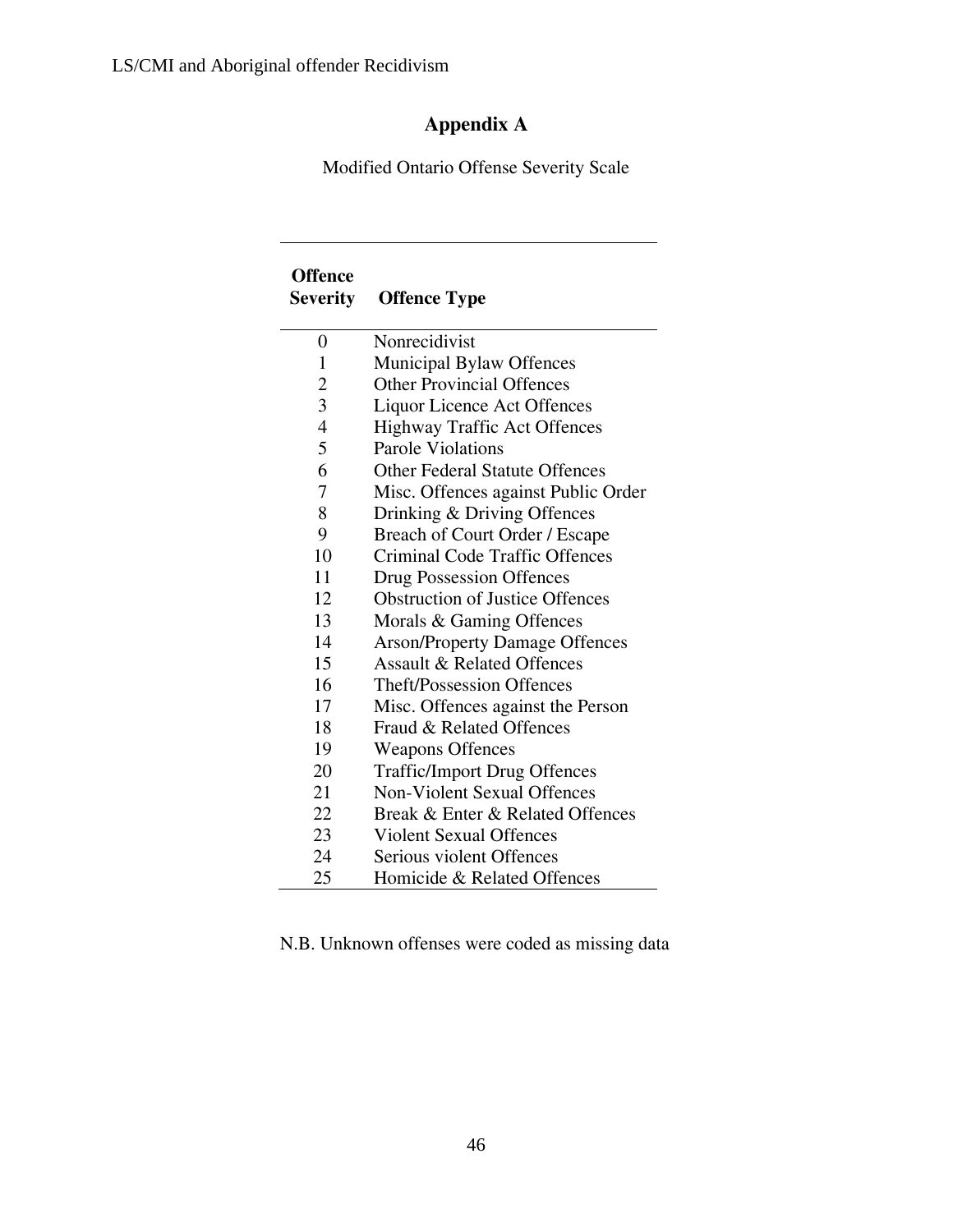# Appendix B **Appendix B**

Table 1. LSI-OR General Risk/Need Item Correlations with General and Violent Recidivism as well as the Override Score Table 1. LSI-OR General Risk/Need Item Correlations with General and Violent Recidivism as well as the Override Score

|                    | <b>General Recidivism</b> |                     |                  | <b>Violent Recidivism</b> | Override Score   |                  |
|--------------------|---------------------------|---------------------|------------------|---------------------------|------------------|------------------|
|                    | Abor.                     | Nonabor.            | Abor.            | Nonabor.                  | Abor.            | Nonabor.         |
|                    |                           | Offenders Offenders | <b>Offenders</b> | <b>Offenders</b>          | <b>Offenders</b> | <b>Offenders</b> |
|                    | $(n=1,692)$               | $(n=24,758)$        | $(n=1,692)$      | $(n=24,758)$              | $(n=1,692)$      | $(n=24,758)$     |
| tem.               | $.21***$                  | $.28***$            | $.13***$         | $.18***$                  | Ξ.               | $-0.02**$        |
| Item <sub>2</sub>  | $.22***$                  | $.32***$            | $.16***$         | $.21***$                  | $\mathcal{O}$    | $-0.02**$        |
| Item $3$           | $.24***$                  | $.33***$            | $.15***$         | $.22***$                  | <u>50</u>        | $00$ .           |
| Item 4             | $22***$                   | $.25***$            | $.15***$         | $.20***$                  | $\odot$          | $02*$            |
| Item $5$           | $.28***$                  | $22***$             | $.16***$         | $.17***$                  | $\mathcal{S}$    | Ξ.               |
| Item $6$           | $.26***$                  | $.32***$            | $.15***$         | $.22***$                  | S.               | $\odot$          |
| Item <sub>7</sub>  | $.23***$                  | $28***$             | $.14***$         | $.23***$                  | $6*$             | $.03***$         |
| Item $8$           | $.33***$                  | $.35***$            | $.18***$         | $.25***$                  | $\mathcal{S}$    | S                |
| Item 9             | $.20***$                  | $.20***$            | $.12***$         | $.17***$                  | $-0.07**$        | $-0.04***$       |
| tem 10             | $.20***$                  | $.23***$            | $.11***$         | $.19***$                  | io-              | $-0.01*$         |
| tem 11             | $.12***$                  | $.15***$            | $\overline{5}$   | $.12***$                  | $-0$ .           | $-02***$         |
| Item <sub>12</sub> | $.08***$                  | $10***$             | <u>Si</u>        | $.06***$                  | $\mathcal{O}$    | S                |
| tcm 13             | $.13***$                  | $17***$             | $\overline{0}$   | $.11***$                  | <u>S</u>         | -.04****         |
| tem 14             | $.16***$                  | $.20***$            | $11***$          | $.12***$                  | $*50$ .          | $-05***$         |
| tem 15             | $.21***$                  | $.22***$            | $.12***$         | $.18***$                  | $-0.07**$        | $-0.04***$       |
| Item 16            | $.21***$                  | $.22***$            | $.13***$         | $.18***$                  | $-08***$         | $-0.04***$       |
| tem 17             | $.22***$                  | $.22***$            | $.12***$         | $.18**$                   | $-08***$         | $-0.4***$        |
| tem 18             | $\overline{0}$            | $.03***$            | $-0.06*$         | $-0.01*$                  | $\Omega$         | $.12***$         |
| tem <sub>19</sub>  | $.09***$                  | $12***$             | $6*$             | $.08***$                  | $\Omega$         | $02***$          |
| Item <sub>20</sub> | $-6*$                     | $10***$             | $05*$            | 0.6                       | $\overline{0}$   | $.02***$         |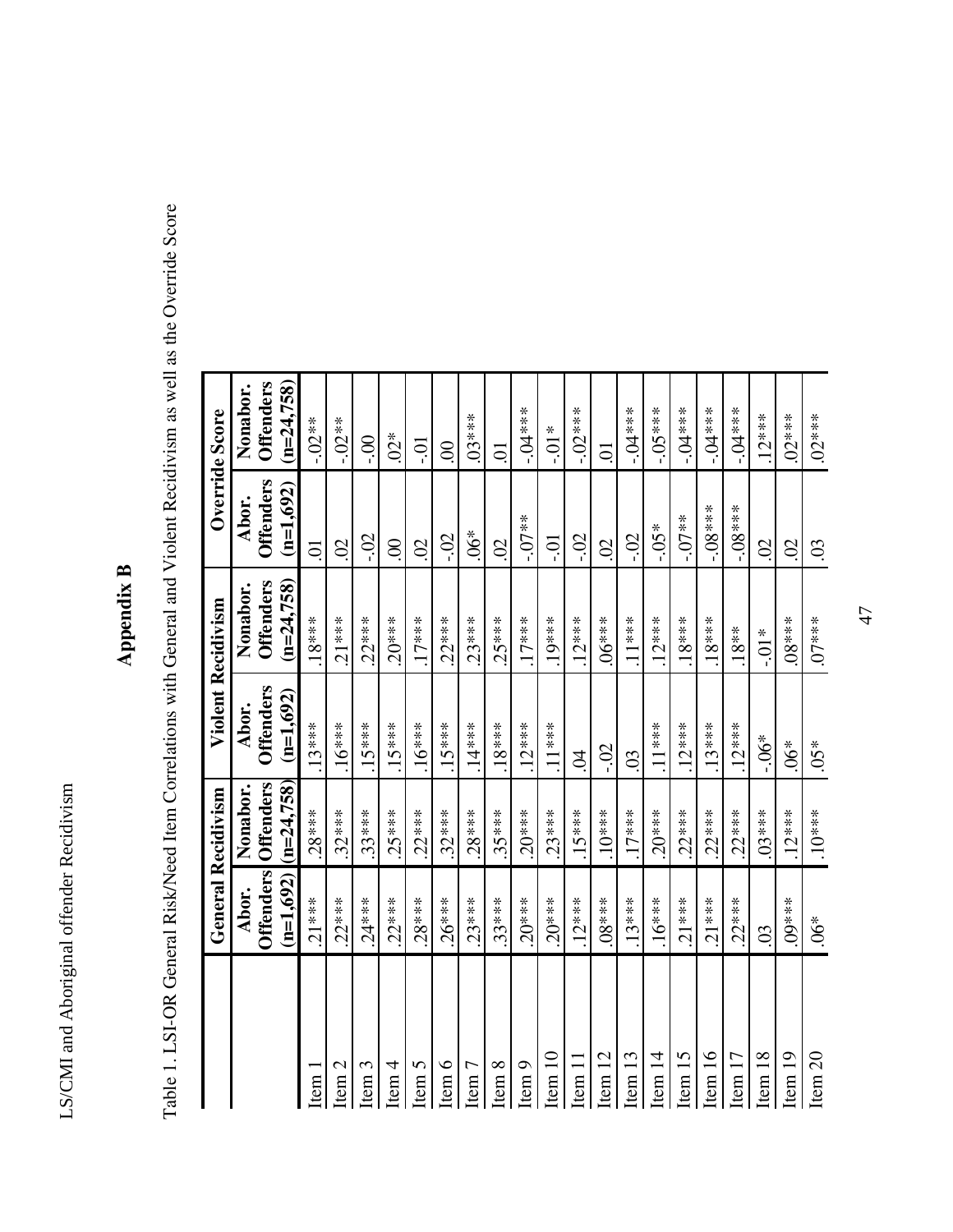|                    |             | <b>General Recidivism</b> |                  | <b>Violent Recidivism</b> | Override Score   |                       |
|--------------------|-------------|---------------------------|------------------|---------------------------|------------------|-----------------------|
|                    | Abor.       | Nonabor.                  | Abor.            | Nonabor.                  | Abor.            | Nonabor.              |
|                    |             | Offenders Offenders       | <b>Offenders</b> | <b>Offenders</b>          | <b>Offenders</b> | <b>Offenders</b>      |
|                    | $(n=1,692)$ | $(n=24,758)$              | $(n=1,692)$      | $(n=24,758)$              | $(n=1,692)$      | $(n=24.758)$          |
| Item <sub>21</sub> | $.15***$    | $.15***$                  | $.06**$          | $11***$                   | <u>Si</u>        | $-0.04***$            |
| Item <sub>22</sub> | $.15***$    | $.14***$                  | $.08***$         | $.10***$                  | $\Xi$            | $\overline{0}$        |
| Item <sub>23</sub> | $.22***$    | $.25***$                  | $.11***$         | $.17***$                  | $-0.5$           | 005                   |
| Item $24$          | $.21***$    | $.26***$                  | $.10***$         | $.19***$                  | $*50 -$          | -.09***               |
| Item <sub>25</sub> | $.24***$    | $.28***$                  | $.14***$         | $.21***$                  | г.<br>Ч          | $-05***$              |
| Item <sub>26</sub> | $.08***$    | $.10***$                  | $\Omega$         | $.09***$                  | $-0.06*$         | $\stackrel{*}{\rm O}$ |
| Item <sub>27</sub> | $.11***$    | $.14***$                  | $\overline{0}$   | $12***$                   | <u>50</u>        | Ξ.                    |
| Item <sub>28</sub> | $20***$     | $.23***$                  | $.10***$         | $.18***$                  | $\Omega$         | $.06***$              |
| Item <sub>29</sub> | $.27***$    | $.23***$                  | $.13***$         | $.16***$                  | Ξ.               | $05***$               |
| Item 30            | $.13***$    | $5.16$ ***                | $\overline{0}$   | $\sum_{i=1}^{n}$          | S.               | $8***$                |
| Item 31            | $.16***$    | $.14***$                  | S.               | $.07***$                  | $-0.3$           | 5.183                 |
| Item 32            | $.15***$    | $.16***$                  | $\overline{C}$   | $05***$                   | $\mathcal{S}$    | $-0.02**$             |
| Item 33            | $.18***$    | $.26***$                  | $.08***$         | $19****$                  | $\mathcal{S}$    | $-0.04***$            |
| Item 34            | $.18***$    | $.12***$                  | $-5$             | $\infty$                  | $\Omega$         | $-011$                |
| Item <sub>35</sub> | $.18***$    | $.25***$                  | $.11***$         | $.23***$                  | $\overline{0}$   | $-0.012$              |
| Item 36            | $.20***$    | $.20***$                  | $05*$            | $.12***$                  | $\overline{C}$   | $-03***$              |
| Item 37            | $.20***$    | $.20***$                  | $\odot$          | $.11***$                  | $\overline{0}$   | $02*$                 |
| Item <sub>38</sub> | $.20***$    | $21***$                   | $.08***$         | $.16***$                  | ā                | $-0.004$              |
| Item 39            | $.14***$    | $.10***$                  | $\overline{0}$   | $***80.$                  | $09***$          | 004                   |
| Item $40$          | $.11***$    | $05***$                   | $\overline{6}$   | $.03***$                  | $.07**$          | $.06***$              |
| Item $41$          | $.27***$    | $.23***$                  | $15***$          | $.18***$                  | $\overline{0}$   | $\infty$              |
| Item $42$          | $.24***$    | $.24***$                  | $.11***$         | $.16***$                  | S.               | $38****$              |
|                    |             |                           |                  |                           |                  |                       |

48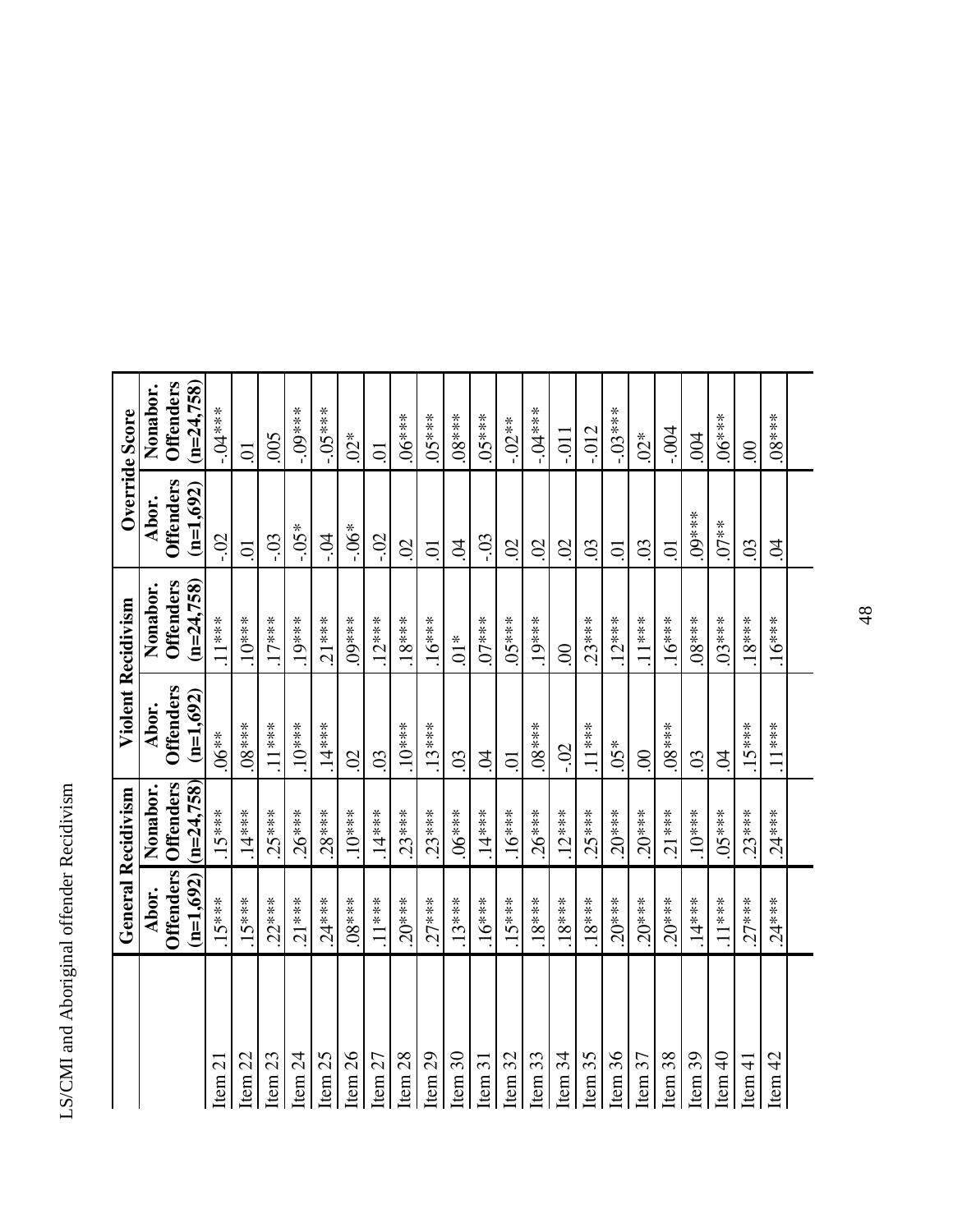|                                 |         | <b>General Recidivism</b> | <b>Violent Recidivism</b>                     |                                                                                                                    | Override Score |                                       |
|---------------------------------|---------|---------------------------|-----------------------------------------------|--------------------------------------------------------------------------------------------------------------------|----------------|---------------------------------------|
|                                 |         | Abor. Nonabor.            | <b>Offenders Offenders</b> Offenders<br>Abor. | <b>Offenders</b><br>Nonabor.                                                                                       |                | Abor. Nonabor.<br>Offenders Offenders |
|                                 |         |                           | $(n=1,692)$ $(n=24,758)$ $(n=1,692)$          | $\left  \begin{array}{c} \text{(n=24,758)} \\ \text{(n=1,692)} \end{array} \right  \left( \text{n=24,758} \right)$ |                |                                       |
| Item 43                         | $21***$ | $.25***$                  | $1.11***$                                     | $***19*$                                                                                                           | $\frac{1}{2}$  | $03***$                               |
| Correlation<br><b>Mean Item</b> | 0.18    | 0.20                      | 0.08                                          | 0.14                                                                                                               | $-0.00$        | 0.00                                  |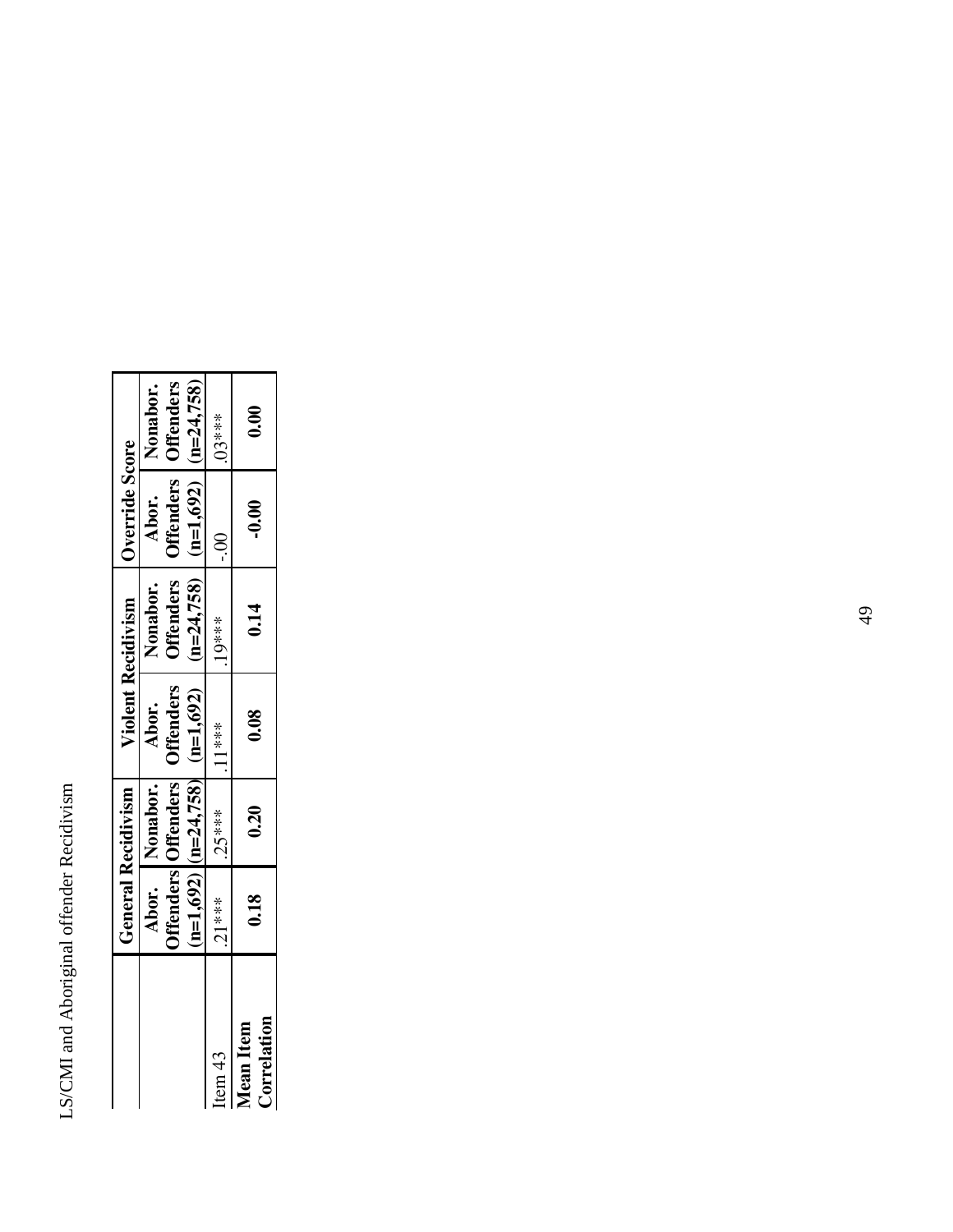|                       | <b>General Recidivism</b>                                                                                        |                                  | <b>Violent Recidivism</b>       |                                  |                                 | Override Score                   |
|-----------------------|------------------------------------------------------------------------------------------------------------------|----------------------------------|---------------------------------|----------------------------------|---------------------------------|----------------------------------|
|                       | Abor.                                                                                                            | Nonabor.                         | Abor.                           | Nonabor.                         | Abor.                           | Nonabor.                         |
|                       | <b>Offenders</b><br>$(n=1,692)$                                                                                  | <b>Offenders</b><br>$(n=24,758)$ | <b>Offenders</b><br>$(n=1,692)$ | <b>Offenders</b><br>$(n=24,758)$ | <b>Offenders</b><br>$(n=1,692)$ | $(n=24,758)$<br><b>Offenders</b> |
| Item B1.              | $.27***$                                                                                                         | $.29***$                         | $.15***$                        | $21***$                          | ā                               | 03****                           |
| Ċ<br>Item B1          | $\mathfrak{a}% _{T}=\mathfrak{a}_{T}\!\left( a,b\right) ,\mathfrak{a}_{T}=\mathfrak{a}_{T}\!\left( a,b\right) ,$ | $\infty$                         | $\approx$                       | $\overline{C}$                   |                                 | $\sum_{i=1}^{n}$                 |
| Item B1.3             | $\Omega$                                                                                                         | $\sum_{i=1}^{n}$                 | S.                              | .<br>Ci                          | $\Omega$                        | $.03***$                         |
| Item $B1.4$           | $.07**$                                                                                                          | $-6***$                          | 5.                              | $.04***$                         | $.11***$                        | $.02**$                          |
| Item B1.5             | $.24***$                                                                                                         | $.18***$                         | $.13***$                        | $.12***$                         | ā                               | $0.07***$                        |
| Item $B1.6$           | $16***$                                                                                                          | $.11***$                         | $-0.0$                          | $-0$ .                           | $.11***$                        | $13***$                          |
| Item $B1.7$           | $.11***$                                                                                                         | $.06***$                         | $-0$                            | $-0.02**$                        | $.11***$                        | $13***$                          |
| Item B1.8             | $6*$                                                                                                             | $\overline{C}$                   | $\overline{C}$                  | $-02**$                          | $.15***$                        | $21***$                          |
| Item B1.9             | $.15***$                                                                                                         | $11***$                          | $\overline{0}$                  | $.08***$                         | $.10***$                        | $06***$                          |
| Item $B1.10$          | $05*$                                                                                                            | $0.4***$                         | $\Omega$                        | $.02**$                          | $.07**$                         | $02***$                          |
| Item B1.11            | $.10***$                                                                                                         | $.03***$                         | $\frac{1}{2}$                   | $\frac{1}{2}$                    | $.09***$                        | $.04***$                         |
| Item $B1.12$          | $.15***$                                                                                                         | $.19***$                         | $0.05*$                         | $.16***$                         | $\overline{C}$                  | $-0.02*$                         |
| Item $B1.13$          | $.10***$                                                                                                         | $.21***$                         | $.07**$                         | $.15***$                         | $.06*$                          | $03***$                          |
| Item $B1.14$          | $.06*$                                                                                                           | $-06***$                         | $.08***$                        | $0.04***$                        | $\widetilde{S}$                 | $.03***$                         |
| Item B2.1             | $.06**$                                                                                                          | $04***$                          | $\mathcal{S}$                   | $\overline{C}$                   | $6*$                            | $.14***$                         |
| Item B <sub>2.2</sub> | $\infty$                                                                                                         | $-0.01*$                         | $\frac{1}{2}$                   | $-02***$                         | $.10***$                        | $.11***$                         |
| Item B2.3             | $.20***$                                                                                                         | $.18***$                         | $.10***$                        | $.10***$                         | $.07**$                         | ā                                |
| Item $B2.4$           | $.07***$                                                                                                         | $.03***$                         | $-10***$                        | $-05***$                         | $.10***$                        | $.13***$                         |
| Item B2.5             | $.17***$                                                                                                         | $.15***$                         | $0.05*$                         | $.09***$                         | S.                              | $.02**$                          |
| Item B <sub>2.6</sub> | $.16***$                                                                                                         | $.15***$                         | $.07**$                         | $.09***$                         | $.07**$                         | $.04***$                         |
| Item B2.7             | $.07**$                                                                                                          | $.04***$                         | $.09***$                        | $03***$                          | $\widetilde{C}$                 | ā                                |
| Item $B2.8$           | $.16***$                                                                                                         | $.19***$                         | $.14***$                        | $.18***$                         | гġ-                             | $.02**$                          |
|                       |                                                                                                                  |                                  |                                 |                                  |                                 |                                  |

Table 2. LSI-OR Specific Risk/Need Item Correlations with General and Violent Recidivism as well as the Override Score Table 2. LSI-OR Specific Risk/Need Item Correlations with General and Violent Recidivism as well as the Override Score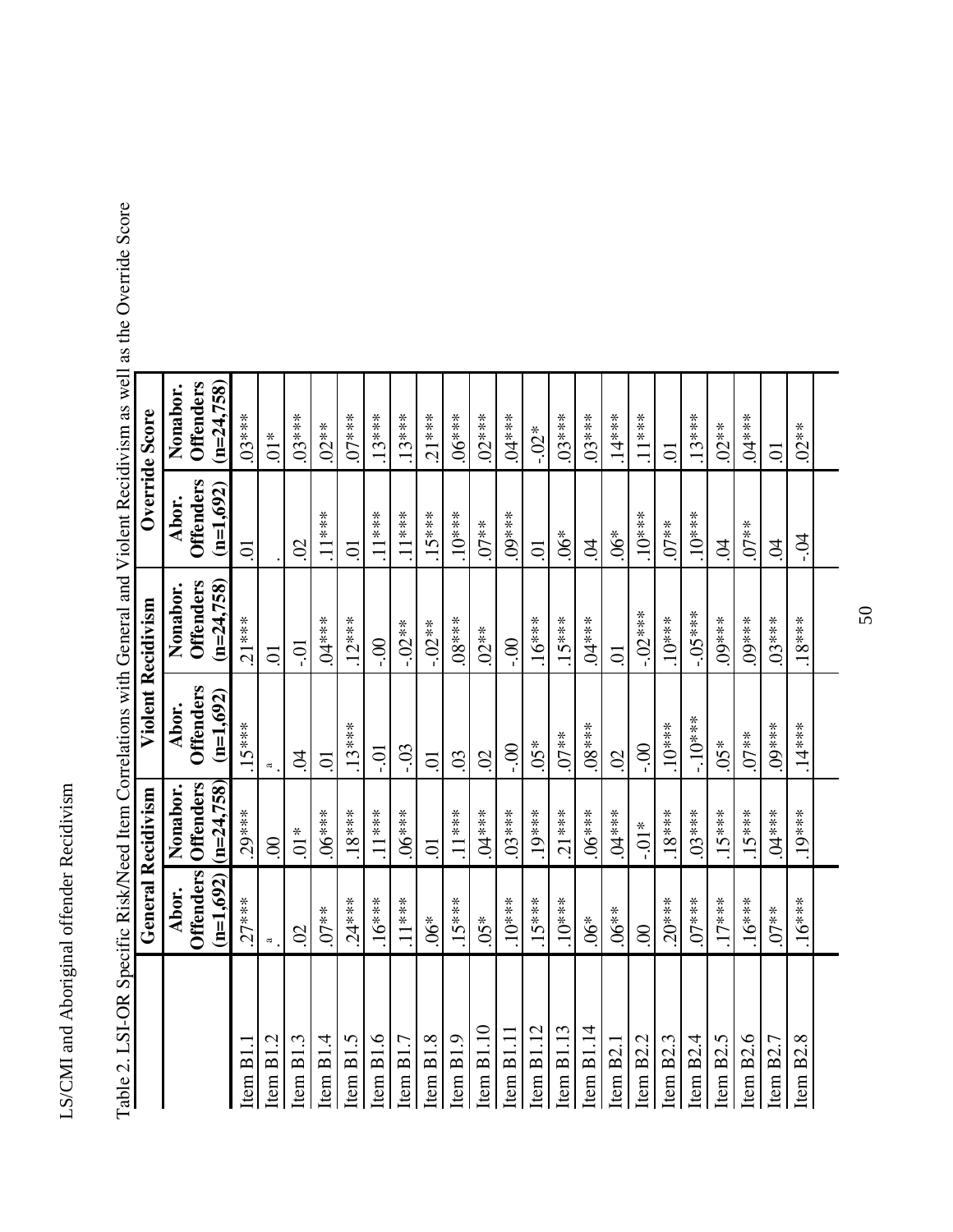|                                 |      | <b>General Recidivism</b> | Violent Recidivism                            |                                                                                               |         | Override Score                          |
|---------------------------------|------|---------------------------|-----------------------------------------------|-----------------------------------------------------------------------------------------------|---------|-----------------------------------------|
|                                 |      | Abor. Nonabor.            | <b>Offenders</b> Offenders Offenders<br>Abor. | <b>Offenders</b><br>Nonabor.                                                                  |         | Abor.   Nonabor.<br>Offenders Offenders |
|                                 |      |                           | $(n=1,692)$ $(n=24,758)$ $(n=1,692)$          | $\left( \text{n=24,758} \right) \left( \text{n=1,692} \right) \left( \text{n=24,758} \right)$ |         |                                         |
| Item B2.9                       | io-  | $07***$                   | $\frac{1}{2}$                                 | $-0.01*$                                                                                      | $-0.03$ | $-0.2$                                  |
| Correlation<br><b>Mean</b> Item | 0.11 | 0.10                      | 0.04                                          | 0.05                                                                                          | 0.06    | 0.05                                    |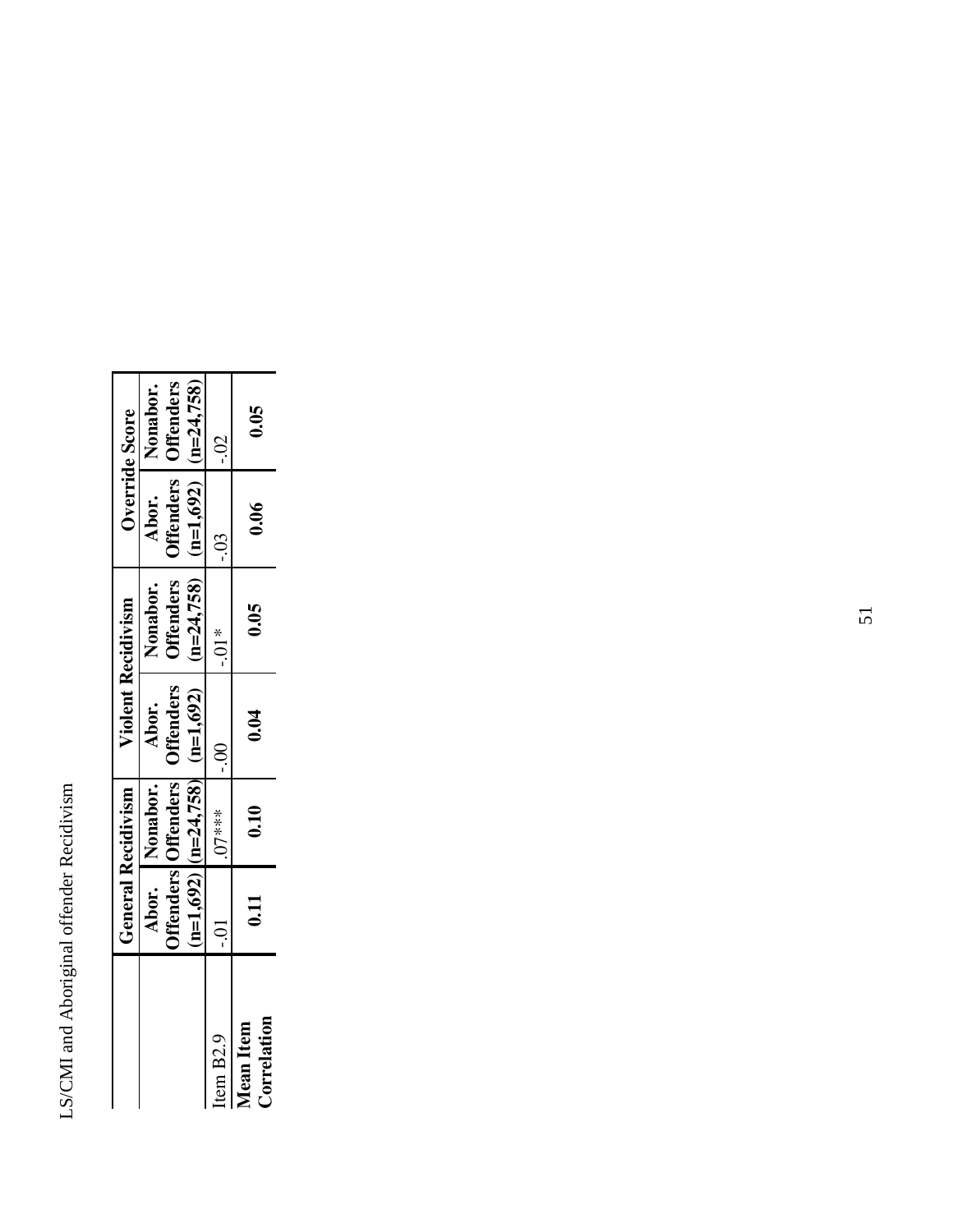|                                 | Abor.          |                                                        |                                          |                                              |                                          |                                              |
|---------------------------------|----------------|--------------------------------------------------------|------------------------------------------|----------------------------------------------|------------------------------------------|----------------------------------------------|
|                                 | $n=1,692$      | <b>Offenders</b> Offenders<br>$(n=24.758)$<br>Nonabor. | <b>Offenders</b><br>$(n=1,692)$<br>Abor. | <b>Offenders</b><br>$(n=24,758)$<br>Nonabor. | <b>Offenders</b><br>$(m=1.692)$<br>Abor. | <b>Offenders</b><br>$(n=24.758)$<br>Nonabor. |
| Item C.1                        | $13***$        | $.12***$                                               | $10***$                                  | $10***$                                      | ਠ                                        | $.03***$                                     |
| Item C.2                        | $22***$        | $.23***$                                               | $11***$                                  | $19***$                                      | $\mathcal{S}$                            | $02**$                                       |
| Item C.3                        | $\overline{C}$ | $****10.$                                              | $-0$ .                                   | $02**$                                       | Ξ.                                       | $-0.02*$                                     |
| Item C.4                        | $11***$        | $12***$                                                | $05*$                                    | 09***                                        | $07**$                                   | 04***                                        |
| Item C.5                        | $08***$        | $06***$                                                | $07**$                                   | $.04***$                                     | $07**$                                   | 03****                                       |
| Item C.6                        | $12***$        | $15***$                                                | $10***$                                  | $11***$                                      | $05*$                                    | $.02**$                                      |
| Item C.7                        | $08***$        | $.07***$                                               | $05*$                                    | $04***$                                      | $.06**$                                  | $02**$                                       |
| Item C.8                        | $12***$        | $.15***$                                               | $11***$                                  | $.12***$                                     | $\overline{C}$                           | 04***                                        |
| Item C.9                        | Z<br>Z         | $11***$                                                | $\mathbb{S}^1$                           | $11***$                                      | $-0.03$                                  | $02**$                                       |
| Correlation<br><b>Mean</b> Item | 0.10           | 0.12                                                   | 0.07                                     | 0.09                                         | 0.03                                     | 0.02                                         |
|                                 |                |                                                        |                                          |                                              |                                          |                                              |

Table 3. LSI-OR Prison Experience Item Correlations with General and Violent Recidivism as well as the Override Score Table 3. LSI-OR Prison Experience Item Correlations with General and Violent Recidivism as well as the Override Score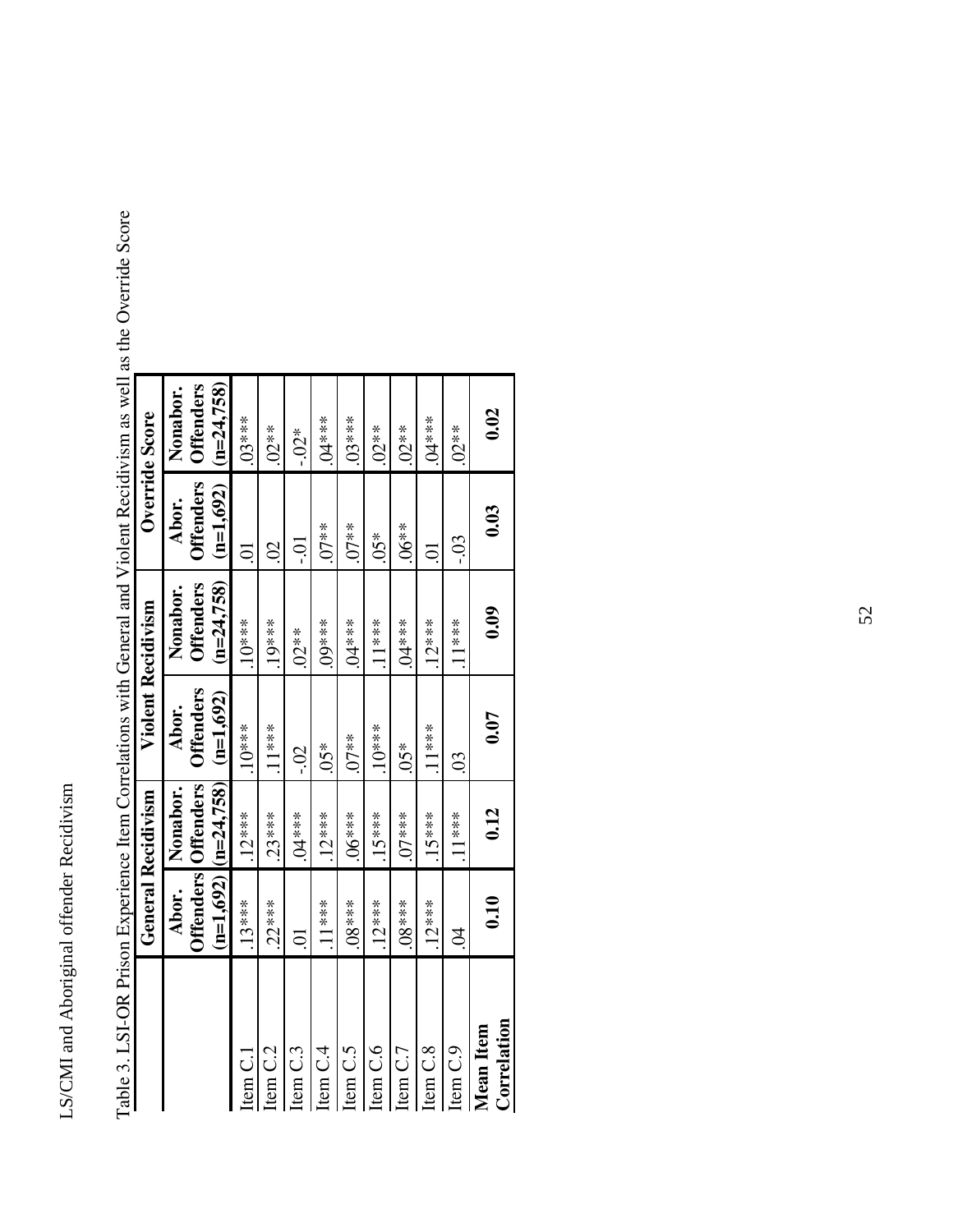| ֧֧֦֧֦֧֧֧֧֧֧֧֧֪֧֚֚֚֚֚֚֚֚֚֚֚֚֚֚֚֚֚֚֚֚֚֚֚֚֚֬֡֓֡֓֡֟֓֡֓֡֓֡֓֓֓֓֓֓֓֡֬<br>l |
|---------------------------------------------------------------------|
| i<br>くうくー                                                           |
| へんきょう<br>$\overline{a}$                                             |
| 1                                                                   |
|                                                                     |

|                          |                | <b>General Recidivism</b>           |                                 | <b>Violent Recidivism</b>        | Override Score                  |                                  |
|--------------------------|----------------|-------------------------------------|---------------------------------|----------------------------------|---------------------------------|----------------------------------|
|                          | Abor.          | Nonabor.                            | Abor.                           | Nonabor.                         | Abor.                           | Nonabor.                         |
|                          | $(n=1,692)$    | $(n=24,758)$<br>Offenders Offenders | <b>Offenders</b><br>$(n=1,692)$ | <b>Offenders</b><br>$(n=24,758)$ | <b>Offenders</b><br>$(n=1,692)$ | <b>Offenders</b><br>$(m=24,758)$ |
| Item F1.1                | $.14***$       | $.15***$                            | $.07**$                         | $.14***$                         | $\overline{C}$                  | $\overline{C}$                   |
| Item F1.2                | $.08**$        | $.12***$                            | $.10***$                        | $.10***$                         | $-0$                            | $.02**$                          |
| Item F1.3                | $.11***$       | $.14***$                            | $.11***$                        | $.11***$                         | S,                              | $.02***$                         |
| Item F1.4                | $\overline{0}$ | $.02***$                            | $.06**$                         | $.03***$                         | $\mathcal{S}$                   | $\overline{C}$                   |
| Item F1.5                | $\infty$       | $\frac{1}{2}$                       | io-                             | $\sum_{i=1}^{n}$                 | $\beta$                         | $02*$                            |
| Item F1.6                | $\overline{0}$ | $\frac{1}{2}$                       | $\Omega$                        | $\infty$                         | $-0.5$                          | io-                              |
| Item F1.7                | $0.06**$       | $.09***$                            | $\mathcal{S}$                   | $.08***$                         | $-0.2$                          | $.04***$                         |
| Item F1.8                | $\overline{0}$ | $\overline{0}$                      | $\mathcal{O}$                   | $\infty$                         | $-0.3$                          | $.02**$                          |
| Item F1.9                | $\overline{6}$ | $.01**$                             | $\overline{0}$                  | $-0.00$                          | $-0$                            | $04***$                          |
| Item F1.10               | $10***$        | $.07***$                            | $\overline{0}$                  | $.04***$                         | 05                              | $02***$                          |
| Item F1.11               | S.             | $.10***$                            | $\overline{0}$                  | $05***$                          | $\overline{C}$                  | $\overline{O}$                   |
| Item $F1.12$             | $\Omega$       | $.02***$                            | $\frac{1}{2}$                   | $.02**$                          | .03                             | $.02***$                         |
| Item $F1.13$             | $\frac{1}{2}$  | $-0.02**$                           | io-                             | $\infty$                         | $\infty$                        | $.04***$                         |
| Item $F1.14$             | $12***$        | $.10***$                            | $\widetilde{C}$                 | $.06***$                         | $\Omega$                        | $\infty$                         |
| Item F1.15               | $.11***$       | $.08***$                            | .03                             | $55***$                          | $.06**$                         | S.                               |
| Item F1.16               | S.             | $.06***$                            | S.                              | $.06***$                         | $\odot$                         | S                                |
| Item $F1.17$             | $.08***$       | $.08***$                            | $.06**$                         | $-6***$                          | $\overline{0}$                  | 8                                |
| Item $F1.18$             | $.15***$       | $.09***$                            | $-6*$                           | $.06***$                         | S.                              | $\odot$                          |
| Item F1.19               | $.06**$        | $.04***$                            | $\mathcal{S}$                   | $.03***$                         | $08*$                           | $\overline{0}$                   |
| Item F2.1                | $.25***$       | $.21***$                            | $.10***$                        | $.17***$                         | $\overline{O}$                  | $03***$                          |
| Correlation<br>Mean Item | 0.07           | 0.07                                | 0.04                            | 0.05                             | 0.02                            | 0.02                             |
|                          |                |                                     |                                 |                                  |                                 |                                  |

Table 4. LSI-OR Social, Health and Mental Health Item Correlations with General and Violent Recidivism and the Override Score Table 4. LSI-OR Social, Health and Mental Health Item Correlations with General and Violent Recidivism and the Override Score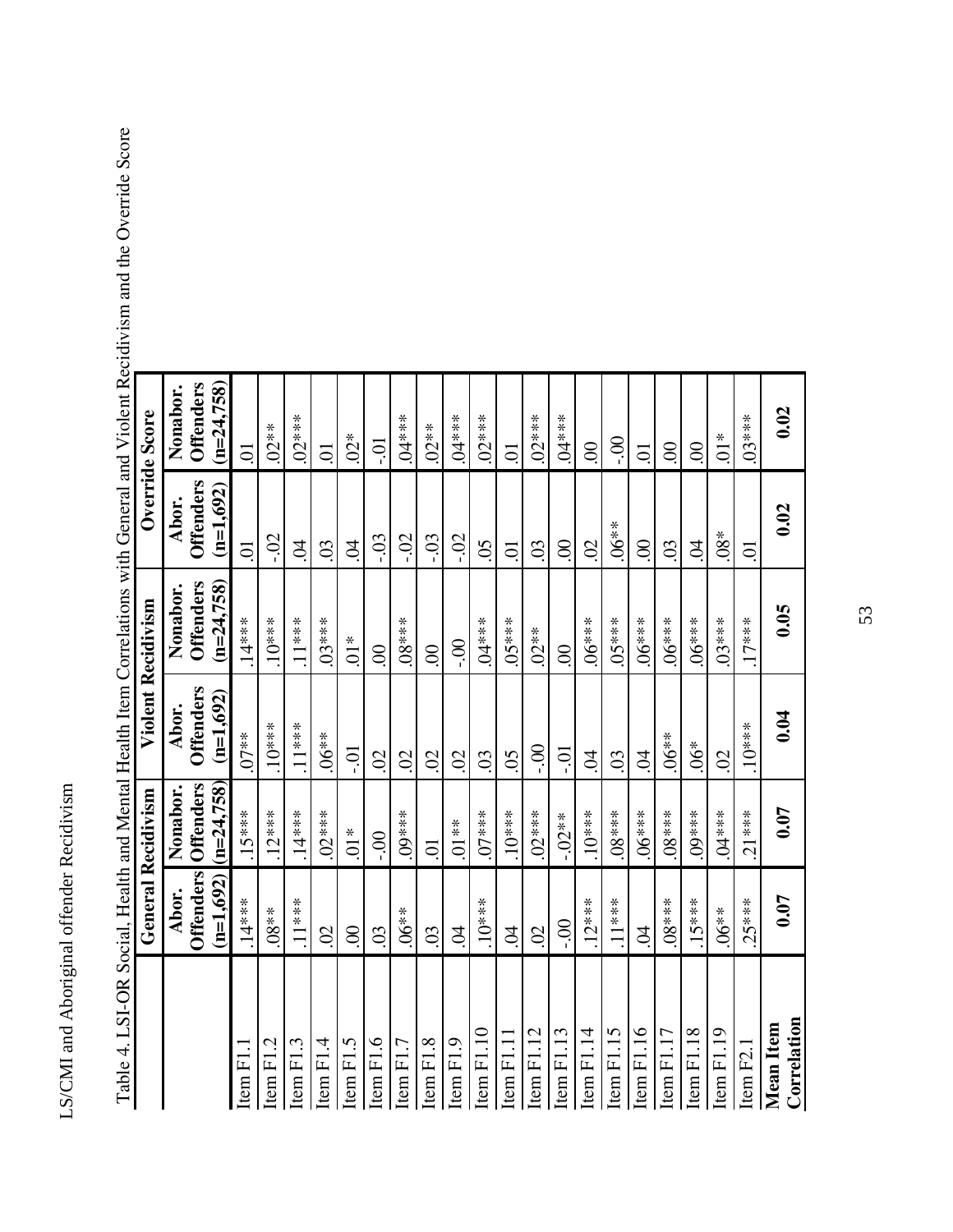|                          | <b>General Recidivism</b> |                                                                     |                                          | <b>Violent Recidivism</b>                    |                                          | Override Score                                        |
|--------------------------|---------------------------|---------------------------------------------------------------------|------------------------------------------|----------------------------------------------|------------------------------------------|-------------------------------------------------------|
|                          | Abor.                     | $(n=1,692)$ $(n=24,758)$<br><b>Example 15 Offenders</b><br>Nonabor. | <b>Offenders</b><br>$(n=1,692)$<br>Abor. | $(n=24.758)$<br><b>Offenders</b><br>Nonabor. | <b>Offenders</b><br>$(n=1,692)$<br>Abor. | <b>Offenders</b><br>$\frac{(m=24.758)}{}$<br>Nonabor. |
| Item G1.1                | $20***$                   | $.21***$                                                            | $20***$                                  | $.14***$                                     | $11***$                                  | $06***$                                               |
| Item G1.2                | $.14***$                  | $12***$                                                             | $05*$                                    | $5 + 10$                                     | $\tilde{0}^*$                            | $.14***$                                              |
| Item G1.3                | $08***$                   | $05***$                                                             | S.                                       | $.02**$                                      | $11***$                                  | 04****                                                |
| Item G1.4                | $13***$                   | $-03***$                                                            | $\overline{C}$                           | $-0.01*$                                     | $.08*$                                   | $07***$                                               |
| Item G1.5                | $\overline{0}$            | $-0.01$                                                             | 5.                                       | $\Xi$                                        | Ξ.                                       | 02****                                                |
| Item G1.6                | $05*$                     | $05***$                                                             | $\overline{0}$                           | 02**                                         | $-0.017$                                 | $02***$                                               |
| Item G1.7                | Z                         | $-.03***$                                                           | S                                        | $-0.02**$                                    | $\overline{6}$                           | 5.66                                                  |
| Item G1.8                | $6*$                      | $04***$                                                             | $05*$                                    | $03***$                                      | 022                                      | 03****                                                |
| Correlation<br>Mean Item | 0.09                      | 0.05                                                                | 0.05                                     | 0.03                                         | 0.05                                     | 0.05                                                  |

Table 5. LSI-OR Special Responsivity Considerations Item Correlations with General and Violent Recidivism and the Override Score Table 5. LSI-OR Special Responsivity Considerations Item Correlations with General and Violent Recidivism and the Override Score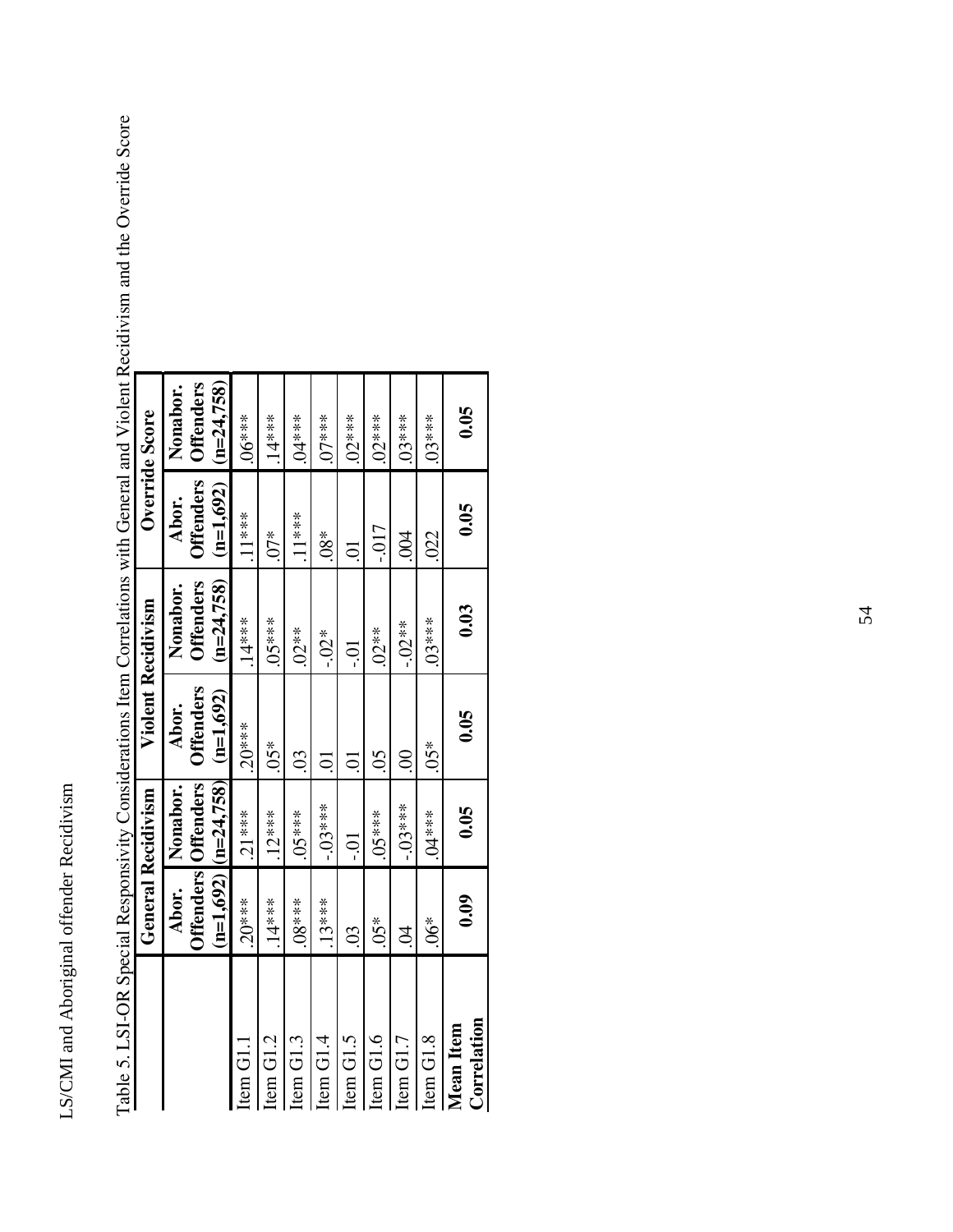# **Appendix C**  Appendix C

This section provides some additional in depth analyses on the relationship between the LSI-OR, individual items, and the prediction This section provides some additional in depth analyses on the relationship between the LSI-OR, individual items, and the prediction of recidivism. In tables 1 through 5, the analyses from Appendix B have been repeated, further separating the Nonaboriginal sample of recidivism. In tables 1 through 5, the analyses from Appendix B have been repeated, further separating the Nonaboriginal sample into Caucasian (N=15,643) and Other (N=9109) offenders. into Caucasian (N=15,643) and Other (N=9109) offenders.

|                    | <b>General Recidivism</b> |              |              | <b>Violent Recidivism</b> | Override Score |               |
|--------------------|---------------------------|--------------|--------------|---------------------------|----------------|---------------|
|                    | Caucasian                 | <b>Other</b> | Caucasian    | <b>Other</b>              | Caucasian      | Other         |
|                    | $(m=15,646)$              | $(n=10.804)$ | $(n=15,646)$ | $(n=10.804)$              | $(n=15,646)$   | $(m=10.804)$  |
| ltem 1             | $.26***$                  | $.26***$     | $.16***$     | $.16***$                  | iÒ-            | ລຸ            |
| $t$ em 2           | $.30***$                  | $.30***$     | $.20***$     | $.20***$                  | $-.02**$       | S.            |
| Item <sub>3</sub>  | $.30***$                  | $.31***$     | $.21***$     | $.21***$                  | io-            | $\sum$        |
| Item $4$           | $.25***$                  | $.20***$     | $.21***$     | $.15***$                  | $\Xi$          | $\mathcal{S}$ |
| Item $5$           | $22***$                   | $.17***$     | $17***$      | $.14***$                  | $-0.04*$       | Ξ.            |
| tem 6              | $30***$                   | 29****       | $.21***$     | $.19***$                  | $00 -$         | $02*$         |
| Item <sub>7</sub>  | $.29***$                  | $25***$      | $.24***$     | $.19***$                  | $02*$          | $.03**$       |
| Item $8$           | $.34***$                  | $.32***$     | $25***$      | $21***$                   | $\odot$        | ਠ             |
| Item $9$           | $.20***$                  | $.18***$     | $.18***$     | $.14***$                  | $-.03***$      | $-.06***$     |
| Item 10            | $.23***$                  | $22***$      | $.20***$     | $.17***$                  | io-            | $-0.02*$      |
| Item 11            | $.14***$                  | $.16***$     | $.12***$     | $.11***$                  | $-02**$        | $-03**$       |
| Item <sub>12</sub> | $11***$                   | $05***$      | $.08***$     | $\overline{\mathcal{S}}$  | Ξ.             | $\Xi$         |
| Item <sub>13</sub> | $.17***$                  | $.14***$     | $.12***$     | $08***$                   | $-0.04**$      | $-0.04*$      |
| Item 14            | $.18***$                  | $.17***$     | $.12***$     | $10***$                   | $-05***$       | $-.05***$     |
| Item <sub>15</sub> | $.22***$                  | $.20***$     | $.19***$     | $.15***$                  | $-0.03***$     | $-.06***$     |
| Item <sub>16</sub> | $.22***$                  | $.20***$     | $.19***$     | $15***$                   | $-02**$        | $-05***$      |
| Item 17            | $.22***$                  | $.20***$     | $.18***$     | $.15***$                  | $-0.03***$     | $-06***$      |

Table 1. LSI-OR General Risk/Need Item Correlations with General and Violent Recidivism as well as the Override Score Table 1. LSI-OR General Risk/Need Item Correlations with General and Violent Recidivism as well as the Override Score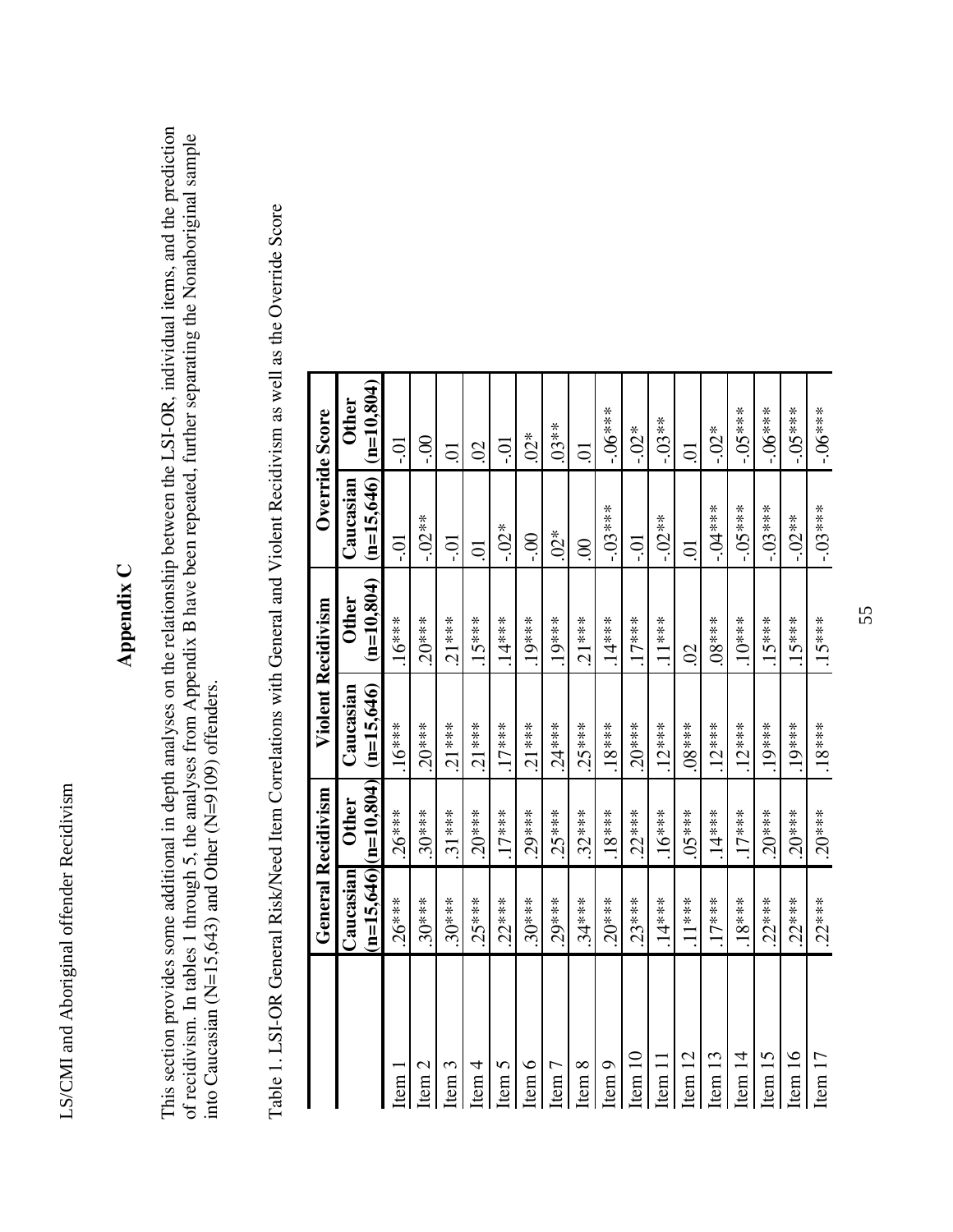|                    | <b>General Recidivism</b> |              | <b>Violent Recidivism</b> |                  | Override Score |                |
|--------------------|---------------------------|--------------|---------------------------|------------------|----------------|----------------|
|                    | Caucasian                 | <b>Other</b> | Caucasian                 | <b>Other</b>     | Caucasian      | <b>Other</b>   |
|                    | $(n=15,646)[n=10,804)$    |              | $(n=15,646)$              | $(n=10,804)$     | $(n=15,646)$   | $(n=10.804)$   |
| Item 18            | $.03***$                  | $\odot$      | $-0.02**$                 | Ξ.               | $.09***$       | $.15***$       |
| Item <sub>19</sub> | $.10***$                  | $.11***$     | $8***$                    | $-8***$          | $.02**$        | $02*$          |
| Item <sub>20</sub> | $.09***$                  | $.08***$     | $.07***$                  | 5.18             | $.04***$       | $\odot$        |
| Item <sub>21</sub> | $.14***$                  | $.11***$     | $.11***$                  | $07***$          | $-.05***$      | $-0.03**$      |
| Item $22$          | $.14***$                  | $12***$      | $10***$                   | $58****$         | iÖ-            | $02*$          |
| Item <sub>23</sub> | $.25***$                  | $.22***$     | $18***$                   | $.13***$         | $02*$          | $-02$          |
| Item $24$          | $.25***$                  | $.24***$     | $18***$                   | $.17***$         | $-.08***$      | $-10***$       |
| Item <sub>25</sub> | $.28***$                  | $.26***$     | $22***$                   | $.18***$         | $-05***$       | $-07***$       |
| Item <sub>26</sub> | $.11***$                  | $.07***$     | $.10***$                  | $.07***$         | $\overline{C}$ | $\overline{S}$ |
| Item $27$          | $.14***$                  | $.11***$     | $.13***$                  | $.08***$         | $\odot$        | $\overline{0}$ |
| Item <sub>28</sub> | $.23***$                  | $.20***$     | $.18***$                  | $.15***$         | $-06***$       | 5.183          |
| Item <sub>29</sub> | $.22***$                  | $.20***$     | $.16***$                  | $.14***$         | $.04***$       | $.06***$       |
| Item <sub>30</sub> | $.04***$                  | $.08***$     | $\overline{C}$            | $.02*$           | $8***$         | $.09***$       |
| Item $31$          | $.13***$                  | $.14***$     | $.07***$                  | $-06***$         | $.04***$       | $06***$        |
| Item <sub>32</sub> | $.14***$                  | $.09***$     | $04***$                   | $\sum_{i=1}^{n}$ | $-0.1$         | $-0.04*$       |
| Item <sub>33</sub> | $.26***$                  | $.19***$     | $.20***$                  | $.13***$         | $-0.04***$     | $-0.03**$      |
| Item $34$          | $.11***$                  | $.06***$     | iO-                       | $-0.03**$        | iÒ-            | io-            |
| Item 35            | $.26***$                  | $.19***$     | $.24***$                  | $.16***$         | iÒ-            | iÒ-            |
| Item $36$          | $.19***$                  | $.15***$     | $.12***$                  | $.07***$         | $-0.03***$     | $-.03**$       |
| Item 37            | $.20***$                  | $.14***$     | $11***$                   | $***00.*$        | $\overline{0}$ | SÖ             |
| Item $38$          | $.21***$                  | $.15***$     | $.17***$                  | $.11***$         | iÖ-            | $\odot$        |
| Item 39            | $.10***$                  | $05***$      | $.08***$                  | $.03**$          | $\odot$        | $-0$           |
| Item <sub>40</sub> | $.06***$                  | $\odot$      | $.02**$                   | $\mathcal{S}$    | $.06***$       | $-06***$       |
| Item $41$          | $.23***$                  | $.18***$     | $.18***$                  | $.15***$         | $00 -$         | 5.             |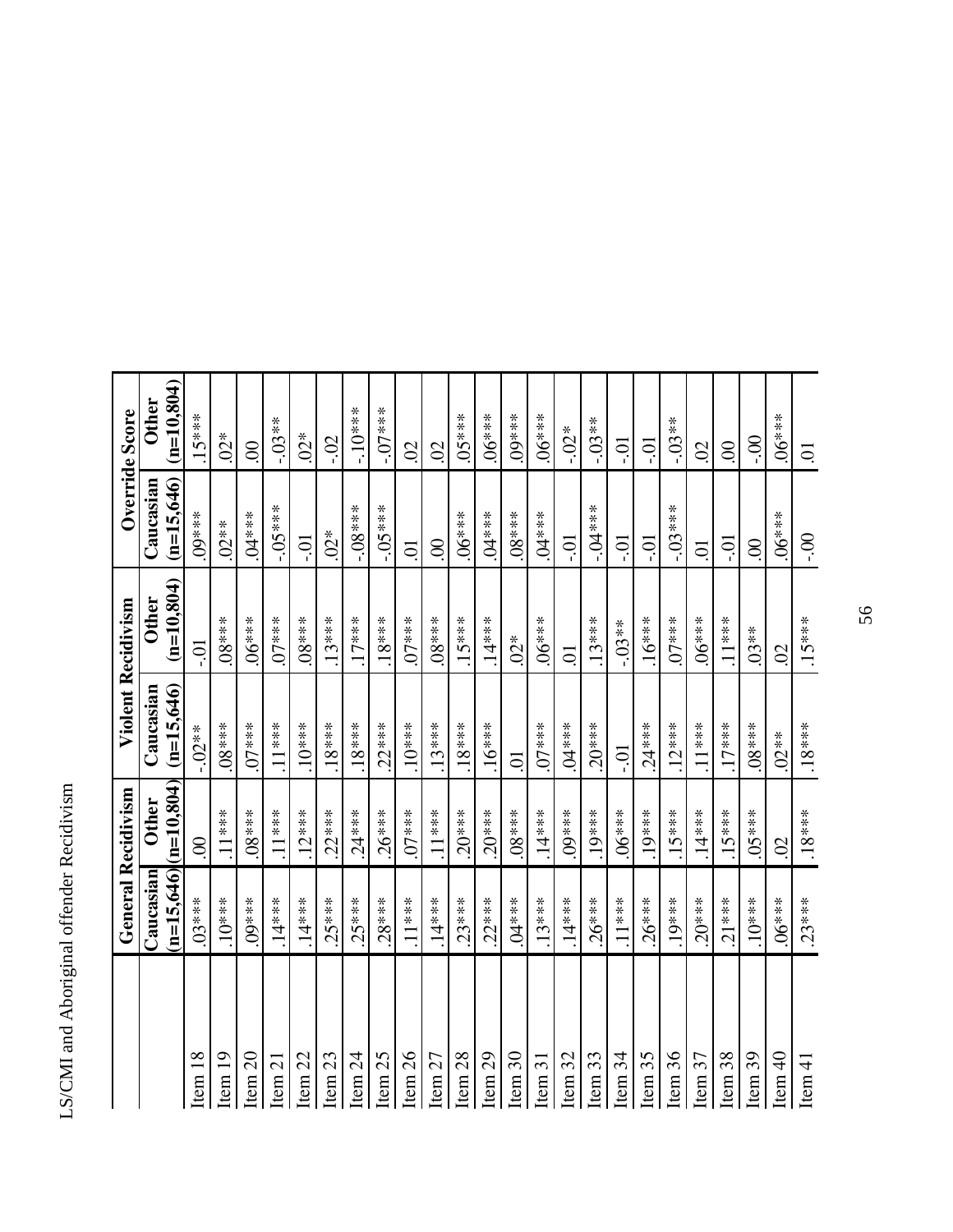|                         |                 | <b>General Recidivism</b> |                                                                                                                                                    | <b>Violent Recidivism</b> | Override Score |              |
|-------------------------|-----------------|---------------------------|----------------------------------------------------------------------------------------------------------------------------------------------------|---------------------------|----------------|--------------|
|                         | Caucasian Other |                           | $\frac{15,646}{\ln 15,646}$ $\left  \frac{0.804}{\ln 15,646} \right $ (n=15,646) $\left  \frac{0.804}{\ln 15,646} \right $ (n=15,646)<br>Caucasian | <b>Other</b>              | Caucasian      | <b>Other</b> |
| Item 42                 | 24****          | $22***$                   | $17***$                                                                                                                                            | $.14***$                  | $-8***$        | $8***$       |
| Item 43                 | $24***$         | $23***$                   | $19***$                                                                                                                                            | $16***$                   | $.02**$        |              |
| <b>Mean Correlation</b> | 0.19            | 0.17                      | 0.14                                                                                                                                               | 0.11                      | $-0.02$        | 0.00         |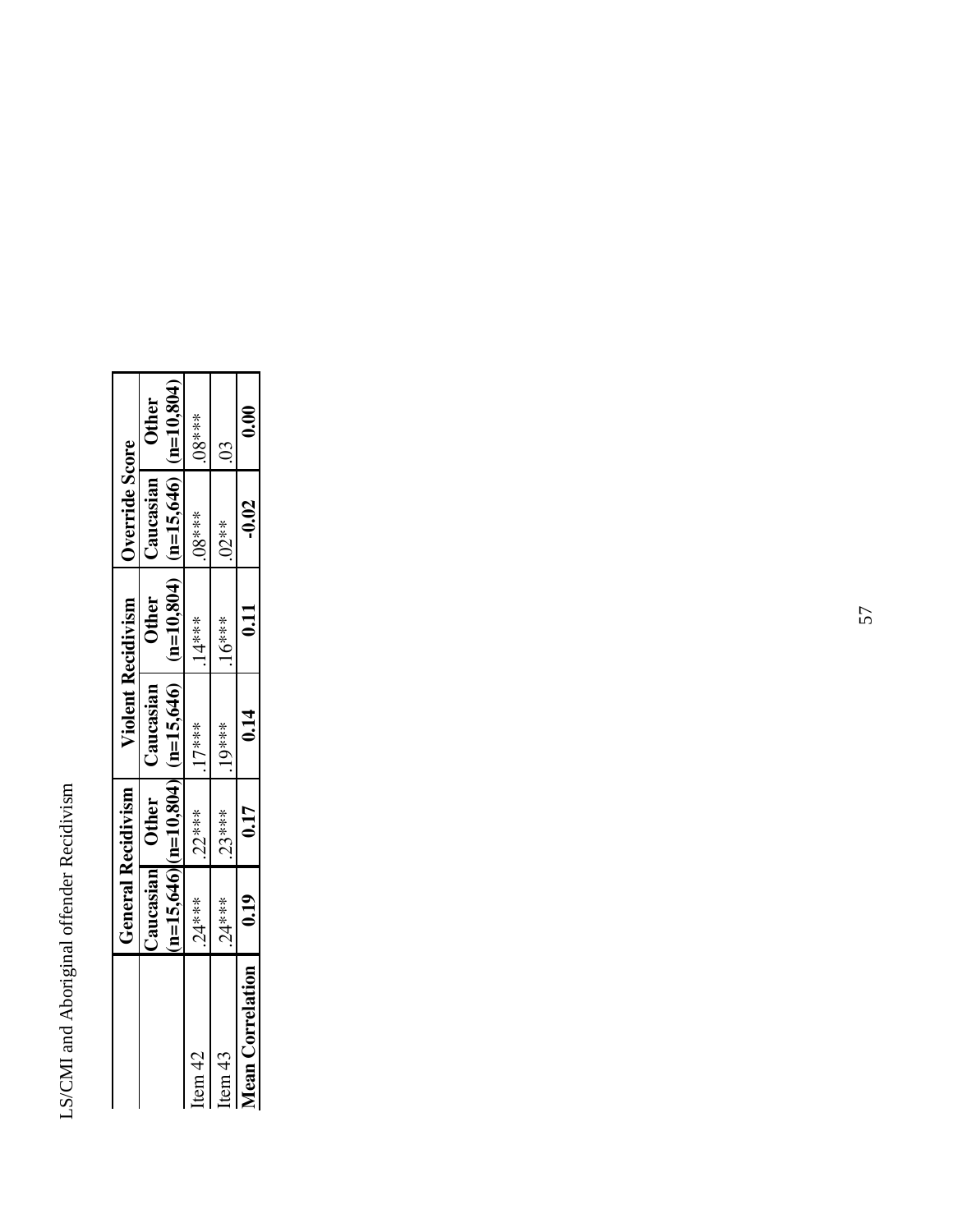|                       | <b>General Recidivism</b> |                               | <b>Violent Recidivism</b> |                              | Override Score            |                               |
|-----------------------|---------------------------|-------------------------------|---------------------------|------------------------------|---------------------------|-------------------------------|
|                       | $(n=15,646)$<br>Caucasian | $(n=10, 804)$<br><b>Other</b> | Caucasian<br>$(n=15,646)$ | $(n=10,804)$<br><b>Other</b> | Caucasian<br>$(n=15,646)$ | $(n=10, 804)$<br><b>Other</b> |
| Item B1.              | $.28***$                  | $.28***$                      | $.21***$                  | $17***$                      | $02*$                     | $.03***$                      |
| Item $B1.2$           | Ξ.                        | iÒ-                           | $.02*$                    | $\frac{1}{2}$                | $\odot$                   | $.03**$                       |
| Item $B1.3$           | Ξ.                        | ā                             | $-0.02*$                  | $\overline{S}$               | $.03***$                  | $.03**$                       |
| Item $B1.4$           | $-6***$                   | $.03**$                       | $.04***$                  | $.03**$                      | $.02**$                   | Ξ.                            |
| Item B1.5             | $.18***$                  | $.13***$                      | $.14***$                  | $.08***$                     | $.06***$                  | $07***$                       |
| Item $B1.6$           | $.12***$                  | $.05***$                      | $\frac{1}{2}$             | $-0.02*$                     | $.10***$                  | $.18***$                      |
| Item B1.7             | $-6***$                   | $03***$                       | $-.02***$                 | S.                           | $.12***$                  | $.16***$                      |
| Item $B1.8$           | $\odot$                   | Ξ.                            | $-0.02**$                 | iĊ-                          | $.23***$                  | $.20***$                      |
| Item B1.9             | $.11***$                  | $06***$                       | $08***$                   | $.04***$                     | 5.18                      | $05***$                       |
| Item B1.10            | $.03***$                  | $05***$                       | $\Xi$                     | $03*$                        | $.02**$                   | $.03**$                       |
| Item B1.11            | $.03***$                  | $.03**$                       | $\frac{1}{2}$             | $\frac{1}{2}$                | $.04***$                  | $.04***$                      |
| Item $B1.12$          | $.19***$                  | $.17***$                      | $.16***$                  | $.14***$                     | $-0.02*$                  | Ξ.                            |
| Item $B1.13$          | $.20***$                  | $.26***$                      | $.15***$                  | $.14***$                     | $****$                    | $\overline{S}$                |
| Item $B1.14$          | $.07***$                  | $02*$                         | $5.84**$                  | $02*$                        | $.02**$                   | $.03**$                       |
| Item B2.1             | $.02**$                   | $05***$                       | $\frac{1}{2}$             | $.04***$                     | $.14***$                  | $.15***$                      |
| Item B <sub>2.2</sub> | $-0.02*$                  | io-                           | $-.03***$                 | $\infty$                     | $.13***$                  | $.09***$                      |
| Item B2.3             | $.17***$                  | $.16***$                      | $.10***$                  | $.08***$                     | 5.                        | ā                             |
| Item $B2.4$           | $.02**$                   | $\odot$                       | $-06***$                  | $-05***$                     | $.10***$                  | $.17***$                      |
| Item B2.5             | $.14***$                  | $.14***$                      | $-8***$                   | $.09***$                     | $\mathcal{S}$             | $02*$                         |
| Item B2.6             | $.14***$                  | $.18***$                      | $-8***$                   | $.10***$                     | $.04***$                  | 5.183                         |
| Item B2.7             | $5***05$                  | $-0$                          | $.03***$                  | $\overline{C}$               | $\overline{0}$            | $00$ .                        |
| Item $B2.8$           | $.19***$                  | $.16***$                      | $.18***$                  | $.14***$                     | $\Omega$                  | $\overline{0}$                |
|                       |                           |                               |                           |                              |                           |                               |

Table 2. LSI-OR Specific Risk/Need Item Correlations with General and Violent Recidivism as well as the Override Score Table 2. LSI-OR Specific Risk/Need Item Correlations with General and Violent Recidivism as well as the Override Score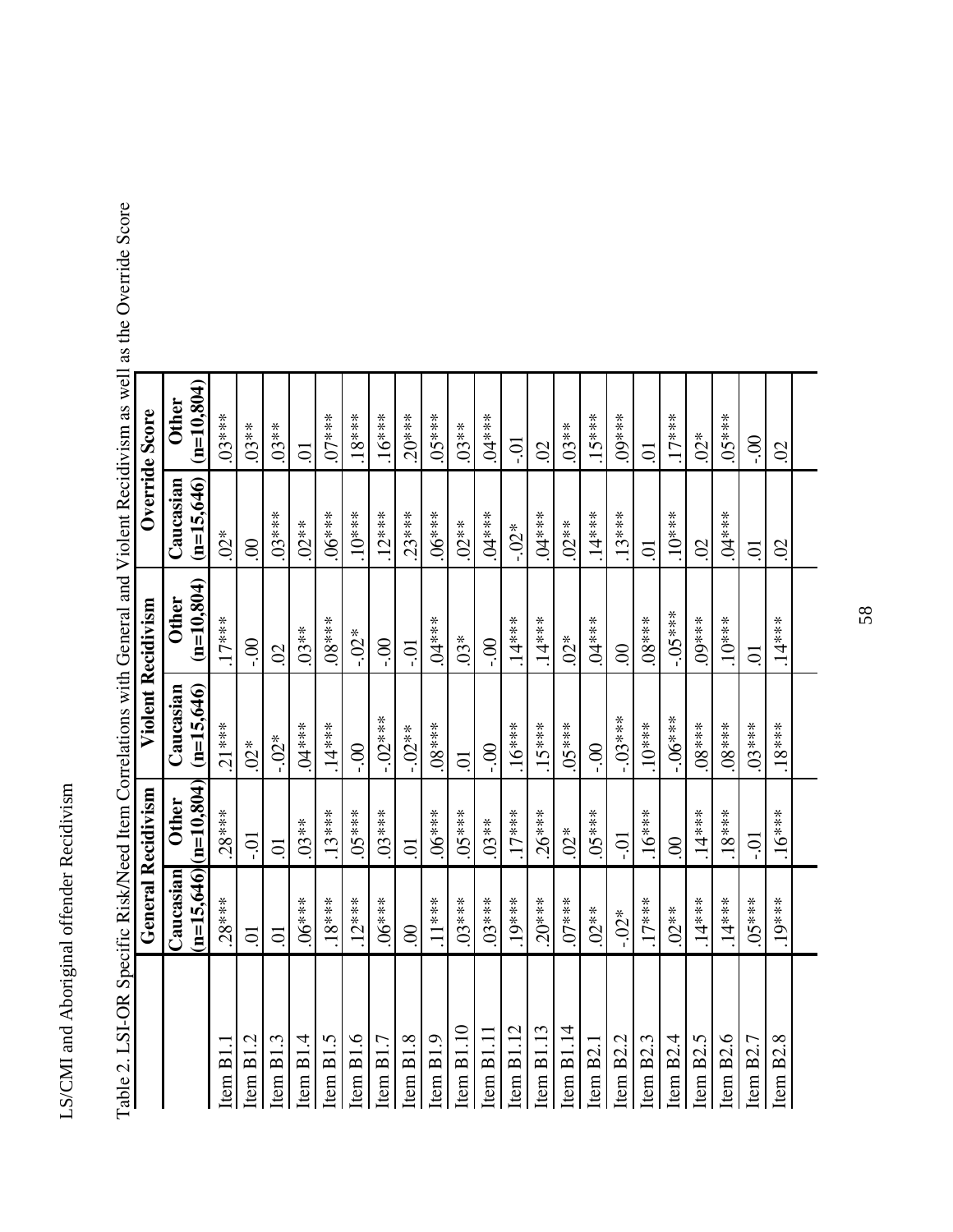|                                        |          |                | General Recidivism Violent Recidivism |                                                                                                                                                                         |           | Override Score |
|----------------------------------------|----------|----------------|---------------------------------------|-------------------------------------------------------------------------------------------------------------------------------------------------------------------------|-----------|----------------|
|                                        |          | aucasian Other | Caucasian                             | <b>Other</b>                                                                                                                                                            | Caucasian | <b>Other</b>   |
|                                        |          |                |                                       | $\frac{\text{m=15,646}}{\text{m=15,646}}$ $\frac{\text{m=10,804}}{\text{m=15,646}}$ $\frac{\text{m=15,646}}{\text{m=15,646}}$ $\frac{\text{m=15,646}}{\text{m=10,804}}$ |           |                |
| Item B2.9                              | $^{***}$ |                | $-.03***$                             | $-0.03*$                                                                                                                                                                | $-0.02**$ | $-0.02*$       |
| <b>Correlation</b><br><b>Aean</b> Item | 0.09     | 0.08           | 0.05                                  | 0.04                                                                                                                                                                    | 0.05      | 0.06           |

Table 3. LSI-OR Prison Experience Item Correlations with General and Violent Recidivism as well as the Override Score Table 3. LSI-OR Prison Experience Item Correlations with General and Violent Recidivism as well as the Override Score

|                                 | <b>General Recidivism</b> |              |                                                   | Violent Recidivism | Override Score            |                  |
|---------------------------------|---------------------------|--------------|---------------------------------------------------|--------------------|---------------------------|------------------|
|                                 | Caucasian                 | <b>Other</b> | Caucasian                                         | <b>Other</b>       | Caucasian                 | <b>Other</b>     |
|                                 |                           |              | $\frac{15,646}{\ln 10,606}$ (n=10,804) (n=15,646) | $(n=10.804)$       | $(n=15,646)$ $(n=10,804)$ |                  |
| tem C.1                         | $.12***$                  | $.12***$     | $10***$                                           | $09***$            | $03***$                   | $02*$            |
| Item C.2                        | $.23***$                  | $20***$      | $19***$                                           | $.16***$           | $.02*$                    | $\overline{C}$   |
| tem C.3                         | $.03***$                  | $05***$      | Ξ.                                                | $\sum_{i=1}^{n}$   | $-0.01*$                  | Ξ.               |
| ltem C.4                        | $.12***$                  | $08***$      | 09***                                             | $04***$            | $.04***$                  | $.02*$           |
| Item <sub>C.5</sub>             | $06***$                   | $04***$      | 03****                                            | $.02*$             | 03****                    | 04***            |
| ltem C.6                        | $.15***$                  | $12***$      | $11***$                                           | 08****             | $02*$                     | $\mathcal{S}$    |
| tem C.7                         | $07***$                   | $04***$      | $04***$                                           | $.03**$            | $.02*$                    | $\overline{011}$ |
| Item C.8                        | $.15***$                  | $13***$      | $13***$                                           | $***00.*$          | $03***$                   | $05***$          |
| Item <sub>C.9</sub>             | $11***$                   | $08***$      | $.12***$                                          | $.07***$           | $.02*$                    | SÖ               |
| Correlation<br><b>Mean</b> Item | 0.12                      | 0.10         | 0.09                                              | 0.07               | 0.02                      | 0.02             |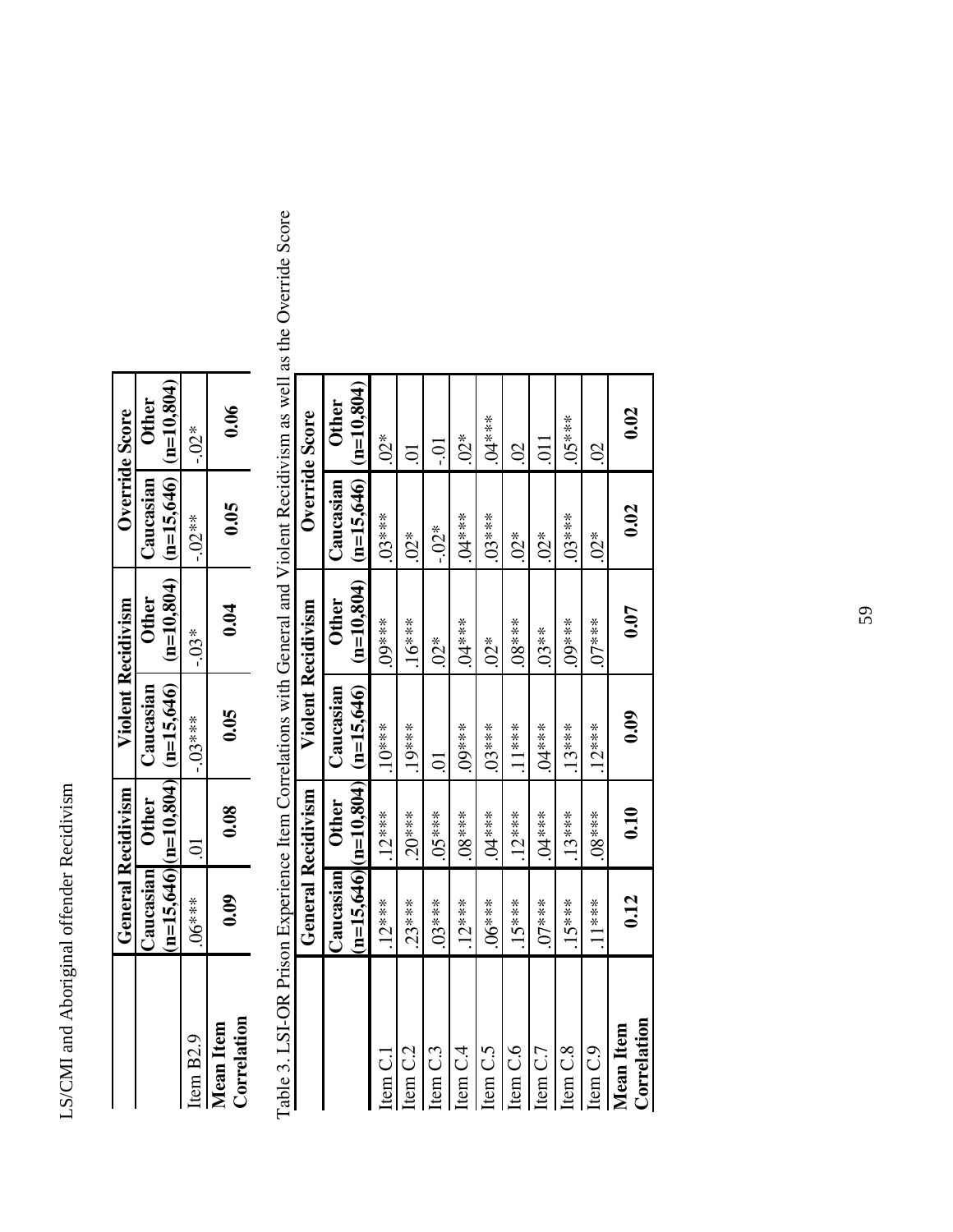| Ì<br>$-10$<br>i<br>くらすこと<br>j<br>۱,<br>ー・マ | l<br>l |
|--------------------------------------------|--------|
|                                            |        |
|                                            |        |
|                                            |        |
|                                            |        |
|                                            |        |
|                                            |        |
|                                            |        |
|                                            |        |

|                          | <b>General Recidivism</b> |                              | <b>Violent Recidivism</b> |                              | Override Score            |                              |
|--------------------------|---------------------------|------------------------------|---------------------------|------------------------------|---------------------------|------------------------------|
|                          | $(n=15,646)$<br>Caucasian | $(n=10,804)$<br><b>Other</b> | $(n=15,646)$<br>Caucasian | $(n=10,804)$<br><b>Other</b> | $(n=15,646)$<br>Caucasian | $(m=10.804)$<br><b>Other</b> |
| tem F1.1                 | $.15***$                  | $.14***$                     | $.14***$                  | $.12***$                     | $\overline{C}$            | $\odot$                      |
| temF1.2                  | $.11***$                  | $.12***$                     | $10***$                   | $.10***$                     | $.02**$                   | S                            |
| Item $F1.3$              | $.14***$                  | $.11***$                     | $.12***$                  | $.07***$                     | $.02***$                  | $\overline{0}$               |
| tem F1.4                 | $.02***$                  | $-02$                        | $.04***$                  | iĊ-                          | $\overline{C}$            | $\overline{0}$               |
| $Item$ F1.5              | $\mathcal{S}$             | $\frac{1}{2}$                | $\ddot{\circ}$            | $\mathcal{S}$                | $.03***$                  | $\frac{1}{2}$                |
| $Item$ F1.6              | iÒ-                       | $-0$                         | $\frac{1}{2}$             | $\odot$                      | $\frac{1}{2}$             | iÒ-                          |
| $t$ tem $F1.7$           | $.10***$                  | $03***$                      | $.08***$                  | $.04***$                     | 5.18                      | $\odot$                      |
| $Item$ $F1.8$            | S                         | S.                           | $\odot$                   | $\infty$                     | $.02**$                   | $\mathcal{S}$                |
| Item F1.9                | $\overline{0}$            | $\odot$                      | $-0.00$                   | $\frac{1}{2}$                | $.04***$                  | $05***$                      |
| Item F1.10               | $.07***$                  | $\sum$                       | $.03***$                  | $02*$                        | $.03***$                  | $03*$                        |
| $Item$ $F1.11$           | $-10***$                  | $****60$                     | $****90.$                 | $\overline{C}$               | $\overline{C}$            | $\odot$                      |
| Item $F1.12$             | $.02*$                    | iÒ-                          | $.02*$                    | $\infty$                     | $.03***$                  | $02*$                        |
| Item $F1.13$             | $-0.02**$                 | $\overline{S}$               | iÒ-                       | $.03**$                      | $.02*$                    | $05***$                      |
| Item $F1.14$             | $.09***$                  | $05***$                      | $06***$                   | $\overline{C}$               | $\odot$                   | 5.                           |
| Item F1.15               | $.08***$                  | $05***$                      | $05***$                   | $.03**$                      | $\frac{1}{2}$             | $\frac{1}{2}$                |
| Item F1.16               | $06***$                   | $\overline{0}$               | $****90.$                 | $.03**$                      | $\overline{C}$            | $\frac{1}{2}$                |
| Item $F1.17$             | $58***$                   | $.04***$                     | $06***$                   | $.03**$                      | $\overline{C}$            | $\odot$                      |
| Item F1.18               | $08***$                   | $.07***$                     | $.06***$                  | $.04***$                     | $\frac{1}{2}$             | S                            |
| Item $F1.19$             | $03***$                   | $05***$                      | $.02**$                   | $.03**$                      | Ξ.                        | $02*$                        |
| Item F2.1                | $.21***$                  | $.18***$                     | $.18***$                  | $.13***$                     | $\Omega$                  | $.03**$                      |
| Correlation<br>Mean Item | 0.07                      | 0.05                         | 0.05                      | 0.03                         | 0.02                      | 0.01                         |

Table 4. LSI-OR Social, Health and Mental Health Item Correlations with General and Violent Recidivism and the Override Score Table 4. LSI-OR Social, Health and Mental Health Item Correlations with General and Violent Recidivism and the Override Score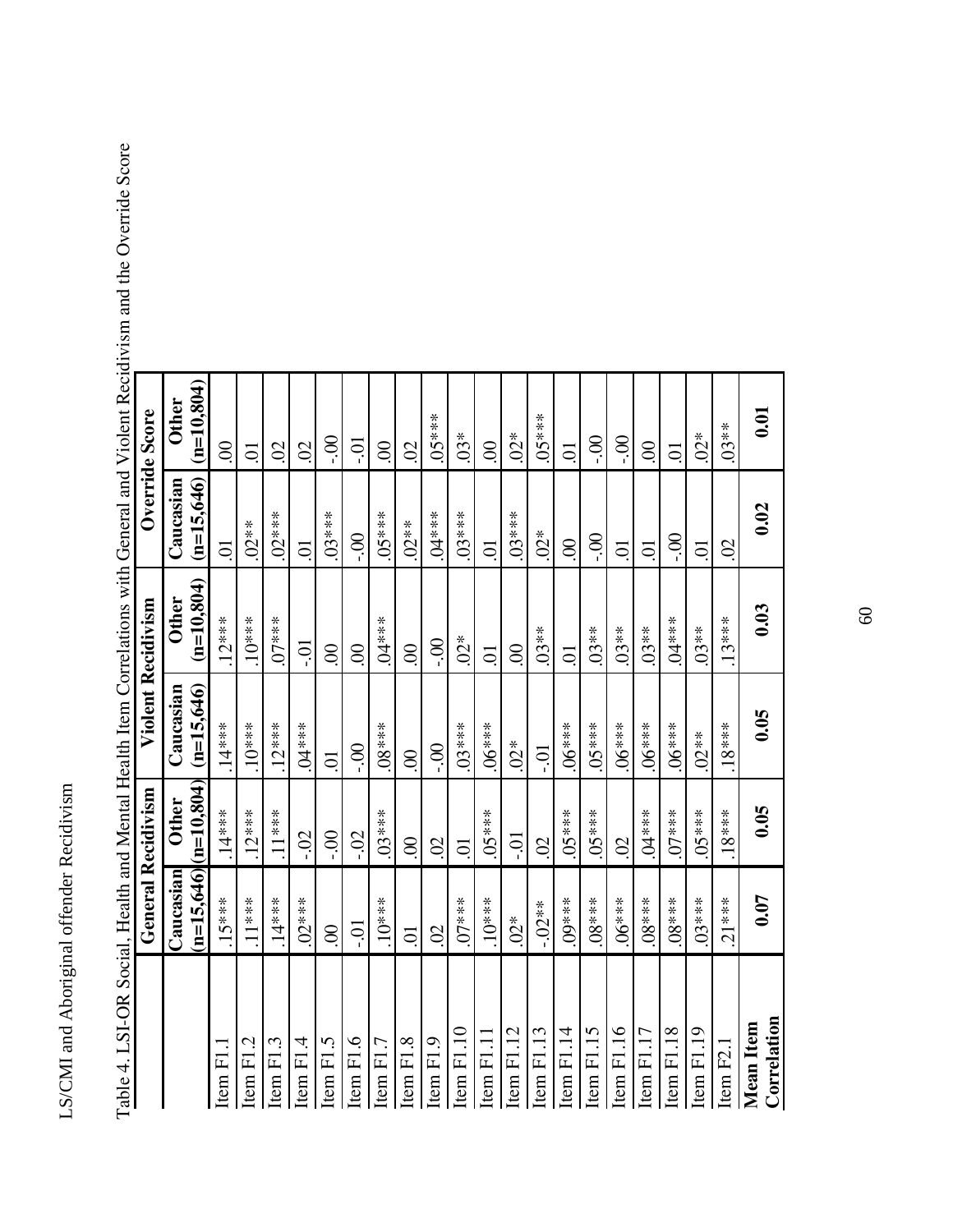|                                 | <b>General Recidivism</b> |                |                                                    | <b>Violent Recidivism</b>    |                                        | Override Score         |
|---------------------------------|---------------------------|----------------|----------------------------------------------------|------------------------------|----------------------------------------|------------------------|
|                                 | Caucasian                 | <b>Other</b>   | $(n=15,646)[(n=10,804)]$ $(n=15,646)$<br>Caucasian | $(m=10.804)$<br><b>Other</b> | $(n=15,646)$ $(n=10,804)$<br>Caucasian | <b>Other</b>           |
| Item G1.1                       | $.20***$                  | $20***$        | $.13***$                                           | $12***$                      | $.06***$                               | $05***$                |
| Item G1.2                       | $10***$                   | $12***$        | $05***$                                            | $04***$                      | $13***$                                | $16***$                |
| Item G1.3                       | 04***                     | $03**$         | $\mathcal{S}$                                      | $\odot$                      | 04****                                 | $\stackrel{*}{\infty}$ |
| Item G1.4                       | $-0.02*$                  | $\overline{O}$ | $\odot$                                            |                              | $03***$                                | 19***                  |
| Item G1.5                       | iÒ-                       | $02*$          | $\mathcal{S}$                                      | $\infty$                     | $00$ .                                 | $03***$                |
| Item G1.6                       | 05****                    | $03**$         | $02*$                                              | S                            | $.03**$                                | $\stackrel{*}{\infty}$ |
| Item G1.7                       | $-0.0$                    | $-.03**$       | iÒ-                                                | $-0.0$                       | 04***                                  | ៍                      |
| Item G1.8                       | 04***                     | ਠ              | 03****                                             | $02*$                        | $03***$                                | $03***$                |
| Correlation<br><b>Mean</b> Item | 0.05                      | 0.05           | 0.03                                               | 0.02                         | 0.04                                   | 0.05                   |
|                                 |                           |                |                                                    |                              |                                        |                        |

Table 5. LSI-OR Special Responsivity Considerations Item Correlations with General and Violent Recidivism and the Override Score Table 5. LSI-OR Special Responsivity Considerations Item Correlations with General and Violent Recidivism and the Override Score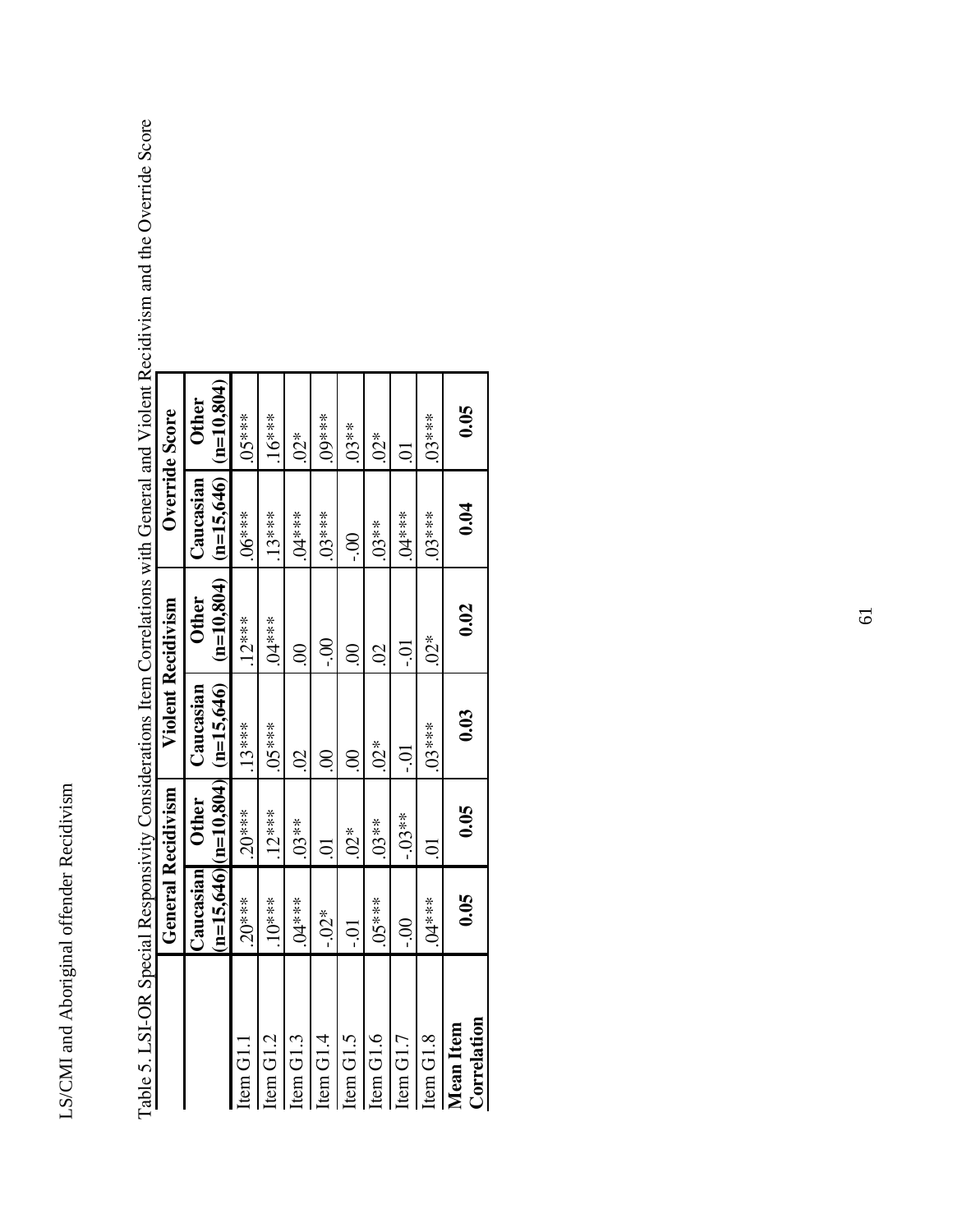| Table 6. Recidivism rates as a function of raw LSI-OR score for Aboriginal and Nonaboriginal |  |
|----------------------------------------------------------------------------------------------|--|
| offenders.                                                                                   |  |

| <b>LSI-OR</b>    | <b>Aboriginal</b> |             | Nonaboriginal |              |  |
|------------------|-------------------|-------------|---------------|--------------|--|
| <b>Score</b>     |                   | $(n=1,692)$ |               | $(n=24,758)$ |  |
|                  | Number of         | Recidivism  | Number of     | Recidivism   |  |
|                  | Cases             | Rate        | Cases         | Rate         |  |
| $\boldsymbol{0}$ | $\overline{4}$    | 0.00%       | 347           | 4.90%        |  |
| $\mathbf{1}$     | 10                | 20.00%      | 979           | 7.66%        |  |
| $\overline{c}$   | 18                | 5.56%       | 1268          | 10.41%       |  |
| 3                | 18                | 11.11%      | 1412          | 12.39%       |  |
| $\overline{4}$   | 22                | 36.36%      | 1273          | 15.48%       |  |
| 5                | 29                | 24.14%      | 1382          | 15.92%       |  |
| 6                | 29                | 37.93%      | 1424          | 18.54%       |  |
| 7                | 33                | 45.45%      | 1239          | 20.74%       |  |
| 8                | 26                | 26.92%      | 1249          | 21.78%       |  |
| 9                | 41                | 43.90%      | 1184          | 26.35%       |  |
| 10               | 39                | 20.51%      | 1122          | 25.40%       |  |
| 11               | 49                | 28.57%      | 1147          | 30.08%       |  |
| 12               | 50                | 38.00%      | 945           | 34.71%       |  |
| 13               | 65                | 41.54%      | 912           | 35.75%       |  |
| 14               | 50                | 46.00%      | 834           | 36.93%       |  |
| 15               | 63                | 52.38%      | 753           | 42.23%       |  |
| 16               | 58                | 51.72%      | 783           | 41.51%       |  |
| 17               | 73                | 50.68%      | 702           | 45.87%       |  |
| 18               | 84                | 53.57%      | 643           | 48.83%       |  |
| 19               | 50                | 56.00%      | 631           | 52.46%       |  |
| 20               | 52                | 57.69%      | 480           | 57.29%       |  |
| 21               | 52                | 61.54%      | 432           | 56.94%       |  |
| 22               | 53                | 49.06%      | 377           | 60.74%       |  |
| 23               | 59                | 61.02%      | 397           | 60.45%       |  |
| 24               | 50                | 62.00%      | 356           | 65.45%       |  |
| 25               | 54                | 66.67%      | 304           | 67.76%       |  |
| 26               | 55                | 63.64%      | 322           | 63.66%       |  |
| 27               | 43                | 74.42%      | 293           | 66.21%       |  |
| 28               | 37                | 72.97%      | 289           | 68.17%       |  |
| 29               | 48                | 75.00%      | 246           | 75.61%       |  |
| 30               | 74                | 68.92%      | 208           | 80.29%       |  |
| 31               | 42                | 73.81%      | 185           | 82.16%       |  |
| 32               | 44                | 77.27%      | 136           | 85.29%       |  |
|                  |                   |             |               |              |  |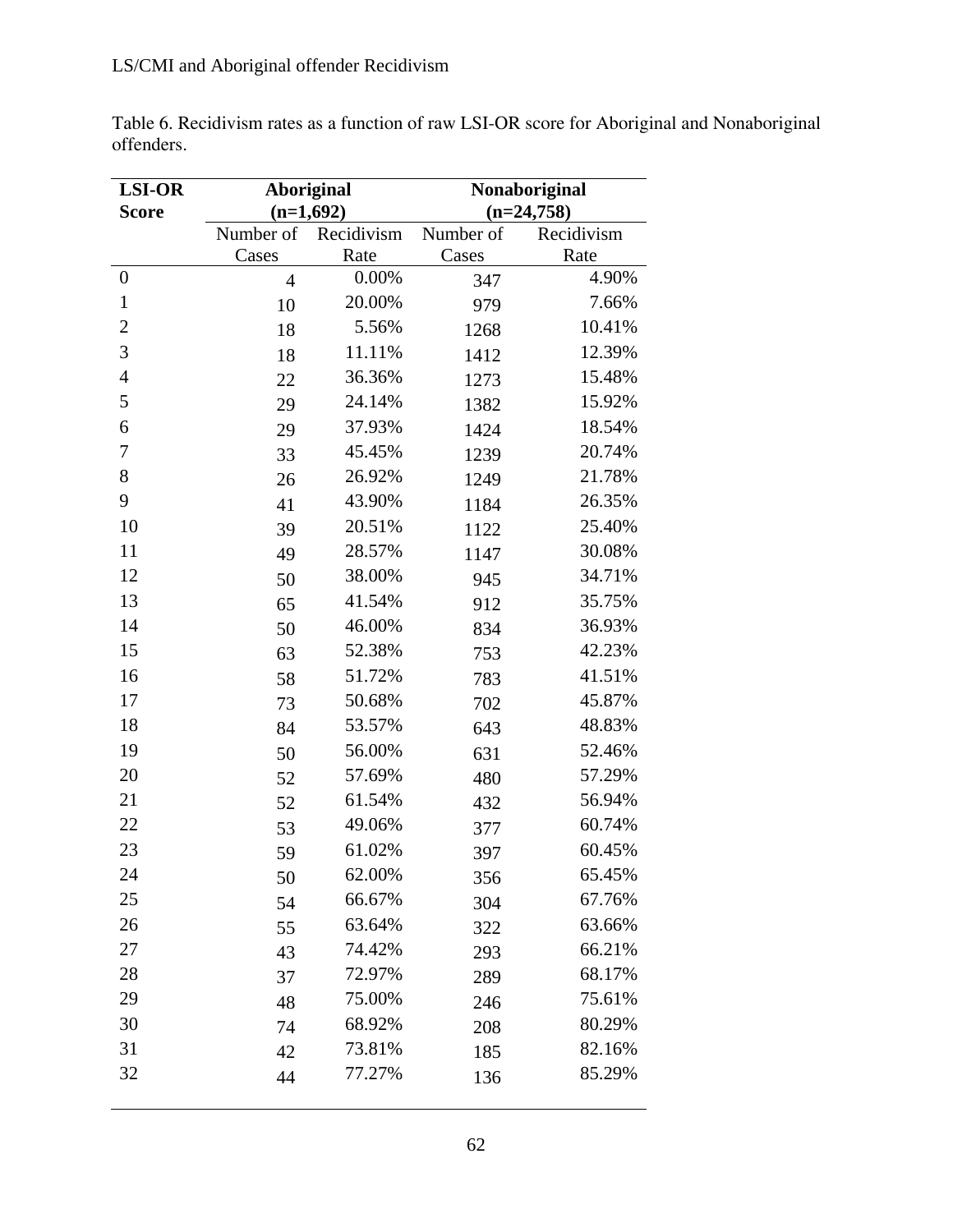| <b>LSI-OR</b> | <b>Aboriginal</b> |                      |                | Nonaboriginal |  |
|---------------|-------------------|----------------------|----------------|---------------|--|
| <b>Score</b>  | $(n=1,692)$       |                      |                | $(n=24,758)$  |  |
|               |                   | Number of Recidivism | Number of      | Recidivism    |  |
|               | Cases             | Rate                 | Cases          | Rate          |  |
| 33            | 48                | 89.58%               | 155            | 79.35%        |  |
| 34            | 34                | 85.29%               | 116            | 82.76%        |  |
| 35            | 33                | 87.88%               | 79             | 82.28%        |  |
| 36            | 24                | 83.33%               | 56             | 91.07%        |  |
| 37            | 21                | 80.95%               | 48             | 83.33%        |  |
| 38            | 13                | 92.31%               | 31             | 96.77%        |  |
| 39            | 13                | 92.31%               | 8              | 87.50%        |  |
| 40            | 12                | 91.67%               | 7              | 100.00%       |  |
| 41            | 13                | 100.00%              | $\overline{2}$ | 100.00%       |  |
| 42            | 6                 | 100.00%              | $\overline{2}$ | 50.00%        |  |
| 43            | 1                 | 100.00%              | 0              | n/a           |  |
| Total         | 1692              | 57.03%               | 24758          | 33.08%        |  |

A chi square analysis was run to examine recidivism rates as a function of raw LSI-OR score, as presented in Table 6. For Aboriginal offenders, the chi square analysis was significant,  $\chi$ (43) = 265.75, *p* < .001. The chi square was also significant for the Nonaboriginal offenders,  $\chi(42) = 4634.96$ , p<.001. This analysis was then followed up to examine recidivism rates as a function of initial and final risk, for both Aboriginal and Nonaboriginal offenders. The chi square was significant for initial risk level for both Aboriginal offenders,  $\chi$ (4)= 3210.18, *p* < .001, and Nonaboriginal offenders,  $\chi$ (4)= 214.05,  $p < .001$ . The same was true for final risk level for the Aboriginal,  $\chi(4) = 201.30$ ,  $p < .001$ , and Nonaboriginal offenders,  $\chi(4) = 4360.71$ , p<.001. These are presented in Table 7.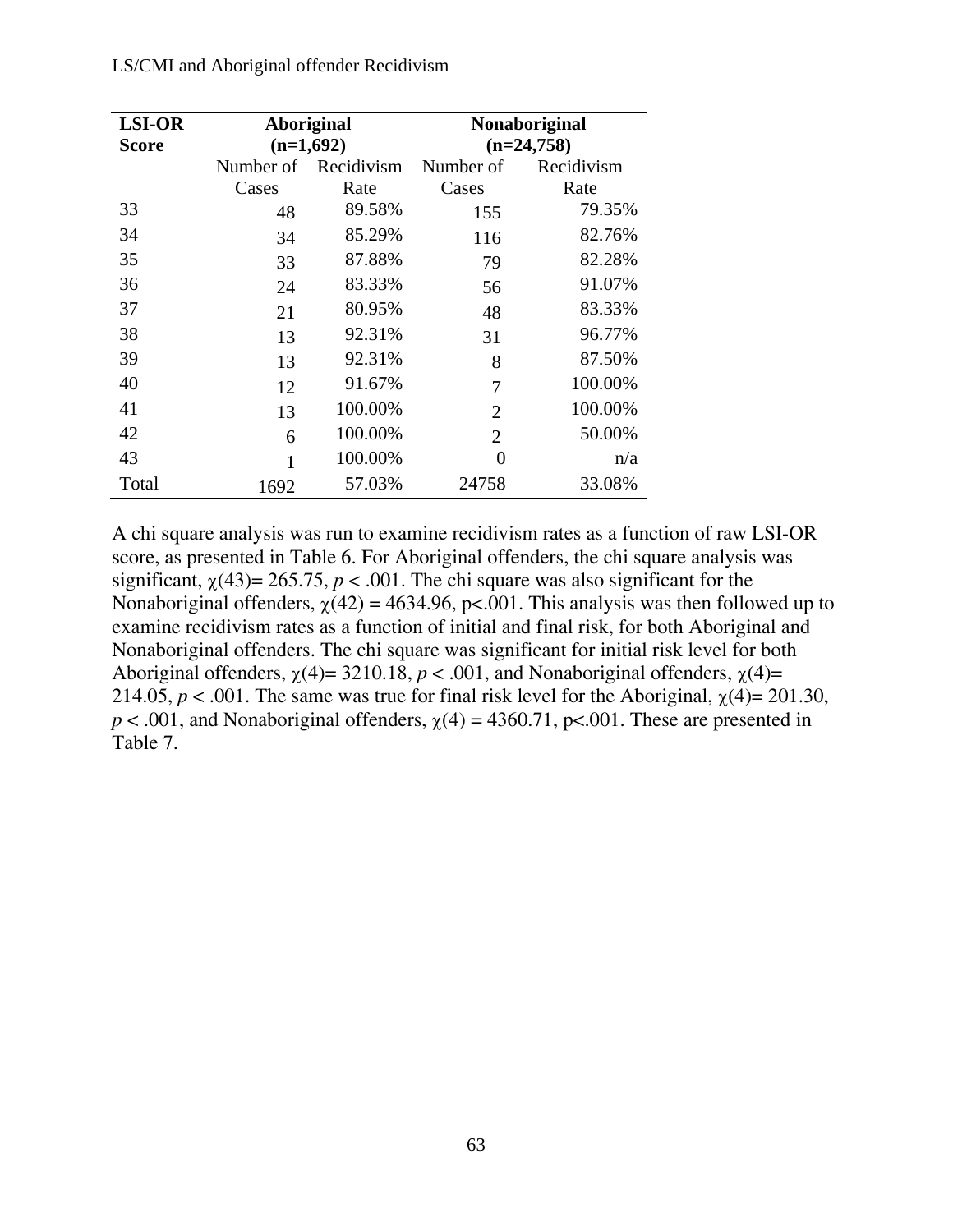|              | <b>Aboriginal</b><br>$(n=1,692)$ |                      | <b>Nonaboriginal</b><br>$(n=24,758)$ |                      |
|--------------|----------------------------------|----------------------|--------------------------------------|----------------------|
|              | <b>Initial</b><br><b>Risk</b>    | Final<br><b>Risk</b> | <b>Initial</b><br><b>Risk</b>        | Final<br><b>Risk</b> |
| Very<br>Low  | 18.06%                           | 18.03%               | 11.29%                               | 11.62%               |
| Low          | 33.50%                           | 32.54%               | 21.18%                               | 21.18%               |
| Medium       | 47.23%                           | 47.55%               | 39.69%                               | 34.16%               |
| High         | 63.82%                           | 63.14%               | 63.24%                               | 56.36%               |
| Very<br>High | 81.75%                           | 82.17%               | 82.96%                               | 78.47%               |
| Total        | 57.03%                           | 57.03%               | 33.08%                               | 33.08%               |

Table 7. Recidivism rates as a function of LSI-OR initial and final risk level by Aboriginal status.

These chi square analyses were them followed up to examine violent recidivism rates as a function of raw LSI-OR score, as presented in Table 8. Similar to the findings presented for the general recidivism rates, all analyses were significant for the raw scores and recidivism for both Aboriginal offenders  $[\gamma(43) = 81.38, p < .001]$  and Nonaboriginal offenders  $[\chi(42) = 2345.88, \text{p} < .001]$ . This analysis was then followed up to examine violent recidivism rates as a function of initial and final risk, for both Aboriginal and Nonaboriginal offenders. The chi square was significant for initial risk level for both Aboriginal offenders,  $\chi$ (4)= 47.36, *p* < .001, and Nonaboriginal offenders,  $\chi$ (4)= 2184.42,  $p < .001$ . The same was true for final risk level for the Aboriginal,  $\chi(4) = 40.58$ ,  $p < .001$ , and Nonaboriginal offenders,  $\chi(4) = 1516.32$ , p<.001. These results are presented in Table 9.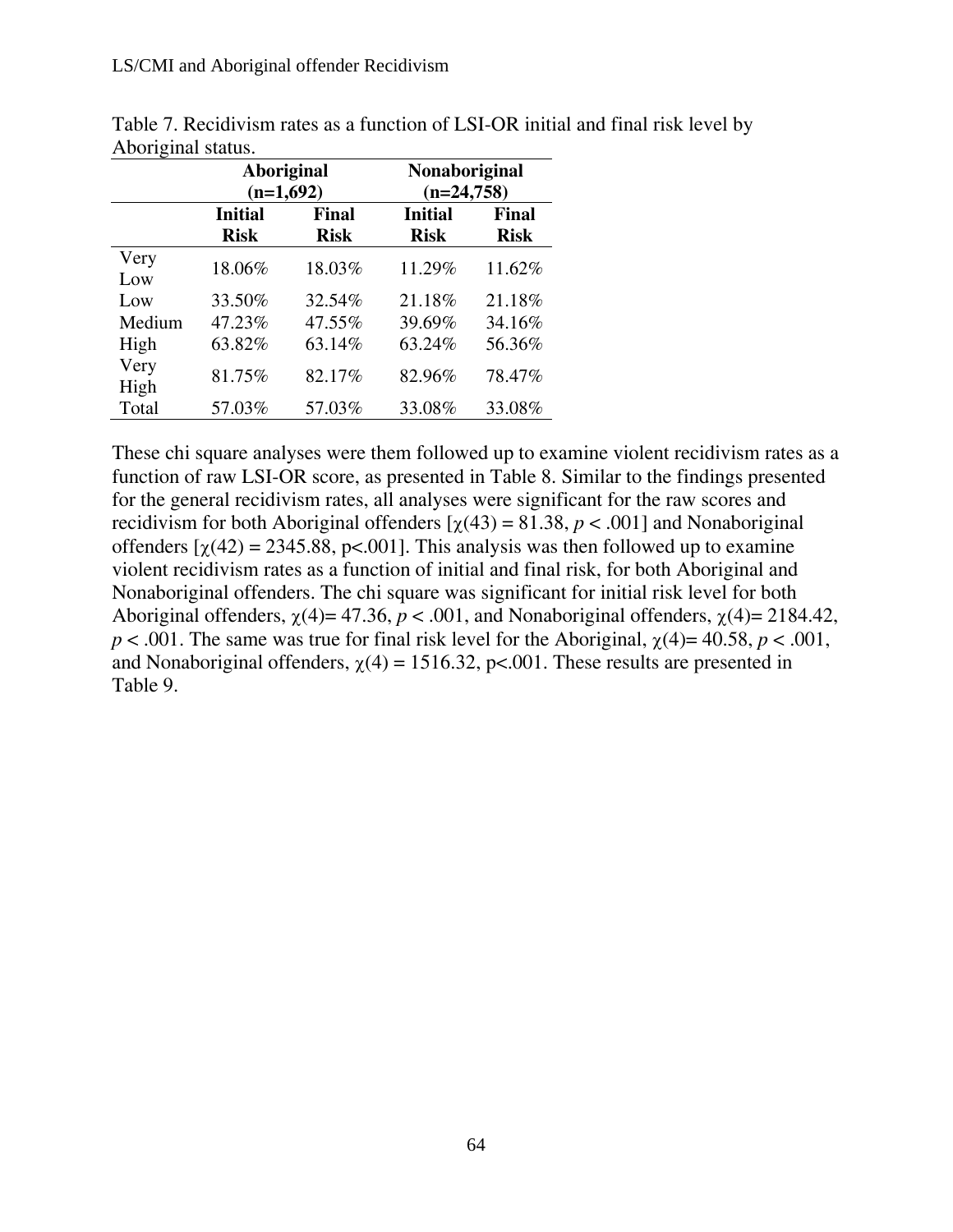|                          | Table 8. Violent recidivism rates as a function of raw LSI-OR score for Aboriginal and |
|--------------------------|----------------------------------------------------------------------------------------|
| Nonaboriginal offenders. |                                                                                        |

| <b>LSI-OR</b>  | Aboriginal        | Nonaboriginal     |  |
|----------------|-------------------|-------------------|--|
| Score          | <b>Violent</b>    | <b>Violent</b>    |  |
|                | <b>Recidivism</b> | <b>Recidivism</b> |  |
|                | $(n=1,692)$       | $(n=24,758)$      |  |
| 0              | $0\%$             | 2.6%              |  |
| $\mathbf{1}$   | $0\%$             | 3.3%              |  |
| $\overline{2}$ | $0\%$             | 3.1%              |  |
| 3              | $0\%$             | 3.7%              |  |
| $\overline{4}$ | 4.5%              | 4.6%              |  |
| 5              | 6.9%              | 5.3%              |  |
| 6              | 10.3%             | 5.0%              |  |
| $\overline{7}$ | 6.1%              | 6.3%              |  |
| 8              | 0%                | 7.0%              |  |
| 9              | 9.8%              | 9.0%              |  |
| 10             | 2.6%              | 7.3%              |  |
| 11             | 8.2%              | 9.4%              |  |
| 12             | 8.0%              | 11.4%             |  |
| 13             | $6.2\%$           | 11.8%             |  |
| 14             | 12.0%             | 12.8%             |  |
| 15             | 19.0%             | 12.5%             |  |
| 16             | 6.9%              | 14.3%             |  |
| 17             | 9.6%              | 15.2%             |  |
| 18             | 19.0%             | 19.1%             |  |
| 19             | 18.0%             | 20.4%             |  |
| 20             | 11.5%             | 22.9%             |  |
| 21             | 17.3%             | 23.6%             |  |
| 22             | 13.2%             | 24.9%             |  |
| 23             | 18.6%             | 24.2%             |  |
| 24             | 14.0%             | 27.5%             |  |
| 25             | 18.5%             | 31.6%             |  |
| 26             | 10.9%             | 31.4%             |  |
| 27             | 18.6%             | 30.7%             |  |
| 28             | 24.3%             | 33.9%             |  |
| 29             | 29.2%             | 33.3%             |  |
| 30             | 23.0%             | 37.5%             |  |
| 31             | 21.4%             | 42.2%             |  |
| 32             | 25.0%             | 36.8%             |  |
| 33             | 20.8%             | 42.6%             |  |
| 34             | 29.4%             | 48.3%             |  |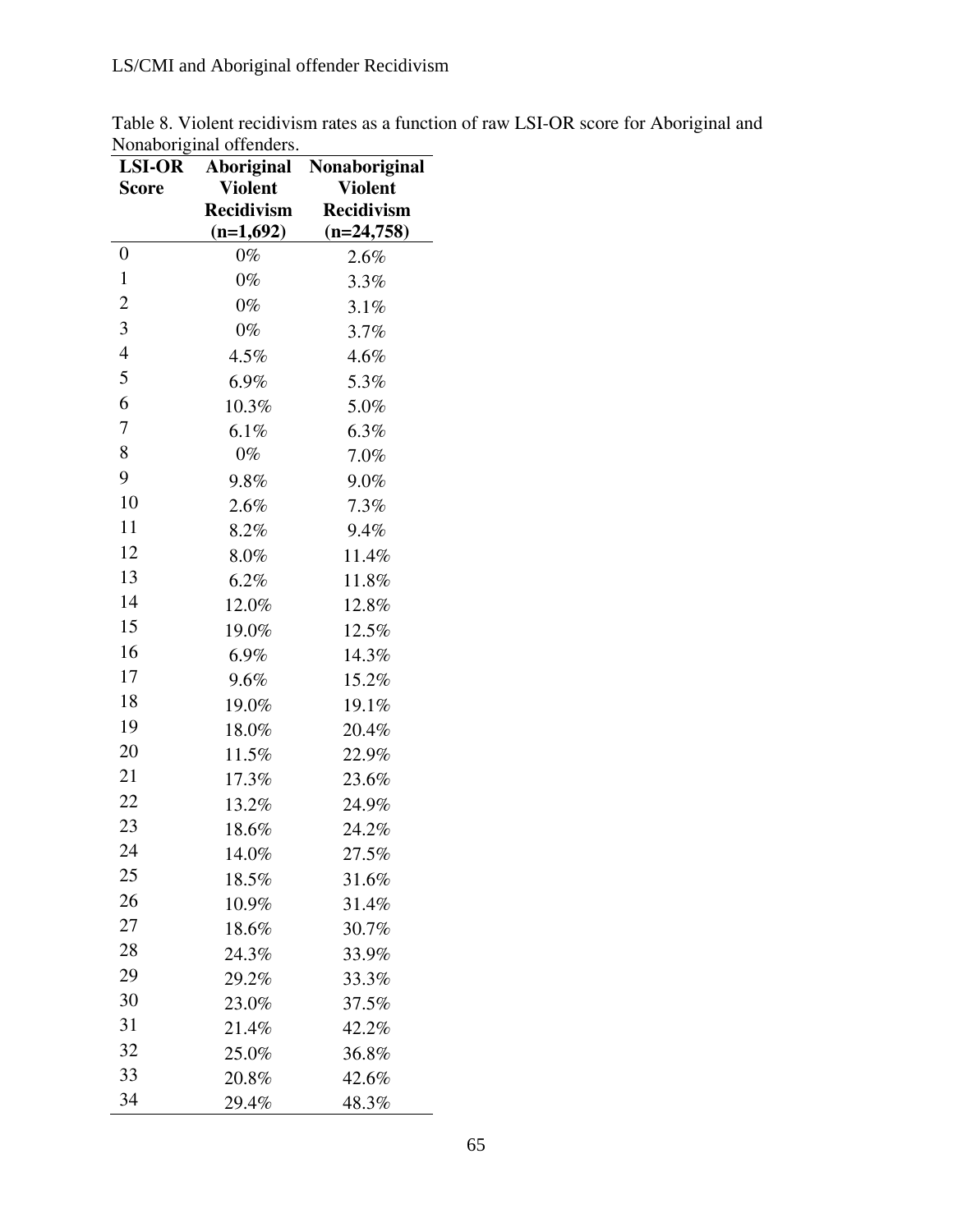| <b>LSI-OR</b><br><b>Score</b> | <b>Aboriginal</b><br><b>Violent</b> | <b>Nonaboriginal</b><br><b>Violent</b> |
|-------------------------------|-------------------------------------|----------------------------------------|
|                               | <b>Recidivism</b>                   | <b>Recidivism</b>                      |
|                               | $(n=1,692)$                         | $(n=24,758)$                           |
| 35                            | 24.2%                               | 35.4%                                  |
| 36                            | $16.7\%$                            | 50.0%                                  |
| 37                            | 33.3%                               | 50.0%                                  |
| 38                            | $7.7\%$                             | 45.2%                                  |
| 39                            | 30.8%                               | 50.0%                                  |
| 40                            | $16.7\%$                            | 42.9%                                  |
| 41                            | 15.4%                               | 50.0%                                  |
| 42                            | 33.3%                               | 50.0%                                  |
| 43                            | n/a                                 | n/a                                    |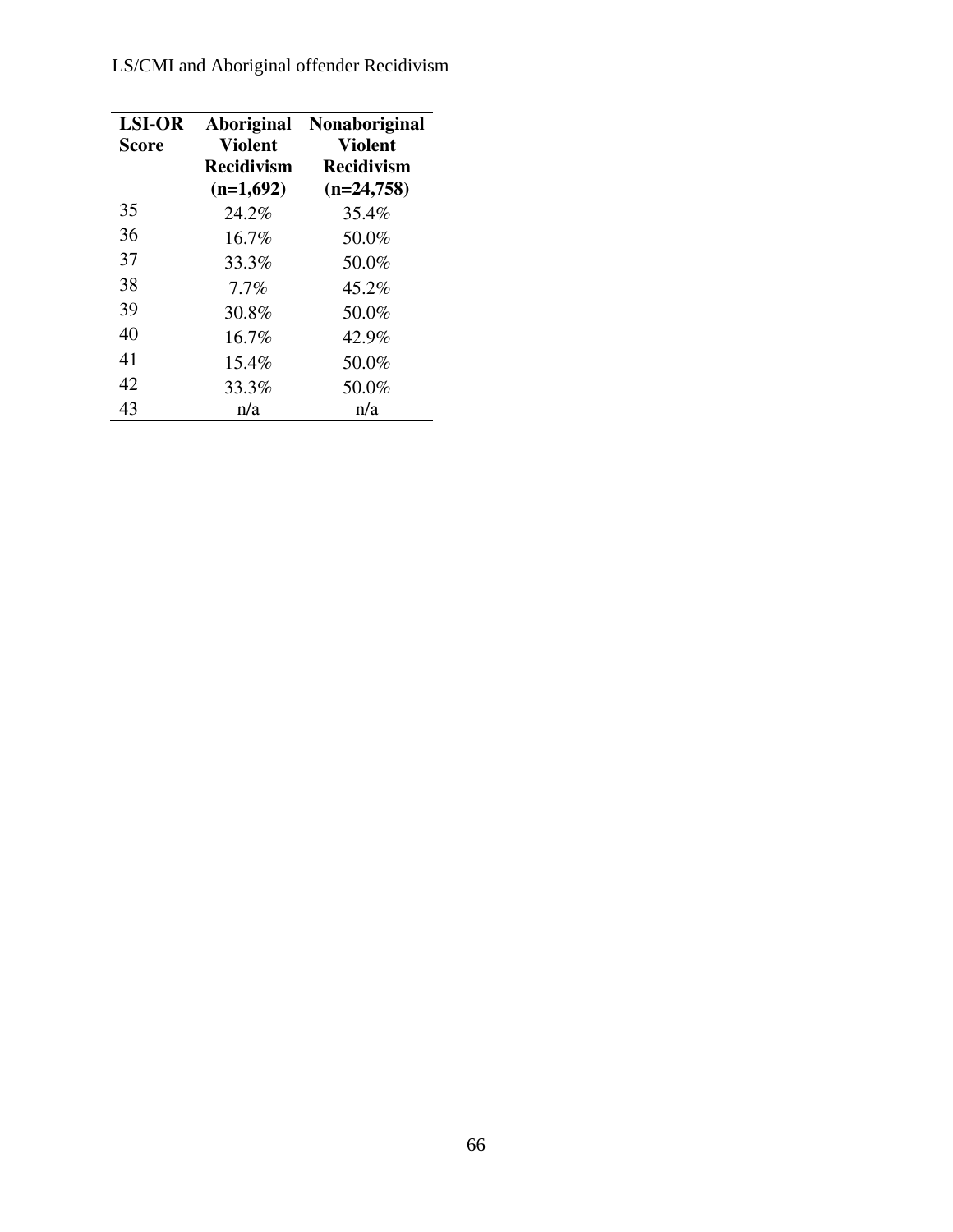|        | <b>Aboriginal</b><br><b>Violent Recidivism</b><br>$(n=1,692)$ |             | Nonaboriginal<br><b>Violent Recidivism</b><br>$(n=24,758)$ |             |
|--------|---------------------------------------------------------------|-------------|------------------------------------------------------------|-------------|
|        | Initial                                                       | Final       | Initial                                                    | Final       |
|        | <b>Risk</b>                                                   | <b>Risk</b> | <b>Risk</b>                                                | <b>Risk</b> |
| Very   | 1.39%                                                         | 1.64%       | 3.60%                                                      | 4.01%       |
| Low    |                                                               |             |                                                            |             |
| Low    | $6.09\%$                                                      | 6.51%       | $6.55\%$                                                   | 7.20%       |
| Medium | 12.18%                                                        | 12.48%      | 13.14%                                                     | 11.50%      |
| High   | 17.30%                                                        | 16.47%      | 27.66%                                                     | 23.68%      |
| Very   | 23.02%                                                        | 23.12%      | 41.72%                                                     | 37.83%      |
| High   |                                                               |             |                                                            |             |
| Total  | 14.95%                                                        | 14.95%      | 12.45%                                                     | 12.45%      |

Table 9. Recidivism rates as a function of LSI-OR initial and final risk level by Aboriginal status.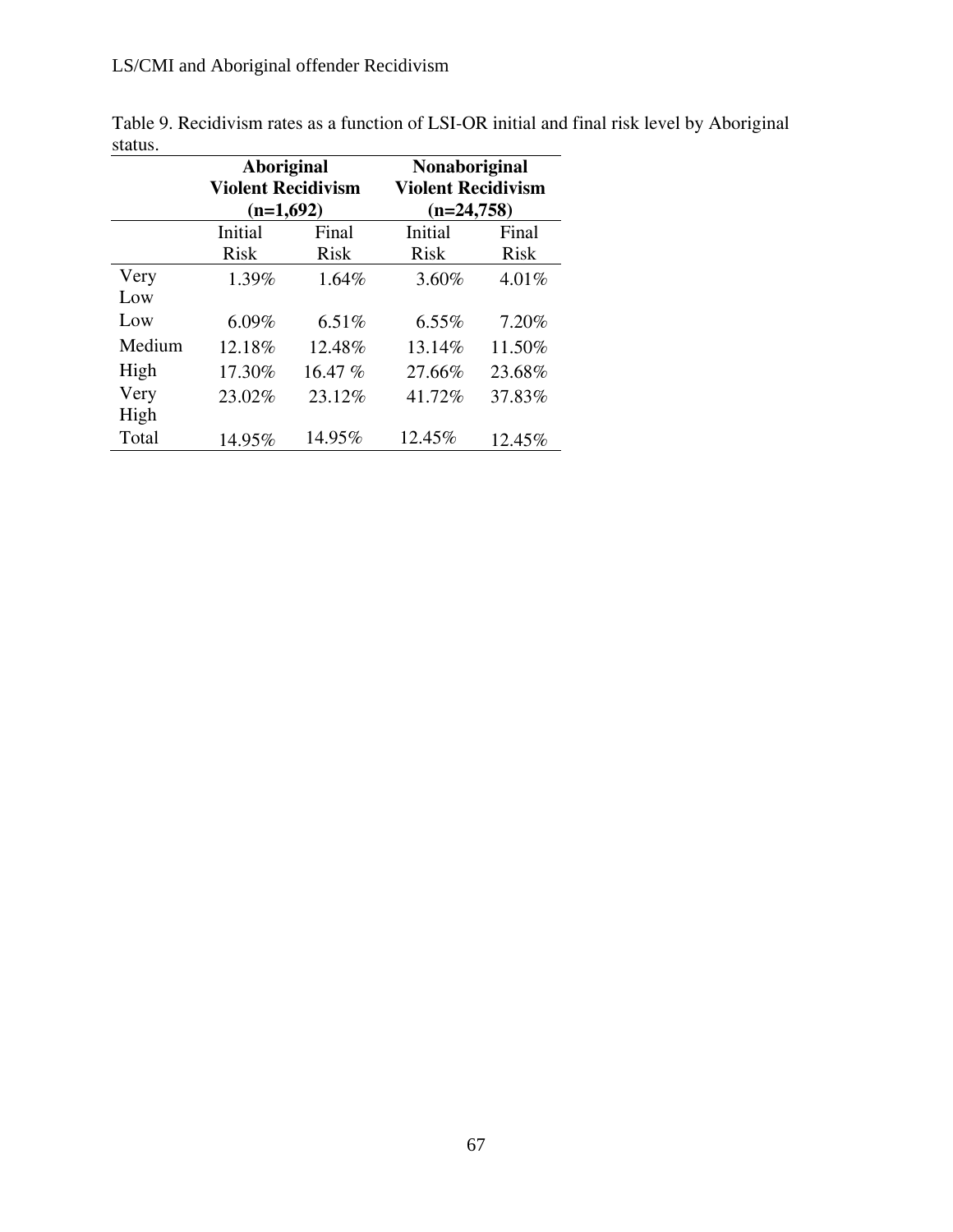Next, going back to the examination of general recidivism and individual items, the relationship between the item scores on each of the specific items was examined in Table 10. General recidivism rates presented based on the individual item scores.

| <b>LSI-OR</b>  |                | <b>Nonaboriginal</b> | Aboriginal  |  |
|----------------|----------------|----------------------|-------------|--|
| <b>Item</b>    |                | $(n=24,758)$         | $(n=1,692)$ |  |
| Item           | No.            | 18.0%                | 35.7%       |  |
| $\mathbf{1}$   | Yes            | 45.0%                | 62.2%       |  |
| Item           | No             | 20.5%                | 40.6%       |  |
| $\overline{2}$ | Yes            | 51.5%                | 64.6%       |  |
| Item           | N <sub>0</sub> | 22.5%                | 42.9%       |  |
| 3              | Yes            | 55.6%                | 67.0%       |  |
| Item           | N <sub>0</sub> | 28.4%                | 50.24%      |  |
| 4              | Yes            | 62.8%                | 75.11%      |  |
| Item           | N <sub>o</sub> | 29.3%                | 48.26%      |  |
| 5              | Yes            | 61.2%                | 79.05%      |  |
| Item           | N <sub>0</sub> | 22.1%                | 41.59%      |  |
| 6              | Yes            | 53.7%                | 67.36%      |  |
| Item           | No             | 29.0%                | 51.50%      |  |
| 7              | Yes            | 75.4%                | 80.31%      |  |
| Item           | N <sub>o</sub> | 22.9%                | 39.39%      |  |
| 8              | Yes            | 60.3%                | 72.56%      |  |
| Item           | N <sub>0</sub> | 26.6%                | 44.66%      |  |
| 9              | Yes            | 46.3%                | 64.86%      |  |
| Item           | N <sub>o</sub> | 27.3%                | 47.24%      |  |
| 10             | Yes            | 54.1%                | 66.51%      |  |
| Item           | N <sub>0</sub> | 30.3%                | 52.68%      |  |
| 11             | Yes            | 51.6%                | 64.80%      |  |
| Item           | N <sub>0</sub> | 31.1%                | 53.86%      |  |
| 12             | Yes            | 43.6%                | 62.04%      |  |
| Item           | No             | 25.7%                | 46.45%      |  |
| 13             | Yes            | 42.0%                | 61.04%      |  |

Table 10. Item analysis with recidivism with recidivism rates presented by the presence or absence of a score on each item.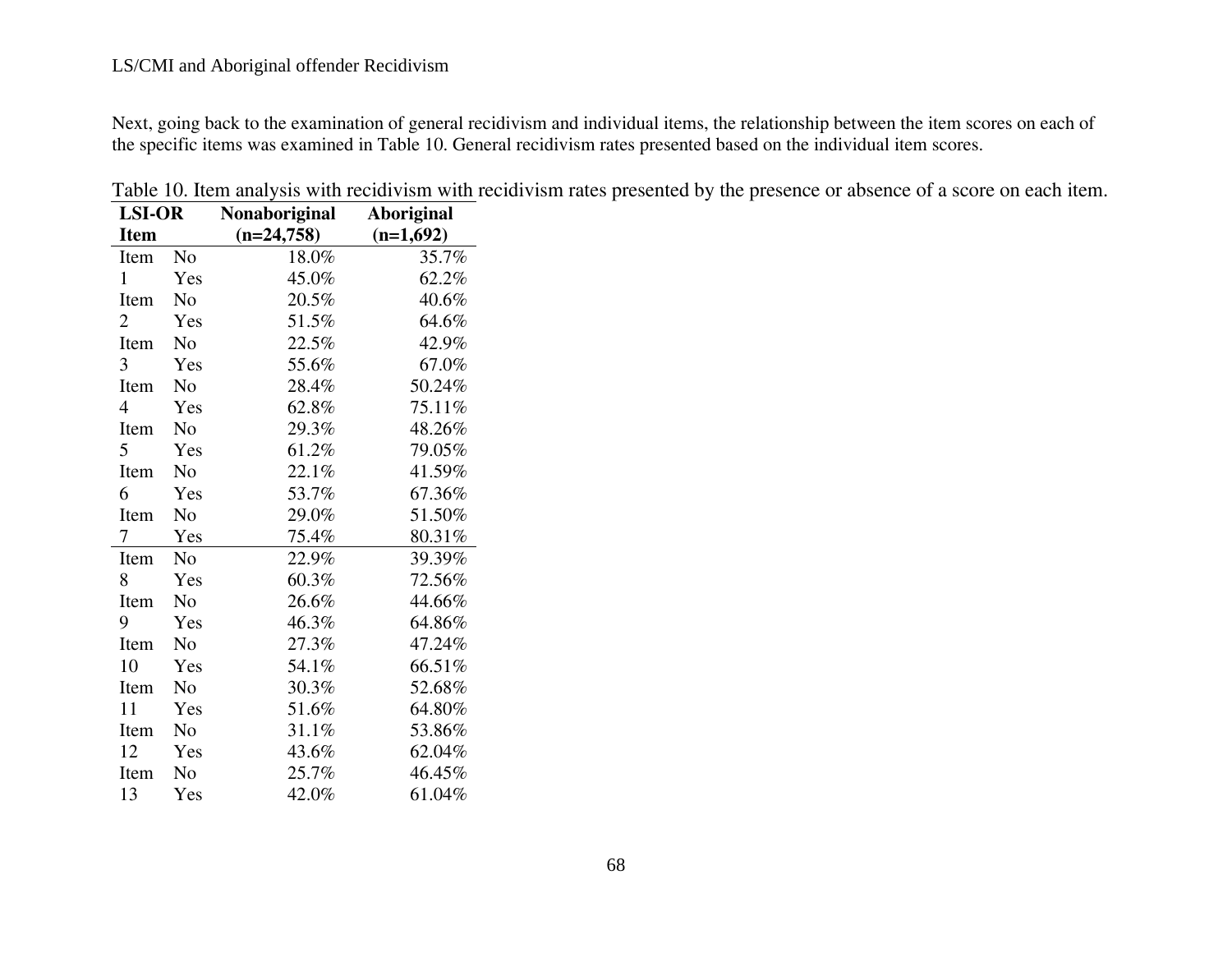| <b>LSI-OR</b> |                | Nonaboriginal | Aboriginal  |
|---------------|----------------|---------------|-------------|
| <b>Item</b>   |                | $(n=24,758)$  | $(n=1,692)$ |
| Item          | No             | 27.6%         | 51.34%      |
| 14            | Yes            | 48.7%         | 68.18%      |
| Item          | No             | 24.6%         | 41.94%      |
| 15            | Yes            | 45.9%         | 64.22%      |
| Item          | N <sub>0</sub> | 25.1%         | 42.39%      |
| 16            | Yes            | 46.2%         | 64.63%      |
| Item          | N <sub>o</sub> | 24.9%         | 42.09%      |
| 17            | Yes            | 46.2%         | 64.73%      |
| Item          | No             | 32.1%         | 55.83%      |
| 18            | Yes            | 34.8%         | 58.49%      |
| Item          | No             | 28.4%         | 52.04%      |
| 19            | Yes            | 39.4%         | 61.09%      |
| Item          | N <sub>o</sub> | 30.5%         | 54.92%      |
| 20            | Yes            | 41.1%         | 60.75%      |
| Item          | No             | 29.4%         | 47.81%      |
| 21            | Yes            | 45.7%         | 63.32%      |
| Item          | No             | 23.3%         | 44.72%      |
| 22            | Yes            | 37.8%         | 61.43%      |
| Item          | No             | 24.4%         | 45.57%      |
| 23            | Yes            | 48.6%         | 67.07%      |
| Item          | No             | 19.0%         | 32.96%      |
| 24            | Yes            | 43.8%         | 61.54%      |
| Item          | N <sub>o</sub> | 22.8%         | 39.70%      |
| 25            | Yes            | 50.4%         | 64.92%      |
| Item          | No             | 32.4%         | 55.87%      |
| 26            | Yes            | 65.7%         | 70.68%      |
| Item          | No             | 32.5%         | 54.84%      |
| 27            | Yes            | 59.5%         | 69.92%      |
| Item          | No             | 27.1%         | 49.49%      |
| 28            | Yes            | 52.1%         | 70.11%      |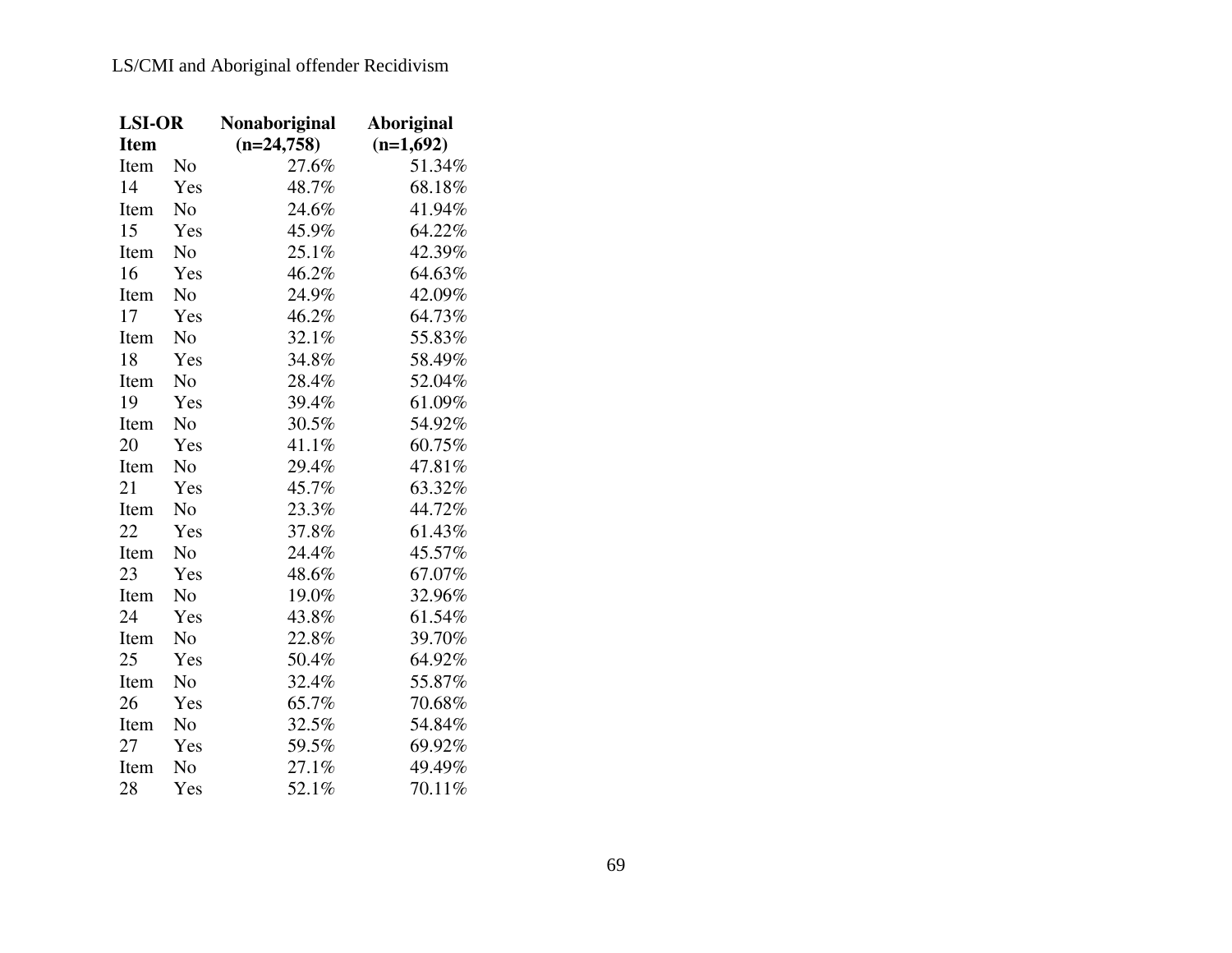| <b>LSI-OR</b> |                | Nonaboriginal | Aboriginal  |  |
|---------------|----------------|---------------|-------------|--|
| <b>Item</b>   |                | $(n=24,758)$  | $(n=1,692)$ |  |
| Item          | N <sub>o</sub> | 28.1%         | 47.27%      |  |
| 29            | Yes            | 56.2%         | 75.08%      |  |
| Item          | No             | 31.3%         | 52.40%      |  |
| 30            | Yes            | 37.3%         | 66.20%      |  |
| Item          | N <sub>0</sub> | 30.6%         | 52.66%      |  |
| 31            | Yes            | 50.8%         | 70.43%      |  |
| Item          | No             | 26.1%         | 38.26%      |  |
| 32            | Yes            | 41.1%         | 59.99%      |  |
| Item          | N <sub>0</sub> | 23.0%         | 44.81%      |  |
| 33            | Yes            | 47.7%         | 63.87%      |  |
| Item          | No             | 29.7%         | 43.99%      |  |
| 34            | Yes            | 42.0%         | 63.16%      |  |
| Item          | No             | 26.8%         | 51.17%      |  |
| 35            | Yes            | 55.9%         | 71.17%      |  |
| Item          | N <sub>o</sub> | 26.3%         | 42.02%      |  |
| 36            | Yes            | 46.4%         | 63.81%      |  |
| Item          | No             | 27.9%         | 46.01%      |  |
| 37            | Yes            | 50.6%         | 66.38%      |  |
| Item          | No             | 29.2%         | 49.78%      |  |
| 38            | Yes            | 58.6%         | 71.20%      |  |
| Item          | No             | 31.8%         | 53.53%      |  |
| 39            | Yes            | 51.9%         | 69.89%      |  |
| Item          | No             | 32.6%         | 55.88%      |  |
| 40            | Yes            | 47.3%         | 81.58%      |  |
| Item          | No             | 29.6%         | 48.96%      |  |
| 41            | Yes            | 67.0%         | 79.60%      |  |
| Item          | No             | 24.8%         | 44.37%      |  |
| 42            | Yes            | 48.7%         | 68.15%      |  |
| Item          | No             | 28.6%         | 49.64%      |  |
| 43            | Yes            | 64.1%         | 71.65%      |  |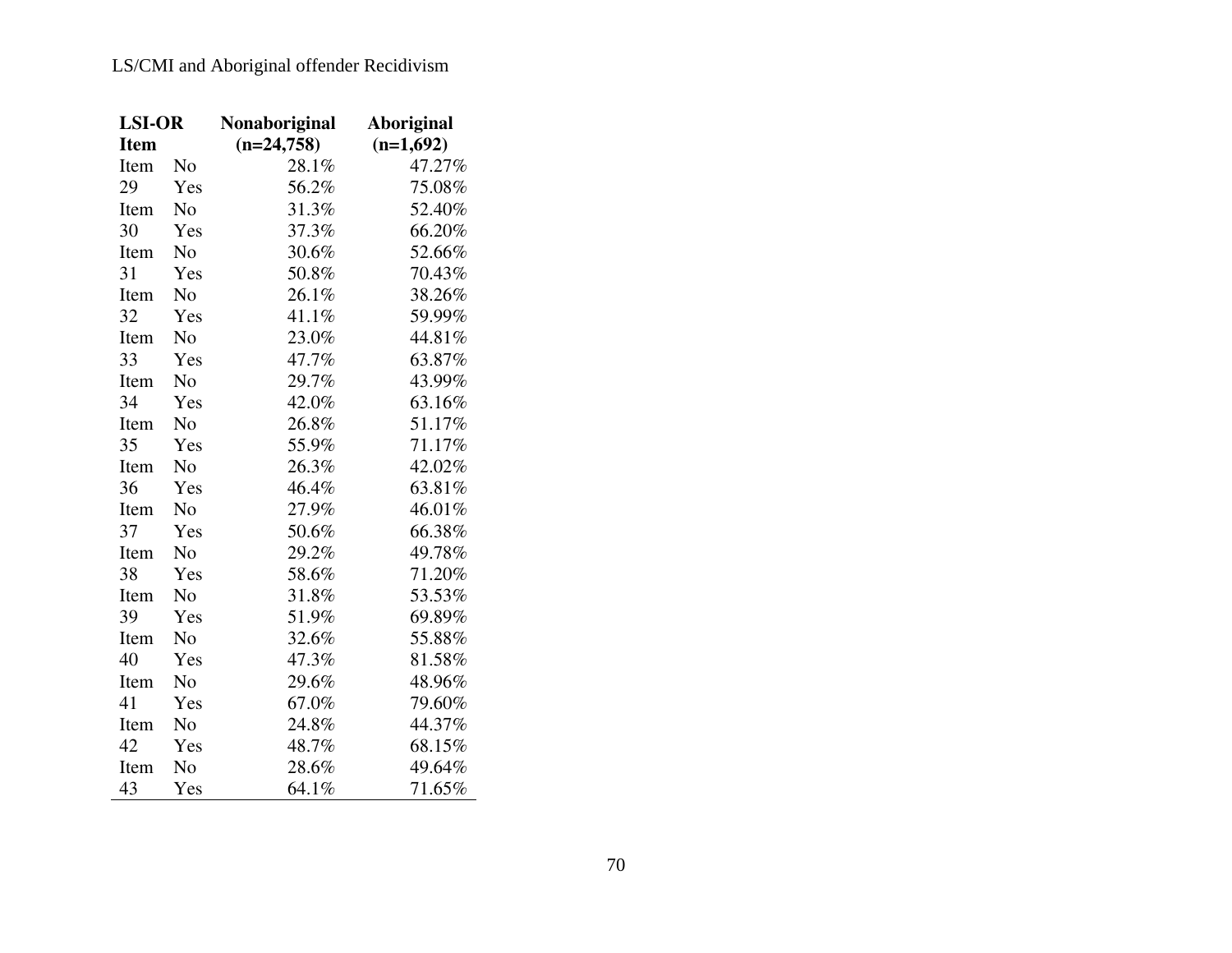Finally, a domain analysis was conducted to examine the LSI-OR subsections using correlations and ROC values for Aboriginal and Nonaboriginal offenders for general and violent recidivism. The results of these analyses are presented in Table 11.

|                             | <b>General Recidivism</b>                           |                                           | <b>Violent Recidivism</b>                           |                                           |
|-----------------------------|-----------------------------------------------------|-------------------------------------------|-----------------------------------------------------|-------------------------------------------|
| <b>Subscale</b>             | <b>Aboriginal</b><br><b>Offender</b><br>$(n=1,692)$ | Nonaboriginal<br>offender<br>$(n=24,758)$ | <b>Aboriginal</b><br><b>Offender</b><br>$(n=1,692)$ | Nonaboriginal<br>offender<br>$(n=24,758)$ |
| <b>Correlation</b>          |                                                     |                                           |                                                     |                                           |
| <b>Criminal History</b>     | .354***                                             | $.410***$                                 | $.216***$                                           | $.286***$                                 |
| <b>Education Employment</b> | $.268***$                                           | .297***                                   | $.131***$                                           | $.228***$                                 |
| <b>Family Marital</b>       | $.135***$                                           | $.161***$                                 | .047                                                | $.103***$                                 |
| Leisure/Recreation          | $.230***$                                           | $.246***$                                 | $.118***$                                           | $.171***$                                 |
| Companions                  | $.240***$                                           | 308***                                    | $.114***$                                           | $.233***$                                 |
| Procriminal                 | $.264***$                                           | .239***                                   | $.106***$                                           | $.156***$                                 |
| Attitude/Orientation        |                                                     |                                           |                                                     |                                           |
| <b>Substance Abuse</b>      | .280***                                             | .279 ***                                  | $.068***$                                           | $.169***$                                 |
| <b>Antisocial Pattern</b>   | $.318***$                                           | $.325***$                                 | $.164***$                                           | $.234***$                                 |
| <b>Area Under Curve</b>     |                                                     |                                           |                                                     |                                           |
| <b>Criminal History</b>     | $.733***$                                           | $.710***$                                 | $.678***$                                           | $.722***$                                 |
| <b>Education Employment</b> | $(CI: .726-.740)$<br>$.677***$                      | $(CI: .686-.735)$<br>$.657***$            | $(CI: .644-.712)$<br>$.602***$                      | $(CI: .711-.732)$<br>.688***              |
| <b>Family Marital</b>       | $(CI: .669-.684)$<br>.593***                        | $(CI: .631-.683)$<br>.576***              | $(CI: .566-.637)$<br>$.536***$                      | $(CI: .678-.698)$<br>.584***              |
| Leisure/Recreation          | $(CI: .586-.601)$<br>$.642***$                      | $(CI: .548-.603)$<br>$.628***$            | $(CI: .498-.575)$<br>$.592***$                      | $(CI: .573-.595)$<br>$.640***$            |
| Companions                  | $(CI: .634-.649)$<br>$.676***$                      | $(CI: .601-.655)$<br>$.629***$            | $(CI: .555-.630)$<br>$.590***$                      | $(CI: .630-.651)$<br>.686***              |
|                             | $(CI: .669 - .683)$                                 | $(CI: .602 - .656)$                       | $(CI: .556-.624)$                                   | $(CI: .676-.696)$                         |

Table 11. Correlations and ROC scores for the prediction of general and violent recidivism for the LSI-OR subsections.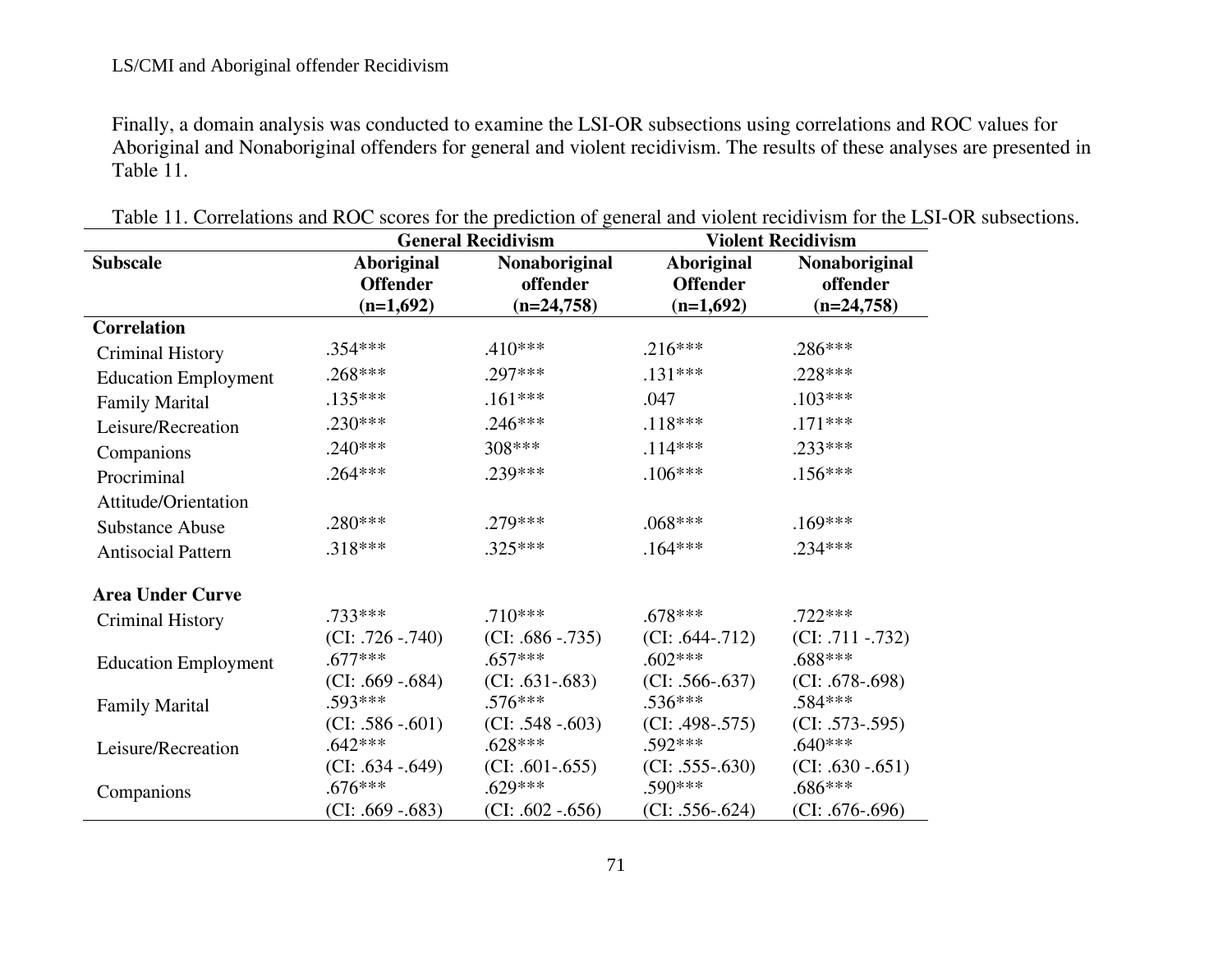## LS/CMI and Aboriginal offender Recidivism

| Procriminal               | $627***$                | $651***$          | $.589***$         | 618***            |
|---------------------------|-------------------------|-------------------|-------------------|-------------------|
| Attitude/Orientation      | $(CI: .620-.635)$       | $(CI: .625-.677)$ | $(CI: .552-.627)$ | $(CI: .607-.629)$ |
| Substance Abuse           | $.661***$               | $.662***$         | 556***            | 634***            |
|                           | $ CI: .654-.668\rangle$ | $(CI: .636-.688)$ | $(CI: .517-.594)$ | $(CI: .623-.645)$ |
| <b>Antisocial Pattern</b> | $.666***$               | $676***$          | $.626***$         | .664***           |
|                           | $(CI: .658-.673)$       | $(CI: .650-.701)$ | $(CI: .589-.664)$ | $(CI: .653-.675)$ |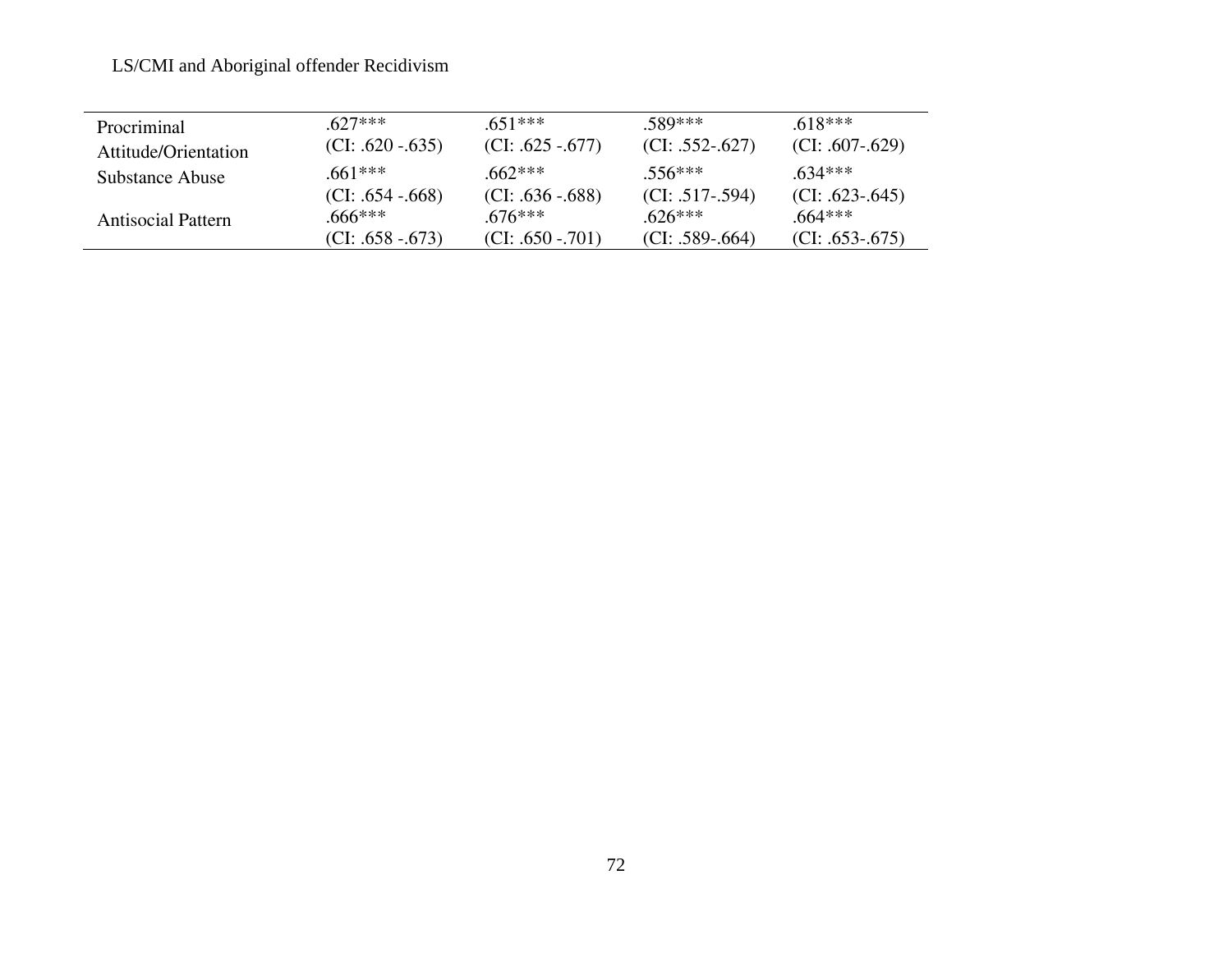LS/CMI and Aboriginal offender Recidivism

## **Appendix D**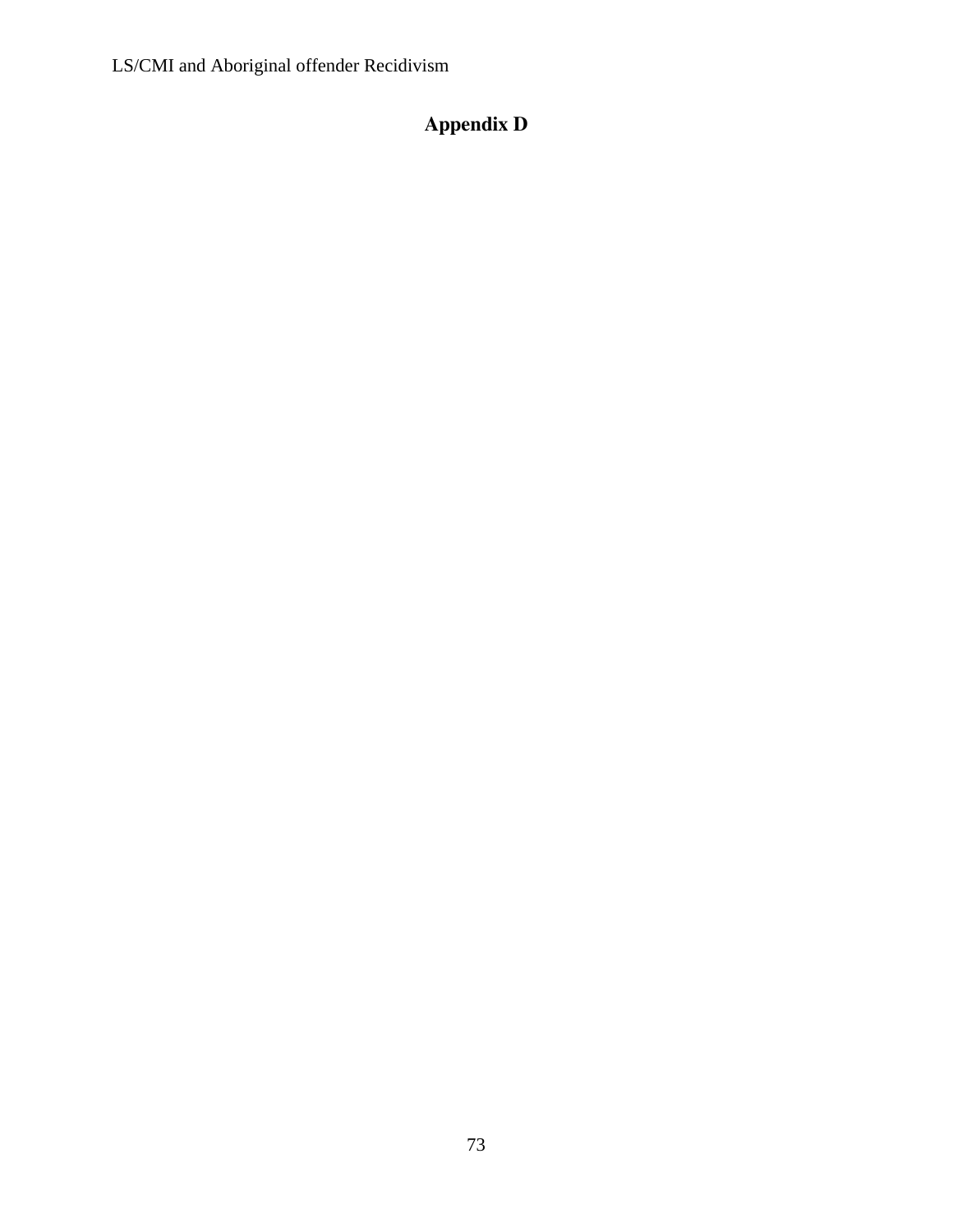

 $\hat{f}$ 

Ministry of the Solicitor General and Correctional Services

## Level of Service Inventory: Ontario Revision (LSI-OR)

Freedom of Information (F.O.I.) Notice: This personal information is being collected under the authority of Section 5 of the Ministry of Correctional Services Act (RSO<br>1990, Chapter M.22) and may be used for the purposes o

| Sumame                                                                                                                                                                                                                                                                                                     | Given Name                                                                                                                                                               | <b>OMS Client Number</b>                                                                                                                                                    | Status<br>Adult<br>Youth                                                                                                                                                                                                                                     |
|------------------------------------------------------------------------------------------------------------------------------------------------------------------------------------------------------------------------------------------------------------------------------------------------------------|--------------------------------------------------------------------------------------------------------------------------------------------------------------------------|-----------------------------------------------------------------------------------------------------------------------------------------------------------------------------|--------------------------------------------------------------------------------------------------------------------------------------------------------------------------------------------------------------------------------------------------------------|
| Setting                                                                                                                                                                                                                                                                                                    | Sources of Information                                                                                                                                                   | DD                                                                                                                                                                          | <b>Birthdate</b><br>YY<br>Female<br><b>MM</b><br>Male                                                                                                                                                                                                        |
| <b>Context: Community</b>                                                                                                                                                                                                                                                                                  | Institution                                                                                                                                                              |                                                                                                                                                                             | Youth                                                                                                                                                                                                                                                        |
| <b>PSR/PDR</b><br>Parole Intake                                                                                                                                                                                                                                                                            | Classification                                                                                                                                                           | Internal/Program                                                                                                                                                            | <b>Community-Release</b><br><b>Secure Custody</b>                                                                                                                                                                                                            |
| <b>Probation Intake</b><br>P&P Reassessment                                                                                                                                                                                                                                                                | Reclassification                                                                                                                                                         | Parole Hearing                                                                                                                                                              | Open Custody                                                                                                                                                                                                                                                 |
| A. GENERAL RISK/NEED FACTORS                                                                                                                                                                                                                                                                               |                                                                                                                                                                          |                                                                                                                                                                             | <b>B. SPECIFIC RISK/NEED FACTORS</b>                                                                                                                                                                                                                         |
| 1. CRIMINAL HISTORY<br>Any prior y.o. dispositions (number $=$<br>1<br>or adult dispositions (number =<br>Two or more prior adult/youth dispositions<br>2<br>з<br>Three or more prior adult/youth dispositions<br>Three or more present offences (number $=$<br>4<br>Arrested or charged under age 16<br>5 | 6. PROCRIMINAL ATTITUDE/ORIENTATION<br>)<br>28 Supportive of crime (<br>30 Poor, toward sentence/offence<br>Subtotal                                                     | 29 Unfavourable toward convention (<br>31 Poor, toward supervision/treatment<br>Strength __                                                                                 | PERSONAL PROBLEMS WITH<br>1.<br><b>CRIMINOGENIC POTENTIAL</b><br>Clear problems of compliance<br>1<br>(specific conditions)<br>Diagnosis of "psychopathy"<br>2<br>3<br>Diagnosis of other personality<br>disorder                                            |
| 6<br>Ever incarcerated upon adjudication<br>$\overline{7}$<br>Ever punished for institutional misconduct/<br>behaviour report (number =<br>8<br>Charge laid, probation breached or parole<br>suspended during prior community supervision<br>Subtotal<br>Strength                                          | <b>SUBSTANCE ABUSE</b><br>7.<br>32<br>Alcohol problem, ever<br>33<br>Drug problem, ever<br>34<br>35<br>36<br>Law violations<br>37<br>Marital/Family<br>38<br>School/Work | Alcohol problem, currently (<br>Drug problem, currently (<br>)                                                                                                              | Threat from third party<br>4<br>5<br>Problem-solving/self-<br>management skill deficits<br>6<br>Anger management deficits<br>7<br>Intimidating/Controlling<br>8<br>Inappropriate sexual activity<br>9<br>Poor social skills<br>10<br>Peers outside age range |
| 2. EDUCATION/EMPLOYMENT<br>Currently unemployed<br>9<br>10 Frequently unemployed<br>11 Never employed for full year                                                                                                                                                                                        | 39<br>Subtotal                                                                                                                                                           | Medical or other clinical indicators<br>Strength                                                                                                                            | 11<br>Racist/sexist behaviour<br>12 <sup>°</sup><br>Underachievement<br>13<br>Outstanding charges<br>14<br>Other (specify)_                                                                                                                                  |
| 12 Less than regular grade 10 or equivalent<br>13 Less than regular grade 12 or equivalent<br>14 Suspended or expelled at least once<br>15<br>Participation/Performance (<br>$\rightarrow$<br>Peer interactions (<br>16<br>17 Authority interactions (<br><b>Subtotal</b><br>Strength                      | <b>ANTISOCIAL PATTERN</b><br>8.<br>40<br>pattern<br>41<br>$($ ltem 5 $\qquad$ ,<br>plus at least one of:                                                                 | Specialized assessment for Antisocial<br>Early and diverse antisocial behaviour:<br>Arrested/charged under age 16                                                           | <b>HISTORY OF PERPETRATION</b><br>2.<br>1<br>Sexual assault (extrafamilial)<br>2<br>Sexual assault (intrafamilial)<br>3<br>Physical assauri (extrafam.lial)<br>Physical assault (intrafamaial)<br>4                                                          |
| 3. FAMILY/MARITAL<br>18 Dissatisfaction with marital or equivalent<br>situation (<br>19 Nonrewarding, parental (<br>20 Nonrewarding, other relatives (<br>21 Criminal - Family/Spouse                                                                                                                      | a)<br>$violet(\_\_)$<br>b)<br>c)<br>$($ ltem 8 $)$                                                                                                                       | official record of assault/<br>escape history (____)<br>charge laid, probation breached or<br>parole suspended during prior<br>community supervision                        | 5<br>Assault on an authority figure<br>6<br>Weapon use<br>7<br>Fire setting<br>8<br>Escapes/U.A.L.<br>9<br>Impaired Driving<br><b>C. PRISON EXPERIENCE:</b>                                                                                                  |
| Subtotal<br>Strength<br>4. LEISURE/RECREATION<br>22 No recent participation in an organized activity<br>23 Could make better use of time (<br>Subtotal<br>Strength $\_$<br>(01/96)                                                                                                                         | 42<br>$($ ltem 31 $\qquad$<br>43<br>least four of:                                                                                                                       | Criminal attitude. At least one of:<br>(Item 28 ___ ), (Item 29 ___ ),<br>A pattern of generalized trouble. At<br>Financial problems (____),<br>3 or more address changes ( | <b>INSTITUTIONAL FACTORS</b><br>Last classification maximum<br>1.<br>Last classification medium<br>2<br>Last classification minimum<br>з<br>Protective custody<br>Treatment recommended/ordered<br>Misconduct/Behaviour Report<br>6                          |
| 5. COMPANIONS<br>388<br>Some criminal acquaintances<br>24<br>25 Some criminal friends<br>έć<br>26 No anti-criminal acquaintances<br>71-9866<br>27 No anti-criminal friends (<br>Subtotal<br>Strength                                                                                                       | Subtotal                                                                                                                                                                 | (Item 14 ___), (Item 19 ___),<br>(Item 23 ___ ), (Item 27 ___ )<br>Strength                                                                                                 | current incarceration<br>$(number = \_\_])$<br>Administrative segregation<br>7<br>Security management concerns<br>8<br>Past federal penitentiary<br>9<br>Page 1 of 4                                                                                         |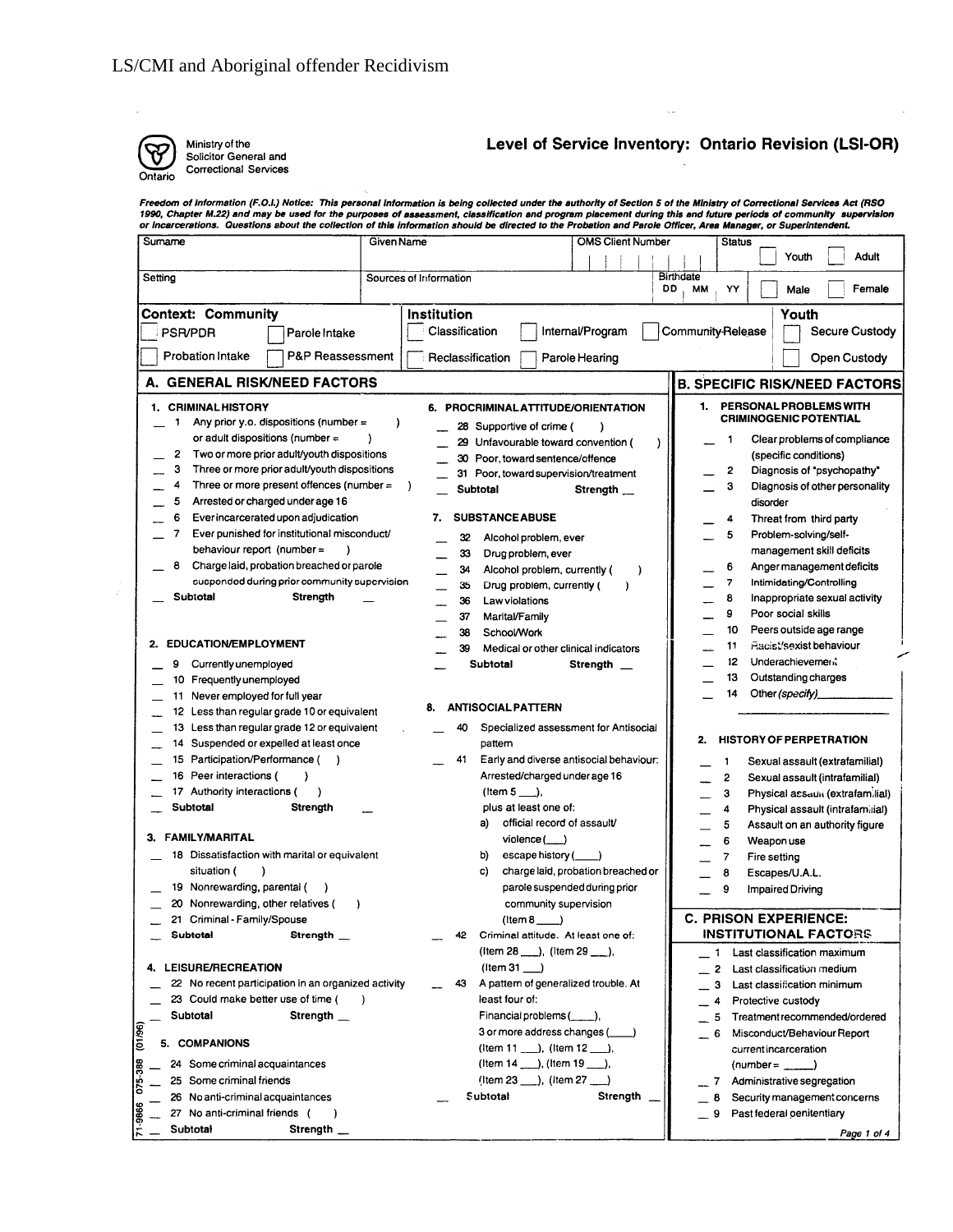| D. RISK/NEED SUMMARY                                                                                                                                                                                                                                                                                                                                                                     |                         |                                                                                                                                                                                                                                                               |                      |                                     |                                                                                                                                                                                                                                                                                                    |                  |                |                                                |                      |                     |
|------------------------------------------------------------------------------------------------------------------------------------------------------------------------------------------------------------------------------------------------------------------------------------------------------------------------------------------------------------------------------------------|-------------------------|---------------------------------------------------------------------------------------------------------------------------------------------------------------------------------------------------------------------------------------------------------------|----------------------|-------------------------------------|----------------------------------------------------------------------------------------------------------------------------------------------------------------------------------------------------------------------------------------------------------------------------------------------------|------------------|----------------|------------------------------------------------|----------------------|---------------------|
| <b>Total LSI-OR Score</b>                                                                                                                                                                                                                                                                                                                                                                | (From Section A)        |                                                                                                                                                                                                                                                               |                      | Total Strengths<br>(From Section A) |                                                                                                                                                                                                                                                                                                    |                  |                | Specific risk/need factors<br>(From Section B) |                      |                     |
| Summary of strengths (Positives: reasons for lowering security/supervision or releasing clients, From Section A)                                                                                                                                                                                                                                                                         |                         |                                                                                                                                                                                                                                                               |                      |                                     |                                                                                                                                                                                                                                                                                                    |                  |                |                                                |                      |                     |
| Summary of added concerns (Negatives: reasons for increasing security/supervision or not releasing clients, From Sections B & C)                                                                                                                                                                                                                                                         |                         |                                                                                                                                                                                                                                                               |                      |                                     |                                                                                                                                                                                                                                                                                                    |                  |                |                                                |                      |                     |
|                                                                                                                                                                                                                                                                                                                                                                                          |                         |                                                                                                                                                                                                                                                               |                      |                                     |                                                                                                                                                                                                                                                                                                    |                  |                |                                                |                      |                     |
| <b>E. RISK/NEED PROFILE</b>                                                                                                                                                                                                                                                                                                                                                              |                         |                                                                                                                                                                                                                                                               |                      |                                     |                                                                                                                                                                                                                                                                                                    |                  |                |                                                |                      |                     |
| Very High                                                                                                                                                                                                                                                                                                                                                                                |                         |                                                                                                                                                                                                                                                               | ٠                    | $\overline{\phantom{a}}$            | $\bullet$                                                                                                                                                                                                                                                                                          | $\blacksquare$   |                | $\tilde{\phantom{a}}$                          | $30+$                | Very High           |
| <b>High</b>                                                                                                                                                                                                                                                                                                                                                                              | $7 - 8$                 |                                                                                                                                                                                                                                                               | $\ddot{\phantom{0}}$ | $\blacksquare$                      | 4                                                                                                                                                                                                                                                                                                  | 4                | $\blacksquare$ | 4                                              | 20-29                | High                |
| Medium                                                                                                                                                                                                                                                                                                                                                                                   | $5 - 6$                 | $8 - 9$                                                                                                                                                                                                                                                       | $3 - 4$              | $\mathbf{2}$                        | 3                                                                                                                                                                                                                                                                                                  | 3                | $6 - 8$        | $2 - 3$                                        | $11 - 19$            | Medium              |
| Low                                                                                                                                                                                                                                                                                                                                                                                      | $3 - 4$                 | $3 - 7$                                                                                                                                                                                                                                                       | $1-2$                | 1.                                  | $1 - 2$                                                                                                                                                                                                                                                                                            | $1-2$            | $2 - 5$        | 1.                                             | $5 - 10$             | Low                 |
| Very Low                                                                                                                                                                                                                                                                                                                                                                                 | $0 - 2$                 | $0 - 2$                                                                                                                                                                                                                                                       | 0                    | 0                                   | $\Omega$                                                                                                                                                                                                                                                                                           | 0                | 0-1            | 0                                              | $0 - 4$              | Very Low            |
| <b>Risk Category</b>                                                                                                                                                                                                                                                                                                                                                                     | Crim.<br>Hist.          | Employ.<br>Educ.                                                                                                                                                                                                                                              | Fam.<br>Mar.         | Leis.<br>Rec.                       | Comp.                                                                                                                                                                                                                                                                                              | Procr.<br>Attit. | Subs.<br>Abuse | Antisoc.<br>Pattern                            | Total<br>(Section A) | Override:<br>Yes No |
| 1. SOCIAL, HEALTH, AND MENTAL HEALTH<br>1 Financial problems<br>2 Homeless or transient<br>3 Accommodation problems<br>4 Health problems<br>5 Depressed<br>6 Physical disability<br>7 Low self-esteem<br>8 Shy/withdrawn<br>9 Diagnosis of psychosis<br>10 Suicide attempts/threat<br>11 Learning disability<br>12 Other evidence of emotional distress<br>(Specify)____________________ |                         | 13 Immigration issues<br>14 Victim: family violence<br>15 Victim: physical assault<br>16 Victim: sexual assault<br>17 Victim: emotional abuse<br>18 Victim of neglect<br>19 Other (specify)<br>2. BARRIER TO RELEASE<br>1 Community supervision inappropriate |                      |                                     | 1 Motivation as a barrier<br>$\overline{2}$<br>Engages in denial/minimization<br>з<br>Interpersonally anxious<br>$\blacktriangleleft$<br>Cultural issues<br>5<br><b>Ethnicity issues</b><br>Low intelligence<br>6<br>7 <sup>7</sup><br>Communication barriers<br>8 Other (specify) _______________ |                  |                |                                                |                      |                     |
| H.<br><b>PROGRAM/PLACEMENT DECISION</b><br>Institution, Secure/Open Custody:<br>Release Recommendation:                                                                                                                                                                                                                                                                                  | <b>Type of Decision</b> |                                                                                                                                                                                                                                                               | Minimum<br>Yes       |                                     | <b>Recommendation/Decision</b><br>Medium<br>No                                                                                                                                                                                                                                                     | Maximum          |                | <b>Program/Institutional Placement</b>         |                      |                     |
|                                                                                                                                                                                                                                                                                                                                                                                          |                         |                                                                                                                                                                                                                                                               | Minimum              |                                     | Moderate                                                                                                                                                                                                                                                                                           | Maximum          |                |                                                |                      |                     |
| Community:<br><b>Comments</b>                                                                                                                                                                                                                                                                                                                                                            |                         |                                                                                                                                                                                                                                                               |                      |                                     |                                                                                                                                                                                                                                                                                                    |                  |                |                                                |                      |                     |

| .                |                             | Explaination in american home above. |    |    |    |  |
|------------------|-----------------------------|--------------------------------------|----|----|----|--|
| Authorizing Name | <b>Authorizing Position</b> | <b>Authorizing Signature</b>         | DD | MМ | YY |  |
|                  |                             |                                      |    |    |    |  |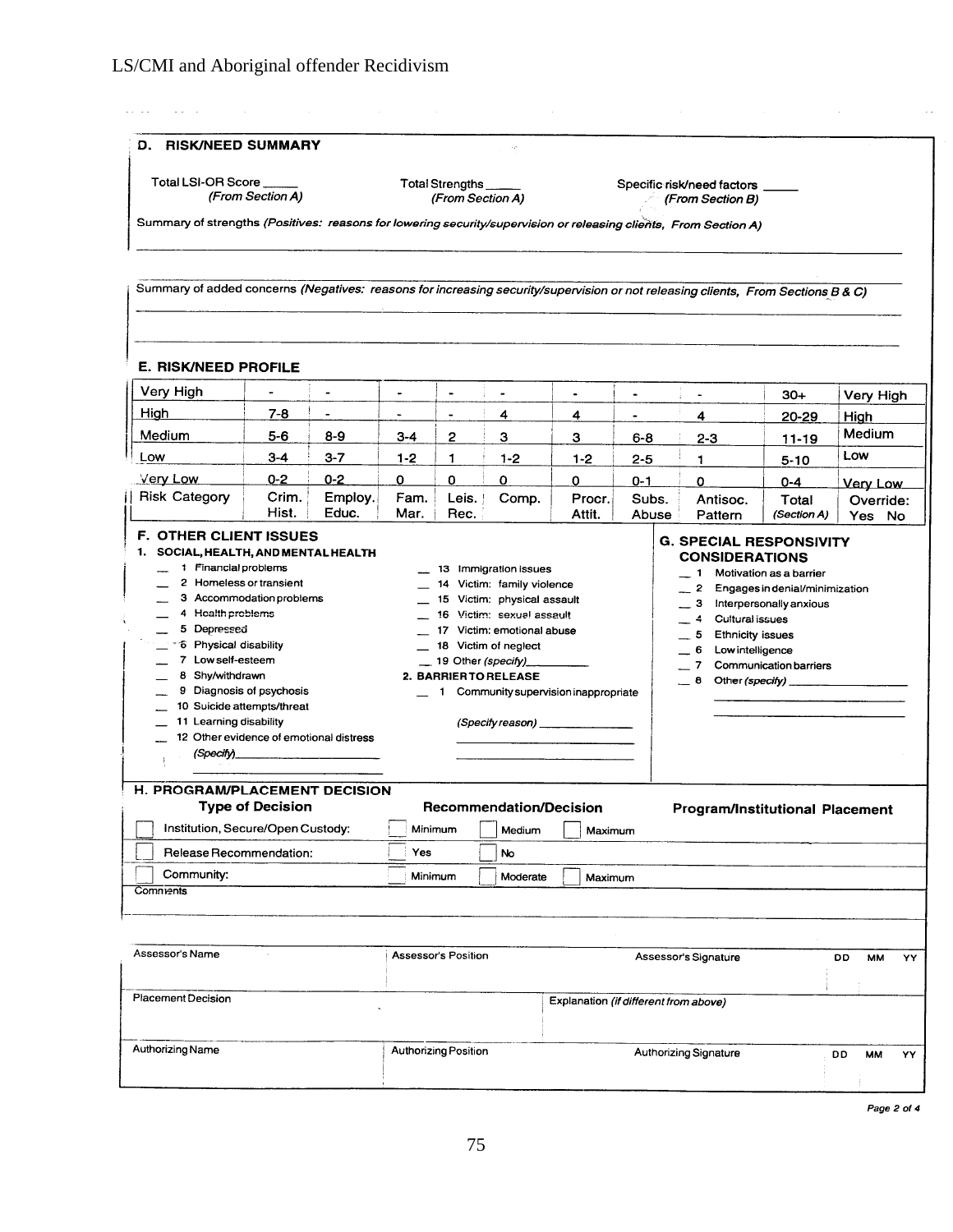

Ministry of the<br>Solicitor General and<br>Correctional Services

## Level of Service Inventory: Ontario Revision (LSI-OR)<br>Supplementary Information

 $\sim$ 

| <b>Institution Admission</b><br>DD<br><b>MM</b><br>∴ YY              | I. DISPOSITION/SENTENCE LENGTH |                              |                                |                                       |                                                                                                                                            |
|----------------------------------------------------------------------|--------------------------------|------------------------------|--------------------------------|---------------------------------------|--------------------------------------------------------------------------------------------------------------------------------------------|
|                                                                      | Sentence Date<br>DD<br>MМ      | YY<br>DD                     | Parole Eligibility<br>MМ<br>YY | Discharge Possible<br>DD<br><b>MM</b> | <b>Final Warrant Expiry</b><br>YY<br>DD<br><b>MM</b><br>YY.                                                                                |
|                                                                      |                                |                              |                                |                                       |                                                                                                                                            |
| J. GENERAL AND SPECIFIC RISK/NEED FACTORS<br><b>CRIMINAL HISTORY</b> | Information Source(s)          |                              |                                |                                       |                                                                                                                                            |
|                                                                      |                                |                              |                                |                                       |                                                                                                                                            |
| PREVIOUS OFFENCE(S) (Most Recent Serious Offences)                   |                                |                              |                                |                                       |                                                                                                                                            |
| Offence(s)                                                           | Year                           | Disposition                  |                                | Institution Placement (if applicable) | Comments                                                                                                                                   |
|                                                                      |                                |                              |                                |                                       |                                                                                                                                            |
|                                                                      |                                |                              |                                |                                       |                                                                                                                                            |
|                                                                      |                                |                              |                                |                                       |                                                                                                                                            |
| CIRCUMSTANCES OF CURRENT OFFENCE(S)                                  |                                | <b>Information Source(s)</b> |                                |                                       |                                                                                                                                            |
|                                                                      |                                |                              |                                |                                       | Details, including date of offence(s), type, planned, weapon type, victim's age/sex, extent of injuries, damage or value of goods, motive, |
|                                                                      |                                |                              |                                |                                       |                                                                                                                                            |
|                                                                      |                                |                              |                                |                                       |                                                                                                                                            |
|                                                                      | Information Source(s)          |                              |                                |                                       |                                                                                                                                            |
|                                                                      |                                |                              |                                |                                       |                                                                                                                                            |
|                                                                      |                                |                              |                                |                                       |                                                                                                                                            |
| Court Recommendations (if applicable)<br>SUMMARY OF FINDINGS         |                                |                              |                                |                                       |                                                                                                                                            |
|                                                                      |                                |                              |                                |                                       |                                                                                                                                            |
|                                                                      |                                |                              |                                |                                       |                                                                                                                                            |
|                                                                      |                                |                              |                                |                                       |                                                                                                                                            |
|                                                                      |                                |                              |                                |                                       |                                                                                                                                            |
|                                                                      |                                |                              | (Ite.                          |                                       |                                                                                                                                            |